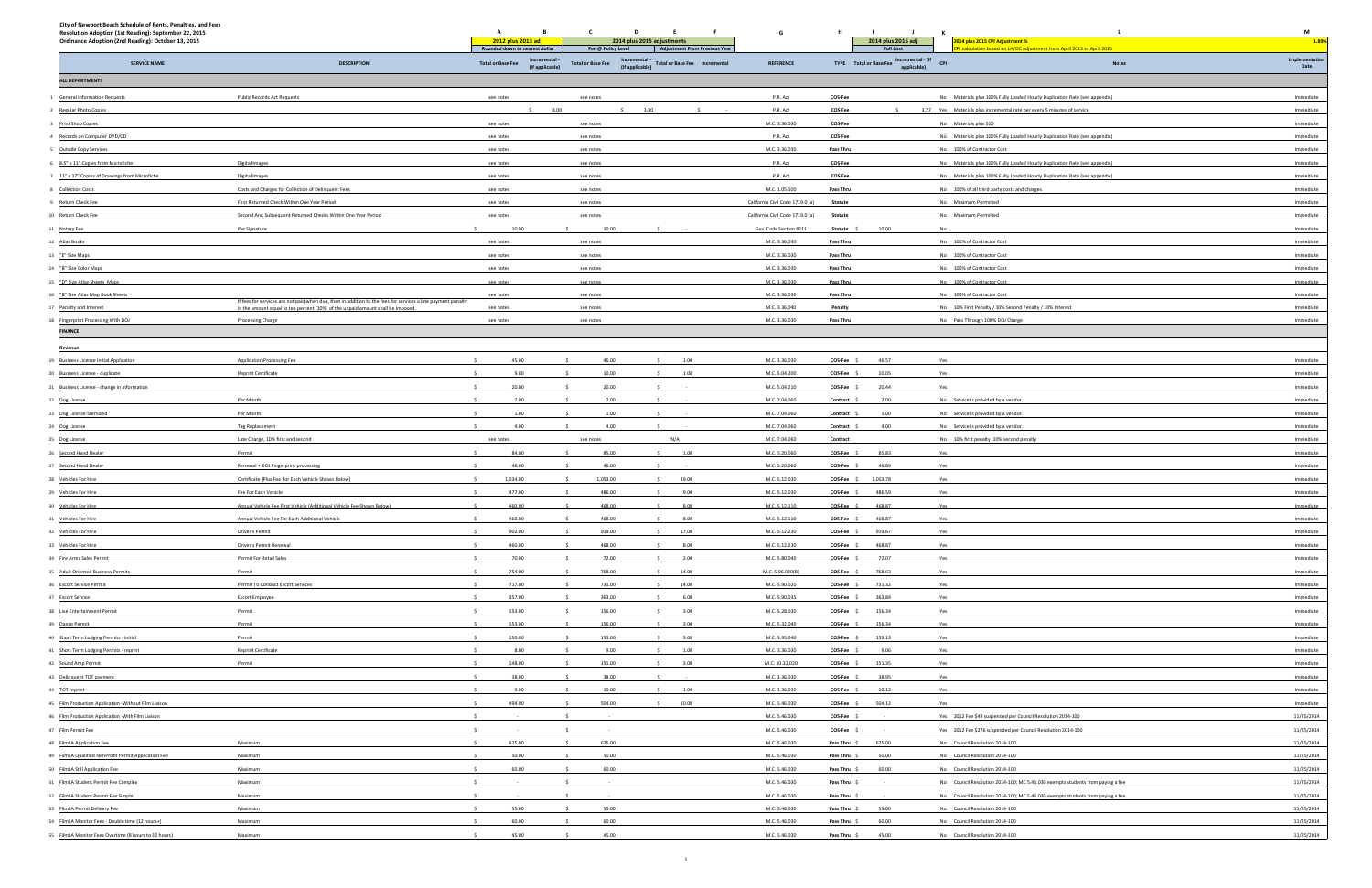| City of Newport Beach Schedule of Rents, Penalties, and Fees<br>Resolution Adoption (1st Reading): September 22, 2015<br>Ordinance Adoption (2nd Reading): October 13, 2015 |                                                                                                                                                 | A<br>2012 plus 2013 adj                       | C<br>D<br>E<br>- F<br>2014 plus 2015 adjustments                                    | G                                         |                         | $\blacksquare$<br>2014 plus 2015 adj              | к.<br>2014 plus 2015 CPI Adjustment %                                                                                            | M<br>1.89%                                     |
|-----------------------------------------------------------------------------------------------------------------------------------------------------------------------------|-------------------------------------------------------------------------------------------------------------------------------------------------|-----------------------------------------------|-------------------------------------------------------------------------------------|-------------------------------------------|-------------------------|---------------------------------------------------|----------------------------------------------------------------------------------------------------------------------------------|------------------------------------------------|
|                                                                                                                                                                             |                                                                                                                                                 | Rounded down to nearest dollar<br>Incremental | <b>Adjustment From Previous Year</b><br>Fee @ Policy Level<br>Incremental           |                                           |                         | <b>Full Cost</b>                                  | calculation based on LA/OC adjustment from April 2013 to April 2015                                                              | Implementation                                 |
| <b>SERVICE NAME</b>                                                                                                                                                         | <b>DESCRIPTION</b>                                                                                                                              | <b>Total or Base Fee</b><br>(if applicable)   | <b>Total or Base Fee Incremental</b><br><b>Total or Base Fee</b><br>(if applicable) | <b>REFERENCE</b>                          | TYPE Total or Base Fee  | Incremental - (if<br>applicable)                  | <b>CPI</b><br>Notes                                                                                                              | Date                                           |
| 56 FilmLA Monitor Fees (Minimum 4 hours to 8 hours)                                                                                                                         | Maximum                                                                                                                                         | 30.00                                         | 30.00                                                                               | M.C. 5.46.030                             | Pass Thru \$            | 30.00                                             | No Council Resolution 2014-100                                                                                                   | 11/25/2014                                     |
| 57 FilmLA Notification Charges - Standard                                                                                                                                   | (1 FSR) 500'                                                                                                                                    | 180.00                                        | 180.00                                                                              | M.C. 5.46.030                             | Pass Thru \$            | 180.00                                            | No Council Resolution 2014-100                                                                                                   | 11/25/2014                                     |
| 58 FilmLA Notification Charges - Standard                                                                                                                                   | Students (1 FSR) 500'                                                                                                                           | 70.00                                         | 70.00                                                                               | M.C. 5.46.030                             | Pass Thru \$            | 70.00                                             | No Council Resolution 2014-100                                                                                                   | 11/25/2014                                     |
| 59 FilmLA Notification Charges - Standard                                                                                                                                   | PSA (1 FSR) 500'                                                                                                                                | 105.00                                        | 105.00                                                                              | M.C. 5.46.030                             | Pass Thru \$            | 105.00                                            | No Council Resolution 2014-100                                                                                                   | 11/25/2014                                     |
| 60 FilmLA Notification Charges - Still Photo                                                                                                                                | 200'                                                                                                                                            | 140.00                                        | 140.00                                                                              | M.C. 5.46.030                             | Pass Thru \$            | 140.00                                            | No Council Resolution 2014-100                                                                                                   | 11/25/2014                                     |
| 61 FilmLA Notification Charges - Reprint                                                                                                                                    | Each section                                                                                                                                    | 30.00                                         | 30.00                                                                               | M.C. 5.46.030                             | Pass Thru               | 30.00                                             | No Council Resolution 2014-100                                                                                                   | 11/25/2014                                     |
| 62 FilmLA Notification Charges - For Posting Only                                                                                                                           | Notifies only where posted parking is present no radius - 200                                                                                   | 110.00                                        | 110.00                                                                              | M.C. 5.46.030                             | Pass Thru \$            | 110.00                                            | No Council Resolution 2014-100                                                                                                   | 11/25/2014                                     |
| 63 FilmLA Notification Charges - Single Exterior Gunfire 1/4 load                                                                                                           | 800' - 1100' (3 FSR)                                                                                                                            | 535.00                                        | 535.00                                                                              | M.C. 5.46.030                             | Pass Thru \$            | 535.00                                            | No Council Resolution 2014-100                                                                                                   | 11/25/2014                                     |
| 64 FilmLA Notification Charges - Single Exterior Gunfire 1/2 load                                                                                                           | 1/4 Mile 1200' 1320' (4 to 5 FSR)                                                                                                               | \$690 - \$880                                 | \$690 - \$880                                                                       | M.C. 5.46.030                             | Pass Thru \$690 - \$880 |                                                   | No Council Resolution 2014-100                                                                                                   | 11/25/2014                                     |
| 65 FilmLA Notification Charges - Single Exterior Gunfire full load                                                                                                          | 1400' (4 to 5 FSR)                                                                                                                              | 1,035.00                                      | 1,035.00                                                                            | M.C. 5.46.030                             | Pass Thru \$            | 1,035.00                                          | No Council Resolution 2014-100                                                                                                   | 11/25/2014                                     |
| 66 FilmLA Notification Charges - Single Exterior Gunfire full load                                                                                                          | 1650' (4 to 5 FSR)                                                                                                                              | 1,225.00                                      | 1,225.00                                                                            | M.C. 5.46.030                             | Pass Thru \$            | 1,225.00                                          | No Council Resolution 2014-100                                                                                                   | 11/25/2014                                     |
| 67 FilmLA Notification Charges - Single Exterior Gunfire full load                                                                                                          | 1900' (4 to 5 FSR)                                                                                                                              | 1,380.00                                      | S.<br>1,380.00                                                                      | M.C. 5.46.030                             | Pass Thru \$ 1,380.00   |                                                   | No Council Resolution 2014-100                                                                                                   | 11/25/2014                                     |
| 68 FilmLA Notification Charges - Semi Exterior Gunfire 1/2 load                                                                                                             | 2150' 2200' (9 to 10 FSR)                                                                                                                       | 1,535.00                                      | 1,535.00                                                                            | M.C. 5.46.030                             | Pass Thru \$ 1,535.00   |                                                   | No Council Resolution 2014-100                                                                                                   | 11/25/2014                                     |
| 69 FilmLA Notification Charges - Semi Exterior Gunfire full load                                                                                                            | 2200' (10 FSR)                                                                                                                                  | 1,725.00                                      | 1,725.00                                                                            | M.C. 5.46.030                             | Pass Thru \$ 1,725.00   |                                                   | No Council Resolution 2014-100                                                                                                   | 11/25/2014                                     |
| 70 FilmLA Notification Charges - Automatic Gunfire 1/2 load Exterior                                                                                                        | 2300' 2400' (11 to 12 FSR)                                                                                                                      | 1,915.00                                      | 1,915.00                                                                            | M.C. 5.46.030                             | Pass Thru \$ 1,915.00   |                                                   | No Council Resolution 2014-100                                                                                                   | 11/25/2014                                     |
| 71 FilmLA Notification Charges - Automatic Gunfire Exterior full load                                                                                                       | 1/2 Mile 2400' 2550' (11 to 13 FSR)                                                                                                             | 1,950.00                                      | 1,950.00                                                                            | M.C. 5.46.030                             | Pass Thru \$ 1,950.00   |                                                   | No Council Resolution 2014-100                                                                                                   | 11/25/2014                                     |
| 72 FilmLA Notification Charges - Automatic Gunfire Exterior full load                                                                                                       | 2640' (11 to 13 FSR)                                                                                                                            | 2,260.00                                      | 2,260.00                                                                            | M.C. 5.46.030                             | Pass Thru \$ 2,260.00   |                                                   | No Council Resolution 2014-100                                                                                                   | 11/25/2014                                     |
| 73 FilmLA Notification Charges - Helicopter                                                                                                                                 | 1/4 Mile 1200' 1320' (4 to 5 FSR)                                                                                                               | \$690 - \$880                                 | \$690 - \$880                                                                       | M.C. 5.46.030                             | Pass Thru \$690 - \$880 |                                                   | No Council Resolution 2014-100                                                                                                   | 11/25/2014                                     |
| 74 FilmLA Notification Charges - E-Note only No Hand Notification                                                                                                           |                                                                                                                                                 | 40.00                                         | 40.00                                                                               | M.C. 5.46.030                             | Pass Thru \$            | 40.00                                             | No Council Resolution 2014-100                                                                                                   | 11/25/2014                                     |
| 75 FilmLA Notification Charges - E-Note only No Hand Notification                                                                                                           | Student                                                                                                                                         | 25.00                                         | 25.00                                                                               | M.C. 5.46.030                             | Pass Thru \$            | 25.00                                             | No Council Resolution 2014-100                                                                                                   | 11/25/2014                                     |
| 76 FilmLA Notification Charges - Delivery                                                                                                                                   | <b>Standard Radius</b>                                                                                                                          | 90.00                                         | 90.00                                                                               | M.C. 5.46.030                             | Pass Thru \$            | 90.00                                             | No Council Resolution 2014-100                                                                                                   | 11/25/2014                                     |
| 77 FilmLA Film Permit Rider Fee                                                                                                                                             | Maximum                                                                                                                                         | 100.00                                        | 100.00                                                                              | M.C. 5.46.030                             | Pass Thru \$            | 100.00                                            | No Council Resolution 2014-100                                                                                                   | 11/25/2014                                     |
| 78 FilmLA Qualified NonProfit Permit Rider Fee                                                                                                                              | Maximum                                                                                                                                         | 25.00                                         | 25.00                                                                               | M.C. 5.46.030                             | Pass Thru \$            | 25.00                                             | No Council Resolution 2014-100                                                                                                   | 11/25/2014                                     |
| 79 FilmLA Still Photo Rider Fee                                                                                                                                             | Maximum                                                                                                                                         | 20.00                                         | 20.00                                                                               | M.C. 5.46.030                             | Pass Thru \$            | 20.00                                             | No Council Resolution 2014-100                                                                                                   | 11/25/2014                                     |
| 80 Review of Special Package Deals Hotels                                                                                                                                   | Hotels Special Package Deals                                                                                                                    | 143.00                                        | 2.00<br>145.00                                                                      | M.C.3.16.050 (C)                          | COS-Fee \$              | 145.80                                            | Yes                                                                                                                              | Immediate                                      |
| 81 Preferential Parking Permit                                                                                                                                              |                                                                                                                                                 | 16.00                                         | 16.00                                                                               | MC. 12.68.040                             | COS-Fee \$              | 16.70                                             | Yes                                                                                                                              | Immediate                                      |
| 82 EV Chargers                                                                                                                                                              | Per kWh                                                                                                                                         |                                               | 0.20<br>0.20                                                                        | Resolution 2015-27                        | Pass Thru \$            | 0.20                                              | No                                                                                                                               | 4/28/2015                                      |
| <b>COMMUNITY DEVELOPMENT - BUILDING</b>                                                                                                                                     | (Fees were reviewed in detail and adjustments were made based on study results and not CPI<br>adiustments                                       |                                               |                                                                                     |                                           |                         |                                                   |                                                                                                                                  |                                                |
| dministration                                                                                                                                                               |                                                                                                                                                 |                                               |                                                                                     |                                           |                         |                                                   |                                                                                                                                  | 60 days after                                  |
| 83 Special Inspector Original Licenses Each Test                                                                                                                            | Per Classification                                                                                                                              | 99.00                                         | 99.00                                                                               | M.C.15.04.170                             | COS-Fee \$              | 99.40                                             | Yes                                                                                                                              | adoption                                       |
| 84 Special Inspector Licenses Renewal                                                                                                                                       | Per Classification                                                                                                                              | 66.00                                         | 66.00                                                                               | M.C.15.04.170                             | COS-Fee \$              | 66.63                                             | Yes                                                                                                                              | 60 days after<br>adoption                      |
| 85 Record Management                                                                                                                                                        | Per Sheet Of Drawing                                                                                                                            | 2.00                                          | 2.00                                                                                | M.C.15.02                                 | <b>COS-Fee</b>          | 2.00                                              | Yes                                                                                                                              | 60 days after<br>adoption<br>60 days after 2nd |
| 86 Appeals Board Hearing                                                                                                                                                    | Filing Fee for Appeal                                                                                                                           | 6,653.00                                      | 1,506.00<br>\$ (5, 147.00)                                                          | M.C.15.02                                 | COS-Fee \$              | 3,012.34                                          | Yes 50% Recovery per M.C. 3.36.030 Exhibit A                                                                                     | reading                                        |
| 87 Modification To UBC/Alt. Materials & Methods Fach Item                                                                                                                   | To Comply With Section 105 & 106 Of The Uniform Administrative                                                                                  | 264.00                                        | 270.00<br>6.00                                                                      | CBC11B-202.4 (exception 8)                | COS-Fee \$              | 270.87                                            | Yes                                                                                                                              | 60 days after<br>adoption                      |
| 88 Authorization to duplicate record drawings                                                                                                                               |                                                                                                                                                 | 55.00                                         | 35.00<br>(20.00)                                                                    | M.C.15.02                                 | COS-Fee \$              | 35.39                                             | Yes                                                                                                                              | 60 days after<br>adoption<br>60 days after     |
| 89 Accessibility Hardship                                                                                                                                                   | <b>Board Ratification</b>                                                                                                                       | N/A                                           | 1,063.00<br>N/A                                                                     | M.C.15.02                                 | COS-Fee \$              | 1,063.97                                          | Yes New fee as of 2014                                                                                                           | adoption                                       |
| 90 Flood Zone Determination                                                                                                                                                 | Written Determination                                                                                                                           | 55.00                                         | 97.00<br>\$ 42.00                                                                   | M.C.15.02                                 | COS-Fee \$              | 97.88                                             | Yes                                                                                                                              | 60 days after<br>adoption<br>60 days after     |
| 91 Real Property                                                                                                                                                            | Document Prep/Transfer/Assign/Ext                                                                                                               | N/A                                           | 245.00<br>N/A                                                                       | <b>Council Policy F7</b><br>M.C. 3.36.030 | COS-Fee \$              | 245.19                                            | Yes New fee as of 2014                                                                                                           | adoption                                       |
| <b>Plan Reviews</b>                                                                                                                                                         |                                                                                                                                                 |                                               |                                                                                     |                                           |                         |                                                   |                                                                                                                                  |                                                |
| 92 Preliminary Plan Review                                                                                                                                                  | Fee Per Staff Member, Per Hour, One Hour Minimum; First Two Hours are Free, full cost thereafter.                                               | 183.00                                        | 229.00<br>46.00<br>$\sim$                                                           | M.C.15.02                                 | COS-Fee \$ 229.04       |                                                   | Yes First two hours free, full cost thereafter per M.C. 3.36.030 Exhibit A                                                       | 60 days after 2nd<br>reading<br>60 days after  |
| 93 Plan Check Hourly Rate                                                                                                                                                   | Fee per Hour                                                                                                                                    | 149.00                                        | 189.00<br>40.00                                                                     | M.C.15.02                                 | COS-Fee \$              | 228.54                                            | Yes Phasing in 50% of the Increase to Full Cost 9/22/15 and the remaining 50% in 1 year                                          | adoption                                       |
| 94 Additional Plan Review And Rechecks In Excess Of 2 Rechecks                                                                                                              | Required by Revisions After the First Approval of Drawings Or Excessive Rechecks Due to Unsolved<br>Corrections Fee Per Hour, Minimum Half Hour | 149.00                                        | 228.00<br>79.00                                                                     | M.C.15.02                                 | COS-Fee \$              | 228.54                                            | Yes                                                                                                                              | 60 days after<br>adoption                      |
| 95 Plan Review                                                                                                                                                              | <b>Buildings Or Structures</b>                                                                                                                  | 72% of Building Permit Fee                    | 87% of Building Permit Fee<br>was 72%                                               | M.C.15.02                                 | COS-Fee                 | 87% of Building Permit Fee                        | Yes CPI adjusted indirectly through referenced fee                                                                               | 60 days after<br>adoption<br>60 days after     |
| 96 Repetitive Plan Review                                                                                                                                                   | Similar Units In Tracts Containing More Than 5 Units After Model When Full Fee Is Paid For Model                                                | 25% of Plan Check Fee                         | 25% of Plan Review Fee                                                              | M.C.15.02                                 | COS-Fee                 | 25% of Plan Review Fee                            | Yes CPI adjusted indirectly through referenced fee                                                                               |                                                |
| 97 Energy Compliance Review                                                                                                                                                 | Title 24 compliance review of documents                                                                                                         | 0.06% of Construction Cost                    | was 0.06%<br>0.07% of Construction Cost                                             | M.C.15.02                                 | COS-Fee                 | 0.07% of Construction Cost                        | Yes Minimum \$56. Maximum for 1 & 2 dwelling \$268. \$484 maximum for all others. CPI adjusted indirectly through referenced fee | adoption<br>60 days after<br>adoption          |
| 98 Disabled Access Compliance Review                                                                                                                                        | Title 24 compliance review of documents                                                                                                         | 0.1% of Construction Cost                     | 0.1% of Construction Cost                                                           | M.C.15.02                                 | COS-Fee                 | 0.1% of Construction Cost                         | Yes Minimum \$82. Maximum \$830. CPI adjusted indirectly through referenced fee                                                  | 60 days after                                  |
| 99 Grading Plan Review by City Staff                                                                                                                                        | Code Compliance Review of Grading Plans                                                                                                         | 72% of Grading Permit Fee                     | 87% of Grading Permit Fee<br>was 72%                                                | M.C.15.02                                 | COS-Fee                 | 87% of Grading Permit Fee                         | Yes CPI adjusted indirectly through referenced fee                                                                               | adoption<br>60 days after                      |
| 100 Grading Plan Review of Complex Projects by Consultant                                                                                                                   | Code Compliance Review of Grading Plans                                                                                                         | 120% of Consultant Fee                        | was 120%<br>118% of Consultant Fee                                                  | M.C.15.02                                 | COS-Fee                 | 118% of Consultant Fee                            | Yes CPI adjusted indirectly through referenced fee (Consultant 100% Pass Thru, City Staff COS-Fee 18% of Consultant fee)         | adoption<br>60 days after<br>adoption          |
| 101 Determination of Unreasonable Hardship                                                                                                                                  | To comply with Disabled Access Requirements                                                                                                     | 255.00                                        | 298.00<br>43.00                                                                     | M.C.15.02                                 | COS-Fee \$              | 298.54                                            | Yes                                                                                                                              | 60 days after                                  |
| 102 Electrical Plan Review                                                                                                                                                  | Code compliance review of electrical plans                                                                                                      | 72% of Total Permit Fee                       | 87% of Total Electrical Permit Fee<br>was 72%                                       | M.C.15.02                                 |                         |                                                   | COS-Fee 87% of Total Electrical Permit Fee Yes CPI adjusted indirectly through referenced fee                                    | adoption<br>60 days after                      |
| 103 Mechanical Plan Review                                                                                                                                                  | Code compliance review of HVAC plans                                                                                                            | 72% of Total Permit Fee                       | 87% of Total Mechanical Permit Fee<br>was 72%                                       | M.C.15.02                                 | COS-Fee                 | 87% of Total Mechanical Permit<br>Fee             | Yes CPI adjusted indirectly through referenced fee                                                                               | adoption<br>60 days after<br>adoption          |
| 104 Plumbing Plan Review                                                                                                                                                    | Code compliance review of Plumbing plans                                                                                                        | 72% of Total Permit Fee                       | 87% of Total Plumbing Permit Fee<br>was 72%                                         | M.C.15.02                                 |                         |                                                   | COS-Fee 87% of Total Plumbing Permit Fee Yes CPI adjusted indirectly through referenced fee                                      | 60 days after<br>adoption                      |
| 105 Drainage Plan Review for Alteration to Drainage                                                                                                                         | Drainage compliance review of documents                                                                                                         | 253.00                                        | 34.00<br>287.00                                                                     | M.C.15.10.070                             | COS-Fee \$ 287.46       |                                                   | Yes                                                                                                                              | 60 days after<br>adoption                      |
| 106 Water Quality Management Plan Review (Commercial Projects)                                                                                                              | Code Compliance Review-Building Fee                                                                                                             | 894.00                                        | N/A<br>see notes                                                                    | M.C.15.10.070                             | Pass Thru see notes     |                                                   | Yes Actual costs of licensed contractor                                                                                          | 60 days after<br>adoption                      |
| 107 Water Quality Management Inspections (Commercial Projects)                                                                                                              | Code Compliance Review/Inspections                                                                                                              | 1,235.00                                      | 291.00<br>(944.00)                                                                  | M.C.15.10.071                             | COS-Fee \$              | 291.17                                            | Yes                                                                                                                              | 60 days after<br>adoption                      |
| 108 Water Quality Management Plan Review (Residential Projects)                                                                                                             | Code Compliance Review-Building Fee                                                                                                             | 641.00                                        | N/A<br>see notes                                                                    | M.C.15.10.070                             | Pass Thru see notes     |                                                   | Yes Actual costs of licensed contractor                                                                                          | 60 days after<br>adoption                      |
| 109 Water Quality Management Inspections (Residential Projects)                                                                                                             | Code Compliance Review/Inspections                                                                                                              | 459.00                                        | 247.00<br>(212.00)                                                                  | M.C.15.10.070                             | COS-Fee \$              | 247.89                                            | Yes                                                                                                                              | 60 days after                                  |
| 110 Expedite Plan Review                                                                                                                                                    |                                                                                                                                                 |                                               | 1.75 X Regular Plan Review Fees, \$399<br>minimum                                   |                                           | COS-Fee                 | 1.75 X Regular Plan Review Fees,<br>\$399 minimum |                                                                                                                                  | adoption<br>60 days after                      |
|                                                                                                                                                                             | Request To Expedite Plan Check and Work Overtime                                                                                                | 1.75 X Regular Plan Check Fees, \$275 mir     | N/A                                                                                 | M.C.15.02                                 |                         |                                                   | Yes                                                                                                                              | adoption                                       |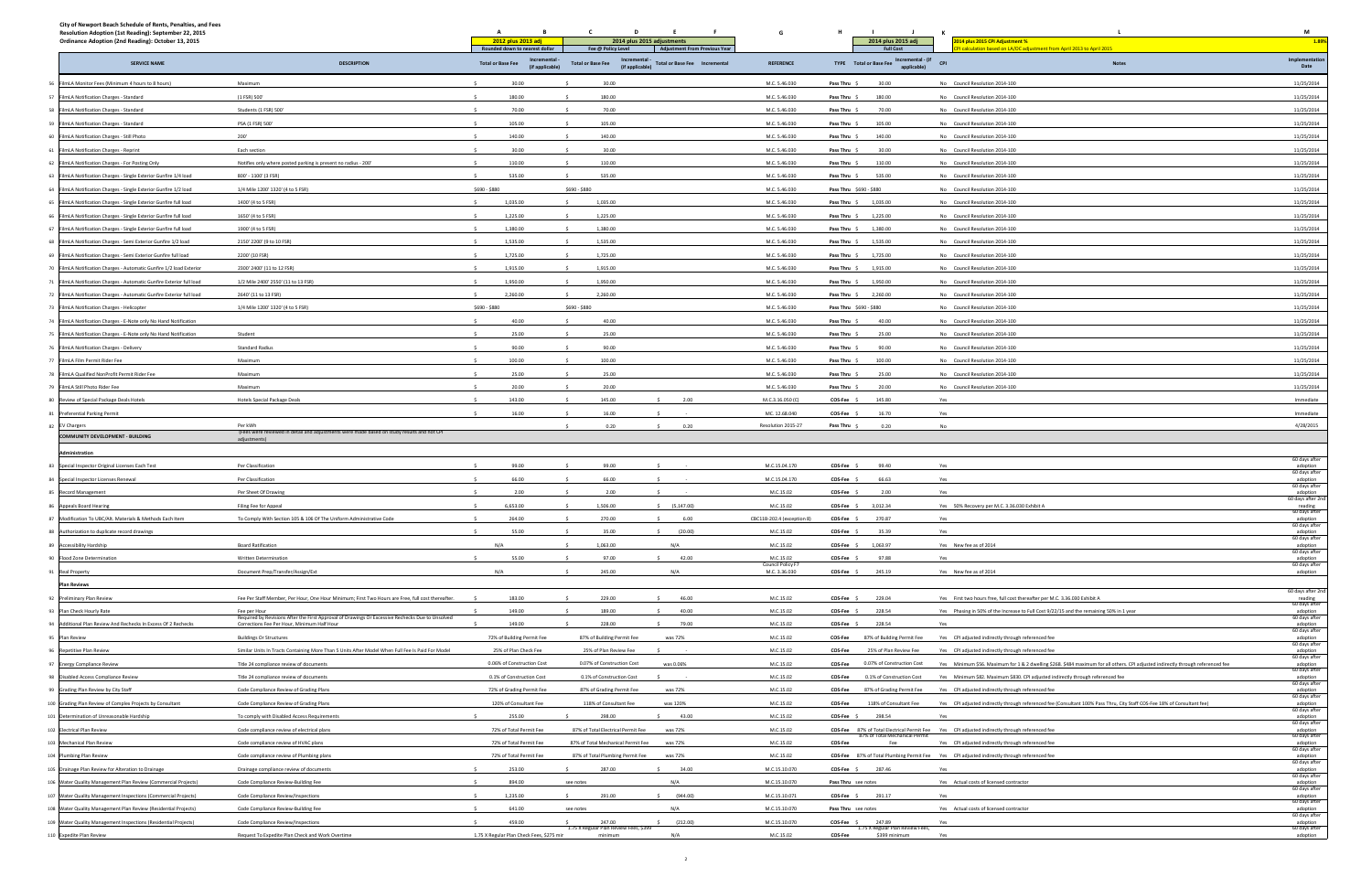| City of Newport Beach Schedule of Rents, Penalties, and Fees<br>Resolution Adoption (1st Reading): September 22, 2015<br>Ordinance Adoption (2nd Reading): October 13, 2015 |                                                                                                           | A<br>в<br>2012 plus 2013 adj<br>Rounded down to nearest dollar |                    | Fee @ Policy Level                    | - F<br>2014 plus 2015 adjustments<br><b>Adjustment From Previous Year</b> |         |                                    | н<br>2014 plus 2015 adj<br><b>Full Cost</b>         | -к                                             | 2014 plus 2015 CPI Adjustment %<br>I calculation based on LA/OC adjustment from April 2013 to April 2015                                                                                                                                                                                                                                                 | M<br>1.89%                                    |
|-----------------------------------------------------------------------------------------------------------------------------------------------------------------------------|-----------------------------------------------------------------------------------------------------------|----------------------------------------------------------------|--------------------|---------------------------------------|---------------------------------------------------------------------------|---------|------------------------------------|-----------------------------------------------------|------------------------------------------------|----------------------------------------------------------------------------------------------------------------------------------------------------------------------------------------------------------------------------------------------------------------------------------------------------------------------------------------------------------|-----------------------------------------------|
| <b>SERVICE NAME</b>                                                                                                                                                         | <b>DESCRIPTION</b>                                                                                        | <b>Total or Base Fee</b><br>(if applicable)                    |                    | <b>Total or Base Fee</b>              | Incrementa<br><b>Total or Base Fee Incremental</b><br>(if applicable)     |         | <b>REFERENCE</b>                   | TYPE Total or Base Fee                              | Incremental - (if<br><b>CPI</b><br>applicable) | <b>Notes</b>                                                                                                                                                                                                                                                                                                                                             | Implementation<br>Date                        |
| 111 Plan Check Extension                                                                                                                                                    | Request To Extend Plan Check                                                                              | 55.00<br>$\sim$                                                |                    | 56.00                                 | 1.00                                                                      |         | M.C.15.02                          | 56.28<br>COS-Fee \$                                 |                                                | Yes                                                                                                                                                                                                                                                                                                                                                      | 60 days after<br>adoption                     |
| 112 Harbor Construction Plan Review                                                                                                                                         | Code Compliance Review                                                                                    | 72% of Permit Fee                                              |                    | 87% of Harbor Construction Permit Fee | was 72%                                                                   |         | M.C.15.02                          | 87% of Harbor Construction Permit<br>COS-Fee<br>Fee |                                                | Yes 50% Recovery per M.C. 3.36.030 Exhibit A already calculated under Harbor Construction Permit Fees                                                                                                                                                                                                                                                    | 60 days after 2nd                             |
| 113 Waste Management Administration Fee                                                                                                                                     | Administration Fee Demolition                                                                             | 16.00                                                          |                    | 23.00                                 | 7.00                                                                      |         | M.C.15.02                          | COS-Fee \$<br>23.96                                 |                                                | Yes                                                                                                                                                                                                                                                                                                                                                      | reading<br>60 days after<br>adoption          |
| Inspections                                                                                                                                                                 |                                                                                                           |                                                                |                    |                                       |                                                                           |         |                                    |                                                     |                                                |                                                                                                                                                                                                                                                                                                                                                          |                                               |
| 114 Off-Hours Inspection Request                                                                                                                                            | Per Hour, 2 Hour Minimum @ 1.5/hr                                                                         | 184.00                                                         |                    | 205.00                                | 21.00                                                                     |         | M.C.15.02                          | COS-Fee \$<br>205.61                                |                                                | Yes                                                                                                                                                                                                                                                                                                                                                      | 60 days after<br>adoption                     |
| 115 Re-Inspection                                                                                                                                                           | Per Hour Assessed When Corrections Are Not Completed                                                      | 123.00                                                         |                    | 148.00                                | 25.00                                                                     |         | M.C.15.02                          | 173.11<br>COS-Fee \$                                |                                                | Yes Phasing in 50% of the Increase to Full Cost 9/22/15 and the remaining 50% in 1 year                                                                                                                                                                                                                                                                  | 60 days after<br>adoption                     |
|                                                                                                                                                                             | Per Hour Inspections Not Otherwise Specified / One Hour Minimum                                           | 123.00                                                         |                    | 148.00                                | 25.00                                                                     |         | M.C.15.02                          | 173.11<br>COS-Fee \$                                |                                                | Yes Phasing in 50% of the Increase to Full Cost 9/22/15 and the remaining 50% in 1 year                                                                                                                                                                                                                                                                  | 60 days after                                 |
| 116 Other Inspections                                                                                                                                                       |                                                                                                           |                                                                |                    |                                       |                                                                           |         |                                    |                                                     |                                                |                                                                                                                                                                                                                                                                                                                                                          | adoption                                      |
| <b>Permit Fees</b>                                                                                                                                                          | \$1.00 To \$2,000.00                                                                                      | 99.00<br>-Ś.                                                   | $\sim$             | 95.00                                 | $\sim$<br>(4.00)                                                          |         | M.C.15.02                          | COS-Fee \$<br>95.76                                 |                                                | Yes                                                                                                                                                                                                                                                                                                                                                      | 60 days after<br>adoption                     |
| 117 Building Permit                                                                                                                                                         |                                                                                                           |                                                                |                    |                                       |                                                                           |         |                                    |                                                     |                                                |                                                                                                                                                                                                                                                                                                                                                          | 60 days after                                 |
| 118                                                                                                                                                                         | \$2,001.00 To \$25,000.00                                                                                 | 99.00 \$                                                       | 15.00 \$           | $96.00\frac{1}{5}$                    | 14.00 \$<br>$(3.00)$ \$                                                   | (1.00)  | M.C.15.02                          | COS-Fee \$<br>$96.07$ \$                            |                                                | 14.77 Yes Base fee for the first \$2,000 + incremental cost for each addtl \$1,000 or fraction of, to and including \$25,000                                                                                                                                                                                                                             | adoption<br>60 days after                     |
| 119                                                                                                                                                                         | \$25,001.00 To \$50,000.00                                                                                | 448.00 \$                                                      | $11.00\frac{2}{3}$ | 433.00 \$                             | $10.00\frac{5}{5}$<br>$(15.00)$ \$                                        | (1.00)  | M.C.15.02                          | COS-Fee \$<br>433.86 \$                             |                                                | 10.64 Yes Base fee for the first \$25,000 + incremental cost for each addtl \$1,000 or fraction of, to and including \$50,000                                                                                                                                                                                                                            | adoption<br>60 days after                     |
| 120                                                                                                                                                                         | 50,001.00 To \$100,000.00                                                                                 | 726.00 \$                                                      | $7.00\frac{2}{3}$  | 702.00 \$                             | $7.00\frac{2}{3}$<br>$(24.00)$ \$                                         |         | M.C.15.02                          | COS-Fee \$<br>702.44 \$                             |                                                | 7.33 Yes Base fee for the first \$50,000 + incremental cost for each addtl \$1,000 or fraction of, to and including \$100,000                                                                                                                                                                                                                            | adoption<br>60 days after                     |
| 121                                                                                                                                                                         | \$100,001.00 To \$500,000.00                                                                              | $1,111.00$ \$                                                  | $5.00\frac{2}{3}$  | 1,074.00 \$                           | $5.00\frac{2}{3}$<br>$(37.00)$ \$                                         |         | M.C.15.02                          | COS-Fee \$<br>1,074.32 \$                           |                                                | 5.68 Yes Base fee for the first \$100,000 + incremental cost for each addtl \$1,000 or fraction of, to and including \$500,000                                                                                                                                                                                                                           | adoption<br>60 days after                     |
| 122                                                                                                                                                                         | \$500,001.00 To \$1,000,000.00                                                                            | 3,403.00 \$                                                    | $5.00\frac{2}{3}$  | 3,290.00 \$                           | 4.00 \$<br>$(113.00)$ \$                                                  | (1.00)  | M.C.15.02                          | $COS-Fee$ \$ 3,290.11 \$                            |                                                | 4.83 Yes Base fee for the first \$500,000 + incremental cost for each addtl \$1,000 or fraction of, to and including \$1,000,000                                                                                                                                                                                                                         | adoption<br>60 days after                     |
| 12 <sup>2</sup>                                                                                                                                                             | \$1,000,001.00 to \$5,000,000.00                                                                          | 5,974.00 \$                                                    | $3.00\frac{2}{3}$  | 5,774.00 \$                           | $3.00\frac{5}{7}$<br>$(200.00)$ \$                                        |         | M.C.15.02                          | COS-Fee \$<br>5,774.47 \$                           |                                                | 3.31 Yes Base fee for the first \$1,000,000 + incremental cost for each addtl \$1,000 or fraction of, to and including \$5,000,000                                                                                                                                                                                                                       | adoption<br>60 days after                     |
| Harbor Construction                                                                                                                                                         | Over \$5,000,000                                                                                          | 19,621.00 \$                                                   | $3.00\frac{2}{3}$  | 18,965.00 \$                          | $3.00\frac{2}{3}$<br>$(656.00)$ \$                                        |         | M.C.15.02                          | COS-Fee \$<br>18,965.89 \$                          |                                                | 3.31 Yes Base fee for the first \$5,000,000 + incremental cost for each addtl \$5,000 or fraction of                                                                                                                                                                                                                                                     | adoption<br>60 days after 2nd                 |
|                                                                                                                                                                             | \$1.00 - \$2,000.00                                                                                       | 99.00                                                          |                    | 103.00                                | 4.00                                                                      |         | M.C.15.02                          | COS-Fee \$<br>206.81                                |                                                | Yes 50% Recovery per M.C. 3.36.030 Exhibit A                                                                                                                                                                                                                                                                                                             | reading<br>60 days after 2nd                  |
|                                                                                                                                                                             | \$2,001.00 - \$8,000.00                                                                                   | 99.00 \$                                                       | 15.00 \$           | 103.00%                               | $4.00\frac{5}{5}$<br>15.00 \$                                             |         | M.C.15.02                          | COS-Fee \$<br>206.81 \$                             |                                                | 31.80 Yes Base fee for the first \$2,000 + incremental cost for each addtl \$1,000 or fraction of, to and including \$8,000; 50% Recovery per M.C. 3.36.030 Exhibit A                                                                                                                                                                                    | reading<br>60 days after 2nd                  |
| 127                                                                                                                                                                         | \$8,001.00 - \$50,000.00                                                                                  | 192.00 \$                                                      | 13.00 \$           | 200.00 \$                             | $8.00\frac{2}{3}$<br>13.00%                                               |         | M.C.15.02                          | COS-Fee \$<br>400.27                                |                                                | 27.46 Yes Base fee for the first \$8,000 + incremental cost for each addtl \$1,000 or fraction of, to and including \$50,000; 50% Recovery per M.C. 3.36.030 Exhibit A<br>Base fee for the first \$50,000 + incremental cost for each addtl \$1,000 or fraction of, to and including \$100,000; 50% Recovery per M.C. 3.36.030 Exhibit 60 days after 2nd | reading                                       |
| 128                                                                                                                                                                         | \$50,001.00 - \$100,000.00                                                                                | 748.00 \$                                                      | 7.00%              | 778.00 \$                             | $7.00\frac{2}{3}$<br>30.00 S                                              |         | M.C.15.02                          | 1,556.61 \$<br>COS-Fee \$                           | 15.79 Yes A                                    | Base fee for the first \$100,000 + incremental cost for each addtl \$1,000 or fraction of, to and including \$500,000; 50% Recovery per M.C. 3.36.030                                                                                                                                                                                                    | reading<br>60 days after 2nd                  |
| 129                                                                                                                                                                         | \$100,001.00 To \$500,000.00                                                                              | 1,122.00 \$                                                    | 5.00%              | 1,167.00 \$                           | $6.00\frac{5}{5}$<br>45.00 \$                                             | 1.00    | M.C.15.02                          | COS-Fee \$<br>2,334.92 \$                           |                                                | 12.23 Yes Exhibit A                                                                                                                                                                                                                                                                                                                                      | reading<br>60 days after 2nd                  |
| 130                                                                                                                                                                         | \$500,001.00 - \$1,000.000.00                                                                             | 3,473.00 \$                                                    | 5.00%              | 3,613.00 \$                           | $5.00\frac{2}{3}$<br>140.00 \$                                            |         | M.C.15.02                          | 7,227.12 \$<br>COS-Fee \$                           |                                                | Base fee for the first \$500,000 + incremental cost for each addtl \$1,000 or fraction of, to and including \$1,000,000; 50% Recovery per M.C. 3.36.030<br>10.45 Yes Exhibit A                                                                                                                                                                           | reading                                       |
|                                                                                                                                                                             | \$1,000,001.00 and up                                                                                     | 5,995.00 \$                                                    | $3.00\frac{2}{3}$  | $6,237.00$ \$                         | $3.00\frac{5}{7}$<br>242.00 \$                                            |         | M.C.15.02                          | COS-Fee \$ 12,475.12 \$                             |                                                | 7.12 Yes Base fee for the first \$1,000,000 + incremental cost for each addtl \$10,000 or fraction of; 50% Recovery per M.C. 3.36.030 Exhibit A                                                                                                                                                                                                          | 60 days after 2nd<br>reading<br>60 days after |
| 132 Strong Motion Instrumentation (CA State Fee)                                                                                                                            | Residential Structures Less Than Three Stories High                                                       | see notes                                                      |                    | see notes                             | N/A                                                                       |         | Section 2705 Public Resources Code | <b>Statute</b><br>see notes                         |                                                | No 100% of State Fee                                                                                                                                                                                                                                                                                                                                     | adoption<br>60 days after                     |
| 133 Grading Permit Fee - Calculated based on cut or fill which ever is greater                                                                                              | 0-200 Cubic Yards                                                                                         | 809.00                                                         |                    | 804.00                                | (5.00)                                                                    |         | M.C.15.10.070                      | COS-Fee \$<br>804.95                                |                                                | Yes                                                                                                                                                                                                                                                                                                                                                      | adoption                                      |
|                                                                                                                                                                             | 201-300 Cubic Yards                                                                                       | 828.00<br>$\sim$                                               | $\sim$             | 824.00                                | (4.00)<br>$\sim$                                                          |         | M.C.15.10.070                      | COS-Fee \$<br>824.66                                |                                                | Yes                                                                                                                                                                                                                                                                                                                                                      | 60 days after<br>adoption                     |
|                                                                                                                                                                             | 301-400 Cubic Yards                                                                                       | 848.00                                                         |                    | 844.00                                | (4.00)                                                                    |         | M.C.15.10.070                      | $COS-Fee$ $$$<br>844.37                             |                                                | Yes                                                                                                                                                                                                                                                                                                                                                      | 60 days after<br>adoption                     |
|                                                                                                                                                                             | 401-500 Cubic Yards                                                                                       | 869.00                                                         |                    | 865.00                                | (4.00)                                                                    |         | M.C.15.10.070                      | COS-Fee \$ 865.18                                   |                                                | Yes                                                                                                                                                                                                                                                                                                                                                      | 60 days after<br>adoption                     |
|                                                                                                                                                                             | 501-600 Cubic Yards                                                                                       | 908.00                                                         |                    | 903.00                                | (5.00)                                                                    |         | M.C.15.10.070                      | COS-Fee \$<br>903.51                                |                                                | Yes                                                                                                                                                                                                                                                                                                                                                      | 60 days after<br>adoption                     |
|                                                                                                                                                                             | 601-700 Cubic Yards                                                                                       | 946.00                                                         |                    | 941.00                                | (5.00)                                                                    |         | M.C.15.10.070                      | COS-Fee \$<br>941.84                                |                                                | Yes                                                                                                                                                                                                                                                                                                                                                      | 60 days after<br>adoption                     |
| 139                                                                                                                                                                         | 701-800 Cubic Yards                                                                                       | 987.00                                                         |                    | 982.00                                | (5.00)                                                                    |         | M.C.15.10.070                      | COS-Fee \$<br>982.36                                |                                                | Yes                                                                                                                                                                                                                                                                                                                                                      | 60 days after<br>adoption                     |
| 140                                                                                                                                                                         | 801-900 Cubic Yards                                                                                       | 1,025.00                                                       |                    | 1,020.00                              | (5.00)                                                                    |         | M.C.15.10.070                      | 1,020.69<br>COS-Fee \$                              |                                                | Yes                                                                                                                                                                                                                                                                                                                                                      | 60 days after<br>adoption                     |
| 141                                                                                                                                                                         | 901-1000 Cubic Yards                                                                                      | 1,064.00                                                       |                    | 1,059.00                              | (5.00)                                                                    |         | M.C.15.10.070                      | 1,059.03<br>COS-Fee \$                              |                                                | Yes                                                                                                                                                                                                                                                                                                                                                      | 60 days after                                 |
|                                                                                                                                                                             | 1.001-10.000 Cubic Yards                                                                                  | 1.068.00 \$                                                    | 374.00             | 1.063.00 \$                           | 372.00 \$<br>(5.00)                                                       |         | M.C.15.10.070                      | COS-Fee S<br>1.063.27 \$                            |                                                | 372.14 Yes Base fee for the first 1.000 cubic vards + incremental cost for each addtl 1.000 CY or fraction of, to and including 10.000 CY                                                                                                                                                                                                                | adoption<br>60 days after<br>adontion         |
|                                                                                                                                                                             |                                                                                                           |                                                                |                    |                                       |                                                                           |         |                                    |                                                     |                                                |                                                                                                                                                                                                                                                                                                                                                          | 60 days after                                 |
| 143                                                                                                                                                                         | 10,001-100,000 Cubic Yards                                                                                | 4,415.00 \$                                                    | 373.00 \$          | 4,393.00 \$                           | 371.00 \$<br>(22.00)                                                      | (52.00) | M.C.15.10.070                      | COS-Fee \$<br>4,393.42 \$                           |                                                | 371.62 Yes Base fee for the first 10,000 cubic yards + incremental cost for each addtl 10,000 CY or fraction of, to and including 100,000 CY                                                                                                                                                                                                             | adoption<br>60 days after                     |
|                                                                                                                                                                             | 100,001 Cubic Yards or more                                                                               | 7,865.00 \$                                                    | 363.00 \$          | 7,825.00 \$                           | 361.00 \$<br>(40.00)                                                      | (52.00) | M.C.15.10.070                      | COS-Fee \$<br>7,825.65 \$                           |                                                | 361.51 Yes Base fee for the first 100,000 cubic yards + incremental cost for each addtl 10,000 CY or fraction of                                                                                                                                                                                                                                         | adoption<br>60 days after                     |
| 145 Grading Permit Fees (Based on Site Improvements)                                                                                                                        | Curb & Gutter, Paving, Erosion Control                                                                    | Same as Building Permit Fee Table                              |                    | Same As Building Permit Fee Table     | N/A                                                                       |         | M.C.15.10.070                      |                                                     |                                                | COS-Fee Same As Building Permit Fee Table Yes CPI adjusted indirectly through referenced fee                                                                                                                                                                                                                                                             | adoption<br>60 days after                     |
| 146 Grading Bond Fee                                                                                                                                                        |                                                                                                           | N/A                                                            |                    | 395.00                                | N/A                                                                       |         | M.C.15.02                          | COS-Fee \$<br>395.86                                |                                                | Yes New fee as of 2014                                                                                                                                                                                                                                                                                                                                   | adoption<br>60 days after                     |
| 147 Drainage Permits for Alteration to Drainage                                                                                                                             | Inspection Of Drainage System                                                                             | 253.00                                                         |                    | 287.00                                | 34.00                                                                     |         | M.C.15.10.070                      | $COS-Fee$ \$<br>287.46                              |                                                | Yes                                                                                                                                                                                                                                                                                                                                                      | adoption<br>60 days after 2nd                 |
| 148 Electrical Permit Fees                                                                                                                                                  | Issuance of Permit (counter only)                                                                         | 35.00                                                          |                    | 32.00                                 | (3.00)                                                                    |         | M.C.15.02                          | COS-Fee \$<br>35.33                                 |                                                | Yes \$32 per M.C. 3.36.030 Exhibit A                                                                                                                                                                                                                                                                                                                     | reading<br>60 days after                      |
|                                                                                                                                                                             | Supplemental Permits Issuance, Fee For Each Permit                                                        | 9.00                                                           |                    | 9.00                                  |                                                                           |         | M.C.15.02                          | 9.84<br>COS-Fee \$                                  |                                                | Yes                                                                                                                                                                                                                                                                                                                                                      | adoption<br>60 days after                     |
| 150 Combination Electrical Permit                                                                                                                                           | <b>Residential Construction</b>                                                                           | 7% of Bldg Permit Fee                                          |                    | 7% of Bldg Permit Fee                 |                                                                           |         | M.C.15.02                          | <b>COS-Fee</b><br>7% of Bldg Permit Fee             |                                                | Yes CPI adjusted indirectly through referenced fee                                                                                                                                                                                                                                                                                                       | adoption<br>60 days after                     |
| 151 Combination Electrical Permit                                                                                                                                           | Non-Residential Construction, Hotels & Apartment Bldgs over 2 story                                       | 14% of Bldg Permit Fee                                         |                    | 14% of Bldg Permit Fee                |                                                                           |         | M.C.15.02                          | COS-Fee<br>14% of Bldg Permit Fee                   |                                                | Yes CPI adjusted indirectly through referenced fee                                                                                                                                                                                                                                                                                                       | adoption<br>60 days after                     |
| 152 Electrical Unit Permit Fee                                                                                                                                              | Fee For Each Outlets, First 20                                                                            | 1.00                                                           |                    | 1.00                                  |                                                                           |         | M.C.15.02                          | COS-Fee \$<br>1.66                                  |                                                | Yes                                                                                                                                                                                                                                                                                                                                                      | adoption<br>60 days after                     |
|                                                                                                                                                                             | Fee For Each Outlets, After First 20                                                                      | 0.98                                                           |                    | 0.98                                  |                                                                           |         | M.C.15.02                          | 0.98<br>COS-Fee \$                                  |                                                | Yes                                                                                                                                                                                                                                                                                                                                                      | adoption<br>60 days after                     |
| 154                                                                                                                                                                         | Fee For Each Lighting Fixtures, First 20                                                                  | 1.00                                                           |                    | 1.00                                  |                                                                           |         | M.C.15.02                          | 1.66<br>COS-Fee \$                                  |                                                | Yes                                                                                                                                                                                                                                                                                                                                                      | adoption                                      |
|                                                                                                                                                                             | Fee For Each Lighting Fixture, After 20                                                                   | 0.98                                                           |                    | 0.98                                  |                                                                           |         | M.C.15.02                          | 0.98<br>COS-Fee \$                                  |                                                | Yes                                                                                                                                                                                                                                                                                                                                                      | 60 days after<br>adoption                     |
| 156 Low Voltage System                                                                                                                                                      | Fee For Each Low Voltage Outlet, First 20                                                                 | 1.00                                                           |                    | 1.00                                  |                                                                           |         | M.C.15.02                          | COS-Fee \$<br>1.66                                  |                                                | Yes                                                                                                                                                                                                                                                                                                                                                      | 60 days after<br>adoption                     |
|                                                                                                                                                                             | Fee For Each Low Voltage Outlet, After First 20                                                           | 0.98                                                           |                    | 0.98                                  |                                                                           |         | M.C.15.02                          | COS-Fee \$<br>0.98                                  |                                                | Yes                                                                                                                                                                                                                                                                                                                                                      | 60 days after<br>adoption                     |
|                                                                                                                                                                             | Fee For Each Pole or Platform-Mounted Lighting Fixtures                                                   | 1.00                                                           |                    | 1.00                                  |                                                                           |         | M.C.15.02                          | 1.66<br>COS-Fee \$                                  |                                                | Yes                                                                                                                                                                                                                                                                                                                                                      | 60 days after<br>adoption                     |
|                                                                                                                                                                             | Fee For Each Theatrical-type Lighting Fixtures Or Assemblies                                              | 1.00                                                           |                    | 1.00                                  |                                                                           |         | M.C.15.02                          | 1.66<br>COS-Fee \$                                  |                                                | Yes                                                                                                                                                                                                                                                                                                                                                      | 60 days after<br>adoption                     |
|                                                                                                                                                                             | Fee For Each Residential Appliance or Receptacle Outlet (New Construction)                                | 6.00                                                           |                    | 6.00                                  |                                                                           |         | M.C.15.02                          | 6.51<br>COS-Fee \$                                  |                                                | Yes                                                                                                                                                                                                                                                                                                                                                      | 60 days after<br>adoption                     |
|                                                                                                                                                                             | Fee For Each Non-Residential Appliances and Self-Contained Factory-Wired, Not exceeding one<br>horsepower | 6.00                                                           |                    | 6.00                                  |                                                                           |         | M.C.15.02                          | 6.51<br>COS-Fee \$                                  |                                                | Yes                                                                                                                                                                                                                                                                                                                                                      | 60 days after<br>adoption                     |
| ee For Each Power Apparatus, Rating in horsepower, kilowatts, kilovolt-<br>amperes, or kilovolt-amperes-reactive:                                                           | Up to and including 1                                                                                     | 6.00                                                           |                    | 6.00                                  |                                                                           |         | M.C.15.02                          | 6.51<br>COS-Fee \$                                  |                                                | Yes                                                                                                                                                                                                                                                                                                                                                      | 60 days after<br>adoption                     |
|                                                                                                                                                                             | Over 1 and Not Over 10                                                                                    | 16.00                                                          |                    | 16.00                                 |                                                                           |         | M.C.15.02                          | 16.62<br>COS-Fee \$                                 |                                                | Yes                                                                                                                                                                                                                                                                                                                                                      | 60 days after<br>adoption                     |
|                                                                                                                                                                             | Over 10 and Not Over 50                                                                                   | 33.00                                                          |                    | 33.00                                 |                                                                           |         | M.C.15.02                          | COS-Fee \$<br>33.39                                 |                                                | Yes                                                                                                                                                                                                                                                                                                                                                      | 60 days after<br>adoption                     |
|                                                                                                                                                                             | Over 50 and Not Over 100                                                                                  | 64.00                                                          |                    | 64.00                                 |                                                                           |         | M.C.15.02                          | COS-Fee \$<br>64.84                                 |                                                | Yes                                                                                                                                                                                                                                                                                                                                                      | 60 days after                                 |
|                                                                                                                                                                             | Over 100                                                                                                  | 98.00                                                          |                    | 98.00                                 |                                                                           |         | M.C.15.02                          | COS-Fee \$<br>98.36                                 |                                                | Yes                                                                                                                                                                                                                                                                                                                                                      | adoption<br>60 days after<br>adoption         |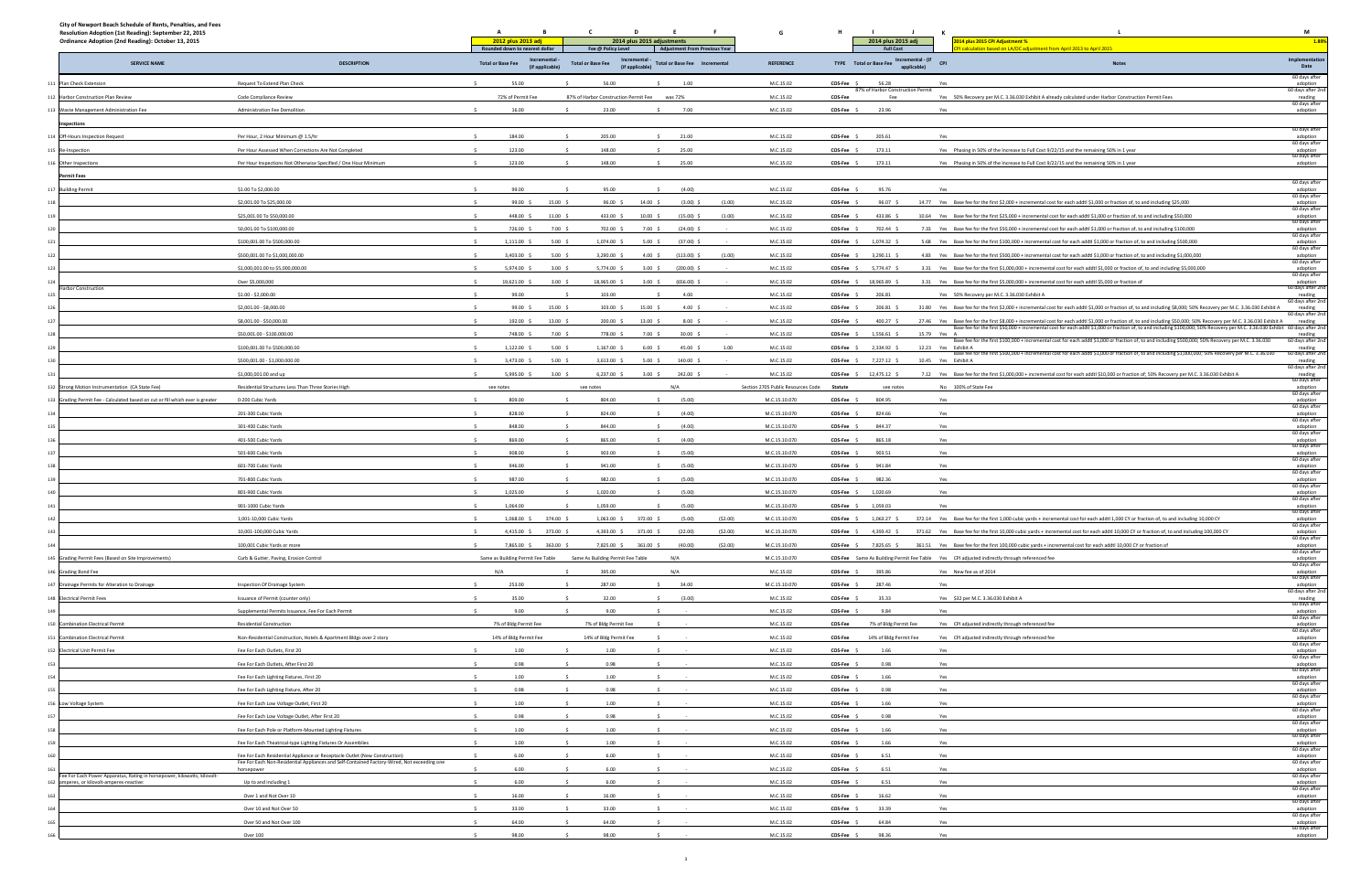| Resolution Adoption (1st Reading): September 22, 2015<br>Ordinance Adoption (2nd Reading): October 13, 2015 |                                                                                                                                                                                                 | A<br>в<br>2012 plus 2013 adj                               | - C<br>D                                                   | - F<br>2014 plus 2015 adjustments    | G                | н              | $\blacksquare$<br>2014 plus 2015 adj                       | к<br>2014 plus 2015 CPI Adjustment %                                  | M<br>1.89%                            |  |
|-------------------------------------------------------------------------------------------------------------|-------------------------------------------------------------------------------------------------------------------------------------------------------------------------------------------------|------------------------------------------------------------|------------------------------------------------------------|--------------------------------------|------------------|----------------|------------------------------------------------------------|-----------------------------------------------------------------------|---------------------------------------|--|
|                                                                                                             |                                                                                                                                                                                                 | Rounded down to nearest dollar                             | Fee @ Policy Level                                         | <b>Adjustment From Previous Year</b> |                  |                | <b>Full Cost</b>                                           | I calculation based on LA/OC adjustment from April 2013 to April 2015 |                                       |  |
| <b>SERVICE NAME</b>                                                                                         | <b>DESCRIPTION</b>                                                                                                                                                                              | Incremental<br><b>Total or Base Fee</b><br>(if applicable) | Incremental<br><b>Total or Base Fee</b><br>(if applicable) | <b>Total or Base Fee Incremental</b> | <b>REFERENCE</b> |                | Incremental - (if<br>TYPE Total or Base Fee<br>applicable) | <b>CPI</b><br><b>Notes</b>                                            | Implementation<br>Date                |  |
|                                                                                                             | Fee For Each 100 Feet Or Fraction Thereof Of Bus ways, For Trolley & Plug-in Type Bus ways. Note:<br>Additional Fees For Other Fixtures Connected To The Trolley                                | 9.00                                                       | 9.00                                                       |                                      | M.C.15.02        | COS-Fee \$     | 9.84                                                       | Yes                                                                   | 60 days after<br>adoption             |  |
|                                                                                                             | Fee For Each Sign, Outline Lighting and Marquees supplied from one branch circuit                                                                                                               | 35.00                                                      | 35.00                                                      |                                      | M.C.15.02        | COS-Fee \$     | 35.33                                                      | Yes                                                                   | 60 days after<br>adoption             |  |
|                                                                                                             | 600 Volts or Less and Not Over 200 Amperes in Rating                                                                                                                                            | 40.00                                                      | 40.00                                                      |                                      | M.C.15.02        | COS-Fee \$     | 40.32                                                      | Yes                                                                   | 60 days after<br>adoption             |  |
|                                                                                                             | 600 Volts or Less and Over 200 Amperes to 1,000 Amperes                                                                                                                                         | 81.00                                                      | 81.00                                                      |                                      | M.C.15.02        | COS-Fee \$     | 81.74                                                      | Yes                                                                   | 60 days after<br>adoption             |  |
|                                                                                                             | Over 600 Volts or Over 1,000 Amperes in Rating                                                                                                                                                  | 162.00                                                     | 162.00                                                     |                                      | M.C.15.02        | COS-Fee \$     | 162.09                                                     | Yes                                                                   | 60 days after<br>adoption             |  |
|                                                                                                             | Miscellaneous Apparatus, Conduits and Conductors                                                                                                                                                | 24.00                                                      | 24.00                                                      |                                      | M.C.15.02        | COS-Fee \$     | 24.52                                                      | Yes                                                                   | 60 days after<br>adoption             |  |
|                                                                                                             | Special Event, Each Generator, Electrical                                                                                                                                                       | 35.00                                                      | 35.00                                                      |                                      | M.C.15.02        | COS-Fee \$     | 35.33                                                      | Yes                                                                   | 60 days after                         |  |
|                                                                                                             | Special Event Lighting                                                                                                                                                                          | 9.00                                                       | 9.00                                                       |                                      | M.C.15.02        | COS-Fee \$     | 9.84                                                       | Yes                                                                   | adoption<br>60 days after<br>adoption |  |
|                                                                                                             | <b>Temporary Power Service</b>                                                                                                                                                                  | 35.00                                                      | 35.00                                                      |                                      | M.C.15.02        | COS-Fee \$     | 35.33                                                      | Yes                                                                   | 60 days after<br>adoption             |  |
|                                                                                                             | Fee For Each Temporary Service Pedestal                                                                                                                                                         | 35.00                                                      | 35.00                                                      |                                      | M.C.15.02        | COS-Fee \$     | 35.33                                                      | Yes                                                                   | 60 days after                         |  |
|                                                                                                             | Fee For Each Temp. Distribution System, Lighting, Outlet, Decorative Site, Temp Receptacles, Switches And<br>Lighting Outlets In Which Current Is Controlled (Except Services, Feeders, Meters) | 17.00                                                      | 17.00                                                      |                                      | M.C.15.02        | COS-Fee \$     | 17.73                                                      | Yes                                                                   | adoption<br>60 days after<br>adoption |  |
| 178 Mechanical Permit Fees                                                                                  | Issuance of Permit (counter only)                                                                                                                                                               | 35.00                                                      | 32.00                                                      | (3.00)<br>s.                         | M.C.15.02        | COS-Fee \$     | 32.85                                                      | Yes                                                                   | 60 days after<br>adoption             |  |
|                                                                                                             |                                                                                                                                                                                                 | 9.00                                                       | 9.00                                                       |                                      | M.C.15.02        |                | 9.15                                                       |                                                                       | 60 days after                         |  |
| 180 Combination Mechanical Permit                                                                           | Supplemental Permits Issuance, Fee For Each Permit                                                                                                                                              |                                                            |                                                            |                                      |                  | COS-Fee \$     |                                                            | Yes                                                                   | adoption<br>60 days after             |  |
|                                                                                                             | <b>Residential Construction</b>                                                                                                                                                                 | 5% of Bldg Permit Fee                                      | 4% of Bldg Permit Fee                                      | was 5%                               | M.C.15.02        | COS-Fee        | 4% of Bldg Permit Fee                                      | Yes CPI adjusted indirectly through referenced fee                    | adoption<br>60 days after             |  |
| 181 Combination Mechanical Permit                                                                           | Non-Residential Construction, Hotels & Apartment Bldgs over 2 story                                                                                                                             | 12% of Bldg Permit Fee                                     | 11% of Bldg Permit Fee                                     | was 12%                              | M.C.15.02        | <b>COS-Fee</b> | 11% of Bldg Permit Fee                                     | Yes CPI adjusted indirectly through referenced fee                    | adoption<br>60 days after             |  |
| 182 Mechanical Unit Permit Fees                                                                             | Fee For Each Forced Air or Gravity Type Furnace up to and including<br>100,000 Btu/h                                                                                                            | 19.00                                                      | 18.00                                                      | (1.00)                               | M.C.15.02        | COS-Fee \$     | 18.29                                                      | Yes                                                                   | adoption<br>60 days after             |  |
|                                                                                                             | Fee For Each Forced Air or Gravity Type Furnace over 100,000 Btu/h                                                                                                                              | 23.00                                                      | 21.00                                                      | (2.00)                               | M.C.15.02        | COS-Fee \$     | 21.90                                                      | Yes                                                                   | adoption<br>60 days after             |  |
|                                                                                                             | Fee For Each Floor Furnace, Including Vent                                                                                                                                                      | 19.00                                                      | 18.00                                                      | (1.00)                               | M.C.15.02        | COS-Fee \$     | 18.29                                                      | Yes                                                                   | adoption<br>60 days after             |  |
|                                                                                                             | Fee For Each Suspended Heater, Recessed Wall Heater or Floor-Mounted Unit Heate                                                                                                                 | 19.00                                                      | 18.00                                                      | (1.00)                               | M.C.15.02        | $COS-Fee$ \$   | 18.29                                                      | Yes                                                                   | adoption<br>60 days after             |  |
|                                                                                                             | Fee For Each Installation, Relocation, Replacement of Appliance Vent                                                                                                                            | 9.00                                                       | 9.00                                                       |                                      | M.C.15.02        | COS-Fee \$     | 9.15                                                       | Yes                                                                   | adoption<br>60 days after             |  |
|                                                                                                             | Fee For Each Repair, Alteration of, Add'n to Heating / Cooling Appliances                                                                                                                       | 19.00                                                      | 18.00                                                      | (1.00)                               | M.C.15.02        | COS-Fee \$     | 18.29                                                      | Yes                                                                   | adoption<br>60 days after             |  |
|                                                                                                             | Fee For Each Boiler or Compressor to and Including 3 HP                                                                                                                                         | 19.00                                                      | 18.00                                                      | (1.00)                               | M.C.15.02        | COS-Fee \$     | 18.29                                                      | Yes                                                                   | adoption<br>60 days after             |  |
|                                                                                                             | Fee For Each Absorption System to and Including 100,000 Btu/h                                                                                                                                   | 19.00                                                      | 18.00                                                      | (1.00)<br>S.                         | M.C.15.02        | COS-Fee \$     | 18.29                                                      | Yes                                                                   | adoption<br>60 days after             |  |
|                                                                                                             | Fee For Each Boiler or Compressor Over 3 HP to and including 15 HP                                                                                                                              | 35.00                                                      | 32.00                                                      | (3.00)                               | M.C.15.02        | COS-Fee \$     | 32.85                                                      | Yes                                                                   | adoption<br>60 days after             |  |
|                                                                                                             | Fee For Each Absorption Sys. Over 100,000 Btu/h & including 500,00 Btu/h                                                                                                                        | 35.00                                                      | 32.00                                                      | (3.00)                               | M.C.15.02        | COS-Fee \$     | 32.85                                                      | Yes                                                                   | adoption<br>60 days after             |  |
|                                                                                                             | Fee For Each Boiler or Compressor Over 15 HP to and including 30 HP                                                                                                                             | 49.00<br>-S                                                | 45.00                                                      | (4.00)<br>-S                         | M.C.15.02        | COS-Fee \$     | 45.60                                                      | Yes                                                                   | adoption<br>60 days after             |  |
|                                                                                                             | Fee For Each Absorption Sys. Over 500,000 Btu/h & including 1,000,000 Btu/h                                                                                                                     | 49.00                                                      | 45.00                                                      | (4.00)                               | M.C.15.02        | COS-Fee \$     | 45.60                                                      | Yes                                                                   | adoption<br>60 days after             |  |
|                                                                                                             | Fee For Each Boiler or Compressor Over 30 HP to and including 50 HP                                                                                                                             | 72.00                                                      | 66.00                                                      | (6.00)                               | M.C.15.02        | COS-Fee \$     | 66.98                                                      | Yes                                                                   | adoption<br>60 days after             |  |
|                                                                                                             | Fee For Each Absorption Sys. Over 1,000,000 Btu/h including 1,750,000 Btu/h                                                                                                                     | 72.00                                                      | 66.00                                                      | (6.00)                               | M.C.15.02        | COS-Fee \$     | 66.98                                                      | Yes                                                                   | adoption<br>60 days after             |  |
|                                                                                                             | Fee For Each Boiler or Compressor over 50 HP                                                                                                                                                    | 122.00                                                     | 113.00                                                     | (9.00)                               | M.C.15.02        | COS-Fee \$     | 113.35                                                     | Yes                                                                   | adoption<br>60 days after             |  |
|                                                                                                             | Fee For Each Absorption System Over 1,750,000 Btu/h                                                                                                                                             | 122.00                                                     | 113.00                                                     | (9.00)                               | M.C.15.02        | $COS-Fee$ \$   | 113.35                                                     | Yes                                                                   | adoption<br>60 days after             |  |
|                                                                                                             | Fee For Each Air handling Unit To & Including 10,000 Cu Ft/Min Including Attached Ducts                                                                                                         | 13.00                                                      | 12.00                                                      | (1.00)                               | M.C.15.02        | COS-Fee \$     | 12.75                                                      | Yes                                                                   | adoption<br>60 days after             |  |
|                                                                                                             | Fee For Each Air Handling Unit Over 10,000 cfm                                                                                                                                                  | 23.00                                                      | 21.00                                                      | (2.00)                               | M.C.15.02        | COS-Fee \$     | 21.90                                                      | Yes                                                                   | adoption                              |  |
|                                                                                                             | Fee For Each Evanorative Cooler Other Than Portable Type                                                                                                                                        | 13.00                                                      | 12.00                                                      | (1.00)                               | M.C.15.02        | COS-Fee S      | 12.75                                                      | Yes                                                                   | 60 days after<br>adontion             |  |
|                                                                                                             | Fee For Each Ventilation Fan Connected to a Single Duct                                                                                                                                         | 9.00                                                       | 9.00                                                       |                                      | M.C.15.02        | COS-Fee \$     | 9.15                                                       | Yes                                                                   | 60 days after<br>adoption             |  |
|                                                                                                             | Fee For Each Ventilation System Not Connected to Any Other System                                                                                                                               | 13.00                                                      | 12.00                                                      | (1.00)                               | M.C.15.02        | COS-Fee \$     | 12.75                                                      | Yes                                                                   | 60 days after<br>adoption             |  |
|                                                                                                             | Fee For Each Hood Served by Mech Exhaust, Including Ducts                                                                                                                                       | 13.00<br>$\sim$                                            | 12.00<br>$\sim$                                            | $\mathsf{S}$<br>(1.00)               | M.C.15.02        | COS-Fee \$     | 12.75                                                      | Yes                                                                   | 60 days after<br>adoption             |  |
|                                                                                                             | Fee For Each Domestic Type Incinerator                                                                                                                                                          | 23.00                                                      | 21.00                                                      | (2.00)                               | M.C.15.02        | COS-Fee \$     | 21.90                                                      | Yes                                                                   | 60 days after<br>adoption             |  |
|                                                                                                             | Fee For Each Commercial or Industrial Type Incinerator                                                                                                                                          | 98.00                                                      | 91.00                                                      | (7.00)                               | M.C.15.02        | COS-Fee \$     | 91.46                                                      | Yes                                                                   | 60 days after<br>adoption             |  |
|                                                                                                             | Other Equipment or Appliances Not Listed in This Code, Fee For Each                                                                                                                             | 13.00                                                      | 12.00                                                      | (1.00)                               | M.C.15.02        | COS-Fee \$     | 12.75                                                      | Yes                                                                   | 60 days after<br>adoption             |  |
| Plumbing Permit Fees                                                                                        | Issuance of Permit (counter only)                                                                                                                                                               | 35.00                                                      | 32.00                                                      | (3.00)                               | M.C.15.02        | COS-Fee \$     | 34.55                                                      | Yes \$32 per M.C. 3.36.030 Exhibit A                                  | 50 days after 2nd<br>reading          |  |
|                                                                                                             | Supplemental Permits Issuance, Fee For Each Permit                                                                                                                                              | 9.00                                                       | 9.00                                                       |                                      | M.C.15.02        | COS-Fee \$     | 9.62                                                       | Yes                                                                   | 60 days after<br>adoption             |  |
| 209 Combination Plumbing Permit                                                                             | <b>Residential Construction</b>                                                                                                                                                                 | 10% of Bldg Permit Fee                                     | 9% of Bldg Permit Fee                                      | was 10%                              | M.C.15.02        | COS-Fee        | 9% of Bldg Permit Fee                                      | Yes CPI adjusted indirectly through referenced fee                    | 60 days after                         |  |
| 210 Combination Plumbing Permit                                                                             | Non-Residential Construction, Hotels & Apartment Bldgs over 2 story                                                                                                                             | 10% of Bldg Permit Fee                                     | 9% of Bldg Permit Fee                                      | was 10%                              | M.C.15.02        | COS-Fee        | 9% of Bldg Permit Fee                                      | Yes CPI adjusted indirectly through referenced fee                    | adoption<br>60 days after<br>adoption |  |
| 211 Plumbing Permit Unit Fees                                                                               | Fee For Each Plumbing Fixture, Trap, Set of Fixtures on One Trap                                                                                                                                | 13.00                                                      | 13.00                                                      |                                      | M.C.15.02        | COS-Fee \$     | 13.41                                                      | Yes                                                                   | 60 days after<br>adoption             |  |
|                                                                                                             | Fee For Each Building Sewer, Trailer Park Sewer                                                                                                                                                 | 33.00                                                      | 32.00                                                      | (1.00)                               | M.C.15.02        | COS-Fee \$     | 32.65                                                      | Yes                                                                   | 60 days after                         |  |
|                                                                                                             | Fee Per Drain In Rainwater Systems                                                                                                                                                              | 13.00                                                      | 13.00                                                      |                                      | M.C.15.02        | COS-Fee \$     | 13.41                                                      | Yes                                                                   | adoption<br>60 days after<br>adoption |  |
|                                                                                                             | Fee For Each Cesspool                                                                                                                                                                           | 49.00                                                      | 47.00                                                      | (2.00)<br>$\sim$                     | M.C.15.02        | COS-Fee \$     | 47.95                                                      | Yes                                                                   | 60 days after<br>adoption             |  |
|                                                                                                             | Fee For Each Private Sewage Disposal System                                                                                                                                                     | 98.00                                                      | 96.00                                                      | (2.00)                               | M.C.15.02        | COS-Fee \$     | 96.19                                                      | Yes                                                                   | 60 days after                         |  |
|                                                                                                             | Fee For Each Water Heater and/or Vent                                                                                                                                                           | 15.00                                                      | 15.00                                                      |                                      | M.C.15.02        | COS-Fee \$     | 15.31                                                      | Yes                                                                   | adoption<br>60 days after<br>adoption |  |
|                                                                                                             | Fee For Each Industrial Waste Pretreatment Interceptor, Excepting Kitchen Type Grease Inter. Functioning<br>As Fixture Traps                                                                    | 26.00                                                      | 25.00                                                      | (1.00)<br>$\sim$                     | M.C.15.02        | $COS-Fee$ $$$  | 25.88                                                      | Yes                                                                   | 60 days after<br>adoption             |  |
|                                                                                                             |                                                                                                                                                                                                 |                                                            |                                                            |                                      |                  |                |                                                            |                                                                       | 60 days after                         |  |
|                                                                                                             | Fee For Each Water Piping, Water Treating Equipment                                                                                                                                             | 6.00                                                       | 6.00                                                       |                                      | M.C.15.02        | COS-Fee \$     | 6.77                                                       | Yes                                                                   | adoption<br>60 days after             |  |
|                                                                                                             | Fee For Each Drainage or Vent Piping Fixture                                                                                                                                                    | 6.00                                                       | 6.00                                                       |                                      | M.C.15.02        | COS-Fee \$     | 6.77                                                       | Yes                                                                   | adoption<br>60 days after             |  |
|                                                                                                             | Fee For Each Lawn Sprinkler System on One Meter, Backflow Protection Dev.                                                                                                                       | 19.00                                                      | 19.00                                                      |                                      | M.C.15.02        | COS-Fee \$     | 19.23                                                      | Yes                                                                   | adoption<br>60 days after             |  |
|                                                                                                             | 1 To 5 Atmospheric Type Vacuum Breakers                                                                                                                                                         | 15.00                                                      | 15.00                                                      |                                      | M.C.15.02        | COS-Fee \$     | 15.31                                                      | Yes                                                                   | adoption<br>60 days after             |  |
|                                                                                                             | Fee For Each When More than 5 Atmospheric Type Vacuum Breakers,                                                                                                                                 | 3.00                                                       | 3.00                                                       |                                      | M.C.15.02        | COS-Fee \$     | 3.25                                                       | Yes                                                                   | adoption<br>60 days after             |  |
|                                                                                                             | Fee For Each Other Backflow Protective Device 2 Inches & Smaller                                                                                                                                | 15.00                                                      | 15.00                                                      |                                      | M.C.15.02        | COS-Fee \$     | 15.31                                                      | Yes                                                                   | adoption<br>60 days after             |  |
|                                                                                                             | Fee For Each Other Backflow Protective Device Over 2 Inches                                                                                                                                     | 33.00                                                      | 32.00                                                      | (1.00)                               | M.C.15.02        | COS-Fee \$     | 32.65                                                      | Yes                                                                   | adoption                              |  |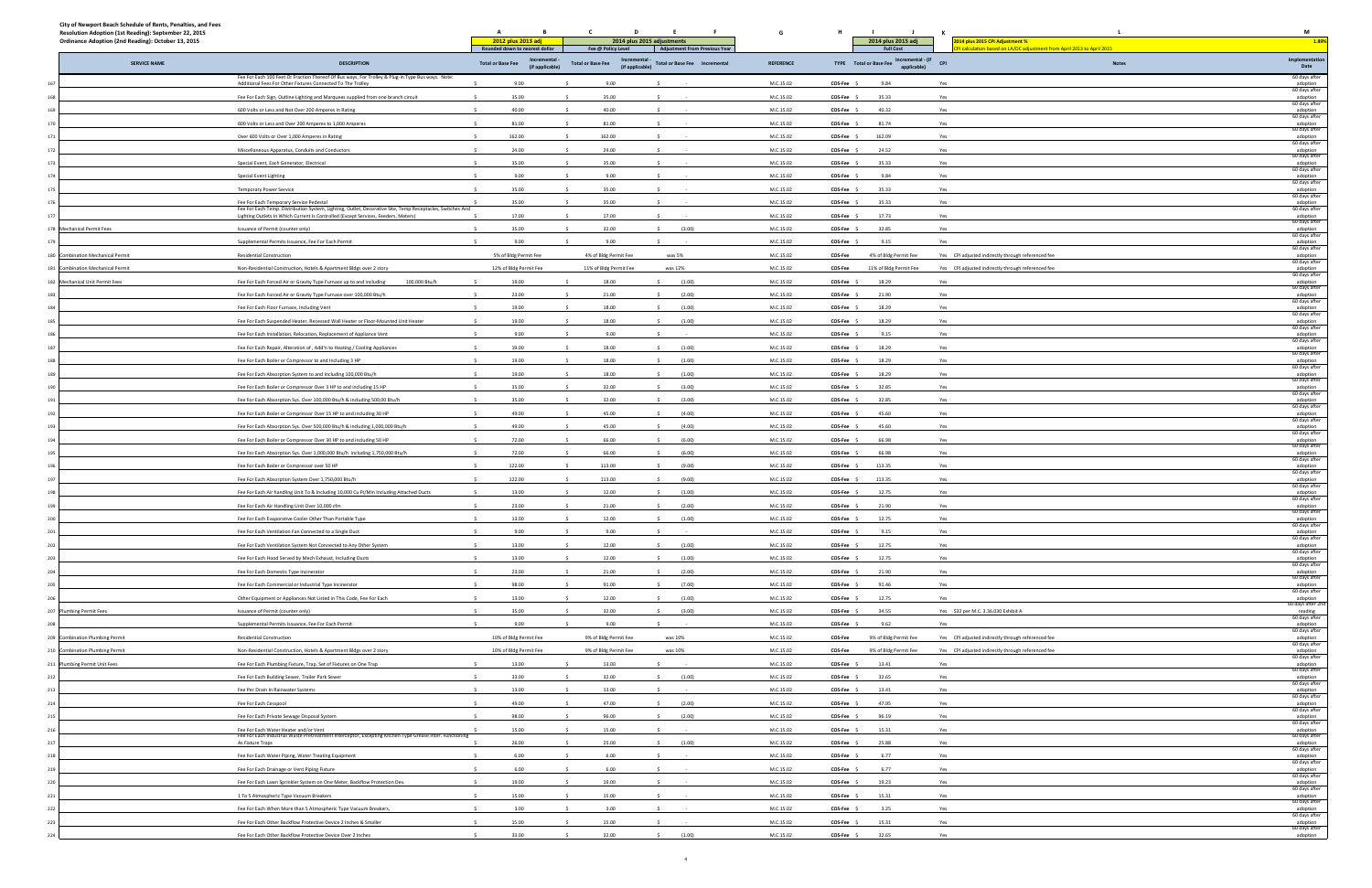| 2012 plus 2013 adj<br>2014 plus 2015 adjustments<br>2014 plus 2015 adj<br>Ordinance Adoption (2nd Reading): October 13, 2015<br>2014 plus 2015 CPI Adjustment %<br>1.89%<br><b>Full Cost</b><br>PI calculation based on LA/OC adjustment from April 2013 to April 2015<br>Rounded down to nearest dollar<br>Fee @ Policy Level<br><b>Adjustment From Previous Year</b><br>Implementation<br>TYPE Total or Base Fee Incremental - (if CPI<br>Incremental<br><b>Incremental</b><br><b>DESCRIPTION</b><br><b>SERVICE NAME</b><br><b>Total or Base Fee</b><br><b>Total or Base Fee</b><br><b>Total or Base Fee Incremental</b><br><b>REFERENCE</b><br><b>Notes</b><br>(if applicable)<br>(if applicable)<br>applicable)<br>Date<br>60 days after<br>6.00<br>6.00<br>M.C.15.02<br>6.77<br>Fee For Each Gas Piping System of One to Four Outlets<br>$\sim$<br>COS-Fee \$<br>Yes<br>adoption<br>60 days after<br>M.C.15.02<br>1.49<br>Fee For Each Outlet Gas Piping System of Five or More Outlets<br>1.00<br>1.00<br>COS-Fee \$<br>Yes<br>adoption<br><b>Certificates and Reports</b><br>60 days after<br>192.00<br>M.C.15.02<br>Partial Or Temporary Occupancy Approval Prior To Final<br>198.00<br>(6.00)<br>COS-Fee \$<br>192.72<br>Yes<br>adoption<br>60 days after<br>Partial Or Temporary Occupancy Approval Prior To Final Re-issuance Fee<br>77.00<br>102.00<br>25.00<br>M.C.15.02<br>COS-Fee \$<br>102.42<br>Yes<br>adoption<br>60 days after<br>170.00<br>165.00<br>5.00<br>M.C.15.02<br>COS-Fee \$<br>170.01<br>Yes<br>Any Occupancy Type<br>adoption<br>60 days after<br>Re-Inspection<br>115.00<br>M.C.15.02<br>adoption<br>88.00<br>27.00<br>$COS-Fee$ $$$<br>115.04<br>Yes<br>(Fees were reviewed in detail and adjustments were made based on study results and not CPI<br><b>COMMUNITY DEVELOPMENT - PLANNING</b><br>adjustments)<br>60 days after<br>CC Policy K-1<br>170.00<br>183.00<br>M.C 20.50.050<br>Application - per hour (Deposit Account)<br>S.<br>$\sim$<br>13.00<br>$COS-Fee$ $\frac{1}{2}$<br>195.14<br>Yes Phasing in 50% of the Increase to Full Cost 9/22/15 and the remaining 50% in 1 year<br>adoption<br>60 days after<br>CC Policy K-1<br>170.00<br>183.00<br>M.C 20.50.050<br>Application - per hour (Deposit Account)<br>13.00<br>COS-Fee \$<br>195.14<br>Yes Phasing in 50% of the Increase to Full Cost 9/22/15 and the remaining 50% in 1 year<br>adoption<br>60 days after<br>CC Policy K-1<br>183.00<br>Application - per hour (Deposit Account)<br>170.00<br>13.00<br>M.C 20.50.050<br>COS-Fee \$<br>195.14<br>Yes Phasing in 50% of the Increase to Full Cost 9/22/15 and the remaining 50% in 1 year<br>adoption<br>60 days after<br>4,289.00<br>1,506.00<br>\$ (2,783.00)<br>M.C. 20.64.030<br>3,013.59<br>Yes 50% Recovery per M.C. 3.36.030 Exhibit A<br>City Council<br>COS-Fee \$<br>adoption<br>60 days after<br>4,575.00<br>1,506.00<br>$$$ (3,069.00)<br>M.C. 20.64.030<br>3,013.59<br>Yes 50% Recovery per M.C. 3.36.030 Exhibit A<br><b>Planning Commission</b><br>COS-Fee \$<br>adoption<br>60 days after<br>716.00<br>696.00<br>M.C. 20.50.050<br>696.78<br>Application<br>(20.00)<br>COS-Fee \$<br>Yes<br>adoption<br>60 days after<br>104.00<br>293.00<br>189.00<br>293.21<br>M.C. 20.50.050<br>COS-Fee \$<br>Yes<br>Application<br>adoption<br>60 days after<br>170.00<br>183.00<br>Yes Phasing in 50% of the Increase to Full Cost 9/22/15 and the remaining 50% in 1 year<br>Application - per hour (Deposit Account)<br>13.00<br>M.C. 20.50.050<br>COS-Fee \$<br>195.14<br>adoption<br>60 days after<br>342.00<br>Application<br>362.00<br>(20.00)<br>M.C. 20.50.050<br>COS-Fee \$<br>342.52<br>Yes<br>adoption<br>60 days after<br>1,313.00<br>1,175.00<br>Application<br>(138.00)<br>M.C. 20.50.050<br>COS-Fee \$<br>1,175.10<br>Yes<br>adoption<br>60 days after<br>170.00<br>183.00<br>13.00<br>M.C. 20.42.120/130<br>COS-Fee \$<br>195.14<br>Yes Phasing in 50% of the Increase to Full Cost 9/22/15 and the remaining 50% in 1 year<br>Application - per hour (Deposit Account)<br>adoption<br>60 days after<br>170.00<br>183.00<br>13.00<br>M.C. 20.50.050<br>195.14<br>COS-Fee \$<br>Yes Phasing in 50% of the Increase to Full Cost 9/22/15 and the remaining 50% in 1 year<br>Application - per hour (Deposit Account)<br>adoption<br>60 days after<br>170.00<br>183.00<br>13.00<br>M.C. 15.45.030<br>$COS-Fee$ $$$<br>195.14<br>Yes Phasing in 50% of the Increase to Full Cost 9/22/15 and the remaining 50% in 1 year<br>Application - per hour (Deposit Account)<br>adoption<br>60 days after<br>891.00<br>892.00<br>1.00<br>M.C. 20.50.050<br>COS-Fee \$<br>892.45<br>Yes<br>adoption<br>Application<br>60 days after<br>$\ddot{\phantom{1}}$<br>137.00<br>Application<br>104.00<br>$\sim$<br>33.00<br>M.C. 20.50.050<br>COS-Fee \$<br>137.54<br>Yes<br>adoption<br>60 days after<br>104.00<br>137.00<br>M.C. 20.50.050<br>33.00<br>COS-Fee \$<br>137.54<br>Yes<br>Application<br>adoption<br>60 days after<br>170.00<br>183.00<br>M.C. 20.50.050<br>13.00<br>COS-Fee \$<br>195.14<br>Yes Phasing in 50% of the Increase to Full Cost 9/22/15 and the remaining 50% in 1 year<br>adoption<br>Application - per hour (Deposit Account)<br>60 days after<br>170.00<br>183.00<br>M.C. 20.50.050<br>$\ddot{\phantom{1}}$<br>13.00<br>COS-Fee \$<br>195.14<br>Yes Phasing in 50% of the Increase to Full Cost 9/22/15 and the remaining 50% in 1 year<br>adoption<br>Application - per hour (Deposit Account)<br>$\leq$<br>60 days after<br>Impact<br>150.00<br>150.00<br>M.C. 20.40.130<br>150.00<br>No<br>adoption<br>Application - per space<br>Fee \$<br>60 days after<br>358.00<br>488.00<br>Application<br>130.00<br>M.C. 20.50.050<br>COS-Fee \$<br>488.49<br>Yes<br>adoption<br>60 days after<br>1,502.00<br>1,603.00<br>M.C. 20.50.050<br>1,603.30<br>Application<br>101.00<br>COS-Fee \$<br>Yes<br>adoption<br>60 days after<br>220.00<br>Application<br>66.00<br>154.00<br>M.C. 20.50.050<br>COS-Fee \$<br>220.13<br>Yes<br>adoption<br>60 days after<br>1,660.00<br>Application<br>1,426.00<br>234.00<br>M.C. 20.50.050<br>1,660.24<br>Yes<br>$COS-Fee$ \$<br>adoption<br>60 days after<br>1,404.00<br>1,660.00<br>Application<br>\$256.00<br>M.C. 20.50.050<br>COS-Fee \$ 1,660.24<br>Yes<br>254 Lot Merger<br>adoption<br>60 days after<br>2,410.00<br>2,419.00<br>COS-Fee \$ 2,419.88<br>255 Modification Permit<br>9.00<br>M.C. 20.50.050<br>Yes<br>Application<br>adoption<br>60 days after<br>256 Non-Conforming Abatement Period Extension<br>170.00<br>183.00<br>13.00<br>M.C. 20.50.050<br>COS-Fee \$<br>195.14<br>Yes Phasing in 50% of the Increase to Full Cost 9/22/15 and the remaining 50% in 1 year<br>Application - per hour (Deposit Account)<br>\$<br>$\sim$<br>adoption<br>60 days after<br>257 Off-Site Parking Agreement<br>170.00<br>183.00<br>13.00<br>M.C. 20.50.050<br>COS-Fee \$ 195.14<br>Yes Phasing in 50% of the Increase to Full Cost 9/22/15 and the remaining 50% in 1 year<br>Application - per hour (Deposit Account)<br>adoption<br>60 days after<br>692.00<br>750.00<br>258 Operators License Application<br>58.00<br>M.C. 5.25<br>COS-Fee \$<br>750.02<br>Yes<br>Application<br>adoption<br>60 days after<br>696.00<br>692.00<br>4.00<br>696.37<br>Application<br>$\sim$<br>M.C. 5.25<br>COS-Fee \$<br>Yes<br>adoption<br>259 Operators License Appeal<br>60 days after<br>170.00<br>183.00<br>M.C. 20.50.050<br>Yes Phasing in 50% of the Increase to Full Cost 9/22/15 and the remaining 50% in 1 year<br>260 Planned Development Permit<br>Application - per hour (Deposit Account)<br>13.00<br>$COS-Fee$ $S$<br>195.14<br>-S.<br>adoption<br>60 days after 2n<br>M.C. 20.52.070 Section C 2b<br>COS-Fee \$ 2,419.53<br>Yes 0% Recovery per M.C. 3.36.030 Exhibit A and M.C. 20.52.070 Section C 2b<br>261 Reasonable Accommodation<br>reading<br>60 days after<br>Application<br>2,386.00<br>2,419.00<br>33.00<br>M.C. 20.50.050<br>COS-Fee \$ 2,419.53<br>262 Site Development Review - Zoning Administrator<br>Application<br>adoption<br>60 days after<br>Yes<br>Application - per hour (Deposit Account)<br>170.00<br>183.00<br>13.00<br>M.C. 20.50.050<br>195.14<br>Yes Phasing in 50% of the Increase to Full Cost 9/22/15 and the remaining 50% in 1 year<br>263 Site Development Review - Planning Commission<br>COS-Fee \$<br>adoption<br>60 days after<br>3,241.00<br>1,679.00<br>264 Subdivisions - Parcel Map<br>Application<br>\$(1,562.00)<br>M.C. 19.08.040<br>COS-Fee \$ 1,679.49<br>Yes<br>adoption<br>60 days after<br>183.00<br>265 Subdivisions - Tentative Tract Map<br>Application - per hour (Deposit Account)<br>170.00<br>13.00<br>M.C. 19.08.040<br>COS-Fee \$<br>195.14<br>Yes Phasing in 50% of the Increase to Full Cost 9/22/15 and the remaining 50% in 1 year<br>adoption<br>60 days after<br>170.00<br>183.00<br>M.C. 19.08.040<br>195.14<br>13.00<br>COS-Fee \$<br>Yes Phasing in 50% of the Increase to Full Cost 9/22/15 and the remaining 50% in 1 year<br>266 Subdivisions - Vesting Tentative Map<br>Application - per hour (Deposit Account)<br>$\leq$<br>adoption<br>60 days after<br>170.00<br>183.00<br>13.00<br>M.C. 20.50.050<br>195.14<br>267 Telecom Permit - Council<br>Application - per hour (Deposit Account)<br>$COS-Fee$ $$$<br>Yes Phasing in 50% of the Increase to Full Cost 9/22/15 and the remaining 50% in 1 year<br>- S<br>s.<br>adoption<br>60 days after<br>268 Telecom Permit - CDD Director<br>170.00<br>183.00<br>13.00<br>M.C. 20.50.050<br>195.14<br>Yes Phasing in 50% of the Increase to Full Cost 9/22/15 and the remaining 50% in 1 year<br>Application - per hour (Deposit Account)<br>$COS-Fee$ $$$<br>adoption<br>60 days after<br>170.00<br>183.00<br>13.00<br>M.C. 15.40.050<br>195.14<br>Yes Phasing in 50% of the Increase to Full Cost 9/22/15 and the remaining 50% in 1 year<br>Application - per hour (Deposit Account)<br>$COS-Fee$ $$$<br>adoption<br>60 days after<br>Application - per hour (Deposit Account)<br>170.00<br>183.00<br>13.00<br>M.C. 20.50.050<br>COS-Fee \$<br>195.14<br>Yes Phasing in 50% of the Increase to Full Cost 9/22/15 and the remaining 50% in 1 year<br>adoption<br>60 days after<br>170.00<br>183.00<br>M.C. 20.50.050<br>Application - per hour (Deposit Account)<br>13.00<br>COS-Fee \$<br>195.14<br>Yes Phasing in 50% of the Increase to Full Cost 9/22/15 and the remaining 50% in 1 year<br>adoption<br>60 days after<br>2,047.00<br>2,420.00<br>M.C. 20.50.050<br>2,420.33<br>Application<br>373.00<br>COS-Fee \$<br>Yes<br>adoption<br>60 days after<br>170.00<br>183.00<br>M.C. 20.50.050<br>Yes Phasing in 50% of the Increase to Full Cost 9/22/15 and the remaining 50% in 1 year<br>Application - per hour (Deposit Account)<br>$\sim$<br>13.00<br>COS-Fee \$<br>195.14<br>-S.<br>adoption<br>60 days after<br>Application - per hour<br>128.00<br>150.00<br>M.C. 20.50.050<br>22.00<br>COS-Fee \$<br>150.68<br>adoption<br>Yes<br><b>CITY CLERK</b><br>Authorized by the U.S. Department of State, Bureau of Consular Affairs, Passport Services. Maximum<br>U.S. Department of State, Bureau of<br>permitted by Gov't Code.<br>see notes<br>see notes<br>No Refer to City of Newport Beach website - Passport Services<br>Immediate<br>Consular Affairs, Passport Services Statute<br>Immediate<br>10.00<br>10.00<br>No<br>FIRE DEPARTMENT & LIFEGUARDS<br><b>Fire Safety Services</b><br>1 Hr. Minimum To The Nearest 15 Min. Increment Over 1 Hr., Fee Per Hour<br>259.00<br>264.00<br>5.00<br>M.C. 9.04.030<br>COS-Fee \$ 264.50<br>Yes<br>Immediate<br>Battalion Chief Unit (one person) | City of Newport Beach Schedule of Rents, Penalties, and Fees |    |          |   |  |   |
|-------------------------------------------------------------------------------------------------------------------------------------------------------------------------------------------------------------------------------------------------------------------------------------------------------------------------------------------------------------------------------------------------------------------------------------------------------------------------------------------------------------------------------------------------------------------------------------------------------------------------------------------------------------------------------------------------------------------------------------------------------------------------------------------------------------------------------------------------------------------------------------------------------------------------------------------------------------------------------------------------------------------------------------------------------------------------------------------------------------------------------------------------------------------------------------------------------------------------------------------------------------------------------------------------------------------------------------------------------------------------------------------------------------------------------------------------------------------------------------------------------------------------------------------------------------------------------------------------------------------------------------------------------------------------------------------------------------------------------------------------------------------------------------------------------------------------------------------------------------------------------------------------------------------------------------------------------------------------------------------------------------------------------------------------------------------------------------------------------------------------------------------------------------------------------------------------------------------------------------------------------------------------------------------------------------------------------------------------------------------------------------------------------------------------------------------------------------------------------------------------------------------------------------------------------------------------------------------------------------------------------------------------------------------------------------------------------------------------------------------------------------------------------------------------------------------------------------------------------------------------------------------------------------------------------------------------------------------------------------------------------------------------------------------------------------------------------------------------------------------------------------------------------------------------------------------------------------------------------------------------------------------------------------------------------------------------------------------------------------------------------------------------------------------------------------------------------------------------------------------------------------------------------------------------------------------------------------------------------------------------------------------------------------------------------------------------------------------------------------------------------------------------------------------------------------------------------------------------------------------------------------------------------------------------------------------------------------------------------------------------------------------------------------------------------------------------------------------------------------------------------------------------------------------------------------------------------------------------------------------------------------------------------------------------------------------------------------------------------------------------------------------------------------------------------------------------------------------------------------------------------------------------------------------------------------------------------------------------------------------------------------------------------------------------------------------------------------------------------------------------------------------------------------------------------------------------------------------------------------------------------------------------------------------------------------------------------------------------------------------------------------------------------------------------------------------------------------------------------------------------------------------------------------------------------------------------------------------------------------------------------------------------------------------------------------------------------------------------------------------------------------------------------------------------------------------------------------------------------------------------------------------------------------------------------------------------------------------------------------------------------------------------------------------------------------------------------------------------------------------------------------------------------------------------------------------------------------------------------------------------------------------------------------------------------------------------------------------------------------------------------------------------------------------------------------------------------------------------------------------------------------------------------------------------------------------------------------------------------------------------------------------------------------------------------------------------------------------------------------------------------------------------------------------------------------------------------------------------------------------------------------------------------------------------------------------------------------------------------------------------------------------------------------------------------------------------------------------------------------------------------------------------------------------------------------------------------------------------------------------------------------------------------------------------------------------------------------------------------------------------------------------------------------------------------------------------------------------------------------------------------------------------------------------------------------------------------------------------------------------------------------------------------------------------------------------------------------------------------------------------------------------------------------------------------------------------------------------------------------------------------------------------------------------------------------------------------------------------------------------------------------------------------------------------------------------------------------------------------------------------------------------------------------------------------------------------------------------------------------------------------------------------------------------------------------------------------------------------------------------------------------------------------------------------------------------------------------------------------------------------------------------------------------------------------------------------------------------------------------------------------------------------------------------------------------------------------------------------------------------------------------------------------------------------------------------------------------------------------------------------------------------------------------------------------------------------------------------------------------------------------------------------------------------------------------------------------------------------------------------------------------------------------------------------------------------------------------------------------------------------------------------------------------------------------------------------------------------------------------------------------------------------------------------------------------------------------------------------------------------------------------------------------------------------------------------------------------------------------------------------------------------------------------------------------------------------------------------------------------------------------------------------------------------------------------------------------------------------------------------------------------------------------------------------------------------------------------------------------------------------------------------------------------------------------------------------------------------------------------------------------------------------------------------------------------------------------------------------------------------------------------------------------------------------------------------------------------------------------------------------------------------------------------------------------------------------------------------------------------------------------------------------------------------------------------------------------------------------------------------------------------------------------------------------------------------------------------------------------------------------------------------------------------------------------------------------------------------------------------------------------------------------------------------------------------------------------------------------------------------------------------------------------------------------------------------------------------------------------------------------------------------------------------------------------------------------------------------------------------------------------------------------------------------------------------------------------------------------------------------------------------------------------------------------------------------------------------------------------------------------------------------------------------------------------------------------------------------------------------------------------------------------------------------------------------------------------------------------------------------------------------------------------------------------------------------------------------------------------------------------------------------------------------------------------------------------------------------------------------------------------------------------------------|--------------------------------------------------------------|----|----------|---|--|---|
|                                                                                                                                                                                                                                                                                                                                                                                                                                                                                                                                                                                                                                                                                                                                                                                                                                                                                                                                                                                                                                                                                                                                                                                                                                                                                                                                                                                                                                                                                                                                                                                                                                                                                                                                                                                                                                                                                                                                                                                                                                                                                                                                                                                                                                                                                                                                                                                                                                                                                                                                                                                                                                                                                                                                                                                                                                                                                                                                                                                                                                                                                                                                                                                                                                                                                                                                                                                                                                                                                                                                                                                                                                                                                                                                                                                                                                                                                                                                                                                                                                                                                                                                                                                                                                                                                                                                                                                                                                                                                                                                                                                                                                                                                                                                                                                                                                                                                                                                                                                                                                                                                                                                                                                                                                                                                                                                                                                                                                                                                                                                                                                                                                                                                                                                                                                                                                                                                                                                                                                                                                                                                                                                                                                                                                                                                                                                                                                                                                                                                                                                                                                                                                                                                                                                                                                                                                                                                                                                                                                                                                                                                                                                                                                                                                                                                                                                                                                                                                                                                                                                                                                                                                                                                                                                                                                                                                                                                                                                                                                                                                                                                                                                                                                                                                                                                                                                                                                                                                                                                                                                                                                                                                                                                                                                                                                                                                                                                                                                                                                                                                                                                                                                                                                                                                                                                                                                                                                                                                                                                                                                                                                                                                                                                                                                                                                                                                                                                                                                                                                                                                                                                                                                                                                                                                                                                                                                                                                                                                                                                                                                                                                                                                                                                                                                                                                                                                                                                                                                                                                                                                                                                                                                                                                                                                                                                                                                                                                                                                                                                                                                                                                                                                                             | Resolution Adoption (1st Reading): September 22, 2015        | в. | D<br>- F | G |  | M |
|                                                                                                                                                                                                                                                                                                                                                                                                                                                                                                                                                                                                                                                                                                                                                                                                                                                                                                                                                                                                                                                                                                                                                                                                                                                                                                                                                                                                                                                                                                                                                                                                                                                                                                                                                                                                                                                                                                                                                                                                                                                                                                                                                                                                                                                                                                                                                                                                                                                                                                                                                                                                                                                                                                                                                                                                                                                                                                                                                                                                                                                                                                                                                                                                                                                                                                                                                                                                                                                                                                                                                                                                                                                                                                                                                                                                                                                                                                                                                                                                                                                                                                                                                                                                                                                                                                                                                                                                                                                                                                                                                                                                                                                                                                                                                                                                                                                                                                                                                                                                                                                                                                                                                                                                                                                                                                                                                                                                                                                                                                                                                                                                                                                                                                                                                                                                                                                                                                                                                                                                                                                                                                                                                                                                                                                                                                                                                                                                                                                                                                                                                                                                                                                                                                                                                                                                                                                                                                                                                                                                                                                                                                                                                                                                                                                                                                                                                                                                                                                                                                                                                                                                                                                                                                                                                                                                                                                                                                                                                                                                                                                                                                                                                                                                                                                                                                                                                                                                                                                                                                                                                                                                                                                                                                                                                                                                                                                                                                                                                                                                                                                                                                                                                                                                                                                                                                                                                                                                                                                                                                                                                                                                                                                                                                                                                                                                                                                                                                                                                                                                                                                                                                                                                                                                                                                                                                                                                                                                                                                                                                                                                                                                                                                                                                                                                                                                                                                                                                                                                                                                                                                                                                                                                                                                                                                                                                                                                                                                                                                                                                                                                                                                                                                             |                                                              |    |          |   |  |   |
|                                                                                                                                                                                                                                                                                                                                                                                                                                                                                                                                                                                                                                                                                                                                                                                                                                                                                                                                                                                                                                                                                                                                                                                                                                                                                                                                                                                                                                                                                                                                                                                                                                                                                                                                                                                                                                                                                                                                                                                                                                                                                                                                                                                                                                                                                                                                                                                                                                                                                                                                                                                                                                                                                                                                                                                                                                                                                                                                                                                                                                                                                                                                                                                                                                                                                                                                                                                                                                                                                                                                                                                                                                                                                                                                                                                                                                                                                                                                                                                                                                                                                                                                                                                                                                                                                                                                                                                                                                                                                                                                                                                                                                                                                                                                                                                                                                                                                                                                                                                                                                                                                                                                                                                                                                                                                                                                                                                                                                                                                                                                                                                                                                                                                                                                                                                                                                                                                                                                                                                                                                                                                                                                                                                                                                                                                                                                                                                                                                                                                                                                                                                                                                                                                                                                                                                                                                                                                                                                                                                                                                                                                                                                                                                                                                                                                                                                                                                                                                                                                                                                                                                                                                                                                                                                                                                                                                                                                                                                                                                                                                                                                                                                                                                                                                                                                                                                                                                                                                                                                                                                                                                                                                                                                                                                                                                                                                                                                                                                                                                                                                                                                                                                                                                                                                                                                                                                                                                                                                                                                                                                                                                                                                                                                                                                                                                                                                                                                                                                                                                                                                                                                                                                                                                                                                                                                                                                                                                                                                                                                                                                                                                                                                                                                                                                                                                                                                                                                                                                                                                                                                                                                                                                                                                                                                                                                                                                                                                                                                                                                                                                                                                                                                                             |                                                              |    |          |   |  |   |
|                                                                                                                                                                                                                                                                                                                                                                                                                                                                                                                                                                                                                                                                                                                                                                                                                                                                                                                                                                                                                                                                                                                                                                                                                                                                                                                                                                                                                                                                                                                                                                                                                                                                                                                                                                                                                                                                                                                                                                                                                                                                                                                                                                                                                                                                                                                                                                                                                                                                                                                                                                                                                                                                                                                                                                                                                                                                                                                                                                                                                                                                                                                                                                                                                                                                                                                                                                                                                                                                                                                                                                                                                                                                                                                                                                                                                                                                                                                                                                                                                                                                                                                                                                                                                                                                                                                                                                                                                                                                                                                                                                                                                                                                                                                                                                                                                                                                                                                                                                                                                                                                                                                                                                                                                                                                                                                                                                                                                                                                                                                                                                                                                                                                                                                                                                                                                                                                                                                                                                                                                                                                                                                                                                                                                                                                                                                                                                                                                                                                                                                                                                                                                                                                                                                                                                                                                                                                                                                                                                                                                                                                                                                                                                                                                                                                                                                                                                                                                                                                                                                                                                                                                                                                                                                                                                                                                                                                                                                                                                                                                                                                                                                                                                                                                                                                                                                                                                                                                                                                                                                                                                                                                                                                                                                                                                                                                                                                                                                                                                                                                                                                                                                                                                                                                                                                                                                                                                                                                                                                                                                                                                                                                                                                                                                                                                                                                                                                                                                                                                                                                                                                                                                                                                                                                                                                                                                                                                                                                                                                                                                                                                                                                                                                                                                                                                                                                                                                                                                                                                                                                                                                                                                                                                                                                                                                                                                                                                                                                                                                                                                                                                                                                                                             | 225                                                          |    |          |   |  |   |
|                                                                                                                                                                                                                                                                                                                                                                                                                                                                                                                                                                                                                                                                                                                                                                                                                                                                                                                                                                                                                                                                                                                                                                                                                                                                                                                                                                                                                                                                                                                                                                                                                                                                                                                                                                                                                                                                                                                                                                                                                                                                                                                                                                                                                                                                                                                                                                                                                                                                                                                                                                                                                                                                                                                                                                                                                                                                                                                                                                                                                                                                                                                                                                                                                                                                                                                                                                                                                                                                                                                                                                                                                                                                                                                                                                                                                                                                                                                                                                                                                                                                                                                                                                                                                                                                                                                                                                                                                                                                                                                                                                                                                                                                                                                                                                                                                                                                                                                                                                                                                                                                                                                                                                                                                                                                                                                                                                                                                                                                                                                                                                                                                                                                                                                                                                                                                                                                                                                                                                                                                                                                                                                                                                                                                                                                                                                                                                                                                                                                                                                                                                                                                                                                                                                                                                                                                                                                                                                                                                                                                                                                                                                                                                                                                                                                                                                                                                                                                                                                                                                                                                                                                                                                                                                                                                                                                                                                                                                                                                                                                                                                                                                                                                                                                                                                                                                                                                                                                                                                                                                                                                                                                                                                                                                                                                                                                                                                                                                                                                                                                                                                                                                                                                                                                                                                                                                                                                                                                                                                                                                                                                                                                                                                                                                                                                                                                                                                                                                                                                                                                                                                                                                                                                                                                                                                                                                                                                                                                                                                                                                                                                                                                                                                                                                                                                                                                                                                                                                                                                                                                                                                                                                                                                                                                                                                                                                                                                                                                                                                                                                                                                                                                                                             | 226                                                          |    |          |   |  |   |
|                                                                                                                                                                                                                                                                                                                                                                                                                                                                                                                                                                                                                                                                                                                                                                                                                                                                                                                                                                                                                                                                                                                                                                                                                                                                                                                                                                                                                                                                                                                                                                                                                                                                                                                                                                                                                                                                                                                                                                                                                                                                                                                                                                                                                                                                                                                                                                                                                                                                                                                                                                                                                                                                                                                                                                                                                                                                                                                                                                                                                                                                                                                                                                                                                                                                                                                                                                                                                                                                                                                                                                                                                                                                                                                                                                                                                                                                                                                                                                                                                                                                                                                                                                                                                                                                                                                                                                                                                                                                                                                                                                                                                                                                                                                                                                                                                                                                                                                                                                                                                                                                                                                                                                                                                                                                                                                                                                                                                                                                                                                                                                                                                                                                                                                                                                                                                                                                                                                                                                                                                                                                                                                                                                                                                                                                                                                                                                                                                                                                                                                                                                                                                                                                                                                                                                                                                                                                                                                                                                                                                                                                                                                                                                                                                                                                                                                                                                                                                                                                                                                                                                                                                                                                                                                                                                                                                                                                                                                                                                                                                                                                                                                                                                                                                                                                                                                                                                                                                                                                                                                                                                                                                                                                                                                                                                                                                                                                                                                                                                                                                                                                                                                                                                                                                                                                                                                                                                                                                                                                                                                                                                                                                                                                                                                                                                                                                                                                                                                                                                                                                                                                                                                                                                                                                                                                                                                                                                                                                                                                                                                                                                                                                                                                                                                                                                                                                                                                                                                                                                                                                                                                                                                                                                                                                                                                                                                                                                                                                                                                                                                                                                                                                                                             |                                                              |    |          |   |  |   |
|                                                                                                                                                                                                                                                                                                                                                                                                                                                                                                                                                                                                                                                                                                                                                                                                                                                                                                                                                                                                                                                                                                                                                                                                                                                                                                                                                                                                                                                                                                                                                                                                                                                                                                                                                                                                                                                                                                                                                                                                                                                                                                                                                                                                                                                                                                                                                                                                                                                                                                                                                                                                                                                                                                                                                                                                                                                                                                                                                                                                                                                                                                                                                                                                                                                                                                                                                                                                                                                                                                                                                                                                                                                                                                                                                                                                                                                                                                                                                                                                                                                                                                                                                                                                                                                                                                                                                                                                                                                                                                                                                                                                                                                                                                                                                                                                                                                                                                                                                                                                                                                                                                                                                                                                                                                                                                                                                                                                                                                                                                                                                                                                                                                                                                                                                                                                                                                                                                                                                                                                                                                                                                                                                                                                                                                                                                                                                                                                                                                                                                                                                                                                                                                                                                                                                                                                                                                                                                                                                                                                                                                                                                                                                                                                                                                                                                                                                                                                                                                                                                                                                                                                                                                                                                                                                                                                                                                                                                                                                                                                                                                                                                                                                                                                                                                                                                                                                                                                                                                                                                                                                                                                                                                                                                                                                                                                                                                                                                                                                                                                                                                                                                                                                                                                                                                                                                                                                                                                                                                                                                                                                                                                                                                                                                                                                                                                                                                                                                                                                                                                                                                                                                                                                                                                                                                                                                                                                                                                                                                                                                                                                                                                                                                                                                                                                                                                                                                                                                                                                                                                                                                                                                                                                                                                                                                                                                                                                                                                                                                                                                                                                                                                                                                             | 227 Temporary Certificate of Occupancy                       |    |          |   |  |   |
|                                                                                                                                                                                                                                                                                                                                                                                                                                                                                                                                                                                                                                                                                                                                                                                                                                                                                                                                                                                                                                                                                                                                                                                                                                                                                                                                                                                                                                                                                                                                                                                                                                                                                                                                                                                                                                                                                                                                                                                                                                                                                                                                                                                                                                                                                                                                                                                                                                                                                                                                                                                                                                                                                                                                                                                                                                                                                                                                                                                                                                                                                                                                                                                                                                                                                                                                                                                                                                                                                                                                                                                                                                                                                                                                                                                                                                                                                                                                                                                                                                                                                                                                                                                                                                                                                                                                                                                                                                                                                                                                                                                                                                                                                                                                                                                                                                                                                                                                                                                                                                                                                                                                                                                                                                                                                                                                                                                                                                                                                                                                                                                                                                                                                                                                                                                                                                                                                                                                                                                                                                                                                                                                                                                                                                                                                                                                                                                                                                                                                                                                                                                                                                                                                                                                                                                                                                                                                                                                                                                                                                                                                                                                                                                                                                                                                                                                                                                                                                                                                                                                                                                                                                                                                                                                                                                                                                                                                                                                                                                                                                                                                                                                                                                                                                                                                                                                                                                                                                                                                                                                                                                                                                                                                                                                                                                                                                                                                                                                                                                                                                                                                                                                                                                                                                                                                                                                                                                                                                                                                                                                                                                                                                                                                                                                                                                                                                                                                                                                                                                                                                                                                                                                                                                                                                                                                                                                                                                                                                                                                                                                                                                                                                                                                                                                                                                                                                                                                                                                                                                                                                                                                                                                                                                                                                                                                                                                                                                                                                                                                                                                                                                                                                                             | 228 Renewable Temporary Certificate of Occupancy             |    |          |   |  |   |
|                                                                                                                                                                                                                                                                                                                                                                                                                                                                                                                                                                                                                                                                                                                                                                                                                                                                                                                                                                                                                                                                                                                                                                                                                                                                                                                                                                                                                                                                                                                                                                                                                                                                                                                                                                                                                                                                                                                                                                                                                                                                                                                                                                                                                                                                                                                                                                                                                                                                                                                                                                                                                                                                                                                                                                                                                                                                                                                                                                                                                                                                                                                                                                                                                                                                                                                                                                                                                                                                                                                                                                                                                                                                                                                                                                                                                                                                                                                                                                                                                                                                                                                                                                                                                                                                                                                                                                                                                                                                                                                                                                                                                                                                                                                                                                                                                                                                                                                                                                                                                                                                                                                                                                                                                                                                                                                                                                                                                                                                                                                                                                                                                                                                                                                                                                                                                                                                                                                                                                                                                                                                                                                                                                                                                                                                                                                                                                                                                                                                                                                                                                                                                                                                                                                                                                                                                                                                                                                                                                                                                                                                                                                                                                                                                                                                                                                                                                                                                                                                                                                                                                                                                                                                                                                                                                                                                                                                                                                                                                                                                                                                                                                                                                                                                                                                                                                                                                                                                                                                                                                                                                                                                                                                                                                                                                                                                                                                                                                                                                                                                                                                                                                                                                                                                                                                                                                                                                                                                                                                                                                                                                                                                                                                                                                                                                                                                                                                                                                                                                                                                                                                                                                                                                                                                                                                                                                                                                                                                                                                                                                                                                                                                                                                                                                                                                                                                                                                                                                                                                                                                                                                                                                                                                                                                                                                                                                                                                                                                                                                                                                                                                                                                                                             | 229 Residential Building Report                              |    |          |   |  |   |
|                                                                                                                                                                                                                                                                                                                                                                                                                                                                                                                                                                                                                                                                                                                                                                                                                                                                                                                                                                                                                                                                                                                                                                                                                                                                                                                                                                                                                                                                                                                                                                                                                                                                                                                                                                                                                                                                                                                                                                                                                                                                                                                                                                                                                                                                                                                                                                                                                                                                                                                                                                                                                                                                                                                                                                                                                                                                                                                                                                                                                                                                                                                                                                                                                                                                                                                                                                                                                                                                                                                                                                                                                                                                                                                                                                                                                                                                                                                                                                                                                                                                                                                                                                                                                                                                                                                                                                                                                                                                                                                                                                                                                                                                                                                                                                                                                                                                                                                                                                                                                                                                                                                                                                                                                                                                                                                                                                                                                                                                                                                                                                                                                                                                                                                                                                                                                                                                                                                                                                                                                                                                                                                                                                                                                                                                                                                                                                                                                                                                                                                                                                                                                                                                                                                                                                                                                                                                                                                                                                                                                                                                                                                                                                                                                                                                                                                                                                                                                                                                                                                                                                                                                                                                                                                                                                                                                                                                                                                                                                                                                                                                                                                                                                                                                                                                                                                                                                                                                                                                                                                                                                                                                                                                                                                                                                                                                                                                                                                                                                                                                                                                                                                                                                                                                                                                                                                                                                                                                                                                                                                                                                                                                                                                                                                                                                                                                                                                                                                                                                                                                                                                                                                                                                                                                                                                                                                                                                                                                                                                                                                                                                                                                                                                                                                                                                                                                                                                                                                                                                                                                                                                                                                                                                                                                                                                                                                                                                                                                                                                                                                                                                                                                                                             | 230 Residential Building Report                              |    |          |   |  |   |
|                                                                                                                                                                                                                                                                                                                                                                                                                                                                                                                                                                                                                                                                                                                                                                                                                                                                                                                                                                                                                                                                                                                                                                                                                                                                                                                                                                                                                                                                                                                                                                                                                                                                                                                                                                                                                                                                                                                                                                                                                                                                                                                                                                                                                                                                                                                                                                                                                                                                                                                                                                                                                                                                                                                                                                                                                                                                                                                                                                                                                                                                                                                                                                                                                                                                                                                                                                                                                                                                                                                                                                                                                                                                                                                                                                                                                                                                                                                                                                                                                                                                                                                                                                                                                                                                                                                                                                                                                                                                                                                                                                                                                                                                                                                                                                                                                                                                                                                                                                                                                                                                                                                                                                                                                                                                                                                                                                                                                                                                                                                                                                                                                                                                                                                                                                                                                                                                                                                                                                                                                                                                                                                                                                                                                                                                                                                                                                                                                                                                                                                                                                                                                                                                                                                                                                                                                                                                                                                                                                                                                                                                                                                                                                                                                                                                                                                                                                                                                                                                                                                                                                                                                                                                                                                                                                                                                                                                                                                                                                                                                                                                                                                                                                                                                                                                                                                                                                                                                                                                                                                                                                                                                                                                                                                                                                                                                                                                                                                                                                                                                                                                                                                                                                                                                                                                                                                                                                                                                                                                                                                                                                                                                                                                                                                                                                                                                                                                                                                                                                                                                                                                                                                                                                                                                                                                                                                                                                                                                                                                                                                                                                                                                                                                                                                                                                                                                                                                                                                                                                                                                                                                                                                                                                                                                                                                                                                                                                                                                                                                                                                                                                                                                                                             |                                                              |    |          |   |  |   |
|                                                                                                                                                                                                                                                                                                                                                                                                                                                                                                                                                                                                                                                                                                                                                                                                                                                                                                                                                                                                                                                                                                                                                                                                                                                                                                                                                                                                                                                                                                                                                                                                                                                                                                                                                                                                                                                                                                                                                                                                                                                                                                                                                                                                                                                                                                                                                                                                                                                                                                                                                                                                                                                                                                                                                                                                                                                                                                                                                                                                                                                                                                                                                                                                                                                                                                                                                                                                                                                                                                                                                                                                                                                                                                                                                                                                                                                                                                                                                                                                                                                                                                                                                                                                                                                                                                                                                                                                                                                                                                                                                                                                                                                                                                                                                                                                                                                                                                                                                                                                                                                                                                                                                                                                                                                                                                                                                                                                                                                                                                                                                                                                                                                                                                                                                                                                                                                                                                                                                                                                                                                                                                                                                                                                                                                                                                                                                                                                                                                                                                                                                                                                                                                                                                                                                                                                                                                                                                                                                                                                                                                                                                                                                                                                                                                                                                                                                                                                                                                                                                                                                                                                                                                                                                                                                                                                                                                                                                                                                                                                                                                                                                                                                                                                                                                                                                                                                                                                                                                                                                                                                                                                                                                                                                                                                                                                                                                                                                                                                                                                                                                                                                                                                                                                                                                                                                                                                                                                                                                                                                                                                                                                                                                                                                                                                                                                                                                                                                                                                                                                                                                                                                                                                                                                                                                                                                                                                                                                                                                                                                                                                                                                                                                                                                                                                                                                                                                                                                                                                                                                                                                                                                                                                                                                                                                                                                                                                                                                                                                                                                                                                                                                                                                             | 231 Amendments - General Plan                                |    |          |   |  |   |
|                                                                                                                                                                                                                                                                                                                                                                                                                                                                                                                                                                                                                                                                                                                                                                                                                                                                                                                                                                                                                                                                                                                                                                                                                                                                                                                                                                                                                                                                                                                                                                                                                                                                                                                                                                                                                                                                                                                                                                                                                                                                                                                                                                                                                                                                                                                                                                                                                                                                                                                                                                                                                                                                                                                                                                                                                                                                                                                                                                                                                                                                                                                                                                                                                                                                                                                                                                                                                                                                                                                                                                                                                                                                                                                                                                                                                                                                                                                                                                                                                                                                                                                                                                                                                                                                                                                                                                                                                                                                                                                                                                                                                                                                                                                                                                                                                                                                                                                                                                                                                                                                                                                                                                                                                                                                                                                                                                                                                                                                                                                                                                                                                                                                                                                                                                                                                                                                                                                                                                                                                                                                                                                                                                                                                                                                                                                                                                                                                                                                                                                                                                                                                                                                                                                                                                                                                                                                                                                                                                                                                                                                                                                                                                                                                                                                                                                                                                                                                                                                                                                                                                                                                                                                                                                                                                                                                                                                                                                                                                                                                                                                                                                                                                                                                                                                                                                                                                                                                                                                                                                                                                                                                                                                                                                                                                                                                                                                                                                                                                                                                                                                                                                                                                                                                                                                                                                                                                                                                                                                                                                                                                                                                                                                                                                                                                                                                                                                                                                                                                                                                                                                                                                                                                                                                                                                                                                                                                                                                                                                                                                                                                                                                                                                                                                                                                                                                                                                                                                                                                                                                                                                                                                                                                                                                                                                                                                                                                                                                                                                                                                                                                                                                                                             | 232 Amendments - Planned Community                           |    |          |   |  |   |
|                                                                                                                                                                                                                                                                                                                                                                                                                                                                                                                                                                                                                                                                                                                                                                                                                                                                                                                                                                                                                                                                                                                                                                                                                                                                                                                                                                                                                                                                                                                                                                                                                                                                                                                                                                                                                                                                                                                                                                                                                                                                                                                                                                                                                                                                                                                                                                                                                                                                                                                                                                                                                                                                                                                                                                                                                                                                                                                                                                                                                                                                                                                                                                                                                                                                                                                                                                                                                                                                                                                                                                                                                                                                                                                                                                                                                                                                                                                                                                                                                                                                                                                                                                                                                                                                                                                                                                                                                                                                                                                                                                                                                                                                                                                                                                                                                                                                                                                                                                                                                                                                                                                                                                                                                                                                                                                                                                                                                                                                                                                                                                                                                                                                                                                                                                                                                                                                                                                                                                                                                                                                                                                                                                                                                                                                                                                                                                                                                                                                                                                                                                                                                                                                                                                                                                                                                                                                                                                                                                                                                                                                                                                                                                                                                                                                                                                                                                                                                                                                                                                                                                                                                                                                                                                                                                                                                                                                                                                                                                                                                                                                                                                                                                                                                                                                                                                                                                                                                                                                                                                                                                                                                                                                                                                                                                                                                                                                                                                                                                                                                                                                                                                                                                                                                                                                                                                                                                                                                                                                                                                                                                                                                                                                                                                                                                                                                                                                                                                                                                                                                                                                                                                                                                                                                                                                                                                                                                                                                                                                                                                                                                                                                                                                                                                                                                                                                                                                                                                                                                                                                                                                                                                                                                                                                                                                                                                                                                                                                                                                                                                                                                                                                                                             | 233 Amendments - Zoning Code/Specific Plan                   |    |          |   |  |   |
|                                                                                                                                                                                                                                                                                                                                                                                                                                                                                                                                                                                                                                                                                                                                                                                                                                                                                                                                                                                                                                                                                                                                                                                                                                                                                                                                                                                                                                                                                                                                                                                                                                                                                                                                                                                                                                                                                                                                                                                                                                                                                                                                                                                                                                                                                                                                                                                                                                                                                                                                                                                                                                                                                                                                                                                                                                                                                                                                                                                                                                                                                                                                                                                                                                                                                                                                                                                                                                                                                                                                                                                                                                                                                                                                                                                                                                                                                                                                                                                                                                                                                                                                                                                                                                                                                                                                                                                                                                                                                                                                                                                                                                                                                                                                                                                                                                                                                                                                                                                                                                                                                                                                                                                                                                                                                                                                                                                                                                                                                                                                                                                                                                                                                                                                                                                                                                                                                                                                                                                                                                                                                                                                                                                                                                                                                                                                                                                                                                                                                                                                                                                                                                                                                                                                                                                                                                                                                                                                                                                                                                                                                                                                                                                                                                                                                                                                                                                                                                                                                                                                                                                                                                                                                                                                                                                                                                                                                                                                                                                                                                                                                                                                                                                                                                                                                                                                                                                                                                                                                                                                                                                                                                                                                                                                                                                                                                                                                                                                                                                                                                                                                                                                                                                                                                                                                                                                                                                                                                                                                                                                                                                                                                                                                                                                                                                                                                                                                                                                                                                                                                                                                                                                                                                                                                                                                                                                                                                                                                                                                                                                                                                                                                                                                                                                                                                                                                                                                                                                                                                                                                                                                                                                                                                                                                                                                                                                                                                                                                                                                                                                                                                                                                                             | 234 Appeals                                                  |    |          |   |  |   |
|                                                                                                                                                                                                                                                                                                                                                                                                                                                                                                                                                                                                                                                                                                                                                                                                                                                                                                                                                                                                                                                                                                                                                                                                                                                                                                                                                                                                                                                                                                                                                                                                                                                                                                                                                                                                                                                                                                                                                                                                                                                                                                                                                                                                                                                                                                                                                                                                                                                                                                                                                                                                                                                                                                                                                                                                                                                                                                                                                                                                                                                                                                                                                                                                                                                                                                                                                                                                                                                                                                                                                                                                                                                                                                                                                                                                                                                                                                                                                                                                                                                                                                                                                                                                                                                                                                                                                                                                                                                                                                                                                                                                                                                                                                                                                                                                                                                                                                                                                                                                                                                                                                                                                                                                                                                                                                                                                                                                                                                                                                                                                                                                                                                                                                                                                                                                                                                                                                                                                                                                                                                                                                                                                                                                                                                                                                                                                                                                                                                                                                                                                                                                                                                                                                                                                                                                                                                                                                                                                                                                                                                                                                                                                                                                                                                                                                                                                                                                                                                                                                                                                                                                                                                                                                                                                                                                                                                                                                                                                                                                                                                                                                                                                                                                                                                                                                                                                                                                                                                                                                                                                                                                                                                                                                                                                                                                                                                                                                                                                                                                                                                                                                                                                                                                                                                                                                                                                                                                                                                                                                                                                                                                                                                                                                                                                                                                                                                                                                                                                                                                                                                                                                                                                                                                                                                                                                                                                                                                                                                                                                                                                                                                                                                                                                                                                                                                                                                                                                                                                                                                                                                                                                                                                                                                                                                                                                                                                                                                                                                                                                                                                                                                                                                             | 235 Appeals                                                  |    |          |   |  |   |
|                                                                                                                                                                                                                                                                                                                                                                                                                                                                                                                                                                                                                                                                                                                                                                                                                                                                                                                                                                                                                                                                                                                                                                                                                                                                                                                                                                                                                                                                                                                                                                                                                                                                                                                                                                                                                                                                                                                                                                                                                                                                                                                                                                                                                                                                                                                                                                                                                                                                                                                                                                                                                                                                                                                                                                                                                                                                                                                                                                                                                                                                                                                                                                                                                                                                                                                                                                                                                                                                                                                                                                                                                                                                                                                                                                                                                                                                                                                                                                                                                                                                                                                                                                                                                                                                                                                                                                                                                                                                                                                                                                                                                                                                                                                                                                                                                                                                                                                                                                                                                                                                                                                                                                                                                                                                                                                                                                                                                                                                                                                                                                                                                                                                                                                                                                                                                                                                                                                                                                                                                                                                                                                                                                                                                                                                                                                                                                                                                                                                                                                                                                                                                                                                                                                                                                                                                                                                                                                                                                                                                                                                                                                                                                                                                                                                                                                                                                                                                                                                                                                                                                                                                                                                                                                                                                                                                                                                                                                                                                                                                                                                                                                                                                                                                                                                                                                                                                                                                                                                                                                                                                                                                                                                                                                                                                                                                                                                                                                                                                                                                                                                                                                                                                                                                                                                                                                                                                                                                                                                                                                                                                                                                                                                                                                                                                                                                                                                                                                                                                                                                                                                                                                                                                                                                                                                                                                                                                                                                                                                                                                                                                                                                                                                                                                                                                                                                                                                                                                                                                                                                                                                                                                                                                                                                                                                                                                                                                                                                                                                                                                                                                                                                                                             | 236 Approval in Concept                                      |    |          |   |  |   |
|                                                                                                                                                                                                                                                                                                                                                                                                                                                                                                                                                                                                                                                                                                                                                                                                                                                                                                                                                                                                                                                                                                                                                                                                                                                                                                                                                                                                                                                                                                                                                                                                                                                                                                                                                                                                                                                                                                                                                                                                                                                                                                                                                                                                                                                                                                                                                                                                                                                                                                                                                                                                                                                                                                                                                                                                                                                                                                                                                                                                                                                                                                                                                                                                                                                                                                                                                                                                                                                                                                                                                                                                                                                                                                                                                                                                                                                                                                                                                                                                                                                                                                                                                                                                                                                                                                                                                                                                                                                                                                                                                                                                                                                                                                                                                                                                                                                                                                                                                                                                                                                                                                                                                                                                                                                                                                                                                                                                                                                                                                                                                                                                                                                                                                                                                                                                                                                                                                                                                                                                                                                                                                                                                                                                                                                                                                                                                                                                                                                                                                                                                                                                                                                                                                                                                                                                                                                                                                                                                                                                                                                                                                                                                                                                                                                                                                                                                                                                                                                                                                                                                                                                                                                                                                                                                                                                                                                                                                                                                                                                                                                                                                                                                                                                                                                                                                                                                                                                                                                                                                                                                                                                                                                                                                                                                                                                                                                                                                                                                                                                                                                                                                                                                                                                                                                                                                                                                                                                                                                                                                                                                                                                                                                                                                                                                                                                                                                                                                                                                                                                                                                                                                                                                                                                                                                                                                                                                                                                                                                                                                                                                                                                                                                                                                                                                                                                                                                                                                                                                                                                                                                                                                                                                                                                                                                                                                                                                                                                                                                                                                                                                                                                                                                             | 237 Certificate of Compliance - Subdivision Code             |    |          |   |  |   |
|                                                                                                                                                                                                                                                                                                                                                                                                                                                                                                                                                                                                                                                                                                                                                                                                                                                                                                                                                                                                                                                                                                                                                                                                                                                                                                                                                                                                                                                                                                                                                                                                                                                                                                                                                                                                                                                                                                                                                                                                                                                                                                                                                                                                                                                                                                                                                                                                                                                                                                                                                                                                                                                                                                                                                                                                                                                                                                                                                                                                                                                                                                                                                                                                                                                                                                                                                                                                                                                                                                                                                                                                                                                                                                                                                                                                                                                                                                                                                                                                                                                                                                                                                                                                                                                                                                                                                                                                                                                                                                                                                                                                                                                                                                                                                                                                                                                                                                                                                                                                                                                                                                                                                                                                                                                                                                                                                                                                                                                                                                                                                                                                                                                                                                                                                                                                                                                                                                                                                                                                                                                                                                                                                                                                                                                                                                                                                                                                                                                                                                                                                                                                                                                                                                                                                                                                                                                                                                                                                                                                                                                                                                                                                                                                                                                                                                                                                                                                                                                                                                                                                                                                                                                                                                                                                                                                                                                                                                                                                                                                                                                                                                                                                                                                                                                                                                                                                                                                                                                                                                                                                                                                                                                                                                                                                                                                                                                                                                                                                                                                                                                                                                                                                                                                                                                                                                                                                                                                                                                                                                                                                                                                                                                                                                                                                                                                                                                                                                                                                                                                                                                                                                                                                                                                                                                                                                                                                                                                                                                                                                                                                                                                                                                                                                                                                                                                                                                                                                                                                                                                                                                                                                                                                                                                                                                                                                                                                                                                                                                                                                                                                                                                                                                             | 238 Coastal Residential Development Permit                   |    |          |   |  |   |
|                                                                                                                                                                                                                                                                                                                                                                                                                                                                                                                                                                                                                                                                                                                                                                                                                                                                                                                                                                                                                                                                                                                                                                                                                                                                                                                                                                                                                                                                                                                                                                                                                                                                                                                                                                                                                                                                                                                                                                                                                                                                                                                                                                                                                                                                                                                                                                                                                                                                                                                                                                                                                                                                                                                                                                                                                                                                                                                                                                                                                                                                                                                                                                                                                                                                                                                                                                                                                                                                                                                                                                                                                                                                                                                                                                                                                                                                                                                                                                                                                                                                                                                                                                                                                                                                                                                                                                                                                                                                                                                                                                                                                                                                                                                                                                                                                                                                                                                                                                                                                                                                                                                                                                                                                                                                                                                                                                                                                                                                                                                                                                                                                                                                                                                                                                                                                                                                                                                                                                                                                                                                                                                                                                                                                                                                                                                                                                                                                                                                                                                                                                                                                                                                                                                                                                                                                                                                                                                                                                                                                                                                                                                                                                                                                                                                                                                                                                                                                                                                                                                                                                                                                                                                                                                                                                                                                                                                                                                                                                                                                                                                                                                                                                                                                                                                                                                                                                                                                                                                                                                                                                                                                                                                                                                                                                                                                                                                                                                                                                                                                                                                                                                                                                                                                                                                                                                                                                                                                                                                                                                                                                                                                                                                                                                                                                                                                                                                                                                                                                                                                                                                                                                                                                                                                                                                                                                                                                                                                                                                                                                                                                                                                                                                                                                                                                                                                                                                                                                                                                                                                                                                                                                                                                                                                                                                                                                                                                                                                                                                                                                                                                                                                                                             | 239 Compliance Letters / Minor Records Research              |    |          |   |  |   |
|                                                                                                                                                                                                                                                                                                                                                                                                                                                                                                                                                                                                                                                                                                                                                                                                                                                                                                                                                                                                                                                                                                                                                                                                                                                                                                                                                                                                                                                                                                                                                                                                                                                                                                                                                                                                                                                                                                                                                                                                                                                                                                                                                                                                                                                                                                                                                                                                                                                                                                                                                                                                                                                                                                                                                                                                                                                                                                                                                                                                                                                                                                                                                                                                                                                                                                                                                                                                                                                                                                                                                                                                                                                                                                                                                                                                                                                                                                                                                                                                                                                                                                                                                                                                                                                                                                                                                                                                                                                                                                                                                                                                                                                                                                                                                                                                                                                                                                                                                                                                                                                                                                                                                                                                                                                                                                                                                                                                                                                                                                                                                                                                                                                                                                                                                                                                                                                                                                                                                                                                                                                                                                                                                                                                                                                                                                                                                                                                                                                                                                                                                                                                                                                                                                                                                                                                                                                                                                                                                                                                                                                                                                                                                                                                                                                                                                                                                                                                                                                                                                                                                                                                                                                                                                                                                                                                                                                                                                                                                                                                                                                                                                                                                                                                                                                                                                                                                                                                                                                                                                                                                                                                                                                                                                                                                                                                                                                                                                                                                                                                                                                                                                                                                                                                                                                                                                                                                                                                                                                                                                                                                                                                                                                                                                                                                                                                                                                                                                                                                                                                                                                                                                                                                                                                                                                                                                                                                                                                                                                                                                                                                                                                                                                                                                                                                                                                                                                                                                                                                                                                                                                                                                                                                                                                                                                                                                                                                                                                                                                                                                                                                                                                                                                             | 240 Condominium Conversion Permit                            |    |          |   |  |   |
|                                                                                                                                                                                                                                                                                                                                                                                                                                                                                                                                                                                                                                                                                                                                                                                                                                                                                                                                                                                                                                                                                                                                                                                                                                                                                                                                                                                                                                                                                                                                                                                                                                                                                                                                                                                                                                                                                                                                                                                                                                                                                                                                                                                                                                                                                                                                                                                                                                                                                                                                                                                                                                                                                                                                                                                                                                                                                                                                                                                                                                                                                                                                                                                                                                                                                                                                                                                                                                                                                                                                                                                                                                                                                                                                                                                                                                                                                                                                                                                                                                                                                                                                                                                                                                                                                                                                                                                                                                                                                                                                                                                                                                                                                                                                                                                                                                                                                                                                                                                                                                                                                                                                                                                                                                                                                                                                                                                                                                                                                                                                                                                                                                                                                                                                                                                                                                                                                                                                                                                                                                                                                                                                                                                                                                                                                                                                                                                                                                                                                                                                                                                                                                                                                                                                                                                                                                                                                                                                                                                                                                                                                                                                                                                                                                                                                                                                                                                                                                                                                                                                                                                                                                                                                                                                                                                                                                                                                                                                                                                                                                                                                                                                                                                                                                                                                                                                                                                                                                                                                                                                                                                                                                                                                                                                                                                                                                                                                                                                                                                                                                                                                                                                                                                                                                                                                                                                                                                                                                                                                                                                                                                                                                                                                                                                                                                                                                                                                                                                                                                                                                                                                                                                                                                                                                                                                                                                                                                                                                                                                                                                                                                                                                                                                                                                                                                                                                                                                                                                                                                                                                                                                                                                                                                                                                                                                                                                                                                                                                                                                                                                                                                                                                                             | 241 Comprehensive/Innovative Sign Permit                     |    |          |   |  |   |
|                                                                                                                                                                                                                                                                                                                                                                                                                                                                                                                                                                                                                                                                                                                                                                                                                                                                                                                                                                                                                                                                                                                                                                                                                                                                                                                                                                                                                                                                                                                                                                                                                                                                                                                                                                                                                                                                                                                                                                                                                                                                                                                                                                                                                                                                                                                                                                                                                                                                                                                                                                                                                                                                                                                                                                                                                                                                                                                                                                                                                                                                                                                                                                                                                                                                                                                                                                                                                                                                                                                                                                                                                                                                                                                                                                                                                                                                                                                                                                                                                                                                                                                                                                                                                                                                                                                                                                                                                                                                                                                                                                                                                                                                                                                                                                                                                                                                                                                                                                                                                                                                                                                                                                                                                                                                                                                                                                                                                                                                                                                                                                                                                                                                                                                                                                                                                                                                                                                                                                                                                                                                                                                                                                                                                                                                                                                                                                                                                                                                                                                                                                                                                                                                                                                                                                                                                                                                                                                                                                                                                                                                                                                                                                                                                                                                                                                                                                                                                                                                                                                                                                                                                                                                                                                                                                                                                                                                                                                                                                                                                                                                                                                                                                                                                                                                                                                                                                                                                                                                                                                                                                                                                                                                                                                                                                                                                                                                                                                                                                                                                                                                                                                                                                                                                                                                                                                                                                                                                                                                                                                                                                                                                                                                                                                                                                                                                                                                                                                                                                                                                                                                                                                                                                                                                                                                                                                                                                                                                                                                                                                                                                                                                                                                                                                                                                                                                                                                                                                                                                                                                                                                                                                                                                                                                                                                                                                                                                                                                                                                                                                                                                                                                                                             | 242 Development Plan - Planned Community                     |    |          |   |  |   |
|                                                                                                                                                                                                                                                                                                                                                                                                                                                                                                                                                                                                                                                                                                                                                                                                                                                                                                                                                                                                                                                                                                                                                                                                                                                                                                                                                                                                                                                                                                                                                                                                                                                                                                                                                                                                                                                                                                                                                                                                                                                                                                                                                                                                                                                                                                                                                                                                                                                                                                                                                                                                                                                                                                                                                                                                                                                                                                                                                                                                                                                                                                                                                                                                                                                                                                                                                                                                                                                                                                                                                                                                                                                                                                                                                                                                                                                                                                                                                                                                                                                                                                                                                                                                                                                                                                                                                                                                                                                                                                                                                                                                                                                                                                                                                                                                                                                                                                                                                                                                                                                                                                                                                                                                                                                                                                                                                                                                                                                                                                                                                                                                                                                                                                                                                                                                                                                                                                                                                                                                                                                                                                                                                                                                                                                                                                                                                                                                                                                                                                                                                                                                                                                                                                                                                                                                                                                                                                                                                                                                                                                                                                                                                                                                                                                                                                                                                                                                                                                                                                                                                                                                                                                                                                                                                                                                                                                                                                                                                                                                                                                                                                                                                                                                                                                                                                                                                                                                                                                                                                                                                                                                                                                                                                                                                                                                                                                                                                                                                                                                                                                                                                                                                                                                                                                                                                                                                                                                                                                                                                                                                                                                                                                                                                                                                                                                                                                                                                                                                                                                                                                                                                                                                                                                                                                                                                                                                                                                                                                                                                                                                                                                                                                                                                                                                                                                                                                                                                                                                                                                                                                                                                                                                                                                                                                                                                                                                                                                                                                                                                                                                                                                                                                             | 243 Development Agreement Adoption & Annual Review           |    |          |   |  |   |
|                                                                                                                                                                                                                                                                                                                                                                                                                                                                                                                                                                                                                                                                                                                                                                                                                                                                                                                                                                                                                                                                                                                                                                                                                                                                                                                                                                                                                                                                                                                                                                                                                                                                                                                                                                                                                                                                                                                                                                                                                                                                                                                                                                                                                                                                                                                                                                                                                                                                                                                                                                                                                                                                                                                                                                                                                                                                                                                                                                                                                                                                                                                                                                                                                                                                                                                                                                                                                                                                                                                                                                                                                                                                                                                                                                                                                                                                                                                                                                                                                                                                                                                                                                                                                                                                                                                                                                                                                                                                                                                                                                                                                                                                                                                                                                                                                                                                                                                                                                                                                                                                                                                                                                                                                                                                                                                                                                                                                                                                                                                                                                                                                                                                                                                                                                                                                                                                                                                                                                                                                                                                                                                                                                                                                                                                                                                                                                                                                                                                                                                                                                                                                                                                                                                                                                                                                                                                                                                                                                                                                                                                                                                                                                                                                                                                                                                                                                                                                                                                                                                                                                                                                                                                                                                                                                                                                                                                                                                                                                                                                                                                                                                                                                                                                                                                                                                                                                                                                                                                                                                                                                                                                                                                                                                                                                                                                                                                                                                                                                                                                                                                                                                                                                                                                                                                                                                                                                                                                                                                                                                                                                                                                                                                                                                                                                                                                                                                                                                                                                                                                                                                                                                                                                                                                                                                                                                                                                                                                                                                                                                                                                                                                                                                                                                                                                                                                                                                                                                                                                                                                                                                                                                                                                                                                                                                                                                                                                                                                                                                                                                                                                                                                                                             | 244 Director / Staff Approval                                |    |          |   |  |   |
|                                                                                                                                                                                                                                                                                                                                                                                                                                                                                                                                                                                                                                                                                                                                                                                                                                                                                                                                                                                                                                                                                                                                                                                                                                                                                                                                                                                                                                                                                                                                                                                                                                                                                                                                                                                                                                                                                                                                                                                                                                                                                                                                                                                                                                                                                                                                                                                                                                                                                                                                                                                                                                                                                                                                                                                                                                                                                                                                                                                                                                                                                                                                                                                                                                                                                                                                                                                                                                                                                                                                                                                                                                                                                                                                                                                                                                                                                                                                                                                                                                                                                                                                                                                                                                                                                                                                                                                                                                                                                                                                                                                                                                                                                                                                                                                                                                                                                                                                                                                                                                                                                                                                                                                                                                                                                                                                                                                                                                                                                                                                                                                                                                                                                                                                                                                                                                                                                                                                                                                                                                                                                                                                                                                                                                                                                                                                                                                                                                                                                                                                                                                                                                                                                                                                                                                                                                                                                                                                                                                                                                                                                                                                                                                                                                                                                                                                                                                                                                                                                                                                                                                                                                                                                                                                                                                                                                                                                                                                                                                                                                                                                                                                                                                                                                                                                                                                                                                                                                                                                                                                                                                                                                                                                                                                                                                                                                                                                                                                                                                                                                                                                                                                                                                                                                                                                                                                                                                                                                                                                                                                                                                                                                                                                                                                                                                                                                                                                                                                                                                                                                                                                                                                                                                                                                                                                                                                                                                                                                                                                                                                                                                                                                                                                                                                                                                                                                                                                                                                                                                                                                                                                                                                                                                                                                                                                                                                                                                                                                                                                                                                                                                                                                                             | 245 Extension of Time - Subdivision Code                     |    |          |   |  |   |
|                                                                                                                                                                                                                                                                                                                                                                                                                                                                                                                                                                                                                                                                                                                                                                                                                                                                                                                                                                                                                                                                                                                                                                                                                                                                                                                                                                                                                                                                                                                                                                                                                                                                                                                                                                                                                                                                                                                                                                                                                                                                                                                                                                                                                                                                                                                                                                                                                                                                                                                                                                                                                                                                                                                                                                                                                                                                                                                                                                                                                                                                                                                                                                                                                                                                                                                                                                                                                                                                                                                                                                                                                                                                                                                                                                                                                                                                                                                                                                                                                                                                                                                                                                                                                                                                                                                                                                                                                                                                                                                                                                                                                                                                                                                                                                                                                                                                                                                                                                                                                                                                                                                                                                                                                                                                                                                                                                                                                                                                                                                                                                                                                                                                                                                                                                                                                                                                                                                                                                                                                                                                                                                                                                                                                                                                                                                                                                                                                                                                                                                                                                                                                                                                                                                                                                                                                                                                                                                                                                                                                                                                                                                                                                                                                                                                                                                                                                                                                                                                                                                                                                                                                                                                                                                                                                                                                                                                                                                                                                                                                                                                                                                                                                                                                                                                                                                                                                                                                                                                                                                                                                                                                                                                                                                                                                                                                                                                                                                                                                                                                                                                                                                                                                                                                                                                                                                                                                                                                                                                                                                                                                                                                                                                                                                                                                                                                                                                                                                                                                                                                                                                                                                                                                                                                                                                                                                                                                                                                                                                                                                                                                                                                                                                                                                                                                                                                                                                                                                                                                                                                                                                                                                                                                                                                                                                                                                                                                                                                                                                                                                                                                                                                                                             | 246 Extension of Time - ZC (except Abatement Period          |    |          |   |  |   |
|                                                                                                                                                                                                                                                                                                                                                                                                                                                                                                                                                                                                                                                                                                                                                                                                                                                                                                                                                                                                                                                                                                                                                                                                                                                                                                                                                                                                                                                                                                                                                                                                                                                                                                                                                                                                                                                                                                                                                                                                                                                                                                                                                                                                                                                                                                                                                                                                                                                                                                                                                                                                                                                                                                                                                                                                                                                                                                                                                                                                                                                                                                                                                                                                                                                                                                                                                                                                                                                                                                                                                                                                                                                                                                                                                                                                                                                                                                                                                                                                                                                                                                                                                                                                                                                                                                                                                                                                                                                                                                                                                                                                                                                                                                                                                                                                                                                                                                                                                                                                                                                                                                                                                                                                                                                                                                                                                                                                                                                                                                                                                                                                                                                                                                                                                                                                                                                                                                                                                                                                                                                                                                                                                                                                                                                                                                                                                                                                                                                                                                                                                                                                                                                                                                                                                                                                                                                                                                                                                                                                                                                                                                                                                                                                                                                                                                                                                                                                                                                                                                                                                                                                                                                                                                                                                                                                                                                                                                                                                                                                                                                                                                                                                                                                                                                                                                                                                                                                                                                                                                                                                                                                                                                                                                                                                                                                                                                                                                                                                                                                                                                                                                                                                                                                                                                                                                                                                                                                                                                                                                                                                                                                                                                                                                                                                                                                                                                                                                                                                                                                                                                                                                                                                                                                                                                                                                                                                                                                                                                                                                                                                                                                                                                                                                                                                                                                                                                                                                                                                                                                                                                                                                                                                                                                                                                                                                                                                                                                                                                                                                                                                                                                                                                             | 247 Environmental Documents                                  |    |          |   |  |   |
|                                                                                                                                                                                                                                                                                                                                                                                                                                                                                                                                                                                                                                                                                                                                                                                                                                                                                                                                                                                                                                                                                                                                                                                                                                                                                                                                                                                                                                                                                                                                                                                                                                                                                                                                                                                                                                                                                                                                                                                                                                                                                                                                                                                                                                                                                                                                                                                                                                                                                                                                                                                                                                                                                                                                                                                                                                                                                                                                                                                                                                                                                                                                                                                                                                                                                                                                                                                                                                                                                                                                                                                                                                                                                                                                                                                                                                                                                                                                                                                                                                                                                                                                                                                                                                                                                                                                                                                                                                                                                                                                                                                                                                                                                                                                                                                                                                                                                                                                                                                                                                                                                                                                                                                                                                                                                                                                                                                                                                                                                                                                                                                                                                                                                                                                                                                                                                                                                                                                                                                                                                                                                                                                                                                                                                                                                                                                                                                                                                                                                                                                                                                                                                                                                                                                                                                                                                                                                                                                                                                                                                                                                                                                                                                                                                                                                                                                                                                                                                                                                                                                                                                                                                                                                                                                                                                                                                                                                                                                                                                                                                                                                                                                                                                                                                                                                                                                                                                                                                                                                                                                                                                                                                                                                                                                                                                                                                                                                                                                                                                                                                                                                                                                                                                                                                                                                                                                                                                                                                                                                                                                                                                                                                                                                                                                                                                                                                                                                                                                                                                                                                                                                                                                                                                                                                                                                                                                                                                                                                                                                                                                                                                                                                                                                                                                                                                                                                                                                                                                                                                                                                                                                                                                                                                                                                                                                                                                                                                                                                                                                                                                                                                                                                                             | 248 Heritage Sign Review                                     |    |          |   |  |   |
|                                                                                                                                                                                                                                                                                                                                                                                                                                                                                                                                                                                                                                                                                                                                                                                                                                                                                                                                                                                                                                                                                                                                                                                                                                                                                                                                                                                                                                                                                                                                                                                                                                                                                                                                                                                                                                                                                                                                                                                                                                                                                                                                                                                                                                                                                                                                                                                                                                                                                                                                                                                                                                                                                                                                                                                                                                                                                                                                                                                                                                                                                                                                                                                                                                                                                                                                                                                                                                                                                                                                                                                                                                                                                                                                                                                                                                                                                                                                                                                                                                                                                                                                                                                                                                                                                                                                                                                                                                                                                                                                                                                                                                                                                                                                                                                                                                                                                                                                                                                                                                                                                                                                                                                                                                                                                                                                                                                                                                                                                                                                                                                                                                                                                                                                                                                                                                                                                                                                                                                                                                                                                                                                                                                                                                                                                                                                                                                                                                                                                                                                                                                                                                                                                                                                                                                                                                                                                                                                                                                                                                                                                                                                                                                                                                                                                                                                                                                                                                                                                                                                                                                                                                                                                                                                                                                                                                                                                                                                                                                                                                                                                                                                                                                                                                                                                                                                                                                                                                                                                                                                                                                                                                                                                                                                                                                                                                                                                                                                                                                                                                                                                                                                                                                                                                                                                                                                                                                                                                                                                                                                                                                                                                                                                                                                                                                                                                                                                                                                                                                                                                                                                                                                                                                                                                                                                                                                                                                                                                                                                                                                                                                                                                                                                                                                                                                                                                                                                                                                                                                                                                                                                                                                                                                                                                                                                                                                                                                                                                                                                                                                                                                                                                                             | 249 In-Lieu Parking                                          |    |          |   |  |   |
|                                                                                                                                                                                                                                                                                                                                                                                                                                                                                                                                                                                                                                                                                                                                                                                                                                                                                                                                                                                                                                                                                                                                                                                                                                                                                                                                                                                                                                                                                                                                                                                                                                                                                                                                                                                                                                                                                                                                                                                                                                                                                                                                                                                                                                                                                                                                                                                                                                                                                                                                                                                                                                                                                                                                                                                                                                                                                                                                                                                                                                                                                                                                                                                                                                                                                                                                                                                                                                                                                                                                                                                                                                                                                                                                                                                                                                                                                                                                                                                                                                                                                                                                                                                                                                                                                                                                                                                                                                                                                                                                                                                                                                                                                                                                                                                                                                                                                                                                                                                                                                                                                                                                                                                                                                                                                                                                                                                                                                                                                                                                                                                                                                                                                                                                                                                                                                                                                                                                                                                                                                                                                                                                                                                                                                                                                                                                                                                                                                                                                                                                                                                                                                                                                                                                                                                                                                                                                                                                                                                                                                                                                                                                                                                                                                                                                                                                                                                                                                                                                                                                                                                                                                                                                                                                                                                                                                                                                                                                                                                                                                                                                                                                                                                                                                                                                                                                                                                                                                                                                                                                                                                                                                                                                                                                                                                                                                                                                                                                                                                                                                                                                                                                                                                                                                                                                                                                                                                                                                                                                                                                                                                                                                                                                                                                                                                                                                                                                                                                                                                                                                                                                                                                                                                                                                                                                                                                                                                                                                                                                                                                                                                                                                                                                                                                                                                                                                                                                                                                                                                                                                                                                                                                                                                                                                                                                                                                                                                                                                                                                                                                                                                                                                                             | 250 Limited Term Permits - less than 90 days                 |    |          |   |  |   |
|                                                                                                                                                                                                                                                                                                                                                                                                                                                                                                                                                                                                                                                                                                                                                                                                                                                                                                                                                                                                                                                                                                                                                                                                                                                                                                                                                                                                                                                                                                                                                                                                                                                                                                                                                                                                                                                                                                                                                                                                                                                                                                                                                                                                                                                                                                                                                                                                                                                                                                                                                                                                                                                                                                                                                                                                                                                                                                                                                                                                                                                                                                                                                                                                                                                                                                                                                                                                                                                                                                                                                                                                                                                                                                                                                                                                                                                                                                                                                                                                                                                                                                                                                                                                                                                                                                                                                                                                                                                                                                                                                                                                                                                                                                                                                                                                                                                                                                                                                                                                                                                                                                                                                                                                                                                                                                                                                                                                                                                                                                                                                                                                                                                                                                                                                                                                                                                                                                                                                                                                                                                                                                                                                                                                                                                                                                                                                                                                                                                                                                                                                                                                                                                                                                                                                                                                                                                                                                                                                                                                                                                                                                                                                                                                                                                                                                                                                                                                                                                                                                                                                                                                                                                                                                                                                                                                                                                                                                                                                                                                                                                                                                                                                                                                                                                                                                                                                                                                                                                                                                                                                                                                                                                                                                                                                                                                                                                                                                                                                                                                                                                                                                                                                                                                                                                                                                                                                                                                                                                                                                                                                                                                                                                                                                                                                                                                                                                                                                                                                                                                                                                                                                                                                                                                                                                                                                                                                                                                                                                                                                                                                                                                                                                                                                                                                                                                                                                                                                                                                                                                                                                                                                                                                                                                                                                                                                                                                                                                                                                                                                                                                                                                                                                             | 251 Limited Term Permits - more than 90 days                 |    |          |   |  |   |
|                                                                                                                                                                                                                                                                                                                                                                                                                                                                                                                                                                                                                                                                                                                                                                                                                                                                                                                                                                                                                                                                                                                                                                                                                                                                                                                                                                                                                                                                                                                                                                                                                                                                                                                                                                                                                                                                                                                                                                                                                                                                                                                                                                                                                                                                                                                                                                                                                                                                                                                                                                                                                                                                                                                                                                                                                                                                                                                                                                                                                                                                                                                                                                                                                                                                                                                                                                                                                                                                                                                                                                                                                                                                                                                                                                                                                                                                                                                                                                                                                                                                                                                                                                                                                                                                                                                                                                                                                                                                                                                                                                                                                                                                                                                                                                                                                                                                                                                                                                                                                                                                                                                                                                                                                                                                                                                                                                                                                                                                                                                                                                                                                                                                                                                                                                                                                                                                                                                                                                                                                                                                                                                                                                                                                                                                                                                                                                                                                                                                                                                                                                                                                                                                                                                                                                                                                                                                                                                                                                                                                                                                                                                                                                                                                                                                                                                                                                                                                                                                                                                                                                                                                                                                                                                                                                                                                                                                                                                                                                                                                                                                                                                                                                                                                                                                                                                                                                                                                                                                                                                                                                                                                                                                                                                                                                                                                                                                                                                                                                                                                                                                                                                                                                                                                                                                                                                                                                                                                                                                                                                                                                                                                                                                                                                                                                                                                                                                                                                                                                                                                                                                                                                                                                                                                                                                                                                                                                                                                                                                                                                                                                                                                                                                                                                                                                                                                                                                                                                                                                                                                                                                                                                                                                                                                                                                                                                                                                                                                                                                                                                                                                                                                                                             | 252 Limited Term Permits - seasonal sales                    |    |          |   |  |   |
|                                                                                                                                                                                                                                                                                                                                                                                                                                                                                                                                                                                                                                                                                                                                                                                                                                                                                                                                                                                                                                                                                                                                                                                                                                                                                                                                                                                                                                                                                                                                                                                                                                                                                                                                                                                                                                                                                                                                                                                                                                                                                                                                                                                                                                                                                                                                                                                                                                                                                                                                                                                                                                                                                                                                                                                                                                                                                                                                                                                                                                                                                                                                                                                                                                                                                                                                                                                                                                                                                                                                                                                                                                                                                                                                                                                                                                                                                                                                                                                                                                                                                                                                                                                                                                                                                                                                                                                                                                                                                                                                                                                                                                                                                                                                                                                                                                                                                                                                                                                                                                                                                                                                                                                                                                                                                                                                                                                                                                                                                                                                                                                                                                                                                                                                                                                                                                                                                                                                                                                                                                                                                                                                                                                                                                                                                                                                                                                                                                                                                                                                                                                                                                                                                                                                                                                                                                                                                                                                                                                                                                                                                                                                                                                                                                                                                                                                                                                                                                                                                                                                                                                                                                                                                                                                                                                                                                                                                                                                                                                                                                                                                                                                                                                                                                                                                                                                                                                                                                                                                                                                                                                                                                                                                                                                                                                                                                                                                                                                                                                                                                                                                                                                                                                                                                                                                                                                                                                                                                                                                                                                                                                                                                                                                                                                                                                                                                                                                                                                                                                                                                                                                                                                                                                                                                                                                                                                                                                                                                                                                                                                                                                                                                                                                                                                                                                                                                                                                                                                                                                                                                                                                                                                                                                                                                                                                                                                                                                                                                                                                                                                                                                                                                                             | 253 Lot Line Adjustment                                      |    |          |   |  |   |
|                                                                                                                                                                                                                                                                                                                                                                                                                                                                                                                                                                                                                                                                                                                                                                                                                                                                                                                                                                                                                                                                                                                                                                                                                                                                                                                                                                                                                                                                                                                                                                                                                                                                                                                                                                                                                                                                                                                                                                                                                                                                                                                                                                                                                                                                                                                                                                                                                                                                                                                                                                                                                                                                                                                                                                                                                                                                                                                                                                                                                                                                                                                                                                                                                                                                                                                                                                                                                                                                                                                                                                                                                                                                                                                                                                                                                                                                                                                                                                                                                                                                                                                                                                                                                                                                                                                                                                                                                                                                                                                                                                                                                                                                                                                                                                                                                                                                                                                                                                                                                                                                                                                                                                                                                                                                                                                                                                                                                                                                                                                                                                                                                                                                                                                                                                                                                                                                                                                                                                                                                                                                                                                                                                                                                                                                                                                                                                                                                                                                                                                                                                                                                                                                                                                                                                                                                                                                                                                                                                                                                                                                                                                                                                                                                                                                                                                                                                                                                                                                                                                                                                                                                                                                                                                                                                                                                                                                                                                                                                                                                                                                                                                                                                                                                                                                                                                                                                                                                                                                                                                                                                                                                                                                                                                                                                                                                                                                                                                                                                                                                                                                                                                                                                                                                                                                                                                                                                                                                                                                                                                                                                                                                                                                                                                                                                                                                                                                                                                                                                                                                                                                                                                                                                                                                                                                                                                                                                                                                                                                                                                                                                                                                                                                                                                                                                                                                                                                                                                                                                                                                                                                                                                                                                                                                                                                                                                                                                                                                                                                                                                                                                                                                                                             |                                                              |    |          |   |  |   |
|                                                                                                                                                                                                                                                                                                                                                                                                                                                                                                                                                                                                                                                                                                                                                                                                                                                                                                                                                                                                                                                                                                                                                                                                                                                                                                                                                                                                                                                                                                                                                                                                                                                                                                                                                                                                                                                                                                                                                                                                                                                                                                                                                                                                                                                                                                                                                                                                                                                                                                                                                                                                                                                                                                                                                                                                                                                                                                                                                                                                                                                                                                                                                                                                                                                                                                                                                                                                                                                                                                                                                                                                                                                                                                                                                                                                                                                                                                                                                                                                                                                                                                                                                                                                                                                                                                                                                                                                                                                                                                                                                                                                                                                                                                                                                                                                                                                                                                                                                                                                                                                                                                                                                                                                                                                                                                                                                                                                                                                                                                                                                                                                                                                                                                                                                                                                                                                                                                                                                                                                                                                                                                                                                                                                                                                                                                                                                                                                                                                                                                                                                                                                                                                                                                                                                                                                                                                                                                                                                                                                                                                                                                                                                                                                                                                                                                                                                                                                                                                                                                                                                                                                                                                                                                                                                                                                                                                                                                                                                                                                                                                                                                                                                                                                                                                                                                                                                                                                                                                                                                                                                                                                                                                                                                                                                                                                                                                                                                                                                                                                                                                                                                                                                                                                                                                                                                                                                                                                                                                                                                                                                                                                                                                                                                                                                                                                                                                                                                                                                                                                                                                                                                                                                                                                                                                                                                                                                                                                                                                                                                                                                                                                                                                                                                                                                                                                                                                                                                                                                                                                                                                                                                                                                                                                                                                                                                                                                                                                                                                                                                                                                                                                                                                             |                                                              |    |          |   |  |   |
|                                                                                                                                                                                                                                                                                                                                                                                                                                                                                                                                                                                                                                                                                                                                                                                                                                                                                                                                                                                                                                                                                                                                                                                                                                                                                                                                                                                                                                                                                                                                                                                                                                                                                                                                                                                                                                                                                                                                                                                                                                                                                                                                                                                                                                                                                                                                                                                                                                                                                                                                                                                                                                                                                                                                                                                                                                                                                                                                                                                                                                                                                                                                                                                                                                                                                                                                                                                                                                                                                                                                                                                                                                                                                                                                                                                                                                                                                                                                                                                                                                                                                                                                                                                                                                                                                                                                                                                                                                                                                                                                                                                                                                                                                                                                                                                                                                                                                                                                                                                                                                                                                                                                                                                                                                                                                                                                                                                                                                                                                                                                                                                                                                                                                                                                                                                                                                                                                                                                                                                                                                                                                                                                                                                                                                                                                                                                                                                                                                                                                                                                                                                                                                                                                                                                                                                                                                                                                                                                                                                                                                                                                                                                                                                                                                                                                                                                                                                                                                                                                                                                                                                                                                                                                                                                                                                                                                                                                                                                                                                                                                                                                                                                                                                                                                                                                                                                                                                                                                                                                                                                                                                                                                                                                                                                                                                                                                                                                                                                                                                                                                                                                                                                                                                                                                                                                                                                                                                                                                                                                                                                                                                                                                                                                                                                                                                                                                                                                                                                                                                                                                                                                                                                                                                                                                                                                                                                                                                                                                                                                                                                                                                                                                                                                                                                                                                                                                                                                                                                                                                                                                                                                                                                                                                                                                                                                                                                                                                                                                                                                                                                                                                                                                                             |                                                              |    |          |   |  |   |
|                                                                                                                                                                                                                                                                                                                                                                                                                                                                                                                                                                                                                                                                                                                                                                                                                                                                                                                                                                                                                                                                                                                                                                                                                                                                                                                                                                                                                                                                                                                                                                                                                                                                                                                                                                                                                                                                                                                                                                                                                                                                                                                                                                                                                                                                                                                                                                                                                                                                                                                                                                                                                                                                                                                                                                                                                                                                                                                                                                                                                                                                                                                                                                                                                                                                                                                                                                                                                                                                                                                                                                                                                                                                                                                                                                                                                                                                                                                                                                                                                                                                                                                                                                                                                                                                                                                                                                                                                                                                                                                                                                                                                                                                                                                                                                                                                                                                                                                                                                                                                                                                                                                                                                                                                                                                                                                                                                                                                                                                                                                                                                                                                                                                                                                                                                                                                                                                                                                                                                                                                                                                                                                                                                                                                                                                                                                                                                                                                                                                                                                                                                                                                                                                                                                                                                                                                                                                                                                                                                                                                                                                                                                                                                                                                                                                                                                                                                                                                                                                                                                                                                                                                                                                                                                                                                                                                                                                                                                                                                                                                                                                                                                                                                                                                                                                                                                                                                                                                                                                                                                                                                                                                                                                                                                                                                                                                                                                                                                                                                                                                                                                                                                                                                                                                                                                                                                                                                                                                                                                                                                                                                                                                                                                                                                                                                                                                                                                                                                                                                                                                                                                                                                                                                                                                                                                                                                                                                                                                                                                                                                                                                                                                                                                                                                                                                                                                                                                                                                                                                                                                                                                                                                                                                                                                                                                                                                                                                                                                                                                                                                                                                                                                                                             |                                                              |    |          |   |  |   |
|                                                                                                                                                                                                                                                                                                                                                                                                                                                                                                                                                                                                                                                                                                                                                                                                                                                                                                                                                                                                                                                                                                                                                                                                                                                                                                                                                                                                                                                                                                                                                                                                                                                                                                                                                                                                                                                                                                                                                                                                                                                                                                                                                                                                                                                                                                                                                                                                                                                                                                                                                                                                                                                                                                                                                                                                                                                                                                                                                                                                                                                                                                                                                                                                                                                                                                                                                                                                                                                                                                                                                                                                                                                                                                                                                                                                                                                                                                                                                                                                                                                                                                                                                                                                                                                                                                                                                                                                                                                                                                                                                                                                                                                                                                                                                                                                                                                                                                                                                                                                                                                                                                                                                                                                                                                                                                                                                                                                                                                                                                                                                                                                                                                                                                                                                                                                                                                                                                                                                                                                                                                                                                                                                                                                                                                                                                                                                                                                                                                                                                                                                                                                                                                                                                                                                                                                                                                                                                                                                                                                                                                                                                                                                                                                                                                                                                                                                                                                                                                                                                                                                                                                                                                                                                                                                                                                                                                                                                                                                                                                                                                                                                                                                                                                                                                                                                                                                                                                                                                                                                                                                                                                                                                                                                                                                                                                                                                                                                                                                                                                                                                                                                                                                                                                                                                                                                                                                                                                                                                                                                                                                                                                                                                                                                                                                                                                                                                                                                                                                                                                                                                                                                                                                                                                                                                                                                                                                                                                                                                                                                                                                                                                                                                                                                                                                                                                                                                                                                                                                                                                                                                                                                                                                                                                                                                                                                                                                                                                                                                                                                                                                                                                                                                             |                                                              |    |          |   |  |   |
|                                                                                                                                                                                                                                                                                                                                                                                                                                                                                                                                                                                                                                                                                                                                                                                                                                                                                                                                                                                                                                                                                                                                                                                                                                                                                                                                                                                                                                                                                                                                                                                                                                                                                                                                                                                                                                                                                                                                                                                                                                                                                                                                                                                                                                                                                                                                                                                                                                                                                                                                                                                                                                                                                                                                                                                                                                                                                                                                                                                                                                                                                                                                                                                                                                                                                                                                                                                                                                                                                                                                                                                                                                                                                                                                                                                                                                                                                                                                                                                                                                                                                                                                                                                                                                                                                                                                                                                                                                                                                                                                                                                                                                                                                                                                                                                                                                                                                                                                                                                                                                                                                                                                                                                                                                                                                                                                                                                                                                                                                                                                                                                                                                                                                                                                                                                                                                                                                                                                                                                                                                                                                                                                                                                                                                                                                                                                                                                                                                                                                                                                                                                                                                                                                                                                                                                                                                                                                                                                                                                                                                                                                                                                                                                                                                                                                                                                                                                                                                                                                                                                                                                                                                                                                                                                                                                                                                                                                                                                                                                                                                                                                                                                                                                                                                                                                                                                                                                                                                                                                                                                                                                                                                                                                                                                                                                                                                                                                                                                                                                                                                                                                                                                                                                                                                                                                                                                                                                                                                                                                                                                                                                                                                                                                                                                                                                                                                                                                                                                                                                                                                                                                                                                                                                                                                                                                                                                                                                                                                                                                                                                                                                                                                                                                                                                                                                                                                                                                                                                                                                                                                                                                                                                                                                                                                                                                                                                                                                                                                                                                                                                                                                                                                                             |                                                              |    |          |   |  |   |
|                                                                                                                                                                                                                                                                                                                                                                                                                                                                                                                                                                                                                                                                                                                                                                                                                                                                                                                                                                                                                                                                                                                                                                                                                                                                                                                                                                                                                                                                                                                                                                                                                                                                                                                                                                                                                                                                                                                                                                                                                                                                                                                                                                                                                                                                                                                                                                                                                                                                                                                                                                                                                                                                                                                                                                                                                                                                                                                                                                                                                                                                                                                                                                                                                                                                                                                                                                                                                                                                                                                                                                                                                                                                                                                                                                                                                                                                                                                                                                                                                                                                                                                                                                                                                                                                                                                                                                                                                                                                                                                                                                                                                                                                                                                                                                                                                                                                                                                                                                                                                                                                                                                                                                                                                                                                                                                                                                                                                                                                                                                                                                                                                                                                                                                                                                                                                                                                                                                                                                                                                                                                                                                                                                                                                                                                                                                                                                                                                                                                                                                                                                                                                                                                                                                                                                                                                                                                                                                                                                                                                                                                                                                                                                                                                                                                                                                                                                                                                                                                                                                                                                                                                                                                                                                                                                                                                                                                                                                                                                                                                                                                                                                                                                                                                                                                                                                                                                                                                                                                                                                                                                                                                                                                                                                                                                                                                                                                                                                                                                                                                                                                                                                                                                                                                                                                                                                                                                                                                                                                                                                                                                                                                                                                                                                                                                                                                                                                                                                                                                                                                                                                                                                                                                                                                                                                                                                                                                                                                                                                                                                                                                                                                                                                                                                                                                                                                                                                                                                                                                                                                                                                                                                                                                                                                                                                                                                                                                                                                                                                                                                                                                                                                                                             |                                                              |    |          |   |  |   |
|                                                                                                                                                                                                                                                                                                                                                                                                                                                                                                                                                                                                                                                                                                                                                                                                                                                                                                                                                                                                                                                                                                                                                                                                                                                                                                                                                                                                                                                                                                                                                                                                                                                                                                                                                                                                                                                                                                                                                                                                                                                                                                                                                                                                                                                                                                                                                                                                                                                                                                                                                                                                                                                                                                                                                                                                                                                                                                                                                                                                                                                                                                                                                                                                                                                                                                                                                                                                                                                                                                                                                                                                                                                                                                                                                                                                                                                                                                                                                                                                                                                                                                                                                                                                                                                                                                                                                                                                                                                                                                                                                                                                                                                                                                                                                                                                                                                                                                                                                                                                                                                                                                                                                                                                                                                                                                                                                                                                                                                                                                                                                                                                                                                                                                                                                                                                                                                                                                                                                                                                                                                                                                                                                                                                                                                                                                                                                                                                                                                                                                                                                                                                                                                                                                                                                                                                                                                                                                                                                                                                                                                                                                                                                                                                                                                                                                                                                                                                                                                                                                                                                                                                                                                                                                                                                                                                                                                                                                                                                                                                                                                                                                                                                                                                                                                                                                                                                                                                                                                                                                                                                                                                                                                                                                                                                                                                                                                                                                                                                                                                                                                                                                                                                                                                                                                                                                                                                                                                                                                                                                                                                                                                                                                                                                                                                                                                                                                                                                                                                                                                                                                                                                                                                                                                                                                                                                                                                                                                                                                                                                                                                                                                                                                                                                                                                                                                                                                                                                                                                                                                                                                                                                                                                                                                                                                                                                                                                                                                                                                                                                                                                                                                                                                             |                                                              |    |          |   |  |   |
|                                                                                                                                                                                                                                                                                                                                                                                                                                                                                                                                                                                                                                                                                                                                                                                                                                                                                                                                                                                                                                                                                                                                                                                                                                                                                                                                                                                                                                                                                                                                                                                                                                                                                                                                                                                                                                                                                                                                                                                                                                                                                                                                                                                                                                                                                                                                                                                                                                                                                                                                                                                                                                                                                                                                                                                                                                                                                                                                                                                                                                                                                                                                                                                                                                                                                                                                                                                                                                                                                                                                                                                                                                                                                                                                                                                                                                                                                                                                                                                                                                                                                                                                                                                                                                                                                                                                                                                                                                                                                                                                                                                                                                                                                                                                                                                                                                                                                                                                                                                                                                                                                                                                                                                                                                                                                                                                                                                                                                                                                                                                                                                                                                                                                                                                                                                                                                                                                                                                                                                                                                                                                                                                                                                                                                                                                                                                                                                                                                                                                                                                                                                                                                                                                                                                                                                                                                                                                                                                                                                                                                                                                                                                                                                                                                                                                                                                                                                                                                                                                                                                                                                                                                                                                                                                                                                                                                                                                                                                                                                                                                                                                                                                                                                                                                                                                                                                                                                                                                                                                                                                                                                                                                                                                                                                                                                                                                                                                                                                                                                                                                                                                                                                                                                                                                                                                                                                                                                                                                                                                                                                                                                                                                                                                                                                                                                                                                                                                                                                                                                                                                                                                                                                                                                                                                                                                                                                                                                                                                                                                                                                                                                                                                                                                                                                                                                                                                                                                                                                                                                                                                                                                                                                                                                                                                                                                                                                                                                                                                                                                                                                                                                                                                                             |                                                              |    |          |   |  |   |
|                                                                                                                                                                                                                                                                                                                                                                                                                                                                                                                                                                                                                                                                                                                                                                                                                                                                                                                                                                                                                                                                                                                                                                                                                                                                                                                                                                                                                                                                                                                                                                                                                                                                                                                                                                                                                                                                                                                                                                                                                                                                                                                                                                                                                                                                                                                                                                                                                                                                                                                                                                                                                                                                                                                                                                                                                                                                                                                                                                                                                                                                                                                                                                                                                                                                                                                                                                                                                                                                                                                                                                                                                                                                                                                                                                                                                                                                                                                                                                                                                                                                                                                                                                                                                                                                                                                                                                                                                                                                                                                                                                                                                                                                                                                                                                                                                                                                                                                                                                                                                                                                                                                                                                                                                                                                                                                                                                                                                                                                                                                                                                                                                                                                                                                                                                                                                                                                                                                                                                                                                                                                                                                                                                                                                                                                                                                                                                                                                                                                                                                                                                                                                                                                                                                                                                                                                                                                                                                                                                                                                                                                                                                                                                                                                                                                                                                                                                                                                                                                                                                                                                                                                                                                                                                                                                                                                                                                                                                                                                                                                                                                                                                                                                                                                                                                                                                                                                                                                                                                                                                                                                                                                                                                                                                                                                                                                                                                                                                                                                                                                                                                                                                                                                                                                                                                                                                                                                                                                                                                                                                                                                                                                                                                                                                                                                                                                                                                                                                                                                                                                                                                                                                                                                                                                                                                                                                                                                                                                                                                                                                                                                                                                                                                                                                                                                                                                                                                                                                                                                                                                                                                                                                                                                                                                                                                                                                                                                                                                                                                                                                                                                                                                                                             |                                                              |    |          |   |  |   |
|                                                                                                                                                                                                                                                                                                                                                                                                                                                                                                                                                                                                                                                                                                                                                                                                                                                                                                                                                                                                                                                                                                                                                                                                                                                                                                                                                                                                                                                                                                                                                                                                                                                                                                                                                                                                                                                                                                                                                                                                                                                                                                                                                                                                                                                                                                                                                                                                                                                                                                                                                                                                                                                                                                                                                                                                                                                                                                                                                                                                                                                                                                                                                                                                                                                                                                                                                                                                                                                                                                                                                                                                                                                                                                                                                                                                                                                                                                                                                                                                                                                                                                                                                                                                                                                                                                                                                                                                                                                                                                                                                                                                                                                                                                                                                                                                                                                                                                                                                                                                                                                                                                                                                                                                                                                                                                                                                                                                                                                                                                                                                                                                                                                                                                                                                                                                                                                                                                                                                                                                                                                                                                                                                                                                                                                                                                                                                                                                                                                                                                                                                                                                                                                                                                                                                                                                                                                                                                                                                                                                                                                                                                                                                                                                                                                                                                                                                                                                                                                                                                                                                                                                                                                                                                                                                                                                                                                                                                                                                                                                                                                                                                                                                                                                                                                                                                                                                                                                                                                                                                                                                                                                                                                                                                                                                                                                                                                                                                                                                                                                                                                                                                                                                                                                                                                                                                                                                                                                                                                                                                                                                                                                                                                                                                                                                                                                                                                                                                                                                                                                                                                                                                                                                                                                                                                                                                                                                                                                                                                                                                                                                                                                                                                                                                                                                                                                                                                                                                                                                                                                                                                                                                                                                                                                                                                                                                                                                                                                                                                                                                                                                                                                                                                             |                                                              |    |          |   |  |   |
|                                                                                                                                                                                                                                                                                                                                                                                                                                                                                                                                                                                                                                                                                                                                                                                                                                                                                                                                                                                                                                                                                                                                                                                                                                                                                                                                                                                                                                                                                                                                                                                                                                                                                                                                                                                                                                                                                                                                                                                                                                                                                                                                                                                                                                                                                                                                                                                                                                                                                                                                                                                                                                                                                                                                                                                                                                                                                                                                                                                                                                                                                                                                                                                                                                                                                                                                                                                                                                                                                                                                                                                                                                                                                                                                                                                                                                                                                                                                                                                                                                                                                                                                                                                                                                                                                                                                                                                                                                                                                                                                                                                                                                                                                                                                                                                                                                                                                                                                                                                                                                                                                                                                                                                                                                                                                                                                                                                                                                                                                                                                                                                                                                                                                                                                                                                                                                                                                                                                                                                                                                                                                                                                                                                                                                                                                                                                                                                                                                                                                                                                                                                                                                                                                                                                                                                                                                                                                                                                                                                                                                                                                                                                                                                                                                                                                                                                                                                                                                                                                                                                                                                                                                                                                                                                                                                                                                                                                                                                                                                                                                                                                                                                                                                                                                                                                                                                                                                                                                                                                                                                                                                                                                                                                                                                                                                                                                                                                                                                                                                                                                                                                                                                                                                                                                                                                                                                                                                                                                                                                                                                                                                                                                                                                                                                                                                                                                                                                                                                                                                                                                                                                                                                                                                                                                                                                                                                                                                                                                                                                                                                                                                                                                                                                                                                                                                                                                                                                                                                                                                                                                                                                                                                                                                                                                                                                                                                                                                                                                                                                                                                                                                                                                                             |                                                              |    |          |   |  |   |
|                                                                                                                                                                                                                                                                                                                                                                                                                                                                                                                                                                                                                                                                                                                                                                                                                                                                                                                                                                                                                                                                                                                                                                                                                                                                                                                                                                                                                                                                                                                                                                                                                                                                                                                                                                                                                                                                                                                                                                                                                                                                                                                                                                                                                                                                                                                                                                                                                                                                                                                                                                                                                                                                                                                                                                                                                                                                                                                                                                                                                                                                                                                                                                                                                                                                                                                                                                                                                                                                                                                                                                                                                                                                                                                                                                                                                                                                                                                                                                                                                                                                                                                                                                                                                                                                                                                                                                                                                                                                                                                                                                                                                                                                                                                                                                                                                                                                                                                                                                                                                                                                                                                                                                                                                                                                                                                                                                                                                                                                                                                                                                                                                                                                                                                                                                                                                                                                                                                                                                                                                                                                                                                                                                                                                                                                                                                                                                                                                                                                                                                                                                                                                                                                                                                                                                                                                                                                                                                                                                                                                                                                                                                                                                                                                                                                                                                                                                                                                                                                                                                                                                                                                                                                                                                                                                                                                                                                                                                                                                                                                                                                                                                                                                                                                                                                                                                                                                                                                                                                                                                                                                                                                                                                                                                                                                                                                                                                                                                                                                                                                                                                                                                                                                                                                                                                                                                                                                                                                                                                                                                                                                                                                                                                                                                                                                                                                                                                                                                                                                                                                                                                                                                                                                                                                                                                                                                                                                                                                                                                                                                                                                                                                                                                                                                                                                                                                                                                                                                                                                                                                                                                                                                                                                                                                                                                                                                                                                                                                                                                                                                                                                                                                                                             |                                                              |    |          |   |  |   |
|                                                                                                                                                                                                                                                                                                                                                                                                                                                                                                                                                                                                                                                                                                                                                                                                                                                                                                                                                                                                                                                                                                                                                                                                                                                                                                                                                                                                                                                                                                                                                                                                                                                                                                                                                                                                                                                                                                                                                                                                                                                                                                                                                                                                                                                                                                                                                                                                                                                                                                                                                                                                                                                                                                                                                                                                                                                                                                                                                                                                                                                                                                                                                                                                                                                                                                                                                                                                                                                                                                                                                                                                                                                                                                                                                                                                                                                                                                                                                                                                                                                                                                                                                                                                                                                                                                                                                                                                                                                                                                                                                                                                                                                                                                                                                                                                                                                                                                                                                                                                                                                                                                                                                                                                                                                                                                                                                                                                                                                                                                                                                                                                                                                                                                                                                                                                                                                                                                                                                                                                                                                                                                                                                                                                                                                                                                                                                                                                                                                                                                                                                                                                                                                                                                                                                                                                                                                                                                                                                                                                                                                                                                                                                                                                                                                                                                                                                                                                                                                                                                                                                                                                                                                                                                                                                                                                                                                                                                                                                                                                                                                                                                                                                                                                                                                                                                                                                                                                                                                                                                                                                                                                                                                                                                                                                                                                                                                                                                                                                                                                                                                                                                                                                                                                                                                                                                                                                                                                                                                                                                                                                                                                                                                                                                                                                                                                                                                                                                                                                                                                                                                                                                                                                                                                                                                                                                                                                                                                                                                                                                                                                                                                                                                                                                                                                                                                                                                                                                                                                                                                                                                                                                                                                                                                                                                                                                                                                                                                                                                                                                                                                                                                                                                             |                                                              |    |          |   |  |   |
|                                                                                                                                                                                                                                                                                                                                                                                                                                                                                                                                                                                                                                                                                                                                                                                                                                                                                                                                                                                                                                                                                                                                                                                                                                                                                                                                                                                                                                                                                                                                                                                                                                                                                                                                                                                                                                                                                                                                                                                                                                                                                                                                                                                                                                                                                                                                                                                                                                                                                                                                                                                                                                                                                                                                                                                                                                                                                                                                                                                                                                                                                                                                                                                                                                                                                                                                                                                                                                                                                                                                                                                                                                                                                                                                                                                                                                                                                                                                                                                                                                                                                                                                                                                                                                                                                                                                                                                                                                                                                                                                                                                                                                                                                                                                                                                                                                                                                                                                                                                                                                                                                                                                                                                                                                                                                                                                                                                                                                                                                                                                                                                                                                                                                                                                                                                                                                                                                                                                                                                                                                                                                                                                                                                                                                                                                                                                                                                                                                                                                                                                                                                                                                                                                                                                                                                                                                                                                                                                                                                                                                                                                                                                                                                                                                                                                                                                                                                                                                                                                                                                                                                                                                                                                                                                                                                                                                                                                                                                                                                                                                                                                                                                                                                                                                                                                                                                                                                                                                                                                                                                                                                                                                                                                                                                                                                                                                                                                                                                                                                                                                                                                                                                                                                                                                                                                                                                                                                                                                                                                                                                                                                                                                                                                                                                                                                                                                                                                                                                                                                                                                                                                                                                                                                                                                                                                                                                                                                                                                                                                                                                                                                                                                                                                                                                                                                                                                                                                                                                                                                                                                                                                                                                                                                                                                                                                                                                                                                                                                                                                                                                                                                                                                                             | 269 Traffic Study                                            |    |          |   |  |   |
|                                                                                                                                                                                                                                                                                                                                                                                                                                                                                                                                                                                                                                                                                                                                                                                                                                                                                                                                                                                                                                                                                                                                                                                                                                                                                                                                                                                                                                                                                                                                                                                                                                                                                                                                                                                                                                                                                                                                                                                                                                                                                                                                                                                                                                                                                                                                                                                                                                                                                                                                                                                                                                                                                                                                                                                                                                                                                                                                                                                                                                                                                                                                                                                                                                                                                                                                                                                                                                                                                                                                                                                                                                                                                                                                                                                                                                                                                                                                                                                                                                                                                                                                                                                                                                                                                                                                                                                                                                                                                                                                                                                                                                                                                                                                                                                                                                                                                                                                                                                                                                                                                                                                                                                                                                                                                                                                                                                                                                                                                                                                                                                                                                                                                                                                                                                                                                                                                                                                                                                                                                                                                                                                                                                                                                                                                                                                                                                                                                                                                                                                                                                                                                                                                                                                                                                                                                                                                                                                                                                                                                                                                                                                                                                                                                                                                                                                                                                                                                                                                                                                                                                                                                                                                                                                                                                                                                                                                                                                                                                                                                                                                                                                                                                                                                                                                                                                                                                                                                                                                                                                                                                                                                                                                                                                                                                                                                                                                                                                                                                                                                                                                                                                                                                                                                                                                                                                                                                                                                                                                                                                                                                                                                                                                                                                                                                                                                                                                                                                                                                                                                                                                                                                                                                                                                                                                                                                                                                                                                                                                                                                                                                                                                                                                                                                                                                                                                                                                                                                                                                                                                                                                                                                                                                                                                                                                                                                                                                                                                                                                                                                                                                                                                                             | 270 Transfer of Development Rights                           |    |          |   |  |   |
|                                                                                                                                                                                                                                                                                                                                                                                                                                                                                                                                                                                                                                                                                                                                                                                                                                                                                                                                                                                                                                                                                                                                                                                                                                                                                                                                                                                                                                                                                                                                                                                                                                                                                                                                                                                                                                                                                                                                                                                                                                                                                                                                                                                                                                                                                                                                                                                                                                                                                                                                                                                                                                                                                                                                                                                                                                                                                                                                                                                                                                                                                                                                                                                                                                                                                                                                                                                                                                                                                                                                                                                                                                                                                                                                                                                                                                                                                                                                                                                                                                                                                                                                                                                                                                                                                                                                                                                                                                                                                                                                                                                                                                                                                                                                                                                                                                                                                                                                                                                                                                                                                                                                                                                                                                                                                                                                                                                                                                                                                                                                                                                                                                                                                                                                                                                                                                                                                                                                                                                                                                                                                                                                                                                                                                                                                                                                                                                                                                                                                                                                                                                                                                                                                                                                                                                                                                                                                                                                                                                                                                                                                                                                                                                                                                                                                                                                                                                                                                                                                                                                                                                                                                                                                                                                                                                                                                                                                                                                                                                                                                                                                                                                                                                                                                                                                                                                                                                                                                                                                                                                                                                                                                                                                                                                                                                                                                                                                                                                                                                                                                                                                                                                                                                                                                                                                                                                                                                                                                                                                                                                                                                                                                                                                                                                                                                                                                                                                                                                                                                                                                                                                                                                                                                                                                                                                                                                                                                                                                                                                                                                                                                                                                                                                                                                                                                                                                                                                                                                                                                                                                                                                                                                                                                                                                                                                                                                                                                                                                                                                                                                                                                                                                                             | 271 Use Permit (Conditional) - Planning Commission           |    |          |   |  |   |
|                                                                                                                                                                                                                                                                                                                                                                                                                                                                                                                                                                                                                                                                                                                                                                                                                                                                                                                                                                                                                                                                                                                                                                                                                                                                                                                                                                                                                                                                                                                                                                                                                                                                                                                                                                                                                                                                                                                                                                                                                                                                                                                                                                                                                                                                                                                                                                                                                                                                                                                                                                                                                                                                                                                                                                                                                                                                                                                                                                                                                                                                                                                                                                                                                                                                                                                                                                                                                                                                                                                                                                                                                                                                                                                                                                                                                                                                                                                                                                                                                                                                                                                                                                                                                                                                                                                                                                                                                                                                                                                                                                                                                                                                                                                                                                                                                                                                                                                                                                                                                                                                                                                                                                                                                                                                                                                                                                                                                                                                                                                                                                                                                                                                                                                                                                                                                                                                                                                                                                                                                                                                                                                                                                                                                                                                                                                                                                                                                                                                                                                                                                                                                                                                                                                                                                                                                                                                                                                                                                                                                                                                                                                                                                                                                                                                                                                                                                                                                                                                                                                                                                                                                                                                                                                                                                                                                                                                                                                                                                                                                                                                                                                                                                                                                                                                                                                                                                                                                                                                                                                                                                                                                                                                                                                                                                                                                                                                                                                                                                                                                                                                                                                                                                                                                                                                                                                                                                                                                                                                                                                                                                                                                                                                                                                                                                                                                                                                                                                                                                                                                                                                                                                                                                                                                                                                                                                                                                                                                                                                                                                                                                                                                                                                                                                                                                                                                                                                                                                                                                                                                                                                                                                                                                                                                                                                                                                                                                                                                                                                                                                                                                                                                                                             | 272 Use Permit (Minor) - Zoning Administrator                |    |          |   |  |   |
|                                                                                                                                                                                                                                                                                                                                                                                                                                                                                                                                                                                                                                                                                                                                                                                                                                                                                                                                                                                                                                                                                                                                                                                                                                                                                                                                                                                                                                                                                                                                                                                                                                                                                                                                                                                                                                                                                                                                                                                                                                                                                                                                                                                                                                                                                                                                                                                                                                                                                                                                                                                                                                                                                                                                                                                                                                                                                                                                                                                                                                                                                                                                                                                                                                                                                                                                                                                                                                                                                                                                                                                                                                                                                                                                                                                                                                                                                                                                                                                                                                                                                                                                                                                                                                                                                                                                                                                                                                                                                                                                                                                                                                                                                                                                                                                                                                                                                                                                                                                                                                                                                                                                                                                                                                                                                                                                                                                                                                                                                                                                                                                                                                                                                                                                                                                                                                                                                                                                                                                                                                                                                                                                                                                                                                                                                                                                                                                                                                                                                                                                                                                                                                                                                                                                                                                                                                                                                                                                                                                                                                                                                                                                                                                                                                                                                                                                                                                                                                                                                                                                                                                                                                                                                                                                                                                                                                                                                                                                                                                                                                                                                                                                                                                                                                                                                                                                                                                                                                                                                                                                                                                                                                                                                                                                                                                                                                                                                                                                                                                                                                                                                                                                                                                                                                                                                                                                                                                                                                                                                                                                                                                                                                                                                                                                                                                                                                                                                                                                                                                                                                                                                                                                                                                                                                                                                                                                                                                                                                                                                                                                                                                                                                                                                                                                                                                                                                                                                                                                                                                                                                                                                                                                                                                                                                                                                                                                                                                                                                                                                                                                                                                                                                                             | 273 Variance                                                 |    |          |   |  |   |
|                                                                                                                                                                                                                                                                                                                                                                                                                                                                                                                                                                                                                                                                                                                                                                                                                                                                                                                                                                                                                                                                                                                                                                                                                                                                                                                                                                                                                                                                                                                                                                                                                                                                                                                                                                                                                                                                                                                                                                                                                                                                                                                                                                                                                                                                                                                                                                                                                                                                                                                                                                                                                                                                                                                                                                                                                                                                                                                                                                                                                                                                                                                                                                                                                                                                                                                                                                                                                                                                                                                                                                                                                                                                                                                                                                                                                                                                                                                                                                                                                                                                                                                                                                                                                                                                                                                                                                                                                                                                                                                                                                                                                                                                                                                                                                                                                                                                                                                                                                                                                                                                                                                                                                                                                                                                                                                                                                                                                                                                                                                                                                                                                                                                                                                                                                                                                                                                                                                                                                                                                                                                                                                                                                                                                                                                                                                                                                                                                                                                                                                                                                                                                                                                                                                                                                                                                                                                                                                                                                                                                                                                                                                                                                                                                                                                                                                                                                                                                                                                                                                                                                                                                                                                                                                                                                                                                                                                                                                                                                                                                                                                                                                                                                                                                                                                                                                                                                                                                                                                                                                                                                                                                                                                                                                                                                                                                                                                                                                                                                                                                                                                                                                                                                                                                                                                                                                                                                                                                                                                                                                                                                                                                                                                                                                                                                                                                                                                                                                                                                                                                                                                                                                                                                                                                                                                                                                                                                                                                                                                                                                                                                                                                                                                                                                                                                                                                                                                                                                                                                                                                                                                                                                                                                                                                                                                                                                                                                                                                                                                                                                                                                                                                                                             | 274 Zoning Plan Check                                        |    |          |   |  |   |
|                                                                                                                                                                                                                                                                                                                                                                                                                                                                                                                                                                                                                                                                                                                                                                                                                                                                                                                                                                                                                                                                                                                                                                                                                                                                                                                                                                                                                                                                                                                                                                                                                                                                                                                                                                                                                                                                                                                                                                                                                                                                                                                                                                                                                                                                                                                                                                                                                                                                                                                                                                                                                                                                                                                                                                                                                                                                                                                                                                                                                                                                                                                                                                                                                                                                                                                                                                                                                                                                                                                                                                                                                                                                                                                                                                                                                                                                                                                                                                                                                                                                                                                                                                                                                                                                                                                                                                                                                                                                                                                                                                                                                                                                                                                                                                                                                                                                                                                                                                                                                                                                                                                                                                                                                                                                                                                                                                                                                                                                                                                                                                                                                                                                                                                                                                                                                                                                                                                                                                                                                                                                                                                                                                                                                                                                                                                                                                                                                                                                                                                                                                                                                                                                                                                                                                                                                                                                                                                                                                                                                                                                                                                                                                                                                                                                                                                                                                                                                                                                                                                                                                                                                                                                                                                                                                                                                                                                                                                                                                                                                                                                                                                                                                                                                                                                                                                                                                                                                                                                                                                                                                                                                                                                                                                                                                                                                                                                                                                                                                                                                                                                                                                                                                                                                                                                                                                                                                                                                                                                                                                                                                                                                                                                                                                                                                                                                                                                                                                                                                                                                                                                                                                                                                                                                                                                                                                                                                                                                                                                                                                                                                                                                                                                                                                                                                                                                                                                                                                                                                                                                                                                                                                                                                                                                                                                                                                                                                                                                                                                                                                                                                                                                                                             |                                                              |    |          |   |  |   |
|                                                                                                                                                                                                                                                                                                                                                                                                                                                                                                                                                                                                                                                                                                                                                                                                                                                                                                                                                                                                                                                                                                                                                                                                                                                                                                                                                                                                                                                                                                                                                                                                                                                                                                                                                                                                                                                                                                                                                                                                                                                                                                                                                                                                                                                                                                                                                                                                                                                                                                                                                                                                                                                                                                                                                                                                                                                                                                                                                                                                                                                                                                                                                                                                                                                                                                                                                                                                                                                                                                                                                                                                                                                                                                                                                                                                                                                                                                                                                                                                                                                                                                                                                                                                                                                                                                                                                                                                                                                                                                                                                                                                                                                                                                                                                                                                                                                                                                                                                                                                                                                                                                                                                                                                                                                                                                                                                                                                                                                                                                                                                                                                                                                                                                                                                                                                                                                                                                                                                                                                                                                                                                                                                                                                                                                                                                                                                                                                                                                                                                                                                                                                                                                                                                                                                                                                                                                                                                                                                                                                                                                                                                                                                                                                                                                                                                                                                                                                                                                                                                                                                                                                                                                                                                                                                                                                                                                                                                                                                                                                                                                                                                                                                                                                                                                                                                                                                                                                                                                                                                                                                                                                                                                                                                                                                                                                                                                                                                                                                                                                                                                                                                                                                                                                                                                                                                                                                                                                                                                                                                                                                                                                                                                                                                                                                                                                                                                                                                                                                                                                                                                                                                                                                                                                                                                                                                                                                                                                                                                                                                                                                                                                                                                                                                                                                                                                                                                                                                                                                                                                                                                                                                                                                                                                                                                                                                                                                                                                                                                                                                                                                                                                                                                             | 275 Passport Execution Fee                                   |    |          |   |  |   |
|                                                                                                                                                                                                                                                                                                                                                                                                                                                                                                                                                                                                                                                                                                                                                                                                                                                                                                                                                                                                                                                                                                                                                                                                                                                                                                                                                                                                                                                                                                                                                                                                                                                                                                                                                                                                                                                                                                                                                                                                                                                                                                                                                                                                                                                                                                                                                                                                                                                                                                                                                                                                                                                                                                                                                                                                                                                                                                                                                                                                                                                                                                                                                                                                                                                                                                                                                                                                                                                                                                                                                                                                                                                                                                                                                                                                                                                                                                                                                                                                                                                                                                                                                                                                                                                                                                                                                                                                                                                                                                                                                                                                                                                                                                                                                                                                                                                                                                                                                                                                                                                                                                                                                                                                                                                                                                                                                                                                                                                                                                                                                                                                                                                                                                                                                                                                                                                                                                                                                                                                                                                                                                                                                                                                                                                                                                                                                                                                                                                                                                                                                                                                                                                                                                                                                                                                                                                                                                                                                                                                                                                                                                                                                                                                                                                                                                                                                                                                                                                                                                                                                                                                                                                                                                                                                                                                                                                                                                                                                                                                                                                                                                                                                                                                                                                                                                                                                                                                                                                                                                                                                                                                                                                                                                                                                                                                                                                                                                                                                                                                                                                                                                                                                                                                                                                                                                                                                                                                                                                                                                                                                                                                                                                                                                                                                                                                                                                                                                                                                                                                                                                                                                                                                                                                                                                                                                                                                                                                                                                                                                                                                                                                                                                                                                                                                                                                                                                                                                                                                                                                                                                                                                                                                                                                                                                                                                                                                                                                                                                                                                                                                                                                                                                             | 276 Passport Photo Fee                                       |    |          |   |  |   |
|                                                                                                                                                                                                                                                                                                                                                                                                                                                                                                                                                                                                                                                                                                                                                                                                                                                                                                                                                                                                                                                                                                                                                                                                                                                                                                                                                                                                                                                                                                                                                                                                                                                                                                                                                                                                                                                                                                                                                                                                                                                                                                                                                                                                                                                                                                                                                                                                                                                                                                                                                                                                                                                                                                                                                                                                                                                                                                                                                                                                                                                                                                                                                                                                                                                                                                                                                                                                                                                                                                                                                                                                                                                                                                                                                                                                                                                                                                                                                                                                                                                                                                                                                                                                                                                                                                                                                                                                                                                                                                                                                                                                                                                                                                                                                                                                                                                                                                                                                                                                                                                                                                                                                                                                                                                                                                                                                                                                                                                                                                                                                                                                                                                                                                                                                                                                                                                                                                                                                                                                                                                                                                                                                                                                                                                                                                                                                                                                                                                                                                                                                                                                                                                                                                                                                                                                                                                                                                                                                                                                                                                                                                                                                                                                                                                                                                                                                                                                                                                                                                                                                                                                                                                                                                                                                                                                                                                                                                                                                                                                                                                                                                                                                                                                                                                                                                                                                                                                                                                                                                                                                                                                                                                                                                                                                                                                                                                                                                                                                                                                                                                                                                                                                                                                                                                                                                                                                                                                                                                                                                                                                                                                                                                                                                                                                                                                                                                                                                                                                                                                                                                                                                                                                                                                                                                                                                                                                                                                                                                                                                                                                                                                                                                                                                                                                                                                                                                                                                                                                                                                                                                                                                                                                                                                                                                                                                                                                                                                                                                                                                                                                                                                                                                             |                                                              |    |          |   |  |   |
|                                                                                                                                                                                                                                                                                                                                                                                                                                                                                                                                                                                                                                                                                                                                                                                                                                                                                                                                                                                                                                                                                                                                                                                                                                                                                                                                                                                                                                                                                                                                                                                                                                                                                                                                                                                                                                                                                                                                                                                                                                                                                                                                                                                                                                                                                                                                                                                                                                                                                                                                                                                                                                                                                                                                                                                                                                                                                                                                                                                                                                                                                                                                                                                                                                                                                                                                                                                                                                                                                                                                                                                                                                                                                                                                                                                                                                                                                                                                                                                                                                                                                                                                                                                                                                                                                                                                                                                                                                                                                                                                                                                                                                                                                                                                                                                                                                                                                                                                                                                                                                                                                                                                                                                                                                                                                                                                                                                                                                                                                                                                                                                                                                                                                                                                                                                                                                                                                                                                                                                                                                                                                                                                                                                                                                                                                                                                                                                                                                                                                                                                                                                                                                                                                                                                                                                                                                                                                                                                                                                                                                                                                                                                                                                                                                                                                                                                                                                                                                                                                                                                                                                                                                                                                                                                                                                                                                                                                                                                                                                                                                                                                                                                                                                                                                                                                                                                                                                                                                                                                                                                                                                                                                                                                                                                                                                                                                                                                                                                                                                                                                                                                                                                                                                                                                                                                                                                                                                                                                                                                                                                                                                                                                                                                                                                                                                                                                                                                                                                                                                                                                                                                                                                                                                                                                                                                                                                                                                                                                                                                                                                                                                                                                                                                                                                                                                                                                                                                                                                                                                                                                                                                                                                                                                                                                                                                                                                                                                                                                                                                                                                                                                                                                                             |                                                              |    |          |   |  |   |
|                                                                                                                                                                                                                                                                                                                                                                                                                                                                                                                                                                                                                                                                                                                                                                                                                                                                                                                                                                                                                                                                                                                                                                                                                                                                                                                                                                                                                                                                                                                                                                                                                                                                                                                                                                                                                                                                                                                                                                                                                                                                                                                                                                                                                                                                                                                                                                                                                                                                                                                                                                                                                                                                                                                                                                                                                                                                                                                                                                                                                                                                                                                                                                                                                                                                                                                                                                                                                                                                                                                                                                                                                                                                                                                                                                                                                                                                                                                                                                                                                                                                                                                                                                                                                                                                                                                                                                                                                                                                                                                                                                                                                                                                                                                                                                                                                                                                                                                                                                                                                                                                                                                                                                                                                                                                                                                                                                                                                                                                                                                                                                                                                                                                                                                                                                                                                                                                                                                                                                                                                                                                                                                                                                                                                                                                                                                                                                                                                                                                                                                                                                                                                                                                                                                                                                                                                                                                                                                                                                                                                                                                                                                                                                                                                                                                                                                                                                                                                                                                                                                                                                                                                                                                                                                                                                                                                                                                                                                                                                                                                                                                                                                                                                                                                                                                                                                                                                                                                                                                                                                                                                                                                                                                                                                                                                                                                                                                                                                                                                                                                                                                                                                                                                                                                                                                                                                                                                                                                                                                                                                                                                                                                                                                                                                                                                                                                                                                                                                                                                                                                                                                                                                                                                                                                                                                                                                                                                                                                                                                                                                                                                                                                                                                                                                                                                                                                                                                                                                                                                                                                                                                                                                                                                                                                                                                                                                                                                                                                                                                                                                                                                                                                                                             |                                                              |    |          |   |  |   |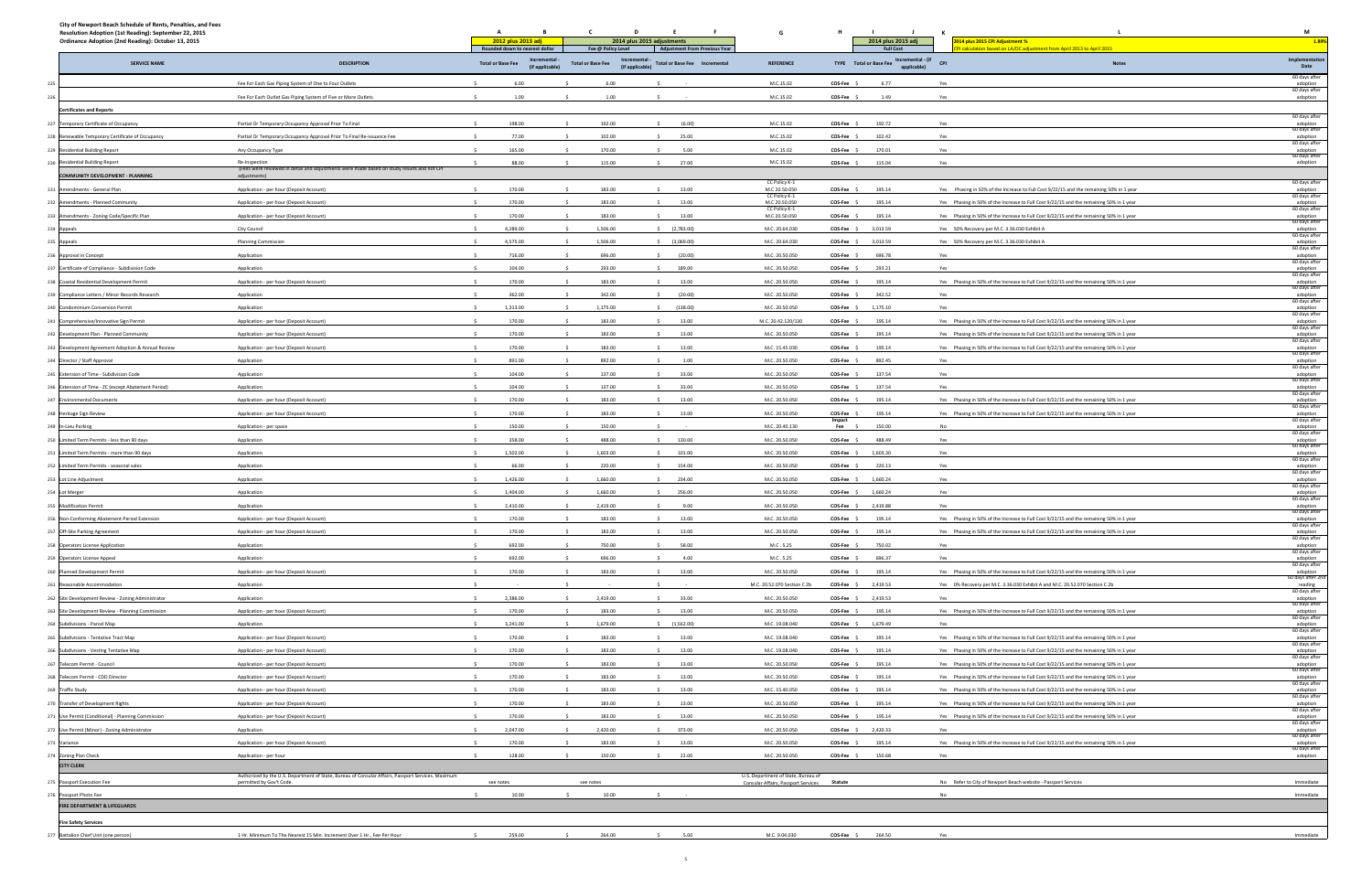| City of Newport Beach Schedule of Rents, Penalties, and Fees<br>Resolution Adoption (1st Reading): September 22, 2015<br>Ordinance Adoption (2nd Reading): October 13, 2015 |                                                                         | A<br>в.<br>2012 plus 2013 adj<br>Rounded down to nearest dollar | $\mathsf{c}$<br>$\mathbf{D}$<br>Fee @ Policy Level        | E<br>$-$ F $-$<br>2014 plus 2015 adjustments<br><b>Adjustment From Previous Year</b> | G                | $\mathbf{I}$<br>- 1 -<br>2014 plus 2015 adj<br><b>Full Cost</b> | к.<br><b>L</b><br>2014 plus 2015 CPI Adjustment %<br>calculation based on LA/OC adjustment from April 2013 to April 2015                                                                                           | M<br>1.89%                              |
|-----------------------------------------------------------------------------------------------------------------------------------------------------------------------------|-------------------------------------------------------------------------|-----------------------------------------------------------------|-----------------------------------------------------------|--------------------------------------------------------------------------------------|------------------|-----------------------------------------------------------------|--------------------------------------------------------------------------------------------------------------------------------------------------------------------------------------------------------------------|-----------------------------------------|
| <b>SERVICE NAME</b>                                                                                                                                                         | <b>DESCRIPTION</b>                                                      | Incrementa<br><b>Total or Base Fee</b><br>(if applicable)       | Incrementa<br><b>Total or Base Fee</b><br>(if applicable) | Total or Base Fee  Incremental                                                       | <b>REFERENCE</b> | TYPE Total or Base Fee Incremental - (if CPI<br>applicable)     | Notes                                                                                                                                                                                                              | Implementation<br>Date                  |
| 278 Paramedic Unit (two persons)                                                                                                                                            | 1 Hr. Minimum To The Nearest 15 Min. Increment Over 1 Hr., Fee Per Hour | 378.00<br>-S.                                                   | 385.00                                                    | 7.00<br>-S                                                                           | M.C. 9.04.030    | COS-Fee \$<br>386.00                                            | Yes                                                                                                                                                                                                                | Immediate                               |
| 279 Fire Engine (three persons)                                                                                                                                             | 1 Hr. Minimum To The Nearest 15 Min. Increment Over 1 Hr., Fee Per Hour | 575.00                                                          | 586.00                                                    | 11.00                                                                                | M.C. 9.04.030    | COS-Fee \$<br>586.78                                            | Yes                                                                                                                                                                                                                | Immediate                               |
| 280 Fire Truck (four persons)                                                                                                                                               | 1 Hr. Minimum To The Nearest 15 Min. Increment Over 1 Hr., Fee Per Hour | 711.00                                                          | 724.00                                                    | 13.00                                                                                | M.C. 9.04.030    | COS-Fee \$<br>724.45                                            | Yes                                                                                                                                                                                                                | Immediate                               |
| 281 Firefighter (per person)                                                                                                                                                | 1 Hr. Minimum To The Nearest 15 Min. Increment Over 1 Hr., Fee Per Hour | 135.00                                                          | 137.00                                                    | 2.00                                                                                 | M.C. 9.04.030    | COS-Fee \$<br>137.67                                            | Yes                                                                                                                                                                                                                | Immediate                               |
| 282 Life Safety Specialist II                                                                                                                                               | 1 Hr. Minimum To The Nearest 15 Min. Increment Over 1 Hr., Fee Per Hour | 156.00                                                          | 159.00                                                    | 3.00                                                                                 | M.C. 3.36.030    | 159.92<br>COS-Fee \$                                            | Yes                                                                                                                                                                                                                | Immediate                               |
| 283 Lifeguard Officer                                                                                                                                                       | 1 Hr. Minimum To The Nearest 15 Min. Increment Over 1 Hr., Fee Per Hour | 138.00                                                          | 140.00                                                    | 2.00                                                                                 | M.C. 3.36.030    | $COS-Fee$ $$$<br>140.75                                         | Yes                                                                                                                                                                                                                | Immediate                               |
| 284 Lifeguard Captain                                                                                                                                                       | 1 Hr. Minimum To The Nearest 15 Min. Increment Over 1 Hr., Fee Per Hour | 161.00                                                          | 164.00                                                    | 3.00                                                                                 | M.C. 3.36.030    | COS-Fee \$<br>164.55                                            | Yes                                                                                                                                                                                                                | Immediate                               |
| 285 Lifeguard Battalion Chief                                                                                                                                               | 1 Hr. Minimum To The Nearest 15 Min. Increment Over 1 Hr., Fee Per Hour | 205.00                                                          | 208.00                                                    | 3.00                                                                                 | M.C. 3.36.030    | COS-Fee \$<br>208.90                                            | Yes                                                                                                                                                                                                                | Immediate                               |
| 286 Lifeguard I                                                                                                                                                             | 1 Hr. Minimum To The Nearest 15 Min. Increment Over 1 Hr., Fee Per Hour | 45.00<br>$\ddot{\phantom{1}}$                                   | 46.00                                                     | 1.00<br>-S                                                                           | M.C. 3.36.030    | 46.04<br>COS-Fee \$                                             | Yes                                                                                                                                                                                                                | Immediate                               |
| 287 Lifeguard II                                                                                                                                                            | 1 Hr. Minimum To The Nearest 15 Min. Increment Over 1 Hr., Fee Per Hour | 49.00                                                           | 50.00                                                     | 1.00                                                                                 | M.C. 3.36.030    | 50.80<br>COS-Fee \$                                             | Yes                                                                                                                                                                                                                | Immediate                               |
| 288 Rescue Boat (two persons)                                                                                                                                               | 1 Hr. Minimum To The Nearest 15 Min. Increment Over 1 Hr., Fee Per Hour | 175.00                                                          | 178.00                                                    | 3.00                                                                                 | M.C. 3.36.030    | 178.95<br>COS-Fee \$                                            | Yes                                                                                                                                                                                                                | Immediate                               |
| <b>Emergency Medical Services</b>                                                                                                                                           |                                                                         |                                                                 |                                                           |                                                                                      |                  |                                                                 |                                                                                                                                                                                                                    |                                         |
| 289 Advanced Life Support                                                                                                                                                   |                                                                         | 359.00                                                          | 1,414.00                                                  | See Notes                                                                            | M.C. 5.60.020    | 1,414.72<br>COS-Fee \$                                          | Fees were reviewed in detail and adjustments were made based on study results and not CPI adjustments. Current Average ALS + Transport fee is<br>Yes \$1,244. The proposed fee is an increase of \$410, or 32.96%. | 30 days after 2nd<br>reading            |
| 290 Basic Life Support                                                                                                                                                      |                                                                         | 243.00                                                          | 1,194.00                                                  | See Notes                                                                            | M.C. 5.60.020    | COS-Fee \$<br>1,194.93                                          | Fees were reviewed in detail and adjustments were made based on study results and not CPI adjustments. Current Average BLS + Transport fee is<br>Yes \$1,095. The proposed fee is an increase of \$339, or 30.96%. | 30 days after 2nd<br>reading            |
| 291 Emergency Ambulance Transportation                                                                                                                                      | <b>Transportation Charge</b>                                            | 725.00                                                          | 240.00                                                    | See Notes                                                                            | M.C. 5.60.020    | COS-Fee \$<br>240.34                                            | Yes Fees were reviewed in detail and adjustments were made based on study results and not CPI adjustments                                                                                                          | 30 days after 2nd                       |
| 292 Advanced Life Support Non-Transport                                                                                                                                     |                                                                         |                                                                 | 400.00                                                    | 400.00                                                                               | M.C. 5.60.020    | COS-Fee \$<br>1,414.72                                          | Yes Fees were reviewed in detail and adjustments were made based on study results and not CPI adjustments.                                                                                                         | reading<br>30 days after 2nd<br>reading |
| 293 Basic Life Support Non-Transport                                                                                                                                        |                                                                         |                                                                 | 300.00                                                    | 300.00                                                                               | M.C. 5.60.020    | COS-Fee \$ 1,194.93                                             | Yes Fees were reviewed in detail and adjustments were made based on study results and not CPI adjustments.                                                                                                         | 30 days after 2nd<br>reading            |
| 294 Paramedic Subscription Service                                                                                                                                          | Annual Fee - Resident                                                   | 48.00                                                           | 60.00                                                     | 12.00                                                                                | M.C. 5.60.020    | Program                                                         | No                                                                                                                                                                                                                 | Immediate                               |
| 295 Paramedic Subscription Service                                                                                                                                          | Annual Fee - Business + 10 employees                                    | 48.00                                                           | 60.00                                                     | 12.00                                                                                | M.C. 5.60.020    | Program                                                         | No                                                                                                                                                                                                                 | Immediate                               |
| 296 Paramedic Subscription Service                                                                                                                                          | Annual Fee - Business, each additional 10 employees                     | 12.00                                                           | 25.00                                                     | 13.00                                                                                | M.C. 5.60.020    | Program                                                         | No Maximum \$410 (includes Annual Fee)                                                                                                                                                                             | Immediate                               |
| Junior Guards Program                                                                                                                                                       |                                                                         |                                                                 |                                                           |                                                                                      |                  |                                                                 |                                                                                                                                                                                                                    |                                         |
| Junior Guard                                                                                                                                                                | Per Participant                                                         | 700.00                                                          | 713.00                                                    | 13.00                                                                                | M.C. 3.36.030    | 869.12<br>COS-Fee \$                                            | Yes 82.1% Recovery per M.C. 3.36.030 Exhibit A                                                                                                                                                                     | Immediate                               |
| Junior Guard - Administrative Fee                                                                                                                                           | Cancellation prior to established deadline, Per Participant             | 200.00                                                          | 200.00                                                    |                                                                                      | M.C. 3.36.030    | COS-Fee<br>200.00<br>Punitive \$                                | No                                                                                                                                                                                                                 | Immediate                               |
| Plan Review Fire and Life Safety                                                                                                                                            |                                                                         |                                                                 |                                                           |                                                                                      |                  |                                                                 |                                                                                                                                                                                                                    |                                         |
| All Assembly (A), Factory (F) < or equal to 1500 square feet (also used for<br>299 Business (B), Mercantile (M), and Storage (S) occupancies when required)                 |                                                                         | 509.00                                                          | 518.00                                                    | 9.00                                                                                 | M.C. 9.04        | 518.60<br>COS-Fee \$                                            | Yes                                                                                                                                                                                                                | 60 days after<br>adoption               |
| All Assembly (A), Factory (F) > 1,500 < or equal to 10,000 square feet aggregate<br>300 (also used for Business (B), Mercantile (M), and Storage (S) occupancies when       |                                                                         | 675.00                                                          | 687.00                                                    | $\sim$<br>12.00                                                                      | M.C. 9.04        | COS-Fee \$<br>687.74                                            | Yes                                                                                                                                                                                                                | 60 days after<br>adoption               |
| All Assembly (A), Factory (F)>10,000 s.f. aggregate (also used for Business (B),                                                                                            |                                                                         | 1,009.00                                                        | 1,028.00                                                  |                                                                                      |                  |                                                                 |                                                                                                                                                                                                                    | 60 days after                           |
| 301 Mercantile (M), and Storage (S) occupancies when required)                                                                                                              |                                                                         | 1,369.00                                                        | 1,394.00                                                  | 19.00                                                                                | M.C. 9.04        | COS-Fee \$<br>1,028.04<br>COS-Fee \$                            | Yes<br>Yes                                                                                                                                                                                                         | adoption<br>60 days after               |
| 302 High-Hazard Groups H1, H2, H3, H4, or Laboratory (L)<br>Hi-Rise: Structures that are 75 ft. or higher measured from lowest point of fire                                |                                                                         |                                                                 |                                                           | 25.00                                                                                | M.C. 9.04        | 1,394.83                                                        |                                                                                                                                                                                                                    | adoption<br>60 days after               |
| department access<br>Day Care Educational (E) or Institutional Day Care (I-4) < 1,000 square feet                                                                           |                                                                         | 3,340.00                                                        | 3,403.00                                                  | 63.00                                                                                | M.C. 9.04        | COS-Fee \$ 3,403.02                                             | Yes                                                                                                                                                                                                                | adoption<br>60 days after               |
| 304 aggregate or Day Care Educational (E) or 1-4: Portable or re-locatable<br>Day Care Educational (E) or Institutional Day Care (I-4) > 1,000 square feet                  |                                                                         | 176.00                                                          | 179.00                                                    | 3.00                                                                                 | M.C. 9.04        | COS-Fee \$<br>179.32                                            | Yes                                                                                                                                                                                                                | adoption<br>60 days after               |
| aggregate                                                                                                                                                                   |                                                                         | 564.00                                                          | 574.00                                                    | 10.00                                                                                | M.C. 9.04        | COS-Fee \$<br>574.64                                            | Yes                                                                                                                                                                                                                | adoption<br>60 days after               |
| 306 Educational other than day care<br>esidential R1 or Residential R2: Hotels, motels, apartments, condominiums                                                            |                                                                         | 509.00                                                          | 518.00                                                    | 9.00                                                                                 | M.C. 9.04        | COS-Fee \$<br>518.60                                            | Yes                                                                                                                                                                                                                | adoption<br>60 days after               |
| with < or equal to 20 dwelling units per building<br>307<br>Residential R1 or Residential R2: Hotels, motels, apartments, condominiums                                      |                                                                         | 259.00<br>342.00<br>$\sim$                                      | 263.00                                                    | 4.00<br>$\ddot{\phantom{1}}$                                                         | M.C. 9.04        | COS-Fee \$<br>263.89                                            | Yes                                                                                                                                                                                                                | adoption<br>60 days after               |
| 308 with 21-50 dwelling units per building<br>dential R1 or Residential R2: Hotels, mo                                                                                      |                                                                         |                                                                 | 348.00                                                    | 6.00                                                                                 | M.C. 9.04        | 348.45<br>COS-Fee \$                                            | Yes                                                                                                                                                                                                                | adoption<br>60 days after               |
| 309 with 51 to 150 dwelling units per building<br>Residential R4: licensed residential care/assisted living facilities and similar uses                                     |                                                                         | 509.00                                                          | 518.00                                                    | 9.00                                                                                 | M.C. 9.04        | $\overline{\text{COS-Fee}}$ \$<br>518.60                        | Yes                                                                                                                                                                                                                | adoption<br>60 days after               |
| 310 serving 7-19 clients<br>Residential R4: licensed residential care/assisted living facilities and similar uses                                                           |                                                                         | 842.00                                                          | 857.00                                                    | 15.00                                                                                | M.C. 9.04        | 857.89<br>COS-Fee \$                                            | Yes                                                                                                                                                                                                                | adoption<br>60 days after               |
| 311 serving >19 clients<br>Misc. Plan Review including elevators, elevator lobbies, generators, canopies,                                                                   |                                                                         | 1,508.00                                                        | 1,536.00<br>$\sim$                                        | 28.00<br>$\sim$                                                                      | M.C. 9.04        | COS-Fee \$<br>1,536.45                                          | Yes                                                                                                                                                                                                                | adoption<br>60 days after               |
| 312 awnings                                                                                                                                                                 |                                                                         | Hourly                                                          | N/A                                                       | N/A                                                                                  | M.C. 9.04        | COS-Fee Hourly                                                  | Yes 100% Fully Loaded Hourly Rate (see appendix)                                                                                                                                                                   | adoption                                |
| <b>Inspection Fire and Life Safety</b><br>All Assembly (A), Factory (F) < or equal to 1500 square feet (also used for                                                       |                                                                         |                                                                 |                                                           |                                                                                      |                  |                                                                 |                                                                                                                                                                                                                    | 60 days after                           |
| 313 Business (B), Mercantile (M), and Storage (S) occupancies when required)<br>All Assembly (A), Factory (F) > 1,500 < or equal to 10,000 square feet aggregate            |                                                                         | 323.00                                                          | 329.00                                                    | $\sim$<br>6.00                                                                       | M.C. 9.04        | COS-Fee \$<br>329.09                                            | Yes                                                                                                                                                                                                                | adoption<br>60 days after               |
| 314 (also used for Business (B), Mercantile (M), and Storage (S) occupancies when<br>All Assembly (A), Factory (F)>10,000 s.f. aggregate (also used for Business            |                                                                         | 402.00                                                          | 409.00                                                    | 7.00<br>$\sim$                                                                       | M.C. 9.04        | COS-Fee \$<br>409.58                                            | Yes                                                                                                                                                                                                                | adoption<br>60 days after               |
| 315 (B), Mercantile (M), and Storage (S) occupancies when required)                                                                                                         |                                                                         | 559.00                                                          | 569.00                                                    | 10.00<br>$\sim$                                                                      | M.C. 9.04        | COS-Fee \$<br>569.55                                            | Yes                                                                                                                                                                                                                | adoption<br>60 days after               |
| 316 High-Hazard Groups H1, H2, H3, H4, or Laboratory (L)<br>Hi-Rise: Structures that are 75 ft. or higher measured from lowest point of fire                                |                                                                         | 402.00                                                          | 409.00                                                    | 7.00<br>$\sim$                                                                       | M.C. 9.04        | 409.58<br>COS-Fee \$                                            | Yes                                                                                                                                                                                                                | adoption<br>60 days after               |
| 317 department access<br>Day Care Educational (E) or Institutional Day Care (I-4) < 1,000 square feet                                                                       |                                                                         | 1,343.00                                                        | 1,368.00                                                  | 25.00<br>$\sim$                                                                      | M.C. 9.04        | COS-Fee \$ 1,368.34                                             | Yes                                                                                                                                                                                                                | adoption<br>60 days after               |
| 318 aggregate or Day Care Educational (E) or 1-4: Portable or re-locatable<br>Day Care Educational (E) or Institutional Day Care (I-4) > 1,000 square feet                  |                                                                         | 205.00                                                          | 208.00                                                    | $\mathsf{S}$<br>3.00                                                                 | M.C. 9.04        | COS-Fee \$<br>208.87                                            | Yes                                                                                                                                                                                                                | adoption<br>60 days after               |
| 319 aggregate                                                                                                                                                               |                                                                         | 297.00                                                          | 302.00                                                    | 5.00                                                                                 | M.C. 9.04        | COS-Fee \$<br>302.60                                            | Yes                                                                                                                                                                                                                | adoption<br>60 days after               |
| 320 Educational other than day care<br>Residential R1 or Residential R2: Hotels, motels, apartments, condominiums                                                           |                                                                         | 297.00                                                          | 302.00                                                    | 5.00                                                                                 | M.C. 9.04        | COS-Fee \$<br>302.60                                            | Yes                                                                                                                                                                                                                | adoption<br>60 days after               |
| 321 with < or equal to 20 dwelling units per building<br>Residential R1 or Residential R2: Hotels, motels, apartments, condominiums                                         |                                                                         | 323.00                                                          | 329.00                                                    | 6.00<br>$\sim$                                                                       | M.C. 9.04        | 329.09<br>COS-Fee \$                                            | Yes                                                                                                                                                                                                                | adoption<br>60 days after               |
| 322 with 21-50 dwelling units per building<br>Residential R1 or Residential R2: Hotels, motels, apartments, condominiums                                                    |                                                                         | 428.00                                                          | 436.00                                                    | 8.00                                                                                 | M.C. 9.04        | 436.08<br>COS-Fee \$                                            | Yes                                                                                                                                                                                                                | adoption<br>60 days after               |
| 323 with 51 to 150 dwelling units per building<br>Residential R4: licensed residential care/assisted living facilities and similar uses                                     |                                                                         | 559.00                                                          | 569.00                                                    | 10.00                                                                                | M.C. 9.04        | 569.55<br>COS-Fee \$                                            | Yes                                                                                                                                                                                                                | adoption<br>60 days after               |
| 324 serving 7-19 clients<br>Residential R4: licensed residential care/assisted living facilities and similar uses                                                           |                                                                         | 402.00                                                          | 409.00                                                    | 7.00<br>-S                                                                           | M.C. 9.04        | COS-Fee \$<br>409.58                                            | Yes                                                                                                                                                                                                                | adoption<br>60 days after               |
| 325 serving >19 clients<br>Misc. Inspection including elevators, elevator lobbies, generators, canopies,                                                                    |                                                                         | 611.00                                                          | 622.00                                                    | 11.00                                                                                | M.C. 9.04        | COS-Fee \$<br>622.53                                            | Yes                                                                                                                                                                                                                | adoption<br>60 days after               |
| 326 awnings                                                                                                                                                                 |                                                                         | Hourly                                                          | N/A                                                       | N/A                                                                                  | M.C. 9.04        | COS-Fee Hourly                                                  | Yes 100% Fully Loaded Hourly Rate (see appendix)                                                                                                                                                                   | adoption                                |
| <b>Inspection Special Fire Protection Equipment</b>                                                                                                                         |                                                                         |                                                                 |                                                           |                                                                                      |                  |                                                                 |                                                                                                                                                                                                                    | 60 days after                           |
| 327 Spray Booth, Spraying area                                                                                                                                              |                                                                         | 428.00                                                          | 436.00                                                    | 8.00                                                                                 | M.C. 9.04        | 436.08<br>COS-Fee \$                                            | Yes                                                                                                                                                                                                                | adoption<br>60 days after               |
| 328 Commercial Cooking Hood and Duct (per system)<br>Special extinguishing system: dry chemical, CO2, foam liquid system, inert gas                                         |                                                                         | 192.00                                                          | 195.00                                                    | 3.00                                                                                 | M.C. 9.04        | COS-Fee \$<br>195.62                                            | Yes                                                                                                                                                                                                                | adoption<br>60 days after               |
| 329 (Halon, Inergen, etc.)                                                                                                                                                  |                                                                         | 179.00                                                          | 182.00                                                    | 3.00                                                                                 | M.C. 9.04        | COS-Fee \$<br>182.38                                            | Yes                                                                                                                                                                                                                | adoption<br>60 days after               |
| 330 Pre-action fire sprinkler system, includes alarm system                                                                                                                 |                                                                         | 245.00                                                          | 249.00                                                    | 4.00                                                                                 | M.C. 9.04        | COS-Fee \$<br>249.62                                            | Yes                                                                                                                                                                                                                | adoption                                |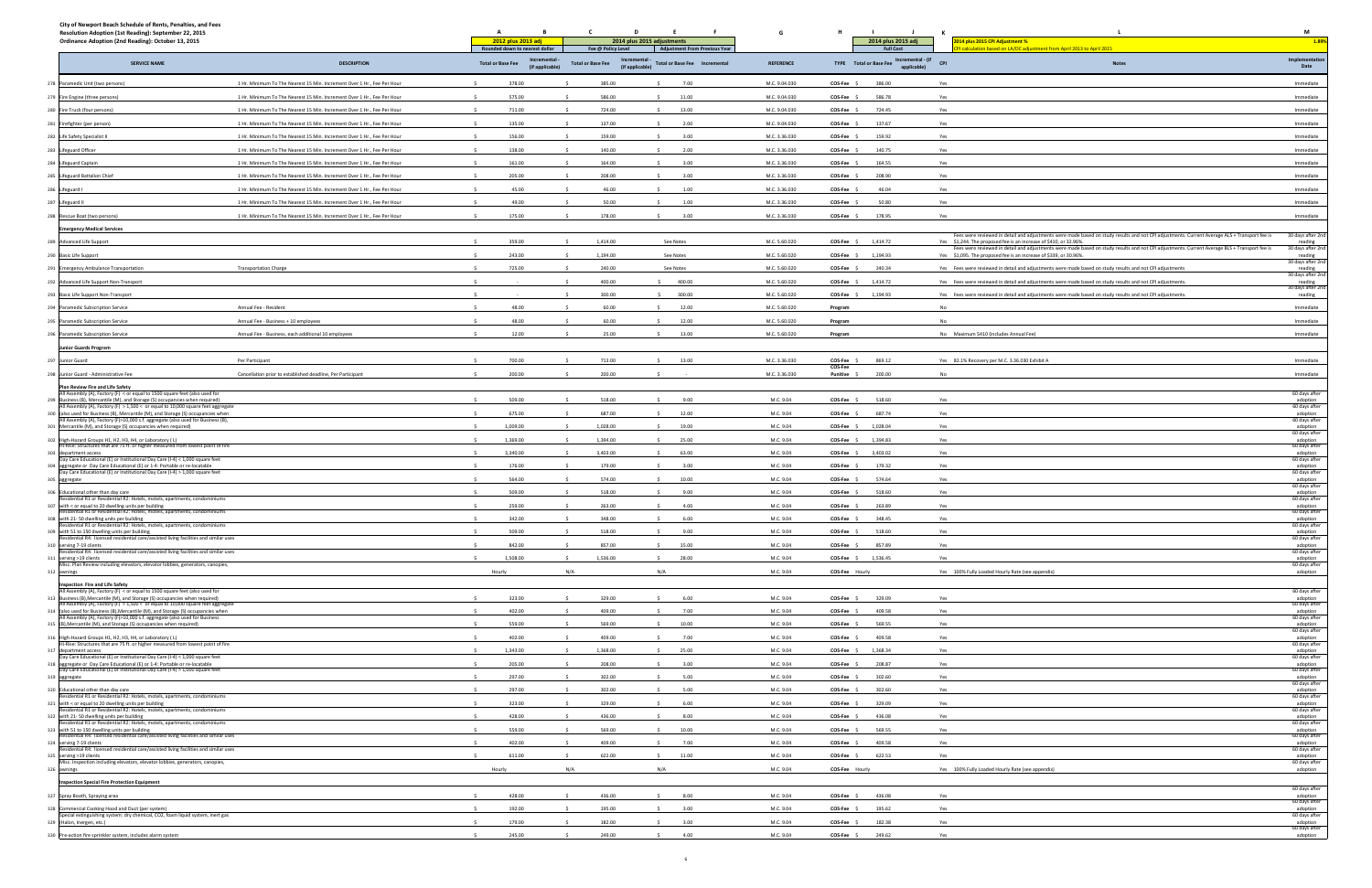| City of Newport Beach Schedule of Rents, Penalties, and Fees<br>Resolution Adoption (1st Reading): September 22, 2015                                                              |                                                                                                                                                                                                                                                                                               | A<br>B                                                      | D<br>C                   | E<br>- F                                                                                     | G                      | $\blacksquare$<br>- 1                                       | к.                                                                                                        | M                                          |
|------------------------------------------------------------------------------------------------------------------------------------------------------------------------------------|-----------------------------------------------------------------------------------------------------------------------------------------------------------------------------------------------------------------------------------------------------------------------------------------------|-------------------------------------------------------------|--------------------------|----------------------------------------------------------------------------------------------|------------------------|-------------------------------------------------------------|-----------------------------------------------------------------------------------------------------------|--------------------------------------------|
| Ordinance Adoption (2nd Reading): October 13, 2015                                                                                                                                 |                                                                                                                                                                                                                                                                                               | <b>2012 plus 2013 adj</b><br>Rounded down to nearest dollar | Fee @ Policy Level       | 2014 plus 2015 adjustments<br><b>Adjustment From Previous Year</b>                           |                        | 2014 plus 2015 adj<br><b>Full Cost</b>                      | 2014 plus 2015 CPI Adjustment %<br>PI calculation based on LA/OC adjustment from April 2013 to April 2015 | 1.89%                                      |
| <b>SERVICE NAME</b>                                                                                                                                                                | <b>DESCRIPTION</b>                                                                                                                                                                                                                                                                            | Incremental<br><b>Total or Base Fee</b><br>(if applicable)  | <b>Total or Base Fee</b> | Incremental - Total or Base Fee Incremental<br>(if applicable) Total or Base Fee Incremental | <b>REFERENCE</b>       | TYPE Total or Base Fee Incremental - (if CPI<br>applicable) | <b>Notes</b>                                                                                              | Implementation<br>Date                     |
| Plan Review Special Fire Protection Equipment                                                                                                                                      |                                                                                                                                                                                                                                                                                               |                                                             |                          |                                                                                              |                        |                                                             |                                                                                                           |                                            |
| 331 Spray Booth, Spraying area                                                                                                                                                     |                                                                                                                                                                                                                                                                                               | 564.00                                                      | 574.00                   | 10.00<br>-S.                                                                                 | M.C. 9.04              | COS-Fee \$<br>574.64                                        | Yes                                                                                                       | 60 days after<br>adoption                  |
| 332 Commercial Cooking Hood and Duct (per system)                                                                                                                                  |                                                                                                                                                                                                                                                                                               | 120.00                                                      | 122.00                   | 2.00                                                                                         | M.C. 9.04              | COS-Fee \$<br>122.26                                        | Yes                                                                                                       | 60 days after<br>adoption                  |
| Special extinguishing system: dry chemical, CO2, foam liquid system, inert gas<br>333 (Halon, Inergen, etc.)                                                                       |                                                                                                                                                                                                                                                                                               | 287.00                                                      | 292.00                   | 5.00                                                                                         | M.C. 9.04              | COS-Fee \$<br>292.41                                        | Yes                                                                                                       | 60 days after<br>adoption                  |
| 334 Pre-action fire sprinkler system, includes alarm system                                                                                                                        |                                                                                                                                                                                                                                                                                               | 426.00                                                      | 434.00                   | 8.00                                                                                         | M.C. 9.04              | COS-Fee \$<br>434.04                                        | Yes                                                                                                       | 60 days after<br>adoption                  |
| <b>Inspection Fixed Fire Extinguishing Systems</b>                                                                                                                                 |                                                                                                                                                                                                                                                                                               |                                                             |                          |                                                                                              |                        |                                                             |                                                                                                           |                                            |
| 335 Commercial fire sprinkler system (NFPA 13): 100 heads or less per system                                                                                                       |                                                                                                                                                                                                                                                                                               | 297.00                                                      | 302.00                   | 5.00<br>s.                                                                                   | M.C. 9.04              | COS-Fee \$<br>302.60                                        | Yes                                                                                                       | 60 days after<br>adoption                  |
| 336 Commercial fire sprinkler system (NFPA 13): > 100 heads per system                                                                                                             |                                                                                                                                                                                                                                                                                               | 349.00                                                      | 355.00                   | 6.00<br>-S.                                                                                  | M.C. 9.04              | 355.58<br>COS-Fee \$                                        | Yes                                                                                                       | 60 days after<br>adoption                  |
| Commercial fire sprinkler system (NFPA 13): each additional identical system or<br>337 per floor in buildings >3 stories                                                           |                                                                                                                                                                                                                                                                                               | 349.00                                                      | 355.00                   | 6.00<br>s.                                                                                   | M.C. 9.04              | COS-Fee \$<br>355.58                                        | Yes                                                                                                       | 60 days after<br>adoption                  |
| Multi-family dwelling residential fire sprinkler system (NFPA 13R): 3 to 16 units<br>338 per building                                                                              |                                                                                                                                                                                                                                                                                               | 402.00                                                      | 409.00                   | 7.00                                                                                         | M.C. 9.04              | COS-Fee \$<br>409.58                                        | Yes                                                                                                       | 60 days after<br>adoption<br>60 days after |
| Multi-family dwelling residential fire sprinkler system (NFPA 13R): >16 units per<br>339 building                                                                                  |                                                                                                                                                                                                                                                                                               | 506.00                                                      | 515.00                   | 9.00                                                                                         | M.C. 9.04              | COS-Fee \$<br>515.55                                        | Yes                                                                                                       | adoption                                   |
| 340 Tenant Improvement (TI) NFPA 13 or 13R fire sprinkler system: 4-20 heads<br>Tenant Improvement (TI) NFPA 13 or 13R fire sprinkler system: 21-100 heads,                        |                                                                                                                                                                                                                                                                                               | 205.00                                                      | 208.00                   | 3.00<br>-S.                                                                                  | M.C. 9.04              | 208.87<br>$COS-Fee$ \$                                      | Yes                                                                                                       | 60 days after<br>adoption<br>60 days after |
| 341 no calculations<br>Tenant Improvement (TI) NFPA 13 or 13R fire sprinkler system: >100 heads or                                                                                 |                                                                                                                                                                                                                                                                                               | 297.00                                                      | 302.00                   | 5.00                                                                                         | M.C. 9.04              | 302.60<br>$COS-Fee$ \$                                      | Yes                                                                                                       | adoption<br>60 days after                  |
| 342 requiring calculations<br>Fire sprinkler monitoring system, water flow & tamper switches, < 11                                                                                 |                                                                                                                                                                                                                                                                                               | 349.00                                                      | 355.00                   | 6.00                                                                                         | M.C. 9.04              | 355.58<br>COS-Fee \$                                        | Yes                                                                                                       | adoption<br>60 days after                  |
| 343 notification devices                                                                                                                                                           |                                                                                                                                                                                                                                                                                               | 166.00                                                      | 169.00                   | 3.00                                                                                         | M.C. 9.04              | 169.13<br>COS-Fee \$                                        | Yes                                                                                                       | adoption<br>60 days after                  |
| 344 Underground fire protection - New                                                                                                                                              |                                                                                                                                                                                                                                                                                               | 349.00                                                      | 355.00                   | 6.00                                                                                         | M.C. 9.04              | COS-Fee \$<br>355.58                                        | Yes                                                                                                       | adoption<br>60 days after                  |
| 345 Underground fire protection - Repair                                                                                                                                           |                                                                                                                                                                                                                                                                                               | 205.00                                                      | 208.00                   | 3.00                                                                                         | M.C. 9.04              | COS-Fee \$<br>208.87                                        | Yes                                                                                                       | adoption<br>60 days after                  |
| 346 Fire pump installation<br>Standpipes : NFPA 14 Class I, II or III and includes all standpipes within a single                                                                  |                                                                                                                                                                                                                                                                                               | 349.00                                                      | 355.00                   | 6.00                                                                                         | M.C. 9.04              | COS-Fee \$<br>355.58                                        | Yes                                                                                                       | adoption<br>60 days after                  |
| 347 building or boat dock                                                                                                                                                          |                                                                                                                                                                                                                                                                                               | 402.00                                                      | 409.00                   | 7.00                                                                                         | M.C. 9.04              | COS-Fee \$<br>409.58                                        | Yes                                                                                                       | adoption                                   |
| <b>Plan Review Fixed Fire Extinguishing Systems</b>                                                                                                                                |                                                                                                                                                                                                                                                                                               |                                                             |                          |                                                                                              |                        |                                                             |                                                                                                           | 60 days after                              |
| 348 Commercial fire sprinkler system (NFPA 13): 100 heads or less per system                                                                                                       |                                                                                                                                                                                                                                                                                               | 342.00                                                      | 348.00                   | 6.00                                                                                         | M.C. 9.04              | COS-Fee \$<br>348.45                                        | Yes                                                                                                       | adoption<br>60 days after                  |
| 349 Commercial fire sprinkler system (NFPA 13): > 100 heads per system<br>Multi-family dwelling residential fire sprinkler system (NFPA 13R): 3 to 16 units                        |                                                                                                                                                                                                                                                                                               | 675.00                                                      | 687.00                   | 12.00                                                                                        | M.C. 9.04              | COS-Fee \$<br>687.74                                        | Yes                                                                                                       | adoption<br>60 days after                  |
| 350 per building<br>Multi-family dwelling residential fire sprinkler system (NFPA 13R): >16 units per                                                                              |                                                                                                                                                                                                                                                                                               | 287.00                                                      | 292.00                   | s.<br>5.00                                                                                   | M.C. 9.04              | COS-Fee \$<br>292.41                                        | Yes                                                                                                       | adoption<br>60 days after                  |
| 351 building                                                                                                                                                                       |                                                                                                                                                                                                                                                                                               | 426.00                                                      | 434.00                   | 8.00                                                                                         | M.C. 9.04              | COS-Fee \$<br>434.04                                        | Yes                                                                                                       | adoption<br>60 days after                  |
| 352 Tenant Improvement (TI) NFPA 13 or 13R fire sprinkler system: 4-20 heads<br>Tenant Improvement (TI) NFPA 13 or 13R fire sprinkler system: 21-100 heads, no<br>353 calculations |                                                                                                                                                                                                                                                                                               | 134.00<br>176.00                                            | 136.00<br>179.00         | 2.00<br>3.00<br>$\sim$                                                                       | M.C. 9.04<br>M.C. 9.04 | 136.53<br>$COS-Fee$ \$<br>179.32<br>COS-Fee \$              | Yes<br>Yes                                                                                                | adoption<br>60 days after<br>adoption      |
| Tenant Improvement (TI) NFPA 13 or 13R fire sprinkler system: >100 heads or<br>354 requiring calculations                                                                          |                                                                                                                                                                                                                                                                                               | 342.00                                                      | 348.00                   | 6.00                                                                                         | M.C. 9.04              | COS-Fee \$<br>348.45                                        | Yes                                                                                                       | 60 days after<br>adoption                  |
| Fire sprinkler monitoring system, water flow & tamper switches, < 11<br>355 notification devices                                                                                   |                                                                                                                                                                                                                                                                                               | 134.00                                                      | 136.00                   | 2.00                                                                                         | M.C. 9.04              | COS-Fee \$<br>136.53                                        | Yes                                                                                                       | 60 days after<br>adoption                  |
| 356 Underground fire protection - New                                                                                                                                              |                                                                                                                                                                                                                                                                                               | 342.00                                                      | 348.00                   | 6.00                                                                                         | M.C. 9.04              | COS-Fee \$<br>348.45                                        | Yes                                                                                                       | 60 days after                              |
| 357 Underground fire protection - Repair                                                                                                                                           |                                                                                                                                                                                                                                                                                               | 134.00                                                      | 136.00                   | 2.00                                                                                         | M.C. 9.04              | COS-Fee \$<br>136.53                                        | Yes                                                                                                       | adoption<br>60 days after<br>adoption      |
| 358 Fire pump installation                                                                                                                                                         |                                                                                                                                                                                                                                                                                               | 342.00                                                      | 348.00                   | 6.00                                                                                         | M.C. 9.04              | COS-Fee \$<br>348.45                                        | Yes                                                                                                       | 60 days after<br>adoption                  |
| Standpipes : NFPA 14 Class I, II or III and includes all standpipes within a single<br>359 building or boat dock                                                                   |                                                                                                                                                                                                                                                                                               | 315.00                                                      | 320.00                   | 5.00<br>s.                                                                                   | M.C. 9.04              | COS-Fee \$<br>320.94                                        | Yes                                                                                                       | 60 days after<br>adoption                  |
| <b>Inspection Fire Alarm Systems</b>                                                                                                                                               |                                                                                                                                                                                                                                                                                               |                                                             |                          |                                                                                              |                        |                                                             |                                                                                                           | 60 days after                              |
| 360 Fire alarm system: >60 devices                                                                                                                                                 |                                                                                                                                                                                                                                                                                               | 402.00<br>$\mathsf{S}$                                      | 409.00<br>$\sim$         | 7.00<br>$\mathsf{S}$                                                                         | M.C. 9.04              | COS-Fee \$<br>409.58                                        | Yes                                                                                                       | adoption<br>60 days after                  |
| 361 Fire alarm system: 11-60 devices                                                                                                                                               |                                                                                                                                                                                                                                                                                               | 205.00                                                      | 208.00                   | 3.00                                                                                         | M.C. 9.04              | COS-Fee \$ 208.87                                           | Yes                                                                                                       | adoption                                   |
| <b>Plan Review Fire Alarm Systems</b>                                                                                                                                              |                                                                                                                                                                                                                                                                                               |                                                             |                          |                                                                                              |                        |                                                             |                                                                                                           | 60 days after                              |
| 362 Fire alarm system: >60 devices                                                                                                                                                 |                                                                                                                                                                                                                                                                                               | 675.00<br>$\ddot{\phantom{1}}$                              | 687.00                   | $\sim$<br>12.00                                                                              | M.C. 9.04              | 687.74<br>COS-Fee \$                                        | Yes                                                                                                       | adoption<br>60 days after                  |
| 363 Fire alarm system: 11-60 devices                                                                                                                                               |                                                                                                                                                                                                                                                                                               | 426.00                                                      | 434.00                   | 8.00                                                                                         | M.C. 9.04              | 434.04<br>COS-Fee \$                                        | Yes                                                                                                       | adoption                                   |
| Fuel Modification New and/or Change to Existing Plan                                                                                                                               |                                                                                                                                                                                                                                                                                               |                                                             |                          |                                                                                              |                        |                                                             |                                                                                                           | 60 days after                              |
| 364 Inspection                                                                                                                                                                     |                                                                                                                                                                                                                                                                                               | 114.00                                                      | 116.00                   | 2.00<br>$\sim$                                                                               | M.C. 9.04              | 116.15<br>COS-Fee \$                                        | Yes                                                                                                       | adoption<br>60 days after                  |
| 365 Plan Review/Update                                                                                                                                                             |                                                                                                                                                                                                                                                                                               | 127.00                                                      | 129.00                   | 2.00                                                                                         | M.C. 9.04              | COS-Fee \$ 129.40                                           | Yes                                                                                                       | adoption<br>60 days after                  |
| <b>Fire Access Gate</b>                                                                                                                                                            |                                                                                                                                                                                                                                                                                               |                                                             |                          |                                                                                              |                        |                                                             |                                                                                                           | adoption<br>60 days after                  |
| 366 Inspection<br>367 Plan Review                                                                                                                                                  |                                                                                                                                                                                                                                                                                               | 140.00<br>176.00                                            | 142.00<br>179.00         | 2.00<br>3.00<br>$\sim$                                                                       | M.C. 9.04<br>M.C. 9.04 | COS-Fee \$<br>142.64<br>179.32                              | Yes<br>Yes                                                                                                | adoption<br>60 days after                  |
| 368 Technical Assistance of Complex Fire Protection Systems                                                                                                                        | Code Compliance Review - Plan Review and/or Inspection Services                                                                                                                                                                                                                               | Hourly                                                      | N/A                      | N/A                                                                                          | M.C. 9.04              | COS-Fee \$<br>COS-Fee Hourly                                | Yes 100% Fully Loaded Hourly Rate (see appendix)                                                          | adoption<br>60 days after<br>adoption      |
|                                                                                                                                                                                    | Service to privately owned bi-directional amplification systems by the Orange County Sheriff-Coroner<br>369 In Service Building Public Radio Coverage System Service in Private Structures Communications Division on behalf of the City Police and Fire Departments. 100% pass through of OC | Pass Through                                                | N/A                      | N/A                                                                                          | M.C. 9.04              | Pass Thru Pass Through                                      | No                                                                                                        | 60 days after<br>adoption                  |
| 370 Pre-submittal Review                                                                                                                                                           | Per Hour - 1 Hour Minimum; includes CEQA, EIR, and advanced planning requests                                                                                                                                                                                                                 | Hourly                                                      | N/A                      | N/A                                                                                          | M.C. 9.04              | COS-Fee Hourly                                              | Yes 100% Fully Loaded Hourly Rate (see appendix)                                                          | 60 days after<br>adoption                  |
| 371 Fire, Life Safety Or Special Hazard Consultation                                                                                                                               | Per Hour - 1 Hour Minimum                                                                                                                                                                                                                                                                     | Hourly                                                      | N/A                      | N/A                                                                                          | M.C. 9.04              | COS-Fee Hourly                                              | Yes 100% Fully Loaded Hourly Rate (see appendix)                                                          | 60 days after<br>adoption                  |
| 372 Closure Report Review                                                                                                                                                          | Per Hour - 1 Hour Minimum                                                                                                                                                                                                                                                                     | Hourly                                                      | N/A                      | N/A                                                                                          | M.C. 9.04              | COS-Fee Hourly                                              | Yes 100% Fully Loaded Hourly Rate (see appendix)                                                          | 60 days after<br>adoption                  |
| 373 Fire Lane Plan Review (Fire Master Plan)                                                                                                                                       | Per Hour - 1 Hour Minimum                                                                                                                                                                                                                                                                     | Hourly                                                      | N/A                      | N/A                                                                                          | M.C. 9.04              | COS-Fee Hourly                                              | Yes 100% Fully Loaded Hourly Rate (see appendix)                                                          | 60 days after<br>adoption                  |
| 374 Inspection Tank Installation Or Removal                                                                                                                                        | Above Or Below Ground, Per Tank                                                                                                                                                                                                                                                               | 323.00                                                      | 329.00                   | 6.00<br>$\sim$                                                                               | M.C. 9.04              | COS-Fee \$<br>329.09                                        | Yes                                                                                                       | 60 days after<br>adoption                  |
| 375 Plan Review Tank Installation Or Remova                                                                                                                                        | Above Or Below Ground, Per Tank                                                                                                                                                                                                                                                               | 426.00                                                      | 434.00                   | 8.00<br>$\sim$ 5                                                                             | M.C. 9.04              | 434.04<br>COS-Fee \$                                        | Yes                                                                                                       | 60 days after<br>adoption                  |
| <b>Operational and Special Event Permits</b>                                                                                                                                       | Level 1 (new) - Cutting and welding carts, Dry cleaning plants - 1 to 2 machines, Liquefied petroleum gases                                                                                                                                                                                   |                                                             |                          |                                                                                              |                        |                                                             |                                                                                                           |                                            |
| 376 Operational Permits - New                                                                                                                                                      | , and Tents                                                                                                                                                                                                                                                                                   | 140.00                                                      | 142.00                   | 2.00                                                                                         | M.C. 9.04              | COS-Fee \$<br>142.64                                        | Yes                                                                                                       | Immediate                                  |
| 377                                                                                                                                                                                | Level 2 (new) - all other operations pursuant to CFC Section 105.6<br>Level 1 (renewal) - Cutting and welding carts, Dry cleaning plants - 1 to 2 machines, Liquefied petroleum                                                                                                               | 258.00                                                      | 262.00                   | $\sim$<br>4.00                                                                               | M.C. 9.04              | COS-Fee \$<br>262.87                                        | Yes                                                                                                       | Immediate                                  |
| 378 Operational Permits - Renewal                                                                                                                                                  | gases, and Tents                                                                                                                                                                                                                                                                              | 114.00                                                      | 116.00                   | 2.00<br>-S.                                                                                  | M.C. 9.04              | COS-Fee \$<br>116.15                                        | Yes                                                                                                       | Immediate                                  |
| 379                                                                                                                                                                                | Level 2 (renewal) - all other operations pursuant to CFC Section 105.6                                                                                                                                                                                                                        | 192.00                                                      | 195.00                   | 3.00<br>s.                                                                                   | M.C. 9.04              | 195.62<br>COS-Fee \$                                        | Yes                                                                                                       | Immediate                                  |
| 380 Candle Permit Program                                                                                                                                                          | First time and special event                                                                                                                                                                                                                                                                  | 46.00                                                       | 46.00                    |                                                                                              | M.C. 9.04              | COS-Fee \$ 46.87                                            | Yes                                                                                                       | Immediate                                  |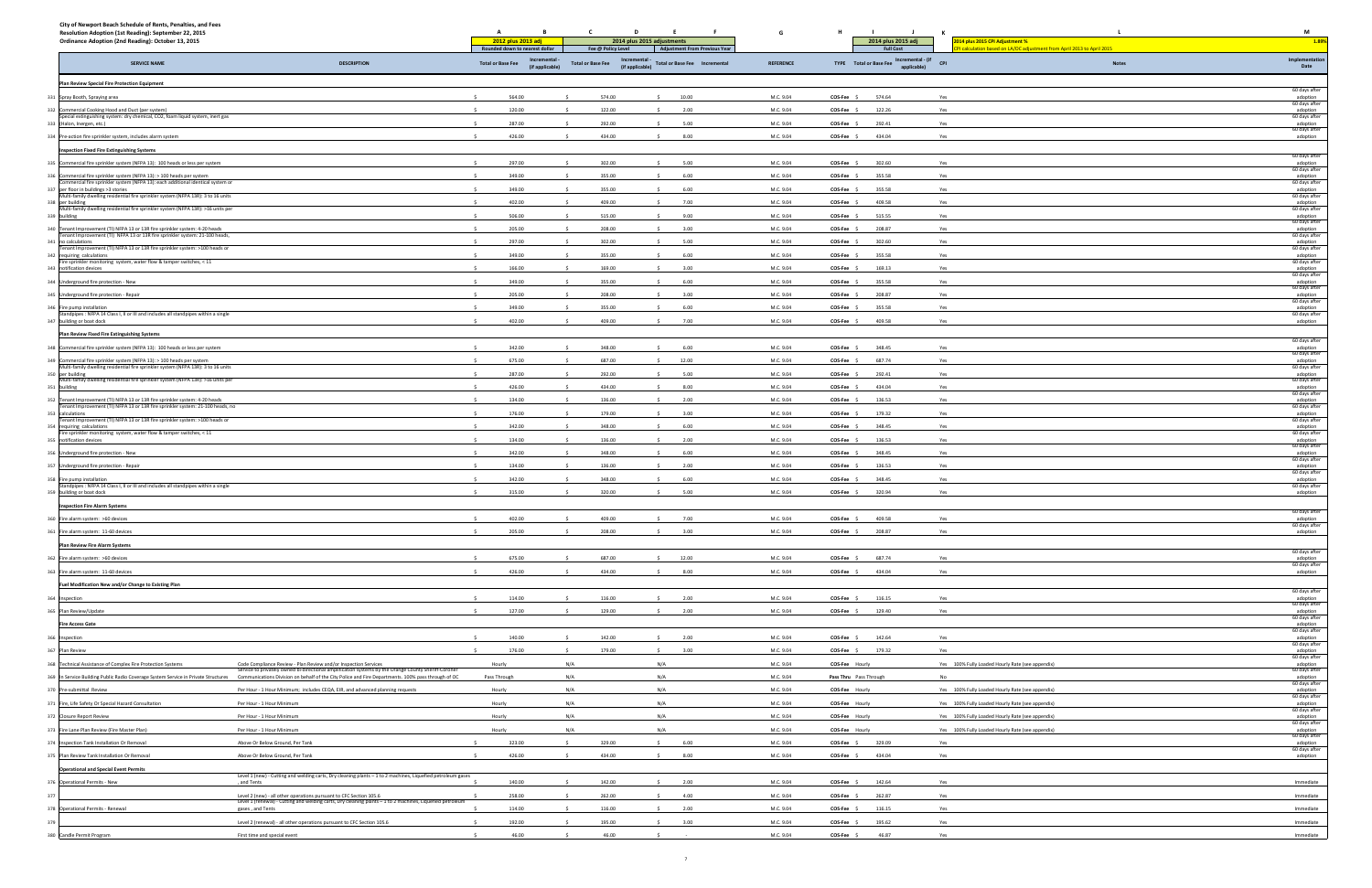|                                    |                          |                      |          | applicable) |                                                                                                                          | Date      |
|------------------------------------|--------------------------|----------------------|----------|-------------|--------------------------------------------------------------------------------------------------------------------------|-----------|
| 04                                 | COS-Fee \$               |                      | 142.64   | Yes         |                                                                                                                          | Immediate |
| 34                                 | COS-Fee Hourly           |                      |          | Yes         |                                                                                                                          | Immediate |
| $^{14}$                            | COS-Fee \$               |                      | 289.36   | Yes         |                                                                                                                          | Immediate |
|                                    |                          |                      |          |             |                                                                                                                          |           |
| $^{14}$                            | COS-Fee \$               |                      | 792.68   | Yes         |                                                                                                                          | Immediate |
| $\overline{a}$                     | COS-Fee Hourly           | Actual               |          |             | Yes 100% Fully Loaded Hourly Rate (see appendix)                                                                         | Immediate |
| 3.060                              | COS-Fee costs+staff time |                      |          | Yes         |                                                                                                                          | Immediate |
| 34                                 | COS-Fee Hourly           |                      |          |             | Yes 100% Fully Loaded Hourly Rate (see appendix)                                                                         | Immediate |
|                                    |                          |                      |          |             |                                                                                                                          |           |
| $^{14}$                            | COS-Fee \$               |                      | 76.42    | Yes         |                                                                                                                          | Immediate |
| 34                                 | COS-Fee \$               |                      | 342.34   | Yes         |                                                                                                                          | Immediate |
| $\overline{a}$                     | COS-Fee \$               |                      | 436.08   | Yes         |                                                                                                                          | Immediate |
| $\overline{a}$                     | COS-Fee \$               |                      | 368.83   | Yes         |                                                                                                                          | Immediate |
| 34                                 | COS-Fee \$               |                      | 6,621.62 | Yes         |                                                                                                                          | Immediate |
| 34                                 | $COS-Fee$ \$             |                      | 195.62   | Yes         |                                                                                                                          | Immediate |
| $\overline{a}$                     | $COS-Fee$ \$             |                      | 342.34   | Yes         |                                                                                                                          | Immediate |
| $_{14}$                            | $COS-Fee$ \$             |                      | 195.62   | Yes         |                                                                                                                          | Immediate |
| $\overline{a}$                     | COS-Fee \$               |                      | 982.19   | Yes         |                                                                                                                          | Immediate |
| 3235                               | COS-Fee \$               |                      | 249.62   | Yes         |                                                                                                                          | Immediate |
|                                    |                          |                      |          |             |                                                                                                                          |           |
|                                    | COS-Fee \$               |                      | 130.42   | Yes         |                                                                                                                          | Immediate |
| $^{14}$                            |                          |                      |          |             |                                                                                                                          |           |
| $\overline{a}$                     | $COS-Fee$ \$             |                      | 151.81   | Yes         |                                                                                                                          | Immediate |
| $^{14}$                            | COS-Fee \$               |                      | 165.06   | Yes         |                                                                                                                          | Immediate |
| $^{14}$                            | COS-Fee \$               |                      | 212.94   | Yes         |                                                                                                                          | Immediate |
| $^{14}$                            | COS-Fee \$               |                      | 264.91   | Yes         |                                                                                                                          | Immediate |
| 34                                 | $COS-Fee$ \$             |                      | 317.89   | Yes         |                                                                                                                          | Immediate |
| 04                                 | COS-Fee \$               |                      | 426.91   | Yes         |                                                                                                                          | Immediate |
|                                    |                          |                      |          |             |                                                                                                                          |           |
|                                    |                          |                      |          |             |                                                                                                                          |           |
| icy I-7                            | Policy                   | \$                   | 31.00    | No          |                                                                                                                          | Immediate |
| icy I-7                            | Policy                   | \$                   | 31.00    | No          |                                                                                                                          | Immediate |
|                                    |                          |                      |          |             |                                                                                                                          |           |
|                                    |                          |                      |          |             |                                                                                                                          |           |
| .030                               | Policy                   | $\sqrt{5}$           | $1.00\,$ | No          |                                                                                                                          | Immediate |
| .030                               | Policy                   | $\mathsf{S}$         | $1.00\,$ | No          |                                                                                                                          | Immediate |
| .030                               | Policy \$                |                      | 46.87    | No          |                                                                                                                          | Immediate |
|                                    |                          |                      |          |             |                                                                                                                          | Immediate |
|                                    |                          |                      |          |             |                                                                                                                          |           |
| .030                               | Policy                   | $\mathsf{\$}$        | 80.00    | No          |                                                                                                                          | Immediate |
| .030                               | Policy \$                |                      | 100.00   | No          |                                                                                                                          | Immediate |
| .030                               | Policy \$                |                      | 105.00   | No          |                                                                                                                          | Immediate |
|                                    |                          |                      |          |             |                                                                                                                          |           |
|                                    |                          |                      |          |             |                                                                                                                          |           |
| .030                               | Policy                   | $\ddot{\phantom{1}}$ | 92.25    | No          |                                                                                                                          | Immediate |
| .030                               |                          | \$                   | $\sim$   |             | No Director Has Authority to Establish Charge Depending on Cost                                                          | Immediate |
|                                    |                          |                      |          |             |                                                                                                                          |           |
| .030                               | Policy \$                |                      | 50.00    | No          |                                                                                                                          | Immediate |
| .030                               | Policy \$                |                      | 95.00    | No          |                                                                                                                          | Immediate |
| .030                               | Policy                   | \$                   | 80.00    | No          |                                                                                                                          | Immediate |
| .030                               | Policy                   | \$                   | 160.00   | No          |                                                                                                                          | Immediate |
|                                    |                          |                      |          |             |                                                                                                                          |           |
|                                    |                          |                      |          |             |                                                                                                                          |           |
| 8096.1                             | Statute \$               |                      | 275.00   | No          | Amended effective 1/1/15                                                                                                 | Immediate |
| 8097.2B<br>$\overline{\mathbf{c}}$ | Statute                  | $\sim$               | 275.00   | No          |                                                                                                                          | Immediate |
| 90                                 | Statute                  | $\sim$               | 495.83   |             | No M.C. 3.36.030 Exhibit A - 100% of State Established Fee - Currently \$100 and any additional pass thru costs required | Immediate |
| 90                                 | Statute                  | - \$                 | 472.97   | No          | M.C. 3.36.030 Exhibit A - 100% of State Established Fee - Currently \$25 and any additional pass thru costs required     | Immediate |
| .030                               | COS-Fee \$               |                      | 57.75    | Yes         |                                                                                                                          | Immediate |
|                                    |                          |                      |          |             |                                                                                                                          |           |
| .025                               | COS-Fee \$               |                      | 15.23    |             | Yes 17% Recovery per M.C. 3.36.030 Exhibit A                                                                             | Immediate |
|                                    |                          |                      |          |             |                                                                                                                          |           |
| .030                               | COS-Fee \$               |                      | 30.47    |             | Yes Additional DOJ fee may apply                                                                                         | Immediate |

| City of Newport Beach Schedule of Rents, Penalties, and Fees<br>Resolution Adoption (1st Reading): September 22, 2015<br>Ordinance Adoption (2nd Reading): October 13, 2015 |                                                                                                                   | $\mathbf{A}$<br>B<br>2012 plus 2013 adj                    | $\mathbf{C}$<br>$\mathbf{D}$ | E<br>$-$ F $-$<br>2014 plus 2015 adjustments                   | G                                        | H                                                   | and the company<br>$\mathbf{J}$<br>2014 plus 2015 adj | $\mathbf{K}$<br>2014 plus 2015 CPI Adjustment %                                                                          | M<br>1.89%             |
|-----------------------------------------------------------------------------------------------------------------------------------------------------------------------------|-------------------------------------------------------------------------------------------------------------------|------------------------------------------------------------|------------------------------|----------------------------------------------------------------|------------------------------------------|-----------------------------------------------------|-------------------------------------------------------|--------------------------------------------------------------------------------------------------------------------------|------------------------|
|                                                                                                                                                                             |                                                                                                                   | Rounded down to nearest dollar                             | Fee @ Policy Level           | <b>Adjustment From Previous Year</b>                           |                                          |                                                     | <b>Full Cost</b>                                      | calculation based on LA/OC adjustment from April 2013 to April 2015                                                      |                        |
| <b>SERVICE NAME</b>                                                                                                                                                         | <b>DESCRIPTION</b>                                                                                                | Incremental<br><b>Total or Base Fee</b><br>(if applicable) | <b>Total or Base Fee</b>     | Incremental -<br>(if applicable) Total or Base Fee Incremental | <b>REFERENCE</b>                         |                                                     | TYPE Total or Base Fee Incremental - (if CPI          | <b>Notes</b>                                                                                                             | Implementation<br>Date |
| 381 Special Event Permits                                                                                                                                                   | Single Event Permit                                                                                               | 140.00<br>$\sim$                                           | 142.00                       | 2.00<br>s.                                                     | M.C. 9.04                                | COS-Fee \$                                          | 142.64                                                | Yes                                                                                                                      | Immediate              |
|                                                                                                                                                                             | Level III as defined by the Recreation Department                                                                 | Hourly                                                     | N/A                          | N/A                                                            | M.C. 9.04                                | COS-Fee Hourly                                      |                                                       | Yes                                                                                                                      | Immediate              |
| 383                                                                                                                                                                         | Public Display - Fireworks - ground display only e.g. homecoming 5-10 minutes                                     | 284.00                                                     | 289.00                       | 5.00                                                           | M.C. 9.04                                |                                                     | COS-Fee \$ 289.36                                     | Yes                                                                                                                      | Immediate              |
|                                                                                                                                                                             | Public Display - Fireworks - aerial display > 10 minutes                                                          | 778.00                                                     | 792.00                       | 14.00                                                          | M.C. 9.04                                |                                                     | COS-Fee \$ 792.68                                     | Yes                                                                                                                      | Immediate              |
| 385 Weekend, Holiday, or Non Contiguous & After Hours Inspection Request                                                                                                    | 2 Hour Minimum; hourly if contiguous to normal business hours.                                                    | Hourly                                                     | N/A                          | N/A                                                            | M.C. 9.04                                | COS-Fee Hourly                                      | Actua                                                 | Yes 100% Fully Loaded Hourly Rate (see appendix)                                                                         | Immediate              |
| 386 Nuisance Abatement Service                                                                                                                                              | Weeds, Rubbish And Other Nuisance. Actual costs: pass through contract costs plus staff time.                     | Actual costs+staff time                                    | N/A                          | N/A                                                            | M.C. 10.48.060                           |                                                     | COS-Fee costs+staff time                              | Yes                                                                                                                      | Immediate              |
| 387 Temporary Change Of Use                                                                                                                                                 | Use Of Retail Occupancy as a place of assembly - Special Use                                                      | Hourly                                                     | N/A                          | N/A                                                            | M.C. 9.04                                | COS-Fee Hourly                                      |                                                       | Yes 100% Fully Loaded Hourly Rate (see appendix)                                                                         | Immediate              |
| <b>State Mandated Inspections</b>                                                                                                                                           |                                                                                                                   |                                                            |                              |                                                                |                                          |                                                     |                                                       |                                                                                                                          |                        |
| 388 State Fire Clearance                                                                                                                                                    | Requests for commercial occupancies, Clinics, Offices, and Treatment Facilities                                   | 75.00<br>$\sim$                                            | 76.00                        | $\mathsf{S}$<br>1.00                                           | M.C. 9.04                                | COS-Fee \$                                          | 76.42                                                 | Yes                                                                                                                      | Immediate              |
| 389 Care Facilities                                                                                                                                                         | Annual Fee 7-99 clients as defined in the California Building Code                                                | $\sim$<br>336.00                                           | 342.00                       | 6.00<br>$\sim$                                                 | M.C. 9.04                                | COS-Fee \$                                          | 342.34                                                | Yes                                                                                                                      | Immediate              |
| 390 Care Facilities                                                                                                                                                         | Annual Fee > 99 clients as defined in the California Building Code                                                | 428.00<br>$\leq$                                           | 436.00                       | 8.00<br>$\sim$                                                 | M.C. 9.04                                | COS-Fee \$                                          | 436.08                                                | Yes                                                                                                                      | Immediate              |
| 391 Surgery Centers                                                                                                                                                         | Annual Fee                                                                                                        | 362.00<br>$\sim$                                           | 368.00<br>$\leq$             | $\sim$<br>6.00                                                 | M.C. 9.04                                | COS-Fee \$                                          | 368.83                                                | Yes                                                                                                                      | Immediate              |
| 392 Hospitals                                                                                                                                                               | Annual Fee 200 Or More Beds                                                                                       | 6,499.00<br>$\sim$                                         | 6,621.00                     | \$ 122.00                                                      | M.C. 9.04                                | COS-Fee \$                                          | 6,621.62                                              | Yes                                                                                                                      | Immediate              |
| 393 Hotels/Motels                                                                                                                                                           | Annual Fee 50 - 299 Rooms                                                                                         | 192.00                                                     | 195.00                       | 3.00<br>$\sim$                                                 | M.C. 9.04                                | COS-Fee \$                                          | 195.62                                                | Yes                                                                                                                      | Immediate              |
| 394 Hotels/Motels                                                                                                                                                           | Annual Fee 300 Or More Rooms                                                                                      | 336.00<br>$\leq$                                           | 342.00                       | 6.00<br>$\sim$                                                 | M.C. 9.04                                | COS-Fee \$                                          | 342.34                                                | Yes                                                                                                                      | Immediate              |
| 395 Commercial Day Care Facilities                                                                                                                                          | Annual Fee                                                                                                        | 192.00<br>$\sim$                                           | 195.00                       | 3.00<br>$\sim$                                                 | M.C. 9.04                                | COS-Fee \$                                          | 195.62                                                | Yes                                                                                                                      | Immediate              |
| 396 High Rise Buildings                                                                                                                                                     | Annual Fee                                                                                                        | 964.00                                                     | 982.00                       | 18.00                                                          | M.C. 9.04                                | COS-Fee \$                                          | 982.19                                                | Yes                                                                                                                      | Immediate              |
| 397 Residential Care Facility Pre-License Inspection                                                                                                                        | California Health and Safety Code Section 13235                                                                   | 245.00                                                     | 249.00                       | 4.00<br>$\sim$                                                 | CA H&S §13235                            |                                                     | COS-Fee \$ 249.62                                     | Yes                                                                                                                      | Immediate              |
| <b>Hazardous Materials Inventory Disclosure Program</b>                                                                                                                     |                                                                                                                   |                                                            |                              |                                                                |                                          |                                                     |                                                       |                                                                                                                          |                        |
| 398 1-4 Chemicals                                                                                                                                                           | > or = 55 Gallons, 200 Cubic Feet, 500 Pounds                                                                     | 128.00                                                     | 130.00                       | 2.00<br>$\leq$                                                 | M.C. 9.04                                | COS-Fee \$                                          | 130.42                                                | Yes                                                                                                                      | Immediate              |
| 399 5-6 Chemicals                                                                                                                                                           | > or = 55 Gallons, 200 Cubic Feet, 500 Pounds                                                                     | 149.00                                                     | 151.00                       | 2.00<br>$\sim$                                                 | M.C. 9.04                                | COS-Fee \$                                          | 151.81                                                | Yes                                                                                                                      | Immediate              |
| 400 7-10 Chemicals                                                                                                                                                          | > or = 55 Gallons, 200 Cubic Feet, 500 Pounds                                                                     | 162.00                                                     | 165.00                       | 3.00<br>$\ddot{\phantom{1}}$                                   | M.C. 9.04                                | COS-Fee \$                                          | 165.06                                                | Yes                                                                                                                      | Immediate              |
| 401 11-14 Chemicals                                                                                                                                                         | > or = 55 Gallons, 200 Cubic Feet, 500 Pounds                                                                     | 209.00<br>$\sim$                                           | 212.00                       | 3.00<br>$\sim$                                                 | M.C. 9.04                                | COS-Fee \$                                          | 212.94                                                | Yes                                                                                                                      | Immediate              |
| 402 15-20 Chemicals                                                                                                                                                         | > or = 55 Gallons, 200 Cubic Feet, 500 Pounds                                                                     | 260.00                                                     | 264.00                       | 4.00<br>$\sim$                                                 | M.C. 9.04                                | COS-Fee \$                                          | 264.91                                                | Yes                                                                                                                      | Immediate              |
| 403 21-40 Chemicals<br>404 More Than 40 Chemicals                                                                                                                           | > or = 55 Gallons, 200 Cubic Feet, 500 Pounds<br>> or = 55 Gallons, 200 Cubic Feet, 500 Pounds                    | 312.00<br>419.00                                           | 317.00                       | 5.00<br>$\leq$<br>$\sim$                                       | M.C. 9.04<br>M.C. 9.04                   | COS-Fee \$                                          | 317.89                                                | Yes                                                                                                                      | Immediate<br>Immediate |
| <b>LIBRARY SERVICES</b>                                                                                                                                                     |                                                                                                                   |                                                            | 426.00                       | 7.00                                                           |                                          | COS-Fee \$                                          | 426.91                                                | Yes                                                                                                                      |                        |
|                                                                                                                                                                             |                                                                                                                   |                                                            |                              |                                                                |                                          |                                                     |                                                       |                                                                                                                          |                        |
| <b>Cancellation Charge</b>                                                                                                                                                  |                                                                                                                   | 31.00                                                      | 31.00                        |                                                                |                                          |                                                     |                                                       | No                                                                                                                       | Immediate              |
| 405 Central Library Community Room<br>406 Refund Charge All Other Programs and Facilities                                                                                   | Less Than Three Days Before Event                                                                                 | 31.00                                                      | 31.00                        |                                                                | Council Policy I-7<br>Council Policy I-7 | Policy \$                                           | 31.00<br>31.00                                        | No                                                                                                                       | Immediate              |
| <b>Arts and Cultural Services</b>                                                                                                                                           | Program Or Facility Use                                                                                           |                                                            |                              |                                                                |                                          | Policy \$                                           |                                                       |                                                                                                                          |                        |
| <b>Library Services</b>                                                                                                                                                     |                                                                                                                   |                                                            |                              |                                                                |                                          |                                                     |                                                       |                                                                                                                          |                        |
| 407 Materials Use                                                                                                                                                           | Video/Book Per Unit                                                                                               | 1.00                                                       | 1.00                         |                                                                | M.C. 3.36.030                            | Policy \$                                           | 1.00                                                  | No                                                                                                                       | Immediate              |
| 408 Materials Use - Best Sellers                                                                                                                                            | Video/Book Per Unit                                                                                               | $\sim$<br>1.00                                             | 1.00<br>$\leq$               | S                                                              | M.C. 3.36.030                            | Policy \$                                           | 1.00                                                  | No                                                                                                                       | Immediate              |
| 409 Inter Library Loan                                                                                                                                                      | Per Unit                                                                                                          | 5.00                                                       | 5.00<br>$\sim$ $\sim$        | $\sim$ 5                                                       | M.C. 3.36.030                            | Policy \$                                           | 46.87                                                 | No                                                                                                                       | Immediate              |
| <b>Facility Use</b>                                                                                                                                                         | Insurance, Deposits And Set-up Fees May Be Required, Availability May Be Limited, Other Restrictions May<br>Apply |                                                            |                              |                                                                |                                          |                                                     |                                                       |                                                                                                                          | Immediate              |
| <b>Deposits</b>                                                                                                                                                             |                                                                                                                   |                                                            |                              |                                                                |                                          |                                                     |                                                       |                                                                                                                          |                        |
| 410 Central Library Community Room                                                                                                                                          | Non-Refundable Cleaning Fee Use Of Kitchen And/Or Food                                                            | 80.00                                                      | 80.00                        |                                                                | M.C. 3.36.030                            | Policy \$                                           | 80.00                                                 | No                                                                                                                       | Immediate              |
| 411 Central Library Community Room                                                                                                                                          | Refundable, Use Of Public Address System                                                                          | 100.00                                                     | 100.00                       |                                                                | M.C. 3.36.030                            | Policy \$                                           | 100.00                                                | No                                                                                                                       | Immediate              |
| 412 Refundable Cleaning Deposit                                                                                                                                             | Refundable Cleaning Deposit                                                                                       | 105.00                                                     | 105.00                       |                                                                | M.C. 3.36.030                            |                                                     | Policy \$ 105.00                                      | No                                                                                                                       | Immediate              |
| <b>Setup And Cleanup Fees</b>                                                                                                                                               |                                                                                                                   |                                                            |                              |                                                                |                                          |                                                     |                                                       |                                                                                                                          |                        |
| 413 Central Library Community Room                                                                                                                                          | Setup                                                                                                             | 75.00                                                      | 75.00                        |                                                                | M.C. 3.36.030                            |                                                     | Policy \$ 92.25                                       | No                                                                                                                       | Immediate              |
| 414 Energy Surcharge                                                                                                                                                        | Additional Charge Necessary To Recover Energy Costs                                                               |                                                            |                              |                                                                | M.C. 3.36.030                            |                                                     |                                                       | No Director Has Authority to Establish Charge Depending on Cost                                                          | Immediate              |
| <b>Meeting Rooms</b>                                                                                                                                                        |                                                                                                                   |                                                            |                              |                                                                |                                          |                                                     |                                                       |                                                                                                                          |                        |
| 415 Central Library Community Room                                                                                                                                          | Non-Profit Resident Rate, Fee Per Hour 2 Hour Minimum                                                             | 50.00                                                      | 50.00                        | $\ddot{\phantom{1}}$                                           | M.C. 3.36.030                            | Policy \$                                           | 50.00                                                 | No                                                                                                                       | Immediate              |
| 416 Central Library Community Room                                                                                                                                          | Non-Profit Nonresident Rate, Fee Per Hour 2 Hour Minimum                                                          | 95.00                                                      | 95.00                        |                                                                | M.C. 3.36.030                            | Policy \$                                           | 95.00                                                 | No                                                                                                                       | Immediate              |
| 417 Central Library Community Room                                                                                                                                          | Private Resident Rate, Fee Per Hour 2 Hour Minimum                                                                | 80.00                                                      | 80.00                        |                                                                | M.C. 3.36.030                            | Policy \$                                           | 80.00                                                 | No                                                                                                                       | Immediate              |
| 418 Central Library Community Room                                                                                                                                          | Private Nonresident Rate, Fee Per Hour 2 Hour Minimum                                                             | 160.00                                                     | 160.00                       |                                                                | M.C. 3.36.030                            |                                                     | Policy \$ 160.00                                      | No                                                                                                                       | Immediate              |
| <b>POLICE</b>                                                                                                                                                               | (Fees were reviewed in detail and adjustments were made based on study results and not CPI<br>adjustments)        |                                                            |                              |                                                                |                                          |                                                     |                                                       |                                                                                                                          |                        |
| Administration                                                                                                                                                              |                                                                                                                   |                                                            |                              |                                                                |                                          |                                                     |                                                       |                                                                                                                          |                        |
| 419 Civil Subpoena                                                                                                                                                          | Per day, All other staff except sworn officers or firefighters                                                    | 150.00                                                     | 275.00                       | \$125.00                                                       | Govt. Code 68096.1                       |                                                     | <b>Statute</b> \$ 275.00                              | No Amended effective 1/1/15                                                                                              | Immediate              |
| 420 Civil Subpoena                                                                                                                                                          | Per day, Sworn Officers and Firefighters                                                                          | 275.00                                                     | 275.00                       |                                                                | Govt. Code 68097.2B<br>AB2612            | Statute \$                                          | 275.00                                                | No                                                                                                                       | Immediate              |
| 421 Initial Concealed Weapons Permit                                                                                                                                        | 100% of State Established Fee                                                                                     | see notes                                                  | 100.00                       | N/A                                                            | P.C. 26190                               |                                                     | <b>Statute</b> \$ 495.83                              | No M.C. 3.36.030 Exhibit A - 100% of State Established Fee - Currently \$100 and any additional pass thru costs required | Immediate              |
| 422 Concealed Weapon Permit Renewal                                                                                                                                         | 100% of State Established Fee                                                                                     | see notes                                                  | 25.00                        | N/A                                                            | P.C. 26190                               |                                                     | <b>Statute</b> \$ 472.97                              | No M.C. 3.36.030 Exhibit A - 100% of State Established Fee - Currently \$25 and any additional pass thru costs required  | Immediate              |
| 423 Disturbance Advisory Card / Response                                                                                                                                    |                                                                                                                   | 61.00                                                      | 57.00                        | (4.00)                                                         | M.C. 3.36.030                            | $\mathsf{COS}\text{-}\mathsf{Fee} \quad \mathsf{S}$ | 57.75                                                 | Yes                                                                                                                      | Immediate              |
| <b>Support Services</b>                                                                                                                                                     |                                                                                                                   |                                                            |                              |                                                                |                                          |                                                     |                                                       |                                                                                                                          |                        |
| 424 Bike Licenses                                                                                                                                                           |                                                                                                                   | 2.00                                                       | 2.00                         |                                                                | M.C. 12.56.025                           | COS-Fee \$                                          | 15.23                                                 | Yes 17% Recovery per M.C. 3.36.030 Exhibit A                                                                             | Immediate              |
| 425 Finger Printing                                                                                                                                                         |                                                                                                                   | 30.00<br>$\sim$                                            | 30.00                        | $\sim$                                                         | M.C. 3.36.030                            | COS-Fee \$                                          | 30.47                                                 | Yes Additional DOJ fee may apply                                                                                         | Immediate              |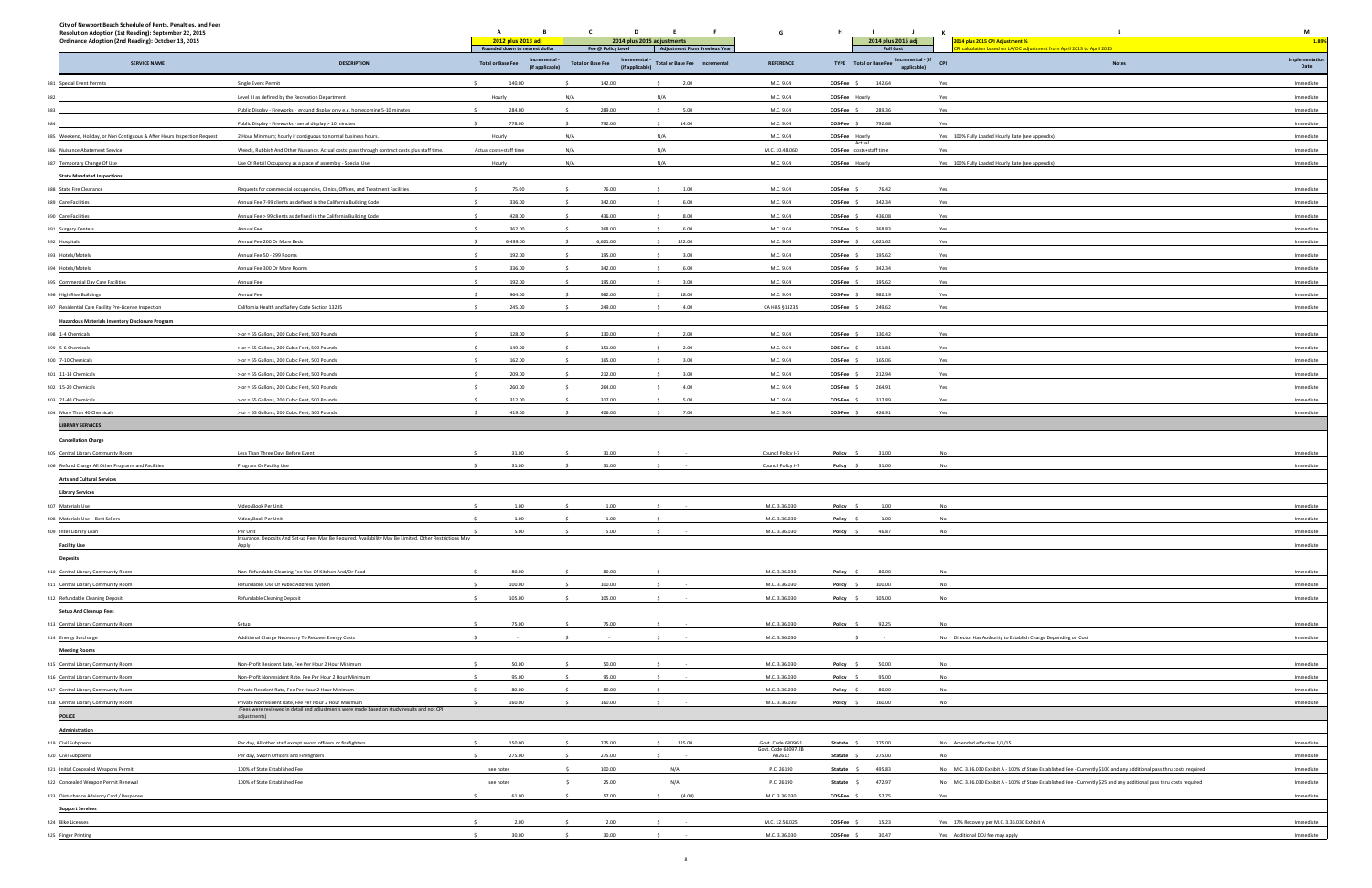| City of Newport Beach Schedule of Rents, Penalties, and Fees<br>Resolution Adoption (1st Reading): September 22, 2015<br>Ordinance Adoption (2nd Reading): October 13, 2015 |                                                                                                            | A<br>в.<br>2012 plus 2013 adj<br>Rounded down to nearest dollar | C<br>Fee @ Policy Level  | D<br>E<br>$-$ F $-$<br>2014 plus 2015 adjustments<br><b>Adjustment From Previous Year</b> | G                                                            | H                        | <b>Contract Contract</b><br>$\mathbf{J}$ and $\mathbf{J}$ and $\mathbf{J}$<br>2014 plus 2015 adj<br><b>Full Cost</b> | K<br>2014 plus 2015 CPI Adjustment %<br>calculation based on LA/OC adjustment from April 2013 to April 2015                                                                                                                                                                          | M<br>1.89%                                        |
|-----------------------------------------------------------------------------------------------------------------------------------------------------------------------------|------------------------------------------------------------------------------------------------------------|-----------------------------------------------------------------|--------------------------|-------------------------------------------------------------------------------------------|--------------------------------------------------------------|--------------------------|----------------------------------------------------------------------------------------------------------------------|--------------------------------------------------------------------------------------------------------------------------------------------------------------------------------------------------------------------------------------------------------------------------------------|---------------------------------------------------|
| <b>SERVICE NAME</b>                                                                                                                                                         | <b>DESCRIPTION</b>                                                                                         | Incremental<br><b>Total or Base Fee</b><br>(if applicable)      | <b>Total or Base Fee</b> | Incremental ·<br>Total or Base Fee Incremental<br>(if applicable)                         | <b>REFERENCE</b>                                             |                          | Incremental - (if<br>TYPE Total or Base Fee<br>applicable)                                                           | <b>CPI</b><br><b>Notes</b>                                                                                                                                                                                                                                                           | Implementation<br>Date                            |
| 426 Arrest Reports                                                                                                                                                          |                                                                                                            | 10.00<br>$\ddot{\phantom{1}}$                                   | 10.00                    |                                                                                           | P.R. Act                                                     | COS-Fee \$               | 10.66                                                                                                                | Yes                                                                                                                                                                                                                                                                                  | Immediate                                         |
| 427 Crime Reports                                                                                                                                                           |                                                                                                            | 10.00                                                           | 10.00                    |                                                                                           | P.R. Act                                                     | COS-Fee \$               | 10.66                                                                                                                | Yes                                                                                                                                                                                                                                                                                  | Immediate                                         |
| 428 Traffic Collision Reports                                                                                                                                               |                                                                                                            | 10.00                                                           | 10.00                    |                                                                                           | P.R. Act                                                     | COS-Fee \$               | 10.66                                                                                                                | Yes                                                                                                                                                                                                                                                                                  | Immediate                                         |
| 429 Domestic Violence Reports                                                                                                                                               |                                                                                                            |                                                                 |                          |                                                                                           | P.R. Act<br>Family Code 6228                                 | COS-Fee \$               | 10.66                                                                                                                | Yes 0% Recovery per M.C. 3.36.030 Exhibit A and Mandated by State                                                                                                                                                                                                                    | Immediate                                         |
| 430 Missing Persons Report                                                                                                                                                  |                                                                                                            | 10.00                                                           | 10.00                    |                                                                                           | P.R. Act                                                     | COS-Fee \$               | 10.66                                                                                                                | Yes                                                                                                                                                                                                                                                                                  | 30 days after 2nd<br>reading                      |
| 431 Clearance Letters                                                                                                                                                       |                                                                                                            | 35.00                                                           | 35.00                    |                                                                                           | P.R. Act                                                     | COS-Fee \$               | 35.49                                                                                                                | Yes                                                                                                                                                                                                                                                                                  | Immediate                                         |
| 432 City Jail Booking Fee                                                                                                                                                   |                                                                                                            | 347.00                                                          | 355.00                   | 8.00                                                                                      | California Government Code 29550.3                           | COS-Fee \$               | 355.13                                                                                                               | Yes                                                                                                                                                                                                                                                                                  | Immediate                                         |
| 433 Vehicle Repossession                                                                                                                                                    | 100% State Established Fee                                                                                 | 100% State Established<br>Fee                                   | 15.00                    | N/A                                                                                       | California Government Code 41612                             | Statute                  | 30.47                                                                                                                | Yes 100% of State Established Fee per M.C. 3.36.030 Exhibit A - Currently \$15                                                                                                                                                                                                       | 30 days after 2nd<br>reading                      |
| 434 Vehicle Release                                                                                                                                                         |                                                                                                            | $\sim$<br>34.00                                                 | 38.00                    | 4.00<br>$\ddot{\phantom{1}}$                                                              | M.C. 3.36.030                                                | COS-Fee \$               | 38.09                                                                                                                | Yes                                                                                                                                                                                                                                                                                  | 30 days after 2nd<br>reading                      |
| 435 Solicitor application - up to 10 names                                                                                                                                  |                                                                                                            | 38.00                                                           | 38.00                    |                                                                                           | M.C. 5.42.050                                                | COS-Fee \$               | 38.09                                                                                                                | Yes                                                                                                                                                                                                                                                                                  | Immediate                                         |
| 436 Solicitor application - greater than 10 names                                                                                                                           |                                                                                                            | 91.00                                                           | 91.00                    |                                                                                           | M.C. 5.42.050                                                | COS-Fee \$               | 91.41                                                                                                                | Yes                                                                                                                                                                                                                                                                                  | Immediate                                         |
| 437 Registrant - narcotics                                                                                                                                                  |                                                                                                            | - S                                                             |                          |                                                                                           | M.C. 3.36.030<br>Health & Safety Code 11590-11595            | COS-Fee \$               | 119.77                                                                                                               | Yes 0% Recovery per M.C. 3.36.030 Exhibit A                                                                                                                                                                                                                                          | Immediate                                         |
| 438 Registrant - sex                                                                                                                                                        |                                                                                                            |                                                                 |                          |                                                                                           | Penal Code Section 290.012(d)                                | Statute \$               | 68.56                                                                                                                | Yes 0% Recovery per M.C. 3.36.030 Exhibit A and Mandated by State                                                                                                                                                                                                                    | Immediate                                         |
| 439 Subpoena Duces Tecum                                                                                                                                                    | Statute                                                                                                    | 6.00                                                            | see notes                | 6.00                                                                                      | California Evidence Code 1563                                | Statute \$               | 176.16                                                                                                               | 100% of State Established Fee per M.C. 3.36.030 Exhibit A - Incremental charge is labor cost per quarter hour (15 min). Total fee is incremental charge<br>Yes plus \$0.10 per pg std, \$0.20 per pg copy microfilm doc, actual cost for oversized, and others as stated in the code | Immediate                                         |
| 440 Alarm Application                                                                                                                                                       | Monitored or Unmonitored                                                                                   | 61.00                                                           | 57.00                    | (4.00)                                                                                    | M.C. 5.49.030                                                | COS-Fee \$               | 57.88                                                                                                                | Yes                                                                                                                                                                                                                                                                                  | Immediate                                         |
| 441 Alarm-Monitor Fee                                                                                                                                                       | Annual                                                                                                     | 241.00                                                          | 247.00                   | 6.00                                                                                      | M.C. 5.48.080                                                | COS-Fee \$               | 247.50                                                                                                               | Yes                                                                                                                                                                                                                                                                                  | Immediate                                         |
| 442 False Alarm - Billable                                                                                                                                                  |                                                                                                            | see notes                                                       | see notes                | N/A                                                                                       | M.C. 5.49.070 (A)1                                           |                          | Punitive see notes                                                                                                   | No Within a 12 month period; \$50 for 3rd, \$100 for 4th, \$125 for 5th, prior violation amount +\$25 increase for each subsequent false alarm                                                                                                                                       | Immediate                                         |
| 443 Triennial Renewal Fee                                                                                                                                                   | <b>Residential Alarm Permit</b>                                                                            | 49.00                                                           | 47.00                    | (2.00)                                                                                    | M.C.5.49.045                                                 | COS-Fee \$               | 47.64                                                                                                                | Yes                                                                                                                                                                                                                                                                                  | Immediate                                         |
| 444 Annual Renewal Fee                                                                                                                                                      | <b>Commercial Alarm Permit</b>                                                                             | 49.00                                                           | 47.00                    | (2.00)                                                                                    | M.C.5.49.045                                                 | COS-Fee \$               | 47.64                                                                                                                | Yes                                                                                                                                                                                                                                                                                  | Immediate                                         |
| 445 Monitoring Sign                                                                                                                                                         | Telephonic Alarm System                                                                                    | 30.00                                                           | 30.00                    |                                                                                           | M.C.5.48.085                                                 | COS-Fee \$               | 30.47                                                                                                                | Yes                                                                                                                                                                                                                                                                                  | Immediate                                         |
| 446 Monitoring Decal                                                                                                                                                        | Package of Ten Decals                                                                                      | 23.00                                                           | 22.00                    | (1.00)                                                                                    | M.C.5.48.085                                                 | COS-Fee \$               | 22.85                                                                                                                | Yes                                                                                                                                                                                                                                                                                  | Immediate                                         |
| 447 Citation Sign Off Fee                                                                                                                                                   | Per Sign Off                                                                                               | 15.00                                                           | 15.00                    |                                                                                           | M.C. 3.36.030                                                | COS-Fee \$               | 15.23                                                                                                                | Yes                                                                                                                                                                                                                                                                                  | Immediate                                         |
| Animal Control                                                                                                                                                              |                                                                                                            |                                                                 |                          |                                                                                           |                                                              |                          |                                                                                                                      |                                                                                                                                                                                                                                                                                      | 30 days after 2nd                                 |
| 448 Impound Fee                                                                                                                                                             | Dog, Cats And Other Similar Size Animals                                                                   | 41.00                                                           | 41.00                    |                                                                                           | M.C. 7.16.050                                                | COS-Fee \$               | 105.95                                                                                                               | Yes Recover Maximum Permitted by Contract per M.C. 3.36.030 Exhibit A                                                                                                                                                                                                                | reading<br>30 days after 2nd                      |
| 449 Impound Fee                                                                                                                                                             | <b>Small Animals</b>                                                                                       | 41.00                                                           | 41.00                    |                                                                                           | M.C. 7.16.050                                                | COS-Fee \$               | 105.95                                                                                                               | Yes Recover Maximum Permitted by Contract per M.C. 3.36.030 Exhibit A                                                                                                                                                                                                                | reading                                           |
| 450 Boarding Fee                                                                                                                                                            | Animal                                                                                                     | see notes                                                       | see notes                | N/A                                                                                       | Shelter Agreement                                            | Contract see notes       |                                                                                                                      | No Fee based on shelter agreements                                                                                                                                                                                                                                                   | Immediate                                         |
| 451 Boarding Fee                                                                                                                                                            | Small Animals                                                                                              | see notes                                                       | see notes                | N/A                                                                                       | Shelter Agreement                                            | Contract see notes       |                                                                                                                      | No Fee based on shelter agreement:                                                                                                                                                                                                                                                   | Immediate                                         |
| 452 Adoption Fee                                                                                                                                                            | Any Animal                                                                                                 | see notes                                                       | see notes                | N/A                                                                                       | Shelter Agreement                                            | Contract see notes       |                                                                                                                      | No Fee based on shelter agreements                                                                                                                                                                                                                                                   | Immediate                                         |
| 453 Rabies Inoculation                                                                                                                                                      | <b>Impounded Dog</b>                                                                                       | see notes                                                       | see notes                | N/A                                                                                       | Shelter Agreement                                            | Contract see notes       |                                                                                                                      | No Fee based on shelter agreement:                                                                                                                                                                                                                                                   | Immediate                                         |
| 454 Spay & Neuter Fees                                                                                                                                                      | Other than Original owner                                                                                  | see notes                                                       | see notes                | N/A                                                                                       | Shelter Agreement                                            | Contract see notes       |                                                                                                                      | No Fee based on shelter agreements                                                                                                                                                                                                                                                   | Immediate                                         |
| 455 Misc. Animal Inspection Services                                                                                                                                        | Pet Shop                                                                                                   | 122.00                                                          | 127.00                   | 5.00                                                                                      | M.C. 7.08.040                                                | COS-Fee \$               | 127.14                                                                                                               | Yes                                                                                                                                                                                                                                                                                  | Immediate                                         |
| 456 Misc. Animal Inspection Services                                                                                                                                        | Pot Bellied Pig                                                                                            | 61.00<br>61.00                                                  | 105.00<br>105.00         | 44.00                                                                                     | M.C. 7.08.040<br>M.C. 7.08.040                               | COS-Fee \$               | 105.95                                                                                                               | Yes<br>Yes                                                                                                                                                                                                                                                                           | Immediate                                         |
| 457 Misc. Animal Inspection Services                                                                                                                                        | Wild Animal Permit:<br>4-9 animals                                                                         | $\sim$<br>91.00                                                 | 95.00                    | 44.00<br>4.00<br>$\sim$                                                                   | M.C. 7.35.030                                                | COS-Fee \$<br>COS-Fee \$ | 105.95<br>95.35                                                                                                      | Yes                                                                                                                                                                                                                                                                                  | Immediate                                         |
| 458 Kennel License                                                                                                                                                          |                                                                                                            |                                                                 |                          |                                                                                           | M.C. 7.35.030                                                |                          |                                                                                                                      | Yes                                                                                                                                                                                                                                                                                  | Immediate                                         |
| 459 Kennel License<br>460 Kennel License                                                                                                                                    | 10-29 animals<br>30-59 animals                                                                             | 154.00<br>184.00                                                | 158.00<br>190.00         | 4.00<br>6.00                                                                              | M.C. 7.35.030                                                | COS-Fee \$<br>COS-Fee \$ | 158.92<br>190.71                                                                                                     | Yes                                                                                                                                                                                                                                                                                  | Immediate<br>Immediate                            |
| 461 Kennel License                                                                                                                                                          | 60+ animals                                                                                                | $\sim$<br>215.00                                                | 222.00<br>$\sim$ 5       | $\sim$<br>7.00                                                                            | M.C. 7.35.030                                                | COS-Fee \$               | 222.49                                                                                                               | Yes                                                                                                                                                                                                                                                                                  | Immediate                                         |
| Patrol                                                                                                                                                                      |                                                                                                            |                                                                 |                          |                                                                                           |                                                              |                          |                                                                                                                      |                                                                                                                                                                                                                                                                                      |                                                   |
| 462 Emergency Response Billing                                                                                                                                              | Govt. Code 53150                                                                                           | see notes                                                       | see notes                | N/A                                                                                       | Gov. Code 53150                                              |                          | COS-Fee see notes                                                                                                    | Yes 100% Fully Loaded Hourly Rate (see appendix)                                                                                                                                                                                                                                     | Immediate                                         |
| <b>Detective</b>                                                                                                                                                            |                                                                                                            |                                                                 |                          |                                                                                           |                                                              |                          |                                                                                                                      |                                                                                                                                                                                                                                                                                      |                                                   |
| 463 Second Hand/ Pawn Dealer Tag Check                                                                                                                                      |                                                                                                            |                                                                 |                          |                                                                                           | M.C. 3.36.030<br>California Government Code 21628 COS-Fee \$ |                          | 12.19                                                                                                                | Yes 0% Recovery per M.C. 3.36.030 Exhibit A                                                                                                                                                                                                                                          | Immediate                                         |
| 464 Massage License                                                                                                                                                         | Operator                                                                                                   | S.<br>779.00                                                    | 493.00                   | \$ (286.00)                                                                               | M.C. 5.50.020                                                |                          | COS-Fee \$ 493.05                                                                                                    | Yes                                                                                                                                                                                                                                                                                  | Immediate                                         |
| PUBLIC WORKS - ENGINEERING                                                                                                                                                  | (Fees were reviewed in detail and adjustments were made based on study results and not CPI<br>adjustments) |                                                                 |                          |                                                                                           |                                                              |                          |                                                                                                                      |                                                                                                                                                                                                                                                                                      |                                                   |
| 465 Plan Check                                                                                                                                                              | Engineering Plan Check Fee - Charged hourly                                                                | 151.00                                                          | 152.00                   | 1.00                                                                                      | M.C. 3.36.030                                                | COS-Fee \$               | 152.16                                                                                                               | Yes Was not on previous MFS, but this is not a new fee                                                                                                                                                                                                                               | 60 days after<br>adoption                         |
| 466 Parcel Map Check                                                                                                                                                        |                                                                                                            | 2,297.00<br>$\zeta$                                             | 2,440.00                 | \$143.00                                                                                  | M.C. 3.36.030                                                |                          | COS-Fee \$ 2,440.56                                                                                                  | Yes                                                                                                                                                                                                                                                                                  | 60 days after<br>adoption                         |
| 467 Encroachment Permit Without Other Dept./Div. Review                                                                                                                     |                                                                                                            | 242.00                                                          | 237.00                   | (5.00)                                                                                    | M.C. 13.06.020                                               | COS-Fee \$               | 269.41                                                                                                               | Yes 88% Recovery per M.C. 3.36.030 Exhibit A                                                                                                                                                                                                                                         | 60 days after 2nd<br>reading<br>60 days after 2nd |
| 468 Encroachment Permit With Other Dept./Div. Review                                                                                                                        |                                                                                                            | 319.00                                                          | 270.00                   | (49.00)                                                                                   | M.C. 13.06.020                                               | COS-Fee \$               | 474.33                                                                                                               | Yes 57% Recovery per M.C. 3.36.030 Exhibit A                                                                                                                                                                                                                                         | reading<br>60 days after                          |
| 469 Encroachment & Eng. Agreement Prep                                                                                                                                      |                                                                                                            | 900.00                                                          | 801.00                   | $$$ (99.00)                                                                               | M.C. 3.36.030                                                | COS-Fee \$               | 801.95                                                                                                               | Yes                                                                                                                                                                                                                                                                                  | adoption                                          |
| 470 Document Recordation Fee                                                                                                                                                |                                                                                                            | 209.00                                                          | 188.00                   | \$ (21.00)                                                                                | M.C. 3.36.030                                                | COS-Fee \$               | 188.31                                                                                                               | Yes                                                                                                                                                                                                                                                                                  | 60 days after<br>adoption<br>60 days after        |
| 471 Engineering Field Inspection                                                                                                                                            | Curb/Gutter/Sidewalk/Driveway/Non-standard Imp.-Each Inspection 1/30'                                      | 154.00                                                          | 162.00                   | 8.00                                                                                      | M.C. 3.36.030                                                |                          | COS-Fee \$ 162.13                                                                                                    | Yes                                                                                                                                                                                                                                                                                  | adoption<br>60 days after                         |
| 472 Engineering Field Inspection                                                                                                                                            | Sewer/Water Meter/Fire Service/Underground Utilities-Each Insp./location                                   | 154.00<br>$\sim$                                                | 162.00<br>- S            | s.<br>8.00                                                                                | M.C. 3.36.030                                                | COS-Fee \$               | 162.13                                                                                                               | Yes                                                                                                                                                                                                                                                                                  | adoption                                          |
| 473 Engineering Field Inspection                                                                                                                                            | Parkway Drains-Each Inspection                                                                             | 154.00                                                          | 162.00                   | 8.00<br>$\sim$                                                                            | M.C. 3.36.030                                                |                          | $COS-Fee$ \$ 162.13                                                                                                  | Yes                                                                                                                                                                                                                                                                                  | 60 days after<br>adoption                         |
| 474 Utilities Field Inspection                                                                                                                                              | Sewer Connection/Water Service-Hourly                                                                      | 198.00                                                          | 110.00                   | (88.00)                                                                                   | M.C. 3.36.030                                                |                          | COS-Fee \$ 110.38                                                                                                    | Yes                                                                                                                                                                                                                                                                                  | 60 days after<br>adoption                         |
| 475 Lot Line Adjustment Checking Fee                                                                                                                                        |                                                                                                            | 1,089.00                                                        | 1,059.00                 | (30.00)                                                                                   | M.C. 3.36.030                                                |                          | COS-Fee \$ 1,059.05                                                                                                  | Yes                                                                                                                                                                                                                                                                                  | 60 days after<br>adoption<br>60 days after        |
| 476 Easement Deed Research, Reviews/Processing                                                                                                                              |                                                                                                            | 110.00                                                          | 204.00                   | 94.00                                                                                     | M.C. 3.36.030                                                |                          | COS-Fee \$ 204.92                                                                                                    | Yes                                                                                                                                                                                                                                                                                  | adoption<br>60 days after                         |
| 477 Street Easement and Vacation Processing Fee                                                                                                                             |                                                                                                            | 983.00                                                          | 1,002.00                 | 19.00                                                                                     | M.C. 3.36.030                                                |                          | COS-Fee \$ 1,002.48                                                                                                  | Yes Base+ hourly rate if > 6.75 hours                                                                                                                                                                                                                                                | adoption<br>60 days after                         |
| 478 Covenant Agreement Research & Review Fee                                                                                                                                | Charged hourly                                                                                             | 151.00                                                          | 136.00                   | (15.00)                                                                                   | M.C. 3.36.030                                                | COS-Fee \$               | 136.77                                                                                                               | Yes                                                                                                                                                                                                                                                                                  | adoption<br>60 days after                         |
| 479 Traffic Subdivision Plan Check                                                                                                                                          | Charged hourly                                                                                             | 151.00<br>$\sim$                                                | 136.00                   | (15.00)                                                                                   | M.C. 3.36.030                                                | COS-Fee \$               | 136.77                                                                                                               | Yes                                                                                                                                                                                                                                                                                  | adoption                                          |

9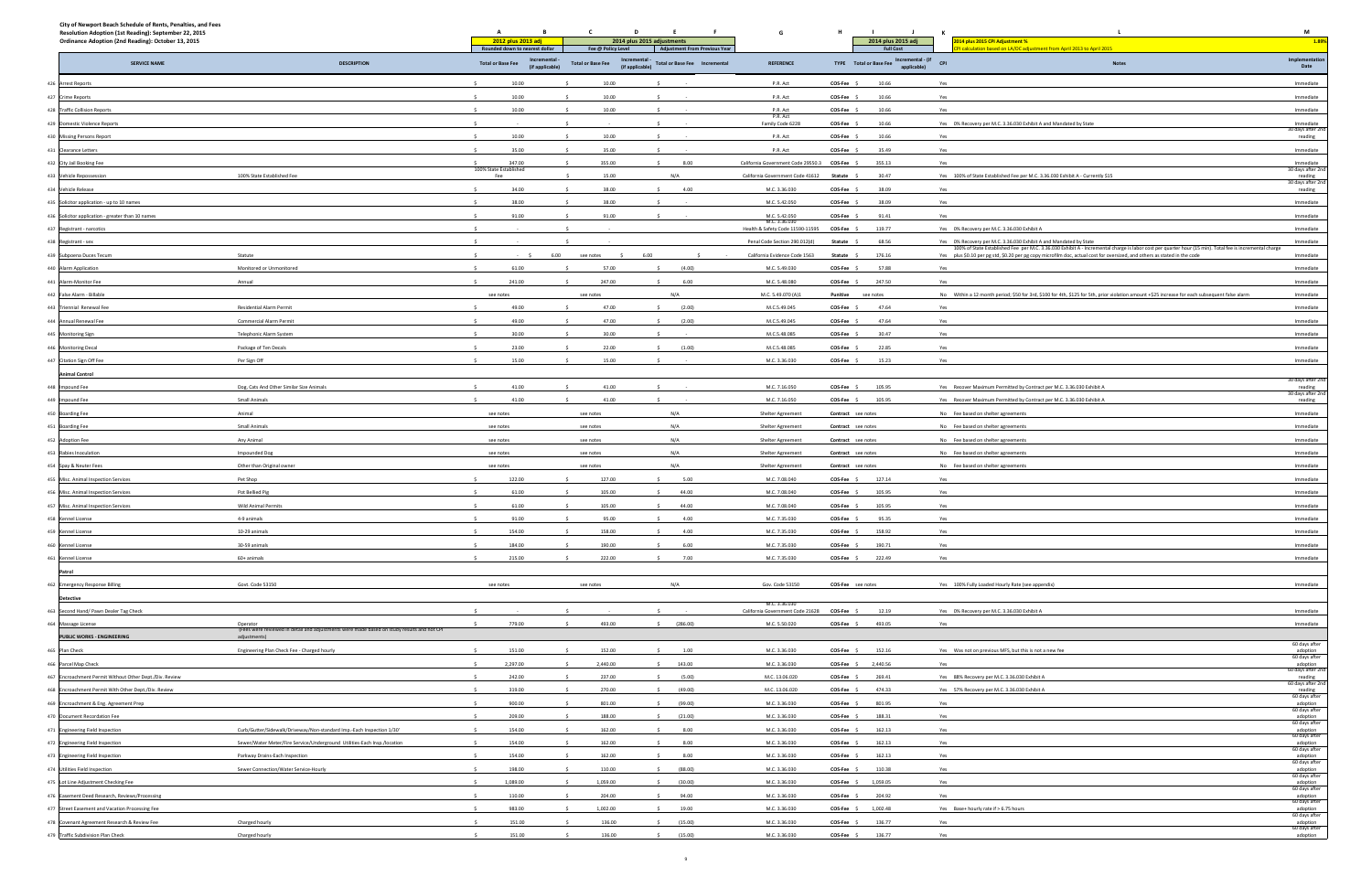| City of Newport Beach Schedule of Rents, Penalties, and Fees<br>Resolution Adoption (1st Reading): September 22, 2015<br>Ordinance Adoption (2nd Reading): October 13, 2015 |                                                                                                            | A<br>2012 plus 2013 adj<br>Rounded down to nearest dollar  | $\mathbf{c}$<br>D<br>Fee @ Policy Level                    | E<br>$-$ F $-$<br>2014 plus 2015 adjustments<br><b>Adjustment From Previous Year</b> | G                                                          | н.                | <b>Contract</b><br>$\mathbf{J}$<br>2014 plus 2015 adj<br><b>Full Cost</b> | K<br>2014 plus 2015 CPI Adjustment %<br>calculation based on LA/OC adjustment from April 2013 to April 2015                                                                                                                | M<br>1.89%                                 |
|-----------------------------------------------------------------------------------------------------------------------------------------------------------------------------|------------------------------------------------------------------------------------------------------------|------------------------------------------------------------|------------------------------------------------------------|--------------------------------------------------------------------------------------|------------------------------------------------------------|-------------------|---------------------------------------------------------------------------|----------------------------------------------------------------------------------------------------------------------------------------------------------------------------------------------------------------------------|--------------------------------------------|
| <b>SERVICE NAME</b>                                                                                                                                                         | <b>DESCRIPTION</b>                                                                                         | Incremental<br><b>Total or Base Fee</b><br>(if applicable) | Incremental<br><b>Total or Base Fee</b><br>(if applicable) | Total or Base Fee  Incremental                                                       | <b>REFERENCE</b>                                           |                   | TYPE Total or Base Fee Incremental - (if CPI<br>applicable)               | Notes                                                                                                                                                                                                                      | Implementation<br>Date                     |
| 480 Traffic Control Plan Check                                                                                                                                              | 81/2" x 11"/11" x17"; per sheet                                                                            | 55.00<br>$\sim$                                            | 64.00                                                      | 9.00<br>$\sim$                                                                       | M.C. 3.36.030                                              | COS-Fee \$        | 64.48                                                                     | Yes                                                                                                                                                                                                                        | 60 days after<br>adoption<br>60 days after |
| 481 Traffic Control Plan Check                                                                                                                                              | 24" x 36"; per sheet                                                                                       | 139.00                                                     | 140.00                                                     | 1.00                                                                                 | M.C. 3.36.030                                              | COS-Fee \$        | 140.44                                                                    | Yes                                                                                                                                                                                                                        | adoption<br>60 days after                  |
| 482 Traffic Study                                                                                                                                                           | Utilizes outside consultant                                                                                | see notes                                                  | see notes                                                  | N/A                                                                                  | M.C. 15.40.050E                                            | <b>Pass Thru</b>  |                                                                           | No Will be charged based on consultant billings.                                                                                                                                                                           | adoption<br>60 days after                  |
| 483 Plan Check with Pre-Permit Review                                                                                                                                       | Charged hourly                                                                                             | 151.00                                                     | 136.00                                                     | (15.00)                                                                              | M.C. 3.36.030                                              | COS-Fee \$        | 136.77                                                                    | Yes                                                                                                                                                                                                                        | adoption<br>60 days after                  |
| 484 Tract Plan Check                                                                                                                                                        | Up To \$100,000 improvement cost                                                                           | see notes                                                  | see notes                                                  | N/A                                                                                  | M.C.19.56.020(C)                                           | COS-Fee :         |                                                                           | No 6.5% of value up to \$100,000. \$366 minimum                                                                                                                                                                            | adoption                                   |
| 485 Tract Plan Check                                                                                                                                                        | \$100,000 To \$400,000 improvement cost                                                                    | 8,680.00                                                   | 8,680.00                                                   | N/A                                                                                  | M.C.19.56.020(C)                                           |                   | COS-Fee \$ 8,680.00                                                       | No Base fee for first \$100,000 + 5% incremental costs for amount over \$100,000                                                                                                                                           | 60 days after<br>adoption                  |
| 486 Tract Plan Check                                                                                                                                                        | Over \$400,000 improvement cost                                                                            | 28,710.00                                                  | 28,710.00                                                  | N/A                                                                                  | M.C.19.56.020(C)                                           |                   | COS-Fee \$ 28,710.00                                                      | No Base fee for first \$400,000 + 4% incremental costs for amount over \$400,000                                                                                                                                           | 60 days after<br>adoption<br>60 days after |
| 487 Oceanfront Encroachment Annual Permit                                                                                                                                   | Depth Of Encroachment 0-5.0 Feet                                                                           | 339.00                                                     | 345.00                                                     | 6.00                                                                                 | Council Policy L-12<br>91-80 & 2005-42                     | Policy            | 345.44                                                                    | Yes                                                                                                                                                                                                                        | adoption<br>60 days after                  |
| 488 Oceanfront Encroachment Annual Permit                                                                                                                                   | Depth Of Encroachment 5.0-7.5 Feet                                                                         | 508.00                                                     | 518.00                                                     | $\ddot{\phantom{1}}$<br>10.00                                                        | Council Policy L-12<br>91-80 & 2005-42                     | Reso<br>Policy \$ | 518.15                                                                    | Yes                                                                                                                                                                                                                        | adoption<br>60 days after                  |
| 489 Oceanfront Encroachment Annual Permit                                                                                                                                   | Depth Of Encroachment 7.5-10 Feet                                                                          | 678.00                                                     | 690.00                                                     | 12.00                                                                                | Council Policy L-12<br>91-80 & 2005-42                     | Reso<br>Policy    | 690.87                                                                    | Yes                                                                                                                                                                                                                        | adoption<br>60 days after                  |
| 490 Oceanfront Encroachment Annual Permit                                                                                                                                   | Depth Of Encroachment 10-15 Feet                                                                           | 1,018.00                                                   | 1,037.00                                                   | 19.00                                                                                | Council Policy L-12<br>91-80 & 2005-42                     | Reso<br>Policy \$ | 1,037.43                                                                  | Yes                                                                                                                                                                                                                        | adoption                                   |
| 491 Dining Encroachment Permit                                                                                                                                              | Application                                                                                                | 374.00<br>$\ddot{\phantom{1}}$                             | 368.00<br>$\leq$                                           | $\sim$<br>(6.00)                                                                     | Council Policy L-21 M.C. 13.18.030 Reso<br>96-26 & 2000-60 | COS-Fee \$        | 368.31                                                                    | Yes                                                                                                                                                                                                                        | 60 days after<br>adoption<br>60 days after |
| 492 Dining Encroachment Permit                                                                                                                                              | Transfer                                                                                                   | 165.00                                                     | 204.00                                                     | 39.00<br>s.                                                                          | Council Policy L-21<br>Reso 96-26 & 2000-60                | COS-Fee \$        | 204.92                                                                    | Yes                                                                                                                                                                                                                        |                                            |
| 493 Dining Encroachment Permit                                                                                                                                              | Annual Use Fee Outside Dining Area 100 Sq. Ft. Or Less                                                     | 140.00                                                     | 143.00                                                     | 3.00                                                                                 | Council Policy L-21<br>Reso 96-26 & 2000-60                | COS-Fee \$        | 143.56                                                                    | Yes                                                                                                                                                                                                                        | adoption<br>60 days after                  |
| 494 Dining Encroachment Permit                                                                                                                                              | Annual Use Fee Outside Dining Area Over 100 Sq. Ft.                                                        | 265.00                                                     | 270.00                                                     | 5.00<br>$\sim$                                                                       | Council Policy L-21<br>Reso 96-26 & 2000-60                | COS-Fee \$        | 270.29                                                                    | Yes                                                                                                                                                                                                                        | adoption<br>60 days after                  |
| 495 Escrow Account Administration                                                                                                                                           | <b>Escrow Account Administration</b>                                                                       | 296.00                                                     | 96.00                                                      | \$ (200.00)                                                                          | Section 22300 CA Public Contract Code  COS-Fee  \$         |                   | 96.92                                                                     | Yes                                                                                                                                                                                                                        | adoption<br>60 days after                  |
| 496 Monitoring Wells                                                                                                                                                        | Permits (EPTEA)                                                                                            | 495.00                                                     | 492.00                                                     | (3.00)                                                                               | M.C. 3.36.030                                              | COS-Fee \$        | 492.92                                                                    | Yes                                                                                                                                                                                                                        | adoption<br>60 days after<br>adoption      |
| 497 News Rack Permits                                                                                                                                                       | Permit                                                                                                     | 62.00                                                      | 106.00                                                     | 44.00                                                                                | M.C. 5.70.020(C                                            | COS-Fee \$        | 106.02                                                                    | Yes                                                                                                                                                                                                                        | 60 days after                              |
| 498 Street Closure Permit with Engineering Review                                                                                                                           | Temporary Closure Of Public Property                                                                       | 55.00                                                      | 64.00                                                      | 9.00                                                                                 | M.C. 12.62.020(E                                           | COS-Fee \$        | 64.48                                                                     | Yes                                                                                                                                                                                                                        | adoption<br>60 days after                  |
| 499 Street Closure Permit without Engineering Review                                                                                                                        | Temporary Closure Of Public Propert                                                                        | N/A                                                        | 26.00                                                      | N/A                                                                                  | M.C. 12.62.020(E                                           | COS-Fee \$        | 26.50                                                                     | Yes New Fee created to reflect street closure permit costs that do not require Engineering review                                                                                                                          | adoption<br>60 days after                  |
|                                                                                                                                                                             |                                                                                                            | 1.00                                                       | 0.80                                                       | (0.20)                                                                               | M.C. 3.36.030                                              |                   | 0.80                                                                      | No                                                                                                                                                                                                                         | adoption<br>Immediate                      |
| 500 Temporary No Parking Signs                                                                                                                                              | Temporary No Parking Signs                                                                                 |                                                            |                                                            |                                                                                      |                                                            | Pass Thru \$      |                                                                           |                                                                                                                                                                                                                            |                                            |
| <b>Deposits</b>                                                                                                                                                             |                                                                                                            |                                                            |                                                            |                                                                                      |                                                            |                   |                                                                           |                                                                                                                                                                                                                            | 60 days after                              |
| Crane Deposit<br>501                                                                                                                                                        | Refundable<br>Refundable                                                                                   | 1,000.00                                                   | 1,000.00                                                   | N/A                                                                                  | 12.62.030                                                  |                   | Deposit \$ 1,000.00                                                       | No                                                                                                                                                                                                                         | adoption<br>60 days after                  |
| 502 Improvements Required By City                                                                                                                                           | (Fees were reviewed in detail and adjustments were made based on study results and not CPI                 | Determined by Public Works                                 | Determined by Public Works                                 | N/A                                                                                  | 19.36.030                                                  |                   | Deposit Determined by Public Works                                        | No Determined by Public Works                                                                                                                                                                                              | adoption                                   |
| PUBLIC WORKS - HARBOR RESOURCES                                                                                                                                             | adjustments)                                                                                               |                                                            |                                                            |                                                                                      |                                                            |                   |                                                                           |                                                                                                                                                                                                                            |                                            |
| <b>Plan Review</b>                                                                                                                                                          |                                                                                                            |                                                            |                                                            |                                                                                      |                                                            |                   |                                                                           |                                                                                                                                                                                                                            |                                            |
| 503 Appeal Hearing                                                                                                                                                          | Filling Fee for Appeals - charged hourly.                                                                  | see notes                                                  | see notes                                                  | N/A                                                                                  | M.C.17.65.030                                              | COS-Fee Hourly    |                                                                           | Yes 100% Loaded Hourly Rate (see appendix)                                                                                                                                                                                 | Immediate                                  |
| 504 Appeal of Lease/Permit under Section 17.60.080                                                                                                                          |                                                                                                            | \$100.00                                                   | \$100.00                                                   | N/A                                                                                  | M.C.17.60.080                                              | COS-Fee Hourly    |                                                                           | Yes \$100 Recovery per M.C. 3.36.030 Exhibit A                                                                                                                                                                             | Immediate                                  |
| 505 RGP Dredging Permit                                                                                                                                                     |                                                                                                            | 1,731.00                                                   | 1,674.00                                                   | (57.00)                                                                              | M.C. 17.55.020(D)                                          |                   | COS-Fee \$ 1,674.94                                                       | Yes                                                                                                                                                                                                                        | Immediate                                  |
| 506 Plan Check Fee                                                                                                                                                          | New Construction w/ Agency Approval                                                                        | 683.00                                                     | 513.00                                                     | (170.00)                                                                             | M.C. 17.50.020(D)                                          | $COS-Fee$ $$$     | 513.14                                                                    | Yes                                                                                                                                                                                                                        | Immediate                                  |
| 507 Plan Check Fee                                                                                                                                                          | Maintenance                                                                                                | 171.00                                                     | 120.00                                                     | (51.00)                                                                              | M.C. 17.50.020(D                                           | COS-Fee \$        | 120.67                                                                    | Yes                                                                                                                                                                                                                        | Immediate                                  |
| 508 Pier Permit Transfer                                                                                                                                                    | Commercial and non commercial piers                                                                        | 285.00                                                     | 229.00                                                     | (56.00)                                                                              | M.C.17.60.020(D)                                           | COS-Fee \$        | 229.95                                                                    | Yes                                                                                                                                                                                                                        | Immediate                                  |
| 509 Wait List for Balboa Yacht Basin                                                                                                                                        | Slips and Garages                                                                                          | 35.00                                                      | 35.00                                                      |                                                                                      | M.C. 3.36.030                                              | COS-Fee           | 35.08                                                                     | Yes                                                                                                                                                                                                                        | Immediate                                  |
| 510 Live Aboard Permits                                                                                                                                                     | Annual Permit Fee                                                                                          | 311.00<br>$\ddot{\phantom{1}}$                             | 311.00                                                     | $\prec$                                                                              | M.C. 17.40.040                                             | COS-Fee \$        | 311.68                                                                    | Yes                                                                                                                                                                                                                        | Immediate                                  |
| 511 Wait List for Live aboard                                                                                                                                               |                                                                                                            | 35.00                                                      | 35.00                                                      |                                                                                      | M.C. 17.40.110 (b)                                         | COS-Fee \$        | 35.08                                                                     | Yes                                                                                                                                                                                                                        | Immediate                                  |
| 512 Marine Activities Permit - initial                                                                                                                                      |                                                                                                            | 405.00                                                     | 673.00                                                     | \$268.00                                                                             | 17.10.040                                                  | COS-Fee \$        | 673.06                                                                    | Yes                                                                                                                                                                                                                        | Immediate                                  |
| 513 Marine Activities Permit - renewal                                                                                                                                      |                                                                                                            | $\sim$<br>202.00                                           | 199.00                                                     | $\sim$<br>(3.00)                                                                     | 17.10.040                                                  | COS-Fee \$        | 199.50                                                                    | Yes                                                                                                                                                                                                                        | Immediate                                  |
| Balboa Yacht Basin Slip/Garage/Apartment Rentals                                                                                                                            |                                                                                                            |                                                            |                                                            |                                                                                      |                                                            |                   |                                                                           | Rate charged shall be the greater of the slip or the boat. If the boat is longer than the slip it is in, the charge shall be based on the slip price plus the                                                              |                                            |
| 514 Slip Rentals                                                                                                                                                            | 20' Slip - per foot, per month                                                                             |                                                            | 21.44                                                      | 0.71<br>$\sim$                                                                       | Resolution 2010-134                                        | Rental \$         | 21.44                                                                     | No extra lineal feet of the boat, at that same slip rate.<br>Rate charged shall be the greater of the slip or the boat. If the boat is longer than the slip it is in, the charge shall be based on the slip price plus the | 7/1/2015                                   |
| 515                                                                                                                                                                         | 25' Slip - per foot, per month                                                                             |                                                            | 23.15                                                      | 0.38                                                                                 | Resolution 2010-134                                        | Rental \$         | 23.15                                                                     | No extra lineal feet of the boat, at that same slip rate.<br>Rate charged shall be the greater of the slip or the boat. If the boat is longer than the slip it is in, the charge shall be based on the slip price plus the | 7/1/2015                                   |
| 516                                                                                                                                                                         | 31' Slip - per foot, per month                                                                             |                                                            | 26.51                                                      | 0.22                                                                                 | Resolution 2010-134                                        | Rental \$         | 26.51                                                                     | No extra lineal feet of the boat, at that same slip rate.<br>Rate charged shall be the greater of the slip or the boat. If the boat is longer than the slip it is in, the charge shall be based on the slip price plus the | 7/1/2015                                   |
| 517                                                                                                                                                                         | 32' Slip - per foot, per month                                                                             |                                                            | 27.00                                                      | 0.17                                                                                 | Resolution 2010-134                                        | Rental \$         | 27.00                                                                     | No extra lineal feet of the boat, at that same slip rate.<br>Rate charged shall be the greater of the slip or the boat. If the boat is longer than the slip it is in, the charge shall be based on the slip price plus the | 7/1/2015                                   |
| 518                                                                                                                                                                         | 34' Slip - per foot, per month                                                                             |                                                            | 29.05                                                      | 0.85                                                                                 | Resolution 2010-134                                        | Rental \$         | 29.05                                                                     | No extra lineal feet of the boat, at that same slip rate.<br>Rate charged shall be the greater of the slip or the boat. If the boat is longer than the slip it is in, the charge shall be based on the slip price plus the | 7/1/2015                                   |
| 519                                                                                                                                                                         | 35' Slip - per foot, per month                                                                             |                                                            | 29.93                                                      | 0.95                                                                                 | Resolution 2010-134                                        | Rental \$         | 29.93                                                                     | No extra lineal feet of the boat, at that same slip rate.                                                                                                                                                                  | 7/1/2015                                   |
| 520                                                                                                                                                                         | 37' Slip - per foot, per month                                                                             |                                                            | 29.93                                                      | 0.95                                                                                 | Resolution 2010-134                                        | Rental \$         | 29.93                                                                     | Rate charged shall be the greater of the slip or the boat. If the boat is longer than the slip it is in, the charge shall be based on the slip price plus the<br>No extra lineal feet of the boat, at that same slip rate. | 7/1/2015                                   |
| 521                                                                                                                                                                         | 40' Slip - per foot, per month                                                                             |                                                            | 31.79                                                      | 0.59                                                                                 | Resolution 2010-134                                        | Rental \$         | 31.79                                                                     | Rate charged shall be the greater of the slip or the boat. If the boat is longer than the slip it is in, the charge shall be based on the slip price plus the<br>No extra lineal feet of the boat, at that same slip rate. | 7/1/2015                                   |
| 522                                                                                                                                                                         | 45' Slip - per foot, per month                                                                             |                                                            | 34.23                                                      | 0.63                                                                                 | Resolution 2010-134                                        | Rental \$         | 34.23                                                                     | Rate charged shall be the greater of the slip or the boat. If the boat is longer than the slip it is in, the charge shall be based on the slip price plus the<br>No extra lineal feet of the boat, at that same slip rate. | 7/1/2015                                   |
| 523                                                                                                                                                                         | 50' Slip - per foot, per month                                                                             |                                                            | 40.10                                                      | 1.88                                                                                 | Resolution 2010-134                                        | Rental \$         | 40.10                                                                     | Rate charged shall be the greater of the slip or the boat. If the boat is longer than the slip it is in, the charge shall be based on the slip price plus the<br>No extra lineal feet of the boat, at that same slip rate. | 7/1/2015                                   |
| 524                                                                                                                                                                         | 60' Slip - per foot, per month                                                                             |                                                            | 42.22                                                      | 1.00                                                                                 | Resolution 2010-134                                        | Rental \$         | 42.22                                                                     | Rate charged shall be the greater of the slip or the boat. If the boat is longer than the slip it is in, the charge shall be based on the slip price plus the<br>No extra lineal feet of the boat, at that same slip rate. | 7/1/2015                                   |
| 525                                                                                                                                                                         | 75' Slip - per foot, per month                                                                             |                                                            | 44.99                                                      | 2.22                                                                                 | Resolution 2010-134                                        | Rental \$         | 44.99                                                                     | Rate charged shall be the greater of the slip or the boat. If the boat is longer than the slip it is in, the charge shall be based on the slip price plus the<br>No extra lineal feet of the boat, at that same slip rate. | 7/1/2015                                   |
| 526 Garage Rentals                                                                                                                                                          | Per month                                                                                                  |                                                            | 341.07                                                     | 1.73<br>$\sim$                                                                       | Resolution 2010-134                                        | Rental \$         | 341.07                                                                    | See<br>Note CPI adjustments occur separately                                                                                                                                                                               | 7/1/2015                                   |
| 527 Apartments                                                                                                                                                              | Per month (Apartment #6)                                                                                   |                                                            | 2,314.47                                                   | 1.73                                                                                 | Resolution 2010-134                                        |                   | Rental \$ 2,314.47                                                        | See<br>Note CPI adjustments occur separately                                                                                                                                                                               | 7/1/2015                                   |
| 528                                                                                                                                                                         | Per month (Apartments #5 & #7)                                                                             |                                                            | 2,571.64                                                   | 1.73                                                                                 | Resolution 2010-134                                        |                   | Rental \$ 2,571.64                                                        | See<br>Note CPI adjustments occur separately                                                                                                                                                                               | 7/1/2015                                   |
| 529 Dinghy Rack Rentals                                                                                                                                                     | Located over Tidelands; Per month, per space                                                               |                                                            | 25.00                                                      | N/A                                                                                  | Resolution 2015-6                                          | Rental \$         | 25.00                                                                     | See<br>Note CPI adjustments occur separately                                                                                                                                                                               | 1/27/2015                                  |
|                                                                                                                                                                             |                                                                                                            |                                                            |                                                            |                                                                                      |                                                            |                   |                                                                           |                                                                                                                                                                                                                            |                                            |
| 530 Residential                                                                                                                                                             |                                                                                                            |                                                            | 0.405                                                      | N/A                                                                                  | Resolution 2015-10                                         | Rental \$         | 0.405                                                                     | No                                                                                                                                                                                                                         | 2/10/2015                                  |
| 531 Commercial                                                                                                                                                              |                                                                                                            |                                                            | See Resolution                                             | See Resolution                                                                       | Resolutions 2012-98 & 2013-88                              |                   | Rental See Resolution                                                     | No                                                                                                                                                                                                                         | 3/1/2015                                   |
| PUBLIC WORKS - WATER QUALITY                                                                                                                                                | (Fees were reviewed in detail and adjustments were made based on study results and not CPI<br>adjustments) |                                                            |                                                            |                                                                                      |                                                            |                   |                                                                           |                                                                                                                                                                                                                            |                                            |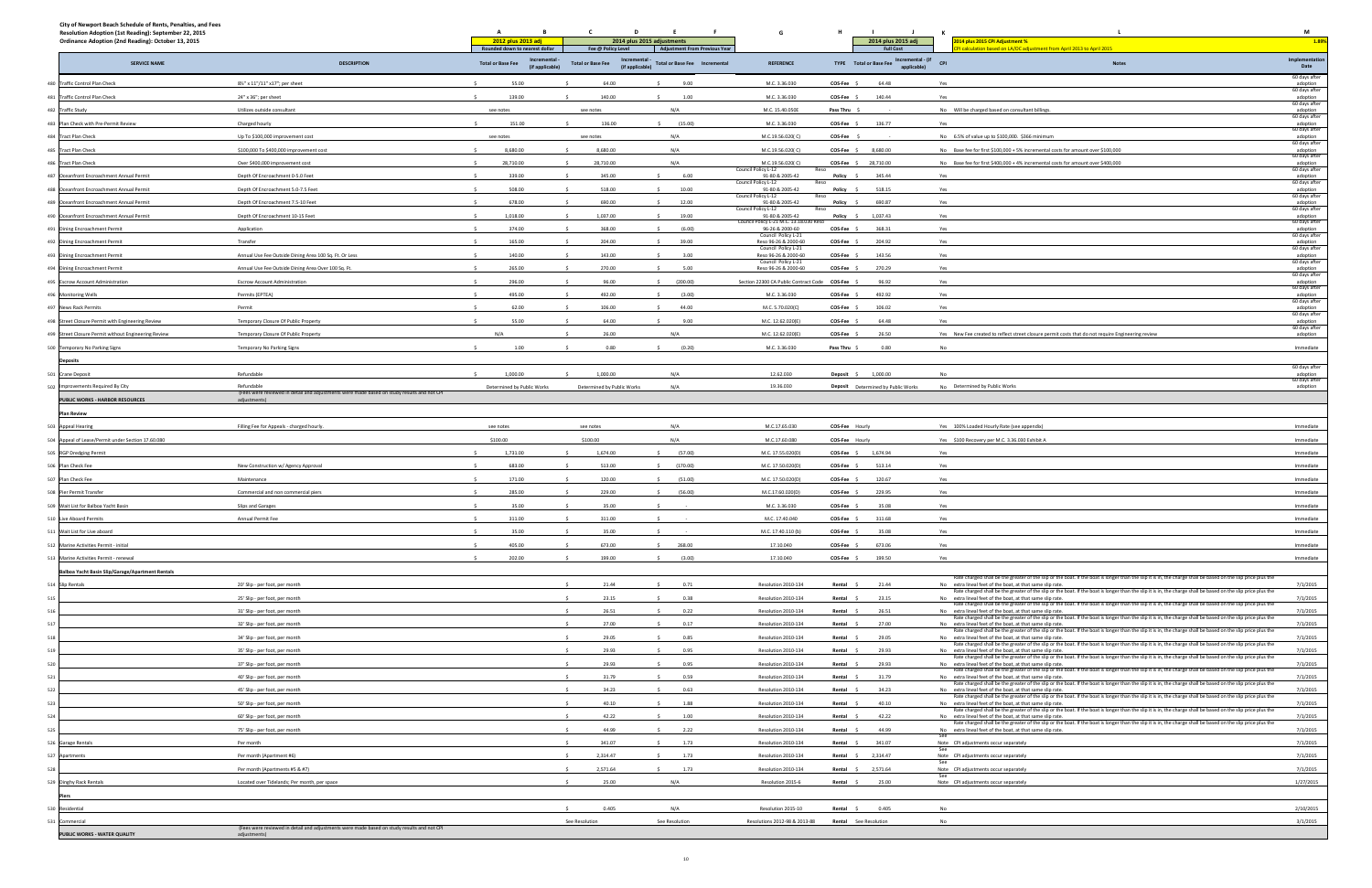| City of Newport Beach Schedule of Rents, Penalties, and Fees<br>Resolution Adoption (1st Reading): September 22, 2015<br>Ordinance Adoption (2nd Reading): October 13, 2015 |                                                                     | A<br>B<br>2012 plus 2013 adj<br>Rounded down to nearest dollar | C<br>Fee @ Policy Level  | F.<br>2014 plus 2015 adjustments<br><b>Adjustment From Previous Year</b> | G                                | H<br>2014 plus 2015 adj<br><b>Full Cost</b>  | к<br>2014 plus 2015 CPI Adjustment %<br>I calculation based on LA/OC adjustment from April 2013 to April 2015 | M<br>1.89%                |
|-----------------------------------------------------------------------------------------------------------------------------------------------------------------------------|---------------------------------------------------------------------|----------------------------------------------------------------|--------------------------|--------------------------------------------------------------------------|----------------------------------|----------------------------------------------|---------------------------------------------------------------------------------------------------------------|---------------------------|
| <b>SERVICE NAME</b>                                                                                                                                                         | <b>DESCRIPTION</b>                                                  | <b>Total or Base Fee</b><br>(if applicable)                    | <b>Total or Base Fee</b> | Incremental<br>Total or Base Fee  Incremental<br>(if applicable)         | <b>REFERENCE</b>                 | TYPE Total or Base Fee Incremental - (if CPI | <b>Notes</b>                                                                                                  | Implementation<br>Date    |
| 532 WQ Construction Site Inspections                                                                                                                                        | Inspection                                                          | 60.00<br>$\sim$                                                | 106.00                   | 46.00                                                                    | M.C.15.10.070                    | COS-Fee \$<br>106.31                         | Yes                                                                                                           | 60 days after<br>adoption |
| <b>MOD</b>                                                                                                                                                                  |                                                                     |                                                                |                          |                                                                          |                                  |                                              |                                                                                                               |                           |
| <b>Water Related Fees</b>                                                                                                                                                   |                                                                     |                                                                |                          |                                                                          |                                  |                                              |                                                                                                               |                           |
| 533 Water Service Installation Fee                                                                                                                                          | New Or Enlarged Water Service                                       | 406.00                                                         | 547.00                   | 141.00                                                                   | M.C. 14.12.010                   | 547.94<br>COS-Fee \$                         | Yes Increase to full cost over a 3 period phase in                                                            | Immediate                 |
| 534 Water Service Establishment Fee                                                                                                                                         |                                                                     | 64.00                                                          | 66.00                    | 2.00                                                                     | M.C. 14.12.010                   | COS-Fee \$<br>66.11                          | Yes                                                                                                           | Immediate                 |
| 535 Water Service Establishment Fee                                                                                                                                         | Online                                                              | 58.00                                                          | 59.00                    | 1.00                                                                     | M.C. 14.12.010                   | COS-Fee \$<br>59.85                          | Yes                                                                                                           | Immediate                 |
| 536 Commodity Charge - Potable Water                                                                                                                                        | Water Use Per Hundred Cubic Feet Of Water                           | Muni Code Schedule                                             | 3.08                     | N/A                                                                      | M.C. 14.12.020                   | 3.08<br>Policy \$                            | No                                                                                                            | Immediate                 |
| 537 Water Service - Domestic Meter - Under 1 inch                                                                                                                           | Monthly Water Service Charge                                        | Muni Code Schedule                                             | 17.27                    | N/A                                                                      | M.C. 14.12.020                   | 17.27<br>Policy \$                           | No                                                                                                            | Immediate                 |
| 538 Water Service - Domestic Meter - 1 inch                                                                                                                                 | Monthly Water Service Charge                                        | Muni Code Schedule                                             | 28.79<br>$\sim$          | N/A                                                                      | M.C. 14.12.020                   | 28.79<br>Policy \$                           | No                                                                                                            | Immediate                 |
| 539 Water Service - Domestic Meter - 1 1/2 inch                                                                                                                             | Monthly Water Service Charge                                        | Muni Code Schedule                                             | 57.58                    | N/A                                                                      | M.C. 14.12.020                   | 57.58<br>Policy \$                           | No                                                                                                            | Immediate                 |
| 540 Water Service - Domestic Meter - 2 inch                                                                                                                                 | Monthly Water Service Charge                                        | Muni Code Schedule                                             | 92.12                    | N/A                                                                      | M.C. 14.12.020                   | Policy \$<br>92.12                           | No                                                                                                            | Immediate                 |
| 541 Water Service - Domestic Meter - 3 inch                                                                                                                                 | Monthly Water Service Charge                                        | Muni Code Schedule                                             | 172.73                   | N/A                                                                      | M.C. 14.12.020                   | 172.73<br>Policy \$                          | No                                                                                                            | Immediate                 |
| 542 Water Service - Domestic Meter - 4 inch                                                                                                                                 | Monthly Water Service Charge                                        | Muni Code Schedule                                             | 287.88                   | N/A                                                                      | M.C. 14.12.020                   | 287.88<br>Policy \$                          | No                                                                                                            | Immediate                 |
| 543 Water Service - Domestic Meter - 6 inch                                                                                                                                 | Monthly Water Service Charge                                        | Muni Code Schedule                                             | 575.76                   | N/A                                                                      | M.C. 14.12.020                   | 575.76<br>Policy \$                          | <b>No</b>                                                                                                     | Immediate                 |
| 544 Water Service - Domestic Meter - 8 inch                                                                                                                                 | Monthly Water Service Charge                                        | Muni Code Schedule                                             | 921.22                   | N/A                                                                      | M.C. 14.12.020                   | 921.22<br>Policy \$                          | No                                                                                                            | Immediate                 |
| 545 Water Service - Domestic Meter - 10 inch                                                                                                                                | Monthly Water Service Charge                                        | Muni Code Schedule                                             | 1,655.90                 | N/A                                                                      | M.C. 14.12.020                   | Policy \$ 1,655.90                           | No                                                                                                            | Immediate                 |
| 546 Water Service - Domestic Meter - 12 inch                                                                                                                                | Monthly Water Service Charge                                        | Muni Code Schedule                                             | 2,663.48                 | N/A                                                                      | M.C. 14.12.020                   | Policy \$ 2,663.48                           | No                                                                                                            | Immediate                 |
| 547 Water Service - Additional Single/Multi-Family Units                                                                                                                    | Monthly Fee Per Unit In Excess Of One                               | Muni Code Schedule                                             | 1.00                     | N/A                                                                      | M.C. 14.12.020                   | Policy \$<br>1.00                            | No                                                                                                            | Immediate                 |
| 548 Water Service - Additional Bedrooms Or Units                                                                                                                            | Monthly fee /unit in excess of one - hotel/motel/hospital/care home | Muni Code Schedule                                             | 0.50                     | N/A                                                                      | M.C. 14.12.020                   | 0.50<br>Policy \$                            | No                                                                                                            | Immediate                 |
| 549 Private Fire Line Service - .625 inch                                                                                                                                   | Monthly Water Service Charge                                        | 3.13                                                           | 3.13                     |                                                                          | M.C. 14.12.080                   | 3.13<br>Policy \$                            | No Rates are established by Municipal Code                                                                    | Immediate                 |
| 550 Private Fire Line Service - .75 inch                                                                                                                                    | Monthly Water Service Charge                                        | 3.75                                                           | 3.75                     |                                                                          | M.C. 14.12.080                   | 3.75<br>Policy \$                            | No Rates are established by Municipal Code                                                                    | Immediate                 |
| 551 Private Fire Line Service - 1 inch                                                                                                                                      | Monthly Water Service Charge                                        | 5.00                                                           | 5.00                     |                                                                          | M.C. 14.12.080                   | 5.00<br>Policy \$                            | No Rates are established by Municipal Code                                                                    | Immediate                 |
| 552 Private Fire Line Service - 1.5 inch                                                                                                                                    | Monthly Water Service Charge                                        | $\sim$<br>7.50                                                 | 7.50                     |                                                                          | M.C. 14.12.080                   | Policy \$<br>7.50                            | No Rates are established by Municipal Code                                                                    | Immediate                 |
| 553 Private Fire Line Service - 2 inch                                                                                                                                      | Monthly Water Service Charge                                        | 10.00                                                          | 10.00                    |                                                                          | M.C. 14.12.080                   | Policy \$<br>10.00                           | No Rates are established by Municipal Code                                                                    | Immediate                 |
| 554 Private Fire Line Service - 2.5 inch                                                                                                                                    | Monthly Water Service Charge                                        | 12.50                                                          | 12.50                    |                                                                          | M.C. 14.12.080                   | 12.50<br>Policy \$                           | No Rates are established by Municipal Code                                                                    | Immediate                 |
| 555 Private Fire Line Service - 3 inch                                                                                                                                      | Monthly Water Service Charge                                        | 15.00<br>$\sim$                                                | 15.00                    |                                                                          | M.C. 14.12.080                   | 15.00<br>Policy \$                           | No Rates are established by Municipal Code                                                                    | Immediate                 |
| 556 Private Fire Line Service - 4 inch                                                                                                                                      | Monthly Water Service Charge                                        | 20.00                                                          | 20.00                    |                                                                          | M.C. 14.12.080                   | 20.00<br>Policy \$                           | No Rates are established by Municipal Code                                                                    | Immediate                 |
| 557 Private Fire Line Service - 6 inch                                                                                                                                      | Monthly Water Service Charge                                        | 30.00                                                          | 30.00                    |                                                                          | M.C. 14.12.080                   | 30.00<br>Policy \$                           | No Rates are established by Municipal Code                                                                    | Immediate                 |
| 558 Private Fire Line Service - 8 inch                                                                                                                                      | Monthly Water Service Charge                                        | 40.00                                                          | 40.00                    |                                                                          | M.C. 14.12.080                   | Policy \$<br>40.00                           | No Rates are established by Municipal Code                                                                    | Immediate                 |
| 559 Private Fire Line Service - 10 inch                                                                                                                                     | Monthly Water Service Charge                                        | 50.00<br>60.00                                                 | 50.00<br>60.00           |                                                                          | M.C. 14.12.080                   | Policy \$<br>50.00                           | No Rates are established by Municipal Code                                                                    | Immediate                 |
| 560 Private Fire Line Service - 12 inch<br>561<br>Delinquent Water Service Restoration                                                                                      | Monthly Water Service Charge<br><b>Business Hours</b>               | 163.00                                                         | 166.00                   | 3.00<br>-S.                                                              | M.C. 14.12.080<br>M.C. 14.12.125 | 60.00<br>Policy \$<br>166.32<br>Policy \$    | No Rates are established by Municipal Code<br>Yes A fine of \$100 is included in the total amount.            | Immediate<br>Immediate    |
| 562 Delinquent Water Service Restoration                                                                                                                                    | Non Business Hours                                                  | 364.00                                                         | 371.00                   | 7.00                                                                     | M.C. 14.12.125                   | 371.15<br>Policy \$                          | Yes A fine of \$100 is included in the total amount.                                                          | Immediate                 |
| 563 Delinquent Water Service Discontinuance                                                                                                                                 |                                                                     | 147.00<br>$\ddot{\phantom{1}}$                                 | 149.00                   | 2.00                                                                     | M.C. 14.12.090                   | COS-Fee \$<br>149.78                         | Yes                                                                                                           | Immediate                 |
| 564 Water Shut Off-Tag Placement                                                                                                                                            | Pink Notice                                                         | 15.00                                                          | 15.00                    |                                                                          | M.C.14.12.120                    | COS-Fee \$ 15.66                             | Yes                                                                                                           | Immediate                 |
| 565 Construction Water Meter                                                                                                                                                | <b>Establishment Charge</b>                                         | 102.00                                                         | 104.00                   | 2.00                                                                     | M.C.14.20.070                    | COS-Fee \$<br>104.37                         | Yes                                                                                                           | Immediate                 |
| 566 Construction Water Meter                                                                                                                                                | <b>Meter Deposit</b>                                                | 973.00<br>$\sim$                                               | 973.00                   | $\sim$<br>$\sim$                                                         | M.C.14.20.070                    | 973.21<br>$\mathsf{S}$                       | No                                                                                                            | Immediate                 |
| 567 Construction Water Meter                                                                                                                                                | Monthly Rental Charge                                               | 90.00                                                          | 90.00                    |                                                                          | M.C.14.20.070                    | 90.00<br>-S.                                 | No                                                                                                            | Immediate                 |
| 568 Hydrant Flow Test - Regular hours                                                                                                                                       |                                                                     | 343.00                                                         | 423.00                   | 80.00                                                                    | M.C. 3.36.030                    | COS-Fee \$<br>423.12                         | Yes Increase to full cost over a 3 period phase in                                                            | Immediate                 |
| 569 Hydrant Flow Test - Nighttime/Highway Test                                                                                                                              |                                                                     | 565.00                                                         | 575.00                   | 10.00                                                                    | M.C. 3.36.030                    | COS-Fee \$<br>575.80                         | Yes                                                                                                           | Immediate                 |
| 570 1 Inch Meter Box                                                                                                                                                        | For Parkway & Sidewalk                                              | 11.42                                                          | 11.42                    | N/A                                                                      | M.C. 3.36.030                    | Actual                                       | No Actual costs                                                                                               | Immediate                 |
| 571 1 Inch Meter Box Lid                                                                                                                                                    | For Parkway & Sidewalk                                              | 34.26                                                          | 34.26                    | N/A                                                                      | M.C. 3.36.030                    | Actual                                       | No Actual costs                                                                                               | Immediate                 |
| 572 2 Inch Meter Box                                                                                                                                                        | For Parkway & Sidewalk                                              | 22.84                                                          | 22.84                    | N/A                                                                      | M.C. 3.36.030                    | Actual                                       | No Actual costs                                                                                               | Immediate                 |
| 573 2 Inch Meter Box Lid                                                                                                                                                    | For Parkway & Sidewalk                                              | 52.74                                                          | 52.74                    | N/A                                                                      | M.C. 3.36.030                    | Actual                                       | No Actual costs                                                                                               | Immediate                 |
| 574 3/4 Inch Meter Box                                                                                                                                                      | For Traffic & Alley                                                 | see notes                                                      | see notes                | N/A                                                                      | M.C. 3.36.030                    | Actual                                       | No Actual costs                                                                                               | Immediate                 |
| 575 3/4 Inch Meter Box Lid                                                                                                                                                  | For Traffic & Alley                                                 | see notes                                                      | see notes                | N/A                                                                      | M.C. 3.36.030                    | Actual                                       | No Actual costs                                                                                               | Immediate                 |
| 576 1 Inch Meter Box                                                                                                                                                        | For Traffic & Alley                                                 | 11.42                                                          | 11.42                    | N/A                                                                      | M.C. 3.36.030                    | Actual                                       | No Actual costs                                                                                               | Immediate                 |
| 577 1 Inch Meter Box Lid                                                                                                                                                    | For Traffic & Alley                                                 | 34.72                                                          | 34.72                    | N/A                                                                      | M.C. 3.36.030                    | Actual                                       | No Actual costs                                                                                               | Immediate                 |
| 578 2 Inch Meter Box                                                                                                                                                        | For Traffic & Alley                                                 | 22.84                                                          | 22.84                    | N/A                                                                      | M.C. 3.36.030                    | Actual                                       | No Actual costs                                                                                               | Immediate                 |
| 579 2 Inch Meter Box Lid                                                                                                                                                    | For Traffic & Alley                                                 | 195.75                                                         | 195.75                   | N/A                                                                      | M.C. 3.36.030                    | Actual                                       | No Actual costs                                                                                               | Immediate                 |
| 580 Main Line Valve Box                                                                                                                                                     | For Traffic & Alley                                                 |                                                                |                          |                                                                          | M.C. 3.36.030                    | Actual                                       | No Actual costs, \$195.76; Was not on previous MFS, but this is not a new fee                                 | Immediate                 |
| 581 Main Line Valve Box Lid                                                                                                                                                 | For Traffic & Alley                                                 |                                                                |                          |                                                                          | M.C. 3.36.030                    | Actual                                       | No Actual costs, \$195.77; Was not on previous MFS, but this is not a new fee                                 | Immediate                 |
| 582 3/4 Inch Water Meter                                                                                                                                                    |                                                                     | 95.60                                                          | 95.60                    | N/A                                                                      | M.C. 3.36.030                    | Actual                                       | No Actual costs                                                                                               | Immediate                 |
| 583 1 Inch Water Meter                                                                                                                                                      |                                                                     | 138.88                                                         | 138.88                   | N/A                                                                      | M.C. 3.36.030                    | Actual                                       | No Actual costs                                                                                               | Immediate                 |
| 584 1.5 Inch Water Meter                                                                                                                                                    |                                                                     | 368.95                                                         | 368.95                   | N/A                                                                      | M.C. 3.36.030                    | Actual                                       | No Actual costs                                                                                               | Immediate                 |
| 585 1.5 Inch Turbine Water Meter                                                                                                                                            |                                                                     | 670.45                                                         | 670.45                   | N/A                                                                      | M.C. 3.36.030                    | Actual                                       | No Actual costs                                                                                               | Immediate                 |
| 586 2 Inch Water Meter                                                                                                                                                      |                                                                     | 510.31                                                         | 510.31                   | N/A                                                                      | M.C. 3.36.030                    | Actual                                       | No Actual costs                                                                                               | Immediate                 |
| 587 2 Inch Turbine Water Meter                                                                                                                                              |                                                                     | 1,123.62<br>$\mathsf{S}$                                       | 1,123.62                 | N/A                                                                      | M.C. 3.36.030                    | Actual                                       | No Actual costs                                                                                               | Immediate                 |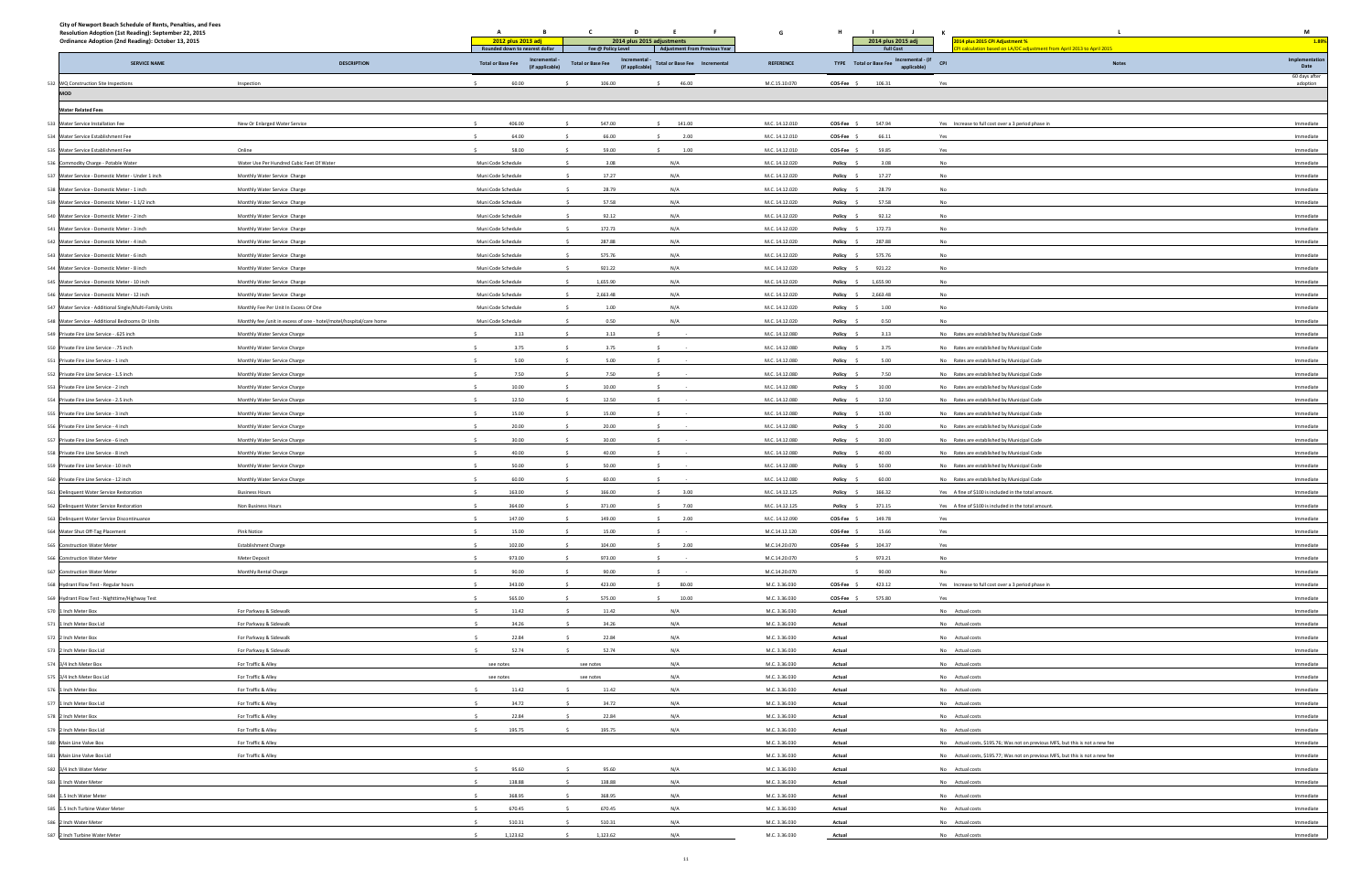| City of Newport Beach Schedule of Rents, Penalties, and Fees                                                |                                                                 |                                               |                                             |                                      |                     |                   |                                              |                                                                     |                        |  |
|-------------------------------------------------------------------------------------------------------------|-----------------------------------------------------------------|-----------------------------------------------|---------------------------------------------|--------------------------------------|---------------------|-------------------|----------------------------------------------|---------------------------------------------------------------------|------------------------|--|
| Resolution Adoption (1st Reading): September 22, 2015<br>Ordinance Adoption (2nd Reading): October 13, 2015 |                                                                 | A<br>в<br>2012 plus 2013 adj                  | D                                           | - F<br>2014 plus 2015 adjustments    | G                   |                   | 2014 plus 2015 adj                           | 014 plus 2015 CPI Adjustment %                                      | M<br>1.89%             |  |
|                                                                                                             |                                                                 | Rounded down to nearest dollar<br>Incremental | Fee @ Policy Level<br>Incremental           | <b>Adjustment From Previous Year</b> |                     |                   | <b>Full Cost</b>                             | calculation based on LA/OC adjustment from April 2013 to April 2015 | Implementation         |  |
| <b>SERVICE NAME</b>                                                                                         | <b>DESCRIPTION</b>                                              | <b>Total or Base Fee</b><br>(if applicable)   | <b>Total or Base Fee</b><br>(if applicable) | Total or Base Fee  Incremental       | <b>REFERENCE</b>    |                   | TYPE Total or Base Fee Incremental - (if CPI | <b>Notes</b>                                                        | Date                   |  |
| 588 3 Inch Water Meter                                                                                      |                                                                 | 3,354.65<br>$\sim$                            | 3,354.65                                    | N/A                                  | M.C. 3.36.030       | Actual            |                                              | No Actual costs                                                     | Immediate              |  |
| 589 4 Inch Water Meter                                                                                      |                                                                 | 4,407.87                                      | 4,407.87                                    | N/A                                  | M.C. 3.36.030       | Actual            |                                              | No Actual costs                                                     | Immediate              |  |
| 590 6 Inch Water Meter                                                                                      |                                                                 | 7,130.82                                      | 7,130.82                                    | N/A                                  | M.C. 3.36.030       | Actual            |                                              | No Actual costs                                                     | Immediate              |  |
| 591 8 Inch Water Meter                                                                                      |                                                                 | 7,239.96                                      | 7,239.96                                    | N/A                                  | M.C. 3.36.030       | Actual            |                                              | No Actual costs                                                     | Immediate              |  |
| <b>Recycled Water Related Fees</b>                                                                          |                                                                 |                                               |                                             |                                      |                     |                   |                                              |                                                                     |                        |  |
| 592 Commodity Charge - Recycled Water                                                                       | Water Use Per Hundred Cubic Feet Of Water                       |                                               | 0.86                                        | N/A                                  | M.C. 14.13.010      | Policy \$         | 0.86                                         | No Rates adjusted every January, per Resolution 2014-78             | 10/9/2014              |  |
| 593 Pump Station Charge - Recycled Water                                                                    | Monthly Service Charge per Hundred Cubic Feet of Water          |                                               | 0.36                                        | N/A                                  | M.C. 14.13.010      | Policy \$         | 0.36                                         | No Rates adjusted every January, per Resolution 2014-78             | 10/9/2014              |  |
| 594 Recycled Water Service - Recycled Water Meter - Under 1 inch                                            | Monthly Recycled Water Service Charge                           |                                               | 18.91                                       | N/A                                  | M.C. 14.13.010      | Policy \$         | 18.91                                        | No Rates adjusted every January, per Resolution 2014-78             | 10/9/2014              |  |
| 595 Recycled Water Service - Recycled Water Meter - 1 inch                                                  | Monthly Recycled Water Service Charge                           |                                               | 31.53<br>- S                                | N/A                                  | M.C. 14.13.010      | Policy \$         | 31.53                                        | No Rates adjusted every January, per Resolution 2014-78             | 10/9/2014              |  |
| 596 Recycled Water Service - Recycled Water Meter - 1 1/2 inch                                              | Monthly Recycled Water Service Charge                           |                                               | 63.05                                       | N/A                                  | M.C. 14.13.010      | Policy \$         | 63.05                                        | No Rates adjusted every January, per Resolution 2014-78             | 10/9/2014              |  |
| 597 Recycled Water Service - Recycled Water Meter - 2 inch                                                  | Monthly Recycled Water Service Charge                           |                                               | 100.88                                      | N/A                                  | M.C. 14.13.010      | Policy \$         | 100.88                                       | No Rates adjusted every January, per Resolution 2014-78             | 10/9/2014              |  |
| 598 Recycled Water Service - Recycled Water Meter - 3 inch                                                  | Monthly Recycled Water Service Charge                           |                                               | 189.15                                      | N/A                                  | M.C. 14.13.010      | Policy \$         | 189.15                                       | No Rates adjusted every January, per Resolution 2014-78             | 10/9/2014              |  |
| 599 Recycled Water Service - Recycled Water Meter - 4 inch                                                  | Monthly Recycled Water Service Charge                           |                                               | 315.25                                      | N/A                                  | M.C. 14.13.010      | Policy \$         | 315.25                                       | No Rates adjusted every January, per Resolution 2014-78             | 10/9/2014              |  |
| 600 Recycled Water Service - Recycled Water Meter - 6 inch                                                  | Monthly Recycled Water Service Charge                           |                                               | 630.50                                      | N/A                                  | M.C. 14.13.010      | Policy \$         | 630.50                                       | No Rates adjusted every January, per Resolution 2014-78             | 10/9/2014              |  |
| 601 Recycled Water Service - Recycled Water Meter - 8 inch                                                  | Monthly Recycled Water Service Charge                           |                                               | 1,008.81                                    | N/A                                  | M.C. 14.13.010      | Policy \$         | 1,008.81                                     | No Rates adjusted every January, per Resolution 2014-78             | 10/9/2014              |  |
| <b>Sewer Related Fees</b>                                                                                   |                                                                 |                                               |                                             |                                      |                     |                   |                                              |                                                                     |                        |  |
| 602 Sewer Service Fee                                                                                       | Monthly fee for connection to sewer system                      | 4.50                                          | 4.50                                        | N/A                                  | M.C. 14.24.065      | Policy            |                                              | No Rates are established by Municipal Code                          | Immediate              |  |
| 603 Sewer Service Fee - No Water Use                                                                        | Monthly connection to sewer system - water from another agency  | 6.25                                          | 6.25                                        | N/A                                  | M.C. 14.24.065      | Policy            |                                              | No Rates are established by Municipal Code                          | Immediate              |  |
| 604 Sewer Service - Additional Living Units On Connection                                                   | Monthly connection fee / unit in excess of one - all customers  | 2.00                                          | 2.00                                        | N/A                                  | M.C. 14.24.065      | Policy            |                                              | No Rates are established by Municipal Code                          | Immediate              |  |
| 605 Sewer Use Fee                                                                                           | Per Hundred Cubic Feet Of Water Used                            | 0.35                                          | 0.35                                        | N/A                                  | M.C. 14.24.065      | Policy            |                                              | No Rates are established by Municipal Code                          | Immediate              |  |
| 606 Wastewater Surcharge All Non-irrigation Connections                                                     | Monthly Fee Per Connection For Meters 2 Inches Or Larger        | 10.00                                         | 10.00                                       | N/A                                  | M.C. 14.24.065      | Policy            |                                              | No Rates are established by Municipal Code                          | Immediate              |  |
| 607 New Sewer Connection Fee-City                                                                           | Per New Connection                                              | 250.00                                        | 250.00                                      | N/A                                  | M.C. 14.24.050      | Policy            |                                              | No Rates are established by Municipal Code                          | Immediate              |  |
| 608 Sewer 4TT Box (Main Line)                                                                               |                                                                 | $\sim$<br>25.57                               | 25.57                                       | N/A                                  | M.C. 3.36.030       | Actual            |                                              | No Actual costs                                                     | Immediate              |  |
| 609 Sewer 4TT Box Lid (Main Line)                                                                           |                                                                 | 29.15                                         | 29.15                                       | N/A                                  | M.C. 3.36.030       | Actual            |                                              | No Actual costs                                                     | Immediate              |  |
| Miscellaneous                                                                                               |                                                                 |                                               |                                             |                                      |                     |                   |                                              |                                                                     |                        |  |
| 610 Trench Plate Rental - 4' x 8'                                                                           | Weekly Rental for covering construction sites, one week minimum | 18.60<br>$\ddot{\phantom{1}}$                 | 18.60                                       | N/A                                  | M.C. 3.36.030       |                   |                                              | No                                                                  | Immediate              |  |
| 611 Trench Plate Rental - 5' x 10'                                                                          | Weekly Rental for covering construction sites, one week minimum | 21.70                                         | 21.70                                       | N/A                                  | M.C. 3.36.030       |                   |                                              | No                                                                  | Immediate              |  |
| 612 Trench Plate rental - 6' x 12'                                                                          | Weekly Rental for covering construction sites, one week minimum | 24.70                                         | 24.70                                       | N/A                                  | M.C. 3.36.030       |                   |                                              | No                                                                  | Immediate              |  |
| 613 Lifting Eye For Trench Plates                                                                           | Deposit Only No Rental Fee                                      | 121.00<br>$\sim$                              | 121.00                                      | N/A                                  | M.C. 3.36.030       |                   |                                              | No                                                                  | Immediate              |  |
| <b>MOD - GENERAL SERVICES</b>                                                                               |                                                                 |                                               |                                             |                                      |                     |                   |                                              |                                                                     |                        |  |
| Administration                                                                                              |                                                                 |                                               |                                             |                                      |                     |                   |                                              |                                                                     |                        |  |
| 614 Washington Street Trash Bin                                                                             |                                                                 |                                               |                                             | N/A                                  | M.C. 3.36.030       | Policy            |                                              | No Resolution #97-70 - Variable                                     | Immediate              |  |
| 615 Recycling Service Fee                                                                                   | Per Residential Unit Per Month                                  | 3.00<br>S.                                    | 3.00                                        |                                      | M.C. 2.30.030       | $\sim$            | 3.02                                         | No                                                                  | Immediate              |  |
| 616 Solid Waste Franchise Application                                                                       |                                                                 | 732.00<br>$\sim$                              | 745.00                                      | 13.00<br>\$                          | M.C. 12.63.050      | COS-Fee \$        | 746.00                                       | Yes                                                                 | Immediate              |  |
| 617 Grease Disposal License                                                                                 | Annual Fee                                                      | 671.00                                        | 684.00                                      | \$ 13.00                             | M.C.14.30           | COS-Fee \$ 684.14 |                                              | Yes                                                                 | Immediate              |  |
| <b>Demolitior</b>                                                                                           |                                                                 |                                               |                                             |                                      |                     |                   |                                              |                                                                     |                        |  |
| 618 Demo Deposit - Valuation of \$0 to \$4,999                                                              | Demo Deposit - Valuation of \$0 to \$4,999                      | $\sim$<br>564.00                              | 564.00<br>S                                 | $\mathsf{S}$<br>$\sim$               | M.C. 15.02.035      |                   | \$ 564.44                                    | No                                                                  | Immediate              |  |
| 619 Demo Deposit - Valuation of \$5,000 to \$9,999                                                          | Demo Deposit - Valuation of \$5,000 to \$9,999                  | 1,127.00                                      | 1,127.00                                    |                                      | M.C. 15.02.035      |                   | \$1,127.85                                   | No                                                                  | Immediate              |  |
| 620 Demo Deposit - Valuation of \$10,000 and above                                                          | Demo deposit - Valuation of \$10,000 and above                  | 1,692.00                                      | 1,692.00                                    |                                      | M.C. 15.02.035      |                   | \$1,692.29                                   | No                                                                  | Immediate              |  |
| 621 Waste Management Administration Fee<br><b>RECREATION AND SENIOR SERVICES</b>                            | Administration Fee Demolition                                   | 188.00                                        | 192.00                                      | 4.00                                 | M.C. 15.02.035      | COS-Fee \$ 192.27 |                                              | Yes                                                                 | Immediate              |  |
|                                                                                                             |                                                                 |                                               |                                             |                                      |                     |                   |                                              |                                                                     |                        |  |
| Administration                                                                                              |                                                                 | 5.00                                          | 5.00                                        |                                      | M.C. 3.36.030       | $\sim$            | 5.00                                         |                                                                     |                        |  |
| 622 Admin Processing Fee                                                                                    | Applies to program and Facility Use charges                     | 69.00                                         | 69.00                                       |                                      | M.C. 3.36.030       | S                 | 69.00                                        | No<br>No                                                            | Immediate<br>Immediate |  |
| 623 Marine Preserve Tours                                                                                   |                                                                 | 29.00                                         | 29.00                                       | $\sim$                               |                     |                   | \$29.00                                      | No Additional DOJ fee may apply                                     | Immediate              |  |
| 624 Finger Printing<br>625 Class Refund                                                                     | For classes \$74 or less                                        | 10.00                                         | 10.00                                       |                                      | M.C. 3.36.030       | S                 | 10.00                                        | No                                                                  | Immediate              |  |
| 626 Class Refund                                                                                            | For classes \$75 and over                                       | 20.00                                         | 20.00                                       |                                      | M.C. 3.36.030       | S                 | 20.00                                        | No                                                                  | Immediate              |  |
| 627 Badge Replacement                                                                                       |                                                                 | $\epsilon$<br>5.00                            | 5.00                                        | $\sim$                               | M.C. 3.36.030       | $\sim$            | 5.00                                         | No Initial badge is provided at no cost                             | Immediate              |  |
| 628 Centennial Books                                                                                        |                                                                 | 5.00                                          | 5.00                                        |                                      | M.C. 3.36.030       | S                 | 5.00                                         | No This is a pass through cost                                      | Immediate              |  |
| <b>Special Services</b>                                                                                     |                                                                 |                                               |                                             |                                      |                     |                   |                                              |                                                                     |                        |  |
| 629 Relocation Of Sand Volleyball Court                                                                     |                                                                 | $\ddot{\phantom{1}}$<br>800.00                | 800.00<br>$\leq$                            | $\sim$                               | M.C. 3.36.030       |                   | \$800.00                                     | No Requires contractor                                              | Immediate              |  |
| <b>Cancellation Fees</b>                                                                                    |                                                                 |                                               |                                             |                                      |                     |                   |                                              |                                                                     |                        |  |
| 630 Refund Charge All Other Programs and Facilities                                                         | Program Or Facility Use (less than \$75.00)                     | 10.00                                         | 10.00                                       |                                      | Council Policy B-13 | Policy \$         | 10.00                                        | No                                                                  | Immediate              |  |
| 631 Refund Charge All Other Programs and Facilities                                                         | Program Or Facility Use (\$75.00 or more)                       | 20.00                                         | 20.00                                       |                                      | Council Policy B-13 | Policy \$         | 20.00                                        | No                                                                  | Immediate              |  |
| <b>Adult Sports</b>                                                                                         |                                                                 |                                               |                                             |                                      |                     |                   |                                              |                                                                     |                        |  |
| 632 Volleyball Resident                                                                                     | <b>League Teams</b>                                             | see notes                                     | see notes                                   |                                      | M.C. 3.36.030       |                   |                                              | No R.S.S. Director negotiates contractor fee                        | Immediate              |  |
| 633 Volleyball Nonresident                                                                                  | <b>League Teams</b>                                             | see notes                                     | see notes                                   |                                      | M.C. 3.36.030       |                   |                                              | No R.S.S. Director negotiates contractor fee                        | Immediate              |  |
| 634 Volleyball Resident                                                                                     | <b>Tournament Player</b>                                        | see notes                                     | see notes                                   |                                      | M.C. 3.36.030       |                   |                                              | No R.S.S. Director negotiates contractor fee                        | Immediate              |  |
|                                                                                                             |                                                                 |                                               |                                             |                                      |                     |                   |                                              |                                                                     |                        |  |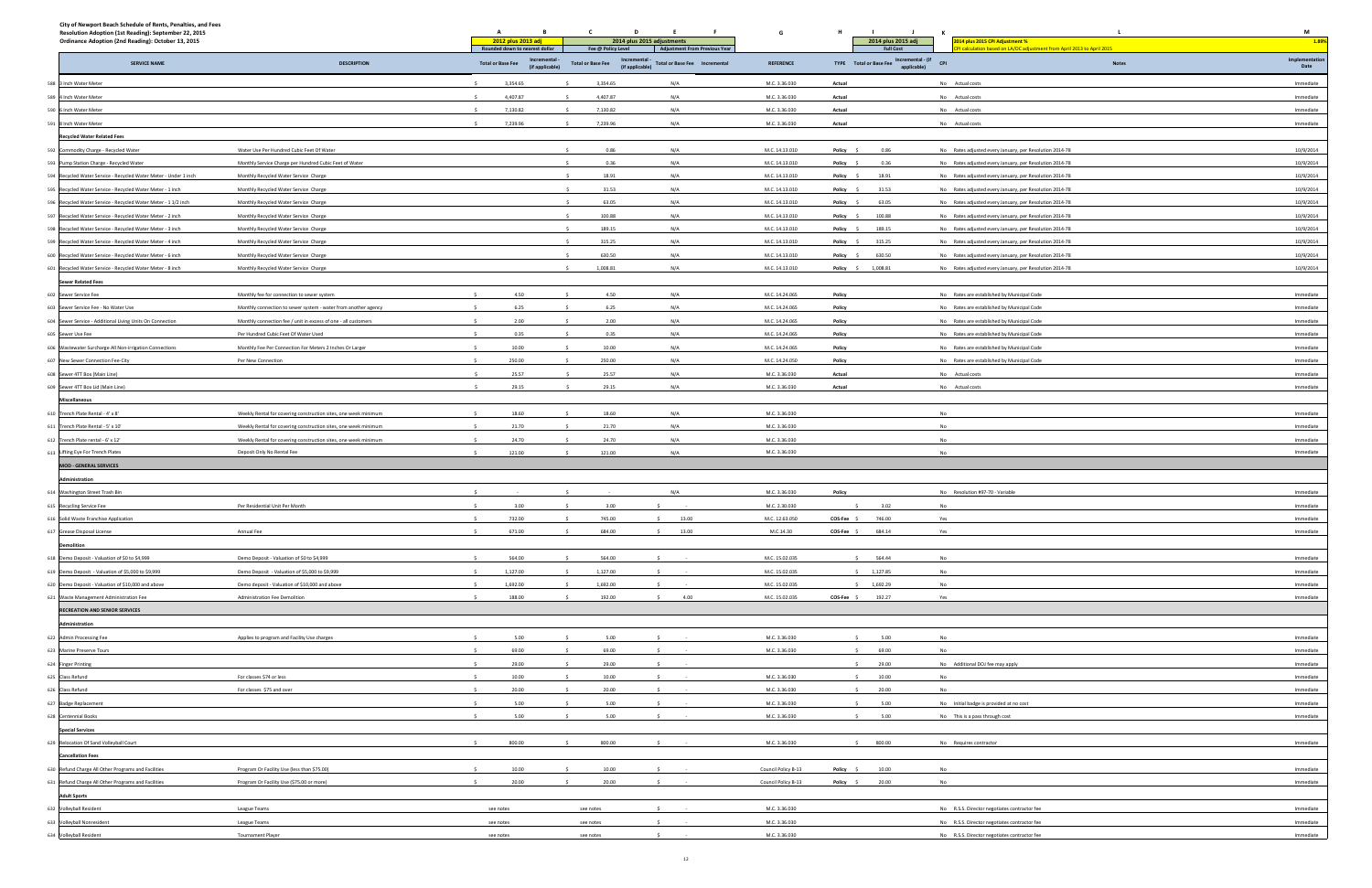| City of Newport Beach Schedule of Rents, Penalties, and Fees<br>Resolution Adoption (1st Reading): September 22, 2015<br>Ordinance Adoption (2nd Reading): October 13, 2015 |                                   | $\overline{A}$<br>B<br>2012 plus 2013 adj       | $\mathsf{C}$<br><b>D</b><br>E<br>F<br>2014 plus 2015 adjustments                           | G                              | H<br>$\blacksquare$<br>2014 plus 2015 adj    | <b>K</b><br>2014 plus 2015 CPI Adjustment %                         |                        |  |
|-----------------------------------------------------------------------------------------------------------------------------------------------------------------------------|-----------------------------------|-------------------------------------------------|--------------------------------------------------------------------------------------------|--------------------------------|----------------------------------------------|---------------------------------------------------------------------|------------------------|--|
|                                                                                                                                                                             |                                   | Rounded down to nearest dollar<br>Incremental - | <b>Adjustment From Previous Year</b><br>Fee @ Policy Level                                 |                                | <b>Full Cost</b>                             | calculation based on LA/OC adjustment from April 2013 to April 2015 | Implementation         |  |
| <b>SERVICE NAME</b>                                                                                                                                                         | <b>DESCRIPTION</b>                | <b>Total or Base Fee</b><br>(if applicable)     | Incremental - Total or Base Fee Incremental<br>(if applicable)<br><b>Total or Base Fee</b> | <b>REFERENCE</b>               | TYPE Total or Base Fee Incremental - (if CPI | <b>Notes</b>                                                        | Date                   |  |
| 635 Volleyball Nonresident                                                                                                                                                  | <b>Tournament Player</b>          | see notes                                       | see notes                                                                                  | M.C. 3.36.030                  |                                              | No R.S.S. Director negotiates contractor fee                        | Immediate              |  |
| 636 Volleyball/Basketball                                                                                                                                                   | Drop In                           | 3.00                                            | 3.00                                                                                       | M.C. 3.36.030                  | 3.00<br>$\sim$                               | No                                                                  | Immediate              |  |
| 637 Softball Resident                                                                                                                                                       | League Teams                      | 635.00                                          | 635.00                                                                                     | M.C. 3.36.030                  | 635.00<br>$\sim$                             | No                                                                  | Immediate              |  |
| 638 Softball Nonresident                                                                                                                                                    | League Teams                      | 685.00                                          | 685.00                                                                                     | M.C. 3.36.030                  | \$ 685.00                                    | No                                                                  | Immediate              |  |
| 639 Basketball Resident                                                                                                                                                     | League Teams                      | 685.00                                          | 685.00                                                                                     | M.C. 3.36.030                  | 685.00                                       | No                                                                  | Immediate              |  |
| 640 Basketball Nonresident                                                                                                                                                  | League Teams                      | 735.00                                          | 735.00                                                                                     | M.C. 3.36.030                  | 735.00                                       | No                                                                  | Immediate              |  |
| 641 Adult Soccer                                                                                                                                                            |                                   | 1,685.00                                        | 1,685.00                                                                                   | M.C. 3.36.030                  | \$1,685.00                                   | No R.S.S. Director negotiates contractor fee                        | Immediate              |  |
| 642 Adult Sports Late Registration Fee                                                                                                                                      | Late Registration Fee             | 30.00                                           | 30.00                                                                                      | M.C. 3.36.030                  | S<br>30.00                                   | No                                                                  | Immediate              |  |
| <b>Aquatic Activities</b>                                                                                                                                                   |                                   | $\ddot{\phantom{1}}$                            |                                                                                            |                                |                                              |                                                                     |                        |  |
| 643 Swim Lessons Resident                                                                                                                                                   | Group                             | 51.00<br>56.00                                  | 51.00<br>56.00                                                                             | M.C. 3.36.030<br>M.C. 3.36.030 | S<br>51.00<br>$\mathsf{S}$                   | No<br>No                                                            | Immediate<br>Immediate |  |
| 644 Swim Lessons Nonresident<br>645 Swim Lessons Resident                                                                                                                   | Group<br>Semi-private             | 127.00<br>$\sim$                                | 127.00<br>$\sim$<br>S.                                                                     | M.C. 3.36.030                  | 56.00<br>\$127.00                            | No                                                                  | Immediate              |  |
| 646 Swim Lessons Nonresident                                                                                                                                                |                                   | 137.00<br>$\ddot{\phantom{1}}$                  | 137.00<br>- S                                                                              | M.C. 3.36.030                  | \$ 137.00                                    | No                                                                  | Immediate              |  |
| 647 Swim Lessons Resident                                                                                                                                                   | Semi-private<br>Private           | 85.00                                           | 85.00                                                                                      | M.C. 3.36.030                  | 85.00<br>S                                   | No                                                                  | Immediate              |  |
| 648 Swim Lessons Nonresident                                                                                                                                                | Private                           | 95.00<br>$\ddot{\phantom{1}}$                   | 95.00                                                                                      | M.C. 3.36.030                  | \$95.00                                      | No                                                                  | Immediate              |  |
| 649 Recreation Swim 17 yrs old & under                                                                                                                                      | Drop In                           | 2.00                                            | 2.00                                                                                       | M.C. 3.36.030                  | 2.00<br>S                                    | No                                                                  | Immediate              |  |
| 650 Recreation Swim Adult                                                                                                                                                   | Drop In                           | 3.00                                            | 3.00                                                                                       | M.C. 3.36.030                  | 3.00<br>$\sim$                               | No                                                                  | Immediate              |  |
| 651 Lap Swim Resident                                                                                                                                                       | <b>Annual Pass</b>                | 160.00                                          | 160.00                                                                                     | M.C. 3.36.030                  | \$160.00                                     | No                                                                  | Immediate              |  |
| 652 Lap Swim Nonresident                                                                                                                                                    | <b>Annual Pass</b>                | 190.00                                          | 190.00                                                                                     | M.C. 3.36.030                  | 190.00<br>$\mathsf{S}$                       | No                                                                  | Immediate              |  |
| 653 Lap Swim Senior Resident                                                                                                                                                | <b>Annual Pass</b>                | 110.00                                          | 110.00                                                                                     | M.C. 3.36.030                  | 110.00<br>$\mathsf{S}$                       | No                                                                  | Immediate              |  |
| 654 Lap Swim Senior Nonresident                                                                                                                                             | <b>Annual Pass</b>                | 140.00                                          | 140.00                                                                                     | M.C. 3.36.030                  | 140.00<br>$\sim$                             | No                                                                  | Immediate              |  |
| 655 Lap Swim Resident                                                                                                                                                       | 20 Punch Pass                     | 50.00                                           | 50.00                                                                                      | M.C. 3.36.030                  | 50.00<br>$\sim$                              | No                                                                  | Immediate              |  |
| 656 Lap Swim Nonresident                                                                                                                                                    | 20 Punch Pass                     | 60.00<br>$\sim$                                 | 60.00<br>s.                                                                                | M.C. 3.36.030                  | $\sim$<br>60.00                              | No                                                                  | Immediate              |  |
| 657 Lap Swim Senior Resident                                                                                                                                                | 20 Punch Pass                     | 35.00                                           | 35.00                                                                                      | M.C. 3.36.030                  | 35.00<br>$\mathsf{S}$                        | No                                                                  | Immediate              |  |
| 658 Lap Swim Senior Nonresident                                                                                                                                             | 20 Punch Pass                     | 45.00                                           | 45.00                                                                                      | M.C. 3.36.030                  | $\mathsf{S}$<br>45.00                        | No                                                                  | Immediate              |  |
| 659 Lap Swim                                                                                                                                                                | 5 Punch Pass                      | 15.00<br>$\ddot{\phantom{1}}$                   | 15.00<br>-S.                                                                               | M.C. 3.36.030                  | $\sim$<br>15.00                              | No                                                                  | Immediate              |  |
| 660 Lap Swim Senior                                                                                                                                                         | 5 Punch Pass                      | 10.00                                           | 10.00                                                                                      | M.C. 3.36.030                  | $\mathsf{S}$<br>10.00                        | No                                                                  | Immediate              |  |
| 661 Parent & Me Swim Resident                                                                                                                                               |                                   | 30.00                                           | 30.00                                                                                      | M.C. 3.36.030                  | 30.00<br>$\mathsf{S}$                        | No                                                                  | Immediate              |  |
| 662 Parent & Me Swim Nonresident                                                                                                                                            |                                   | 35.00                                           | 35.00                                                                                      | M.C. 3.36.030                  | 35.00<br>$\mathsf{S}$                        | No                                                                  | Immediate              |  |
| <b>MBAC Pool Use Fees</b>                                                                                                                                                   |                                   |                                                 |                                                                                            |                                |                                              |                                                                     |                        |  |
| 663 Shared Use Rate                                                                                                                                                         | Non-Profit - Resident / per hour  | 46.00                                           | 46.00                                                                                      | M.C. 3.36.030                  | 46.00                                        | No                                                                  | Immediate              |  |
| 664 Shared Use Rate                                                                                                                                                         | Non-profit, Non-resident/per hour | 85.00                                           | 85.00                                                                                      | M.C. 3.36.030                  | -S.<br>85.00                                 | No                                                                  | Immediate              |  |
| 665 Exclusive Use Rate                                                                                                                                                      | Non-Profit - Resident / per hour  | 75.00                                           | 75.00                                                                                      | M.C. 3.36.030                  | $\sim$<br>75.00                              | No                                                                  | Immediate              |  |
| 666 Exclusive Use Rate                                                                                                                                                      | Non-profit, Non-resident/per hour | $\sim$<br>95.00                                 | 95.00<br>$\leq$<br>$\sim$                                                                  | M.C. 3.36.030                  | S<br>95.00                                   | No                                                                  | Immediate              |  |
| 667 Shared Use Rate                                                                                                                                                         | Private, Resident per/hour        | $\sim$<br>90.00                                 | 90.00<br>$\sim$<br>$\sim$                                                                  | M.C. 3.36.030                  | 90.00<br>S                                   | No                                                                  | Immediate              |  |
| 668 Shared Use Rate                                                                                                                                                         | Private, Non-resident per hour    | 110.00                                          | 110.00                                                                                     | M.C. 3.36.030                  | \$110.00                                     | No                                                                  | Immediate              |  |
| 669 Exclusive Use Rate                                                                                                                                                      | Private, Resident per/hour        | $\sim$<br>165.00                                | 165.00<br>$\sim$<br>S.                                                                     | M.C. 3.36.030                  | \$165.00                                     | No                                                                  | Immediate              |  |
| 670 Exclusive Use Rate                                                                                                                                                      | Private, Non-resident per hour    | 190.00                                          | 190.00<br>$\sim$<br>s.                                                                     | M.C. 3.36.030                  | \$190.00                                     | No                                                                  | Immediate              |  |
| 671 Shared Use Rate                                                                                                                                                         | Commercial, resident per hour     | 215.00<br>$\sim$                                | 215.00<br>$\sim$<br>-S.                                                                    | M.C. 3.36.030                  | \$215.00                                     | No                                                                  | Immediate              |  |
| 672 Shared Use Rate                                                                                                                                                         | Commercial, non-resident per hour | 250.00<br>$\sim$                                | 250.00<br>$\sim$<br>-S.                                                                    | M.C. 3.36.030                  | \$250.00                                     | No                                                                  | Immediate              |  |
| 673 Exclusive Use Rate                                                                                                                                                      | Commercial, resident per hour     | 305.00<br>$\sim$                                | 305.00                                                                                     | M.C. 3.36.030                  | \$305.00                                     | No                                                                  | Immediate              |  |
| 674 Exclusive Use Rate                                                                                                                                                      | Commercial, non-resident per hour | 330.00                                          | 330.00                                                                                     | M.C. 3.36.030                  | \$330.00                                     | No                                                                  | Immediate              |  |
| 675 Energy Surcharge                                                                                                                                                        | All groups                        | see notes                                       | see notes                                                                                  | M.C. 3.36.030                  |                                              | No This is a pass through cost                                      | Immediate              |  |
| 676 Additional Lifeguard Staff<br>677 School Dist Maintenance Fee                                                                                                           | Per staff person per hour         | 30.00<br>see notes                              | 30.00<br>$\ddot{\phantom{1}}$                                                              | M.C. 3.36.030<br>M.C. 3.36.030 | 30.00<br>$\sim$                              | No                                                                  | Immediate<br>Immediate |  |
|                                                                                                                                                                             | Pass through cost                 |                                                 | see notes                                                                                  |                                |                                              | No This is a pass through cost                                      |                        |  |
| <b>Youth Sports</b><br>678 Youth Sports-Football Resident                                                                                                                   | Per Person                        | 75.00                                           | 75.00<br>$\sim$                                                                            | M.C. 3.36.030                  | $5$ 75.00                                    | No                                                                  | Immediate              |  |
| 679 Youth Sports-Football Nonresident                                                                                                                                       | Per Person                        | 80.00                                           | 80.00<br>$\sim$                                                                            | M.C. 3.36.030                  | \$80.00                                      | No                                                                  | Immediate              |  |
| 680 Youth Sports-Basketball Resident                                                                                                                                        | Per Person                        | 75.00                                           | 75.00                                                                                      | M.C. 3.36.030                  | \$75.00                                      | No                                                                  | Immediate              |  |
| 681 Youth Sports-Basketball Nonresident                                                                                                                                     | Per Person                        | 80.00                                           | 80.00                                                                                      | M.C. 3.36.030                  | \$80.00                                      | No                                                                  | Immediate              |  |
| 682 Youth Sports-Track and Field Resident                                                                                                                                   | Per Person                        | 10.00<br>$\ddot{\phantom{1}}$                   | 10.00<br>$\sim$<br>$\sim$                                                                  | M.C. 3.36.030                  | \$10.00                                      | No                                                                  | Immediate              |  |
| 683 Youth Sports-Track and Field Nonresident                                                                                                                                | Per Person                        | 13.00                                           | 13.00                                                                                      | M.C. 3.36.030                  | \$ 13.00                                     | No                                                                  | Immediate              |  |
| 684 Youth Sports Late Registration Fee                                                                                                                                      | Per Person                        | 5.00                                            | 5.00                                                                                       | M.C. 3.36.030                  | 5.00<br>$\mathsf{S}$                         | No                                                                  | Immediate              |  |
| 685 After School Programs Resident                                                                                                                                          | Per Child Trimester               | 355.00                                          | 355.00                                                                                     | M.C. 3.36.030                  | \$355.00                                     | No                                                                  | Immediate              |  |
| 686 After School Programs Nonresident                                                                                                                                       | Per Child Trimester               | 365.00                                          | 365.00                                                                                     | M.C. 3.36.030                  | \$365.00                                     | No                                                                  | Immediate              |  |
| 687 After School Program                                                                                                                                                    | Late pickup charge - per minute   | 1.00                                            | 1.00                                                                                       | M.C. 3.36.030                  | $\mathsf{S}$<br>1.00                         | No                                                                  | Immediate              |  |
| 688 Day Camp Fee Resident                                                                                                                                                   | Per child per week                | 145.00                                          | 145.00                                                                                     | M.C. 3.36.030                  | \$ 145.00                                    | No                                                                  | Immediate              |  |
| 689 Day Camp Fee Nonresident                                                                                                                                                | Per child per week                | 155.00<br>$\sim$                                | 155.00                                                                                     | M.C. 3.36.030                  | \$ 155.00                                    | No                                                                  | Immediate              |  |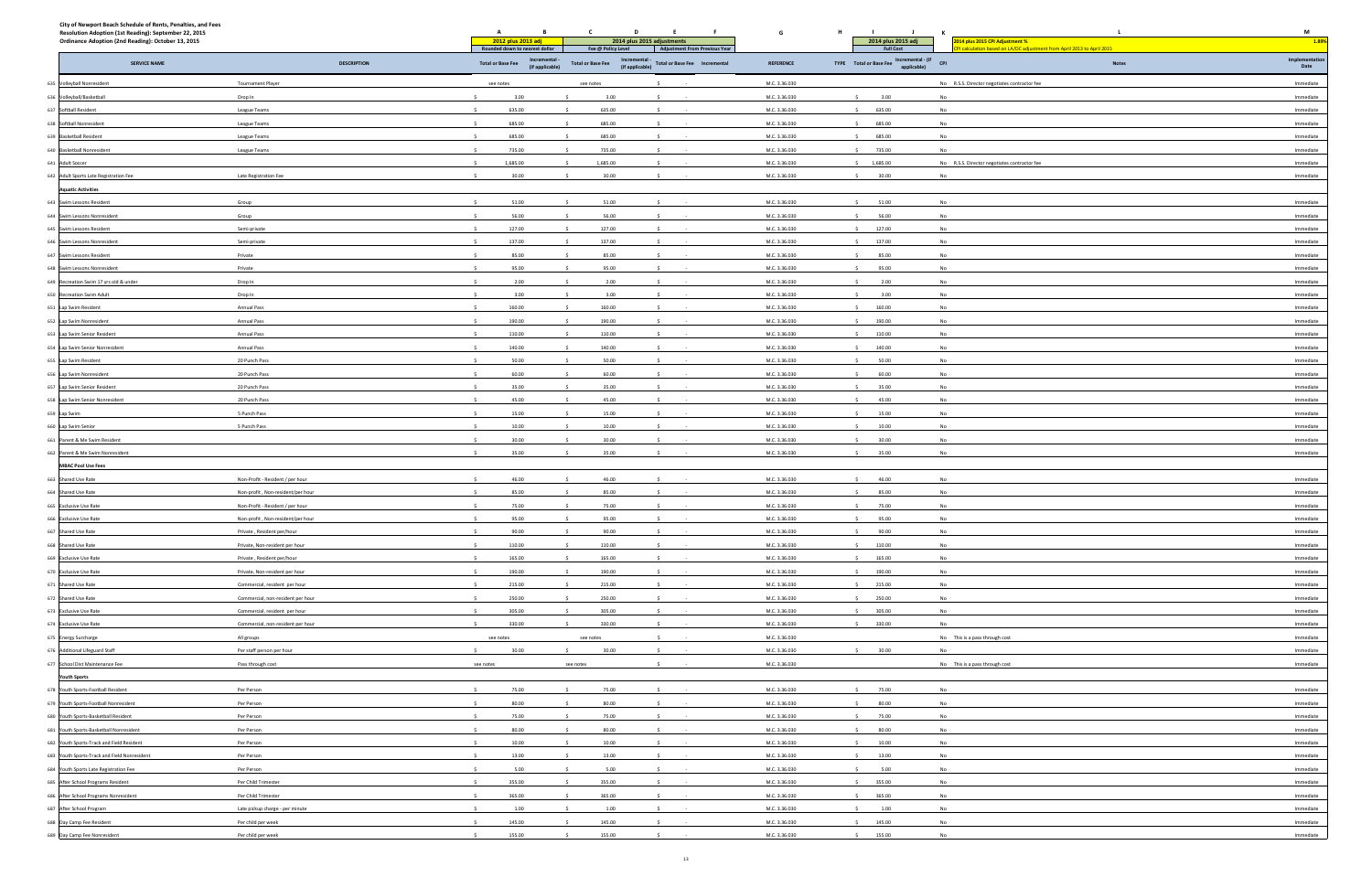| City of Newport Beach Schedule of Rents, Penalties, and Fees<br>Resolution Adoption (1st Reading): September 22, 2015<br>Ordinance Adoption (2nd Reading): October 13, 2015 |                                                                                                         | A<br>2012 plus 2013 adj<br>Rounded down to nearest dollar    | $\mathbf{c}$<br>$\mathbf{D}$<br>E.<br>2014 plus 2015 adjustments<br>Fee @ Policy Level        | F<br>G<br><b>Adjustment From Previous Year</b> | - 11<br>2014 plus 2015 adj<br><b>Full Cost</b> | K<br>2014 plus 2015 CPI Adjustment %<br>calculation based on LA/OC adjustment from April 2013 to April 2015 | M<br>1.89%             |
|-----------------------------------------------------------------------------------------------------------------------------------------------------------------------------|---------------------------------------------------------------------------------------------------------|--------------------------------------------------------------|-----------------------------------------------------------------------------------------------|------------------------------------------------|------------------------------------------------|-------------------------------------------------------------------------------------------------------------|------------------------|
| <b>SERVICE NAME</b>                                                                                                                                                         | <b>DESCRIPTION</b>                                                                                      | Incremental -<br><b>Total or Base Fee</b><br>(if applicable) | Incremental -<br><b>Total or Base Fee</b><br>Total or Base Fee Incremental<br>(if applicable) | <b>REFERENCE</b>                               | TYPE Total or Base Fee Incremental - (if CPI   | <b>Notes</b>                                                                                                | Implementation<br>Date |
| 690 Day Camp/Pint Sized Campers Cancellation                                                                                                                                | 6 days or less notice                                                                                   | $\sim$<br>50.00                                              | 50.00<br>$\sim$                                                                               | M.C. 3.36.030                                  | $\sim$<br>50.00                                | No                                                                                                          | Immediate              |
| 691 Day Camp/Pint Sized Campers Cancellation                                                                                                                                | 7+ days notice                                                                                          | 25.00                                                        | 25.00                                                                                         | M.C. 3.36.030                                  | 25.00<br>-S.                                   | No                                                                                                          | Immediate              |
| 692 Day Camp Fee- Hardship Fee                                                                                                                                              | Per child per week                                                                                      | 108.00                                                       | 108.00                                                                                        | M.C. 3.36.030                                  | 108.00<br>$\sim$                               | No                                                                                                          | Immediate              |
| 693 Day Camp                                                                                                                                                                | Additional rash guard                                                                                   | 15.00                                                        | 15.00                                                                                         | M.C. 3.36.030                                  | 15.00<br>-S.                                   | No                                                                                                          | Immediate              |
| 694 Day Camp                                                                                                                                                                | <b>Additional T-shirt</b>                                                                               | 10.00                                                        | 10.00                                                                                         | M.C. 3.36.030                                  | -S.<br>10.00                                   | No                                                                                                          | Immediate              |
| 695 Pint Size Campers Resident                                                                                                                                              |                                                                                                         | 125.00                                                       | 125.00                                                                                        | M.C. 3.36.030                                  | \$125.00                                       | No                                                                                                          | Immediate              |
| 696 Pint Size Campers Nonresident                                                                                                                                           |                                                                                                         | 135.00                                                       | 135.00                                                                                        | M.C. 3.36.030                                  | \$135.00                                       | No                                                                                                          | Immediate              |
| 697 Preschool 101 Resident                                                                                                                                                  | Per session T/TH                                                                                        | 295.00                                                       | 295.00                                                                                        | M.C. 3.36.030                                  | \$295.00                                       | No                                                                                                          | Immediate              |
| 698 Preschool 101 Resident                                                                                                                                                  | Per session M/W/F                                                                                       | 435.00                                                       | 435.00                                                                                        | M.C. 3.36.030                                  | \$ 435.00                                      | No                                                                                                          | Immediate              |
| 699 Preschool 101 Nonresident                                                                                                                                               | Per session T/TH                                                                                        | 305.00                                                       | 305.00                                                                                        | M.C. 3.36.030                                  | 305.00                                         | No                                                                                                          | Immediate              |
| 700 Preschool 101 Nonresident                                                                                                                                               | Per session M/W/F                                                                                       | 445.00                                                       | 445.00                                                                                        | M.C. 3.36.030                                  | 445.00                                         | No                                                                                                          | Immediate              |
| 701 Teen Leadership Program - Summer, Resident                                                                                                                              |                                                                                                         | 115.00<br>$\epsilon$                                         | 115.00                                                                                        | M.C. 3.36.030                                  | $\mathsf{S}$<br>115.00                         | No                                                                                                          | Immediate              |
| 702 Teen Leadership Program - Summer, Nonresident                                                                                                                           |                                                                                                         | 125.00                                                       | 125.00                                                                                        | M.C. 3.36.030                                  | 125.00                                         | No                                                                                                          | Immediate              |
| 703 Teen Leadership Program - Annual Pass, Resident                                                                                                                         |                                                                                                         | 195.00                                                       | 195.00                                                                                        | M.C. 3.36.030                                  | S<br>195.00                                    | No                                                                                                          | Immediate              |
| 704 Teen Leadership Program - Annual Pass, Nonresident                                                                                                                      |                                                                                                         | 205.00                                                       | 205.00                                                                                        | M.C. 3.36.030                                  | \$205.00                                       | No                                                                                                          | Immediate              |
| <b>Registration and Contract Classes</b>                                                                                                                                    |                                                                                                         |                                                              |                                                                                               |                                                |                                                |                                                                                                             |                        |
| 705 Classes                                                                                                                                                                 | Per Person                                                                                              | see notes                                                    | see notes                                                                                     | M.C. 3.36.030                                  |                                                | No R.S.S. Director negotiates contractor fee.                                                               | Immediate              |
| 706 Nonresident Additional Charge - Classes                                                                                                                                 | Per Person Fee Less Than \$75.00                                                                        | 5.00                                                         | 5.00                                                                                          | M.C. 3.36.030                                  | 5.00<br>$\sim$                                 | No                                                                                                          | Immediate              |
| 707 Nonresident Additional Charge - Classes<br>708 Nonresident Additional Charge - Camps                                                                                    | Per Person Fee \$75.00 Or More<br>Per Person, for fees \$124 and below                                  | 10.00<br>10.00                                               | 10.00<br>10.00                                                                                | M.C. 3.36.030<br>M.C. 3.36.030                 | $\sim$<br>10.00<br>$\sim$                      | No                                                                                                          | Immediate<br>Immediate |
| 709 Nonresident Additional Charge - Camps                                                                                                                                   | Per Person, for fees \$125 and above                                                                    | $\sim$<br>20.00                                              | 20.00                                                                                         | M.C. 3.36.030                                  | 10.00<br>20.00<br>$\sim$                       | No Applies to contract summer camps only                                                                    | Immediate              |
| 710 Contract Camp Refund Fee                                                                                                                                                | After camp has started                                                                                  | see notes                                                    | see notes                                                                                     | M.C. 3.36.030                                  |                                                | No Applies to contract summer camps only<br>No Fee is calculated based on number of days attended.          | Immediate              |
| <b>Special Events</b>                                                                                                                                                       |                                                                                                         |                                                              |                                                                                               |                                                |                                                |                                                                                                             |                        |
| 711 Surf Contest-Amateur Resident                                                                                                                                           | Per Person Prior To Registration Deadline                                                               | 30.00                                                        | 30.00                                                                                         | M.C. 3.36.030                                  | $\sim$ S<br>30.00                              | No                                                                                                          | Immediate              |
| 712 Surf Contest-Amateur Nonresident                                                                                                                                        | Per Person Prior To Registration Deadline                                                               | 35.00                                                        | 35.00                                                                                         | M.C. 3.36.030                                  | 35.00<br>$\sim$                                | No                                                                                                          | Immediate              |
| <b>Special Event Permits</b>                                                                                                                                                |                                                                                                         |                                                              |                                                                                               |                                                |                                                |                                                                                                             |                        |
| 713 Level 1 Permit Resident                                                                                                                                                 |                                                                                                         | 444.00                                                       | 452.00<br>8.00                                                                                | M.C. 3.36.030                                  | 452.38<br>COS-Fee \$                           | Yes                                                                                                         | Immediate              |
| 714 Level 1 Permit Nonresident                                                                                                                                              | Routed To Other Departments No Road Closures,<br>Attachments Or Permits Required By Other Departments   | 875.00                                                       | 891.00<br>16.00                                                                               | M.C. 3.36.030                                  | 891.51<br>$COS-Fee$ \$                         | Yes                                                                                                         | Immediate              |
| 715 Level 1 Permit Resident Late Charge                                                                                                                                     | 20 Calendar Days                                                                                        | 570.00                                                       | 570.00                                                                                        | M.C. 3.36.030                                  | Penalty \$ 570.00                              | No                                                                                                          | Immediate              |
| 716 Level 1 Permit Nonresident Late Charge                                                                                                                                  | 20 Calendar Days                                                                                        | 1,141.00                                                     | 1,141.00                                                                                      | M.C. 3.36.030                                  | Penalty \$ 1,141.00                            | No                                                                                                          | Immediate              |
| 717 Level 2 Permit Resident                                                                                                                                                 |                                                                                                         | 922.00                                                       | 939.00<br>17.00                                                                               | M.C. 3.36.030                                  | COS-Fee \$<br>939.40                           | Yes                                                                                                         | Immediate              |
| 718 Level 2 Permit Nonresident                                                                                                                                              |                                                                                                         | 1,975.00                                                     | 2,012.00<br>37.00<br>-S.                                                                      | M.C. 3.36.030                                  | COS-Fee \$ 2,012.26                            | Yes                                                                                                         | Immediate              |
| 719 Level 2 Permit Resident Late Charge                                                                                                                                     | Complex Events Requiring Road Closures,<br>Attachments Or Permits By Other Departments 60 Calendar Days | 1,447.00                                                     | 1,447.00                                                                                      | M.C. 3.36.030                                  | Penalty \$ 1,447.00                            | No                                                                                                          | Immediate              |
| 720 Level 2 Permit Nonresident Late Charge                                                                                                                                  | Complex Events Requiring Road Closures,<br>Attachments Or Permits By Other Departments 60 Calendar Days | 2,885.00<br>$\sim$                                           | 2,885.00<br>s.                                                                                | M.C. 3.36.030                                  | Penalty \$ 2,885.00                            | No                                                                                                          | Immediate              |
| 721 Level 3 Permit Resident                                                                                                                                                 |                                                                                                         | 2,617.00                                                     | 2,666.00<br>49.00                                                                             | M.C. 3.36.030                                  | COS-Fee \$ 2,666.38                            | Yes                                                                                                         | Immediate              |
| 722 Level 3 Permit Nonresident                                                                                                                                              |                                                                                                         | 5,001.00                                                     | 5,095.00<br>94.00                                                                             | M.C. 3.36.030                                  | COS-Fee \$ 5,095.36                            | Yes                                                                                                         | Immediate              |
| 723 Level 3 Permit Resident Late Charge                                                                                                                                     | 120 Calendar Days<br>Major Events Requiring Road Closures, Attachments                                  | $\sim$<br>4,494.00                                           | $\sim$<br>4,494.00<br>$\mathsf{S}$<br>$\sim$                                                  | M.C. 3.36.030                                  | Penalty \$ 4,494.00                            | No                                                                                                          | Immediate              |
| 724 Level 3 Permit Nonresident Late Charge                                                                                                                                  | Or Permits By Other Departments & 1 Pre-event Meeting 120 Calendar Days                                 | 8,988.00                                                     | 8,988.00<br>$\ddot{\phantom{1}}$                                                              | M.C. 3.36.030                                  | Penalty \$ 8,988.00                            | No                                                                                                          | Immediate              |
| 725 Bundled Event Permit Fee                                                                                                                                                | For every 20 events                                                                                     | 2,901.00                                                     | 2,956.00<br>55.00<br>$\sim$                                                                   | M.C. 3.36.030                                  | COS-Fee \$ 2,956.53                            | Yes                                                                                                         | Immediate              |
| 726 Deposit - Level 2                                                                                                                                                       | Level 2                                                                                                 | 815.00                                                       | 815.00<br>$\sim$                                                                              | M.C. 3.36.030                                  | 815.00<br>$\sim$                               | No                                                                                                          | Immediate              |
| 727 Deposit - Level 3                                                                                                                                                       | Level 3                                                                                                 | 1,746.00                                                     | 1,746.00                                                                                      | M.C. 3.36.030                                  | $5 - 1,746.00$                                 | No                                                                                                          | Immediate              |
| 728 Special Events Appeal - to City Council                                                                                                                                 | For levels 1, 2 and 3                                                                                   | 1,596.00                                                     | 1,626.00<br>\$30.00                                                                           | M.C. 3.36.030                                  | COS-Fee \$ 1,626.11                            | Yes                                                                                                         |                        |
| <b>Senior Services</b>                                                                                                                                                      |                                                                                                         |                                                              |                                                                                               |                                                |                                                |                                                                                                             |                        |
| 729 Transportation                                                                                                                                                          | Van Service                                                                                             | $$1 - $3$                                                    | $$1 - $3$                                                                                     | M.C. 3.36.030                                  |                                                | No Total charge is based on destination.                                                                    | Immediate              |
| 730 Senior Recreation Classes                                                                                                                                               |                                                                                                         | see notes                                                    | see notes<br>$\sim$                                                                           | M.C. 3.36.030                                  | Contract                                       | No R.S.S. Director negotiates contractor fee                                                                | Immediate              |
| 731 OASIS-WELLNESS Fitness Center                                                                                                                                           | Annual-Resident                                                                                         | 125.00                                                       | 125.00                                                                                        | M.C. 3.36.030                                  | \$125.00                                       | No                                                                                                          | Immediate              |
| 732 OASIS-WELLNESS Fitness Center                                                                                                                                           | Annual-Non-Resident<br>Insurance, Deposits And Set-up Fees May Be Required,                             | 175.00                                                       | 175.00                                                                                        | M.C. 3.36.030                                  | S<br>175.00                                    | No                                                                                                          | Immediate              |
| <b>Facility Use</b>                                                                                                                                                         | Availability May Be Limited, Other Restrictions May Apply                                               |                                                              |                                                                                               |                                                |                                                |                                                                                                             |                        |
| <b>Deposits</b>                                                                                                                                                             |                                                                                                         |                                                              | 185.00                                                                                        |                                                |                                                | No                                                                                                          |                        |
| 733 Gymnasiums<br>734 OASIS Event Center Room                                                                                                                               | No Alcohol                                                                                              | 185.00<br>200.00                                             | 200.00                                                                                        | Council Policy B-13<br>Council Policy B-13     | 185.00<br>Policy \$<br>200.00<br>Policy \$     | No                                                                                                          | Immediate<br>Immediate |
|                                                                                                                                                                             | With Alcohol                                                                                            |                                                              | 400.00                                                                                        |                                                |                                                | No                                                                                                          |                        |
| 735 OASIS Event Center Room<br>736 OASIS Large Classroom                                                                                                                    |                                                                                                         | 400.00<br>185.00                                             | 185.00                                                                                        | Council Policy B-13<br>Council Policy B-13     | 400.00<br>Policy \$<br>185.00<br>Policy \$     | No                                                                                                          | Immediate<br>Immediate |
| 737 OASIS Small Classroom                                                                                                                                                   |                                                                                                         | 100.00                                                       | 100.00                                                                                        |                                                | 100.00                                         | No                                                                                                          | Immediate              |
| 738 Meeting Rooms And Parks                                                                                                                                                 | Under 75 People                                                                                         | 100.00                                                       | 100.00                                                                                        | Council Policy B-13<br>Council Policy B-13     | Policy \$<br>Policy \$<br>100.00               | No                                                                                                          | Immediate              |
| 739 Meeting Rooms And Parks                                                                                                                                                 | 76 And More People                                                                                      | 150.00                                                       | 150.00                                                                                        | Council Policy B-13                            | Policy \$<br>150.00                            | No                                                                                                          | Immediate              |
| 740 Kitchen Security Deposit                                                                                                                                                |                                                                                                         | 300.00                                                       | 300.00                                                                                        | Council Policy B-13                            | Policy \$<br>300.00                            | No                                                                                                          | Immediate              |
| 741 Cleaning Fee                                                                                                                                                            |                                                                                                         | 150.00<br>$\sim$                                             | 150.00                                                                                        | Council Policy B-13                            | Policy \$ 150.00                               | No This is a pass through cost                                                                              | Immediate              |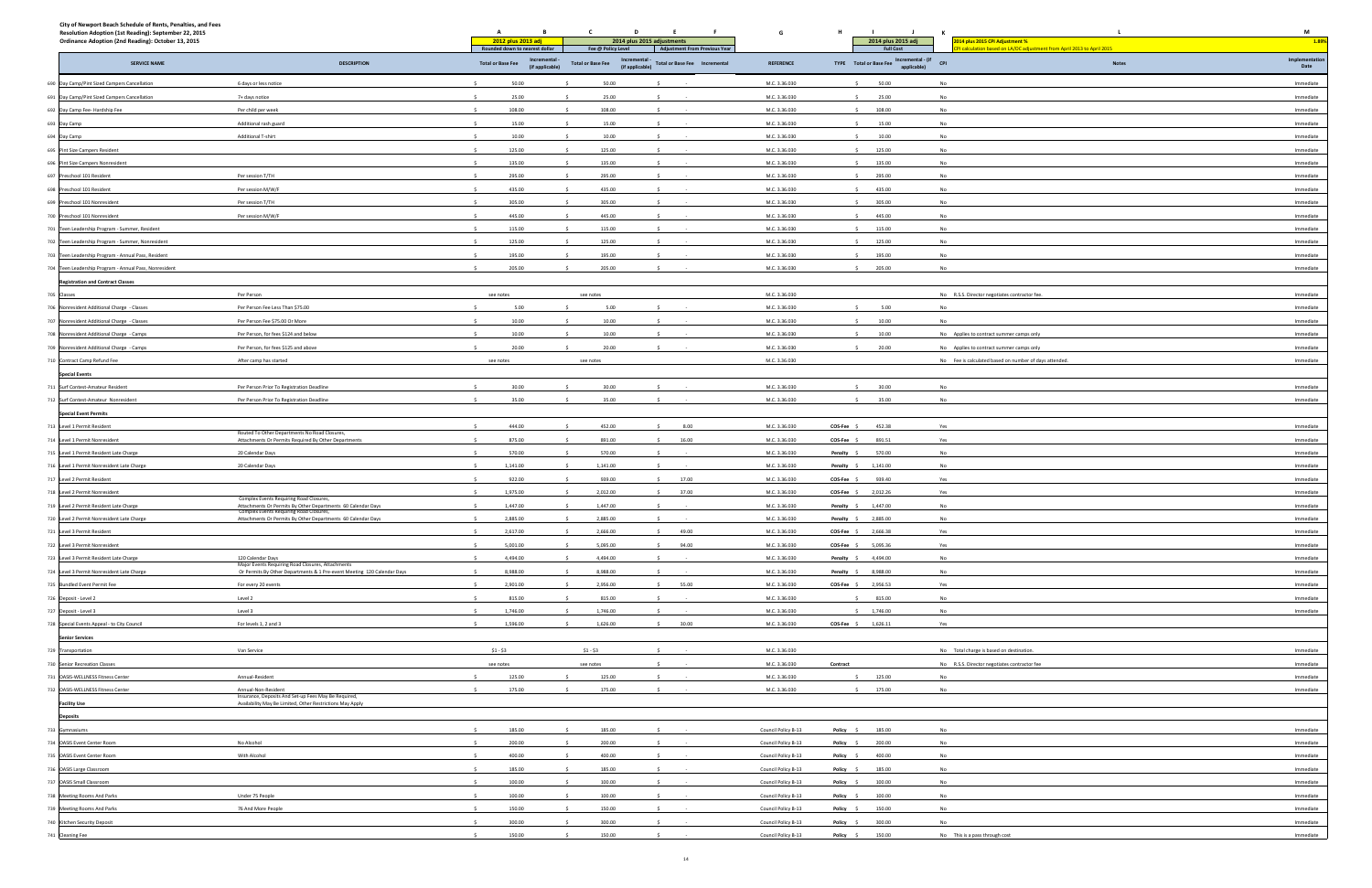| ⋍<br>n based on LA/OC adjustment from April 2013 to April 2015 | $\cdots$       |
|----------------------------------------------------------------|----------------|
| <b>Notes</b>                                                   | Implementation |
|                                                                | Date           |
|                                                                | Immediate      |
|                                                                | Immediate      |
|                                                                |                |
|                                                                | Immediate      |
|                                                                | Immediate      |
|                                                                |                |
|                                                                | Immediate      |
|                                                                |                |
|                                                                |                |
|                                                                | Immediate      |
|                                                                | Immediate      |
|                                                                | Immediate      |
|                                                                | Immediate      |
|                                                                | Immediate      |
|                                                                | Immediate      |
|                                                                |                |
|                                                                | Immediate      |
|                                                                | Immediate      |
|                                                                |                |
|                                                                | Immediate      |
|                                                                | Immediate      |
|                                                                | Immediate      |
|                                                                | Immediate      |
|                                                                | Immediate      |
|                                                                | Immediate      |
|                                                                |                |
|                                                                | Immediate      |
|                                                                | Immediate      |
|                                                                |                |
|                                                                | Immediate      |
|                                                                | Immediate      |
|                                                                | Immediate      |
|                                                                | Immediate      |
|                                                                | Immediate      |
|                                                                | Immediate      |
|                                                                | Immediate      |
|                                                                |                |
|                                                                | Immediate      |
|                                                                | Immediate      |
|                                                                | Immediate      |
|                                                                | Immediate      |
|                                                                | Immediate      |
|                                                                | Immediate      |
|                                                                | Immediate      |
|                                                                | Immediate      |
|                                                                | Immediate      |
|                                                                |                |
|                                                                | Immediate      |
|                                                                |                |
|                                                                |                |
|                                                                | Immediate      |
|                                                                | Immediate      |
|                                                                | Immediate      |
|                                                                | Immediate      |
|                                                                | Immediate      |
|                                                                | Immediate      |
|                                                                | Immediate      |
|                                                                |                |
|                                                                | Immediate      |
|                                                                |                |
|                                                                | Immediate      |
|                                                                | Immediate      |
|                                                                | Immediate      |
|                                                                |                |

| City of Newport Beach Schedule of Rents, Penalties, and Fees<br>Resolution Adoption (1st Reading): September 22, 2015<br>Ordinance Adoption (2nd Reading): October 13, 2015 |                                                                                                                   | A<br>B<br>2012 plus 2013 adj<br>Rounded down to nearest dollar | C<br>D<br>E<br>$-$ F<br>2014 plus 2015 adjustments<br>Fee @ Policy Level<br>Adjustment From Previous Year | G                                          | н.<br>- 11<br>2014 plus 2015 adj<br><b>Full Cost</b>       | K<br>014 plus 2015 CPI Adjustment %<br>calculation based on LA/OC adjustment from April 2013 to April 2015 | M<br>1.89%             |
|-----------------------------------------------------------------------------------------------------------------------------------------------------------------------------|-------------------------------------------------------------------------------------------------------------------|----------------------------------------------------------------|-----------------------------------------------------------------------------------------------------------|--------------------------------------------|------------------------------------------------------------|------------------------------------------------------------------------------------------------------------|------------------------|
| <b>SERVICE NAME</b>                                                                                                                                                         | <b>DESCRIPTION</b>                                                                                                | Incremental<br><b>Total or Base Fee</b><br>(if applicable)     | Incremental<br>Total or Base Fee  Incremental<br><b>Total or Base Fee</b><br>(if applicable)              | <b>REFERENCE</b>                           | Incremental - (if<br>TYPE Total or Base Fee<br>applicable) | <b>CPI</b><br>$\operatorname{\sf Notes}$                                                                   | Implementation<br>Date |
| 742 Security Guards                                                                                                                                                         | per hour                                                                                                          | 36.00<br>$\sim$                                                | 36.00                                                                                                     | Council Policy B-13                        | Policy \$<br>36.00                                         | No                                                                                                         | Immediate              |
| 743 A/V Deposit                                                                                                                                                             | Applies to all facilities                                                                                         | 100.00                                                         | 100.00                                                                                                    | Council Policy B-13                        | 100.00<br>Policy \$                                        | No                                                                                                         | Immediate              |
| <b>Setup And Cleanup Fees</b>                                                                                                                                               |                                                                                                                   |                                                                |                                                                                                           |                                            |                                                            |                                                                                                            |                        |
| 744 Gymnasiums                                                                                                                                                              | Setup                                                                                                             | 65.00                                                          | 65.00                                                                                                     | Council Policy B-13                        | Policy \$<br>65.00                                         | No                                                                                                         | Immediate              |
| 745 All Others                                                                                                                                                              | Setup                                                                                                             | 40.00                                                          | 40.00                                                                                                     | Council Policy B-13                        | Policy \$<br>40.00                                         | No                                                                                                         | Immediate              |
| 746 Energy Surcharge                                                                                                                                                        | Additional Charge Necessary To Recover Energy Costs                                                               | see notes                                                      | see notes                                                                                                 | M.C. 3.36.030                              | Pass Thru                                                  | No                                                                                                         | Immediate              |
| Meeting Rooms<br>Balboa Community Center, Bonita Creek, Carroll Beek, Cliff Drive, Community                                                                                |                                                                                                                   |                                                                |                                                                                                           |                                            |                                                            |                                                                                                            |                        |
| Youth Center, Mariners/VJC, Balboa Community Center, West Newport                                                                                                           |                                                                                                                   |                                                                |                                                                                                           |                                            |                                                            |                                                                                                            |                        |
|                                                                                                                                                                             | Commercial Resident Rate, Fee Per Hour 2 Hour Minimum                                                             | 144.00<br>$\sim$                                               | 144.00<br>$\sim$                                                                                          | Council Policy B-13                        | COS-Fee \$<br>144.00                                       | No                                                                                                         | Immediate              |
| 748                                                                                                                                                                         | Commercial Nonresident Rate, Fee Per Hour 2 Hour Minimum                                                          | 290.00                                                         | 290.00                                                                                                    | Council Policy B-13                        | COS-Fee \$<br>290.00                                       | No                                                                                                         | Immediate              |
| 749                                                                                                                                                                         | Non-Profit Resident Rate, Fee Per Hour 2 Hour Minimum                                                             | 45.00                                                          | 45.00                                                                                                     | Council Policy B-13                        | COS-Fee \$<br>45.00                                        | No                                                                                                         | Immediate              |
| 750                                                                                                                                                                         | Non-Profit Nonresident Rate, Fee Per Hour 2 Hour Minimum                                                          | $\sim$<br>85.00                                                | 85.00<br>$\sim$<br>S.                                                                                     | Council Policy B-13                        | 85.00<br>COS-Fee \$                                        | No                                                                                                         | Immediate              |
| 751                                                                                                                                                                         | Private Resident Rate, Fee Per Hour 2 Hour Minimum                                                                | $\sim$<br>72.00                                                | 72.00                                                                                                     | Council Policy B-13                        | COS-Fee \$<br>72.00                                        | No                                                                                                         | Immediate              |
| 752                                                                                                                                                                         | Private Nonresident Rate, Fee Per Hour 2 Hour Minimum                                                             | 143.00                                                         | 143.00                                                                                                    | Council Policy B-13                        | COS-Fee \$<br>143.00                                       | No                                                                                                         | Immediate              |
|                                                                                                                                                                             | Youth Sports Commission Member Organizations                                                                      | 20.00                                                          | 20.00                                                                                                     | Council Policy B-13                        | 20.00<br>COS-Fee \$                                        | No                                                                                                         | Immediate              |
|                                                                                                                                                                             | Resident Non profit Youth Service Organizations                                                                   | 20.00                                                          | 20.00                                                                                                     | Council Policy B-13                        | COS-Fee \$<br>20.00                                        | No                                                                                                         | Immediate              |
| <b>Civic Center Community Room</b>                                                                                                                                          |                                                                                                                   |                                                                |                                                                                                           |                                            |                                                            |                                                                                                            |                        |
|                                                                                                                                                                             | Commercial Resident Rate, Fee Per Hour 2 Hour Minimum                                                             | 310.00                                                         | 310.00<br>562.00                                                                                          | Council Policy B-13                        | COS-Fee \$<br>310.00                                       | No                                                                                                         | Immediate              |
|                                                                                                                                                                             | Commercial Nonresident Rate, Fee Per Hour 2 Hour Minimun<br>Non-Profit Resident Rate, Fee Per Hour 2 Hour Minimum | 562.00<br>120.00                                               | 120.00                                                                                                    | Council Policy B-13                        | 562.00<br>COS-Fee \$<br>120.00<br>COS-Fee \$               | No<br>No                                                                                                   | Immediate<br>Immediate |
|                                                                                                                                                                             | Non-Profit Nonresident Rate, Fee Per Hour 2 Hour Minimum                                                          | 180.00                                                         | 180.00                                                                                                    | Council Policy B-13<br>Council Policy B-13 | 180.00<br>COS-Fee \$                                       | No                                                                                                         | Immediate              |
|                                                                                                                                                                             | Private Resident Rate, Fee Per Hour 2 Hour Minimum                                                                | 175.00                                                         | 175.00                                                                                                    | Council Policy B-13                        | 175.00<br>COS-Fee \$                                       | No                                                                                                         | Immediate              |
|                                                                                                                                                                             | Private Nonresident Rate, Fee Per Hour 2 Hour Minimum                                                             | 280.00<br>$\sim$                                               | 280.00                                                                                                    | Council Policy B-13                        | COS-Fee \$<br>280.00                                       | No                                                                                                         | Immediate              |
|                                                                                                                                                                             | Youth Sports Commission Member Organizations                                                                      | 75.00                                                          | 75.00                                                                                                     | Council Policy B-13                        | COS-Fee \$<br>75.00                                        | No                                                                                                         | Immediate              |
|                                                                                                                                                                             | Resident Non profit Youth Service Organizations                                                                   | 75.00                                                          | 75.00                                                                                                     | Council Policy B-13                        | COS-Fee \$<br>75.00                                        | No                                                                                                         | Immediate              |
| Civic Center Lawn                                                                                                                                                           |                                                                                                                   |                                                                |                                                                                                           |                                            |                                                            |                                                                                                            |                        |
|                                                                                                                                                                             | Commercial Resident Rate, Fee Per Hour 2 Hour Minimum                                                             | 230.00                                                         | 230.00                                                                                                    | Council Policy B-13                        | COS-Fee \$<br>230.00                                       | No                                                                                                         | Immediate              |
|                                                                                                                                                                             | Commercial Nonresident Rate, Fee Per Hour 2 Hour Minimum                                                          | 430.00                                                         | 430.00                                                                                                    | Council Policy B-13                        | $COS-Fee$ \$<br>430.00                                     | No                                                                                                         | Immediate              |
|                                                                                                                                                                             | Non-Profit Resident Rate, Fee Per Hour 2 Hour Minimum                                                             | 66.00                                                          | 66.00                                                                                                     | Council Policy B-13                        | 66.00<br>COS-Fee \$                                        | No                                                                                                         | Immediate              |
|                                                                                                                                                                             | Non-Profit Nonresident Rate, Fee Per Hour 2 Hour Minimum                                                          | 102.00                                                         | 102.00                                                                                                    | Council Policy B-13                        | COS-Fee \$<br>102.00                                       | No                                                                                                         | Immediate              |
| 767                                                                                                                                                                         | Private Resident Rate, Fee Per Hour 2 Hour Minimum                                                                | 75.00                                                          | 75.00                                                                                                     | Council Policy B-13                        | COS-Fee \$<br>75.00                                        | No                                                                                                         | Immediate              |
|                                                                                                                                                                             | Private Nonresident Rate, Fee Per Hour 2 Hour Minimum                                                             | 120.00                                                         | 120.00                                                                                                    | Council Policy B-13                        | 120.00<br>COS-Fee \$                                       | No                                                                                                         | Immediate              |
|                                                                                                                                                                             | Youth Sports Commission Member Organizations                                                                      | 50.00                                                          | 50.00                                                                                                     | Council Policy B-13                        | COS-Fee \$<br>50.00                                        | No                                                                                                         | Immediate              |
|                                                                                                                                                                             | Resident Non profit Youth Service Organizations                                                                   | 50.00<br>$\sim$                                                | 50.00                                                                                                     | Council Policy B-13                        | COS-Fee \$<br>50.00                                        |                                                                                                            | Immediate              |
| 771 Council Chamber                                                                                                                                                         | Commercial Resident Rate, Fee Per Hour 2 Hour Minimum                                                             | 234.00                                                         | 234.00                                                                                                    | Council Policy B-13                        | COS-Fee \$<br>234.00                                       | No                                                                                                         | Immediate              |
| 772                                                                                                                                                                         | Commercial Nonresident Rate, Fee Per Hour 2 Hour Minimum                                                          | 462.00                                                         | 462.00                                                                                                    | Council Policy B-13                        | COS-Fee \$<br>462.00                                       | No                                                                                                         | Immediate              |
| 773                                                                                                                                                                         | Non-Profit Resident Rate, Fee Per Hour 2 Hour Minimum                                                             | 46.00<br>$\sim$                                                | 46.00<br>$\sim$<br>S.                                                                                     | Council Policy B-13                        | COS-Fee \$<br>46.00                                        | No                                                                                                         | Immediate              |
| 774                                                                                                                                                                         | Non-Profit Nonresident Rate, Fee Per Hour 2 Hour Minimum                                                          | 85.00                                                          | 85.00                                                                                                     | Council Policy B-13                        | COS-Fee \$<br>85.00                                        | No                                                                                                         | Immediate              |
| 775                                                                                                                                                                         | Private Resident Rate, Fee Per Hour 2 Hour Minimum                                                                | 72.00                                                          | 72.00                                                                                                     | Council Policy B-13                        | COS-Fee \$<br>72.00                                        | No                                                                                                         | Immediate              |
| 776                                                                                                                                                                         | Private Nonresident Rate, Fee Per Hour 2 Hour Minimum                                                             | 143.00<br>$\sim$                                               | 143.00                                                                                                    | Council Policy B-13                        | COS-Fee \$<br>143.00                                       | No                                                                                                         | Immediate              |
| 777                                                                                                                                                                         | Youth Sports Commission Member Organizations                                                                      | 26.00                                                          | 26.00                                                                                                     | Council Policy B-13                        | COS-Fee \$<br>26.00                                        | No                                                                                                         | Immediate              |
|                                                                                                                                                                             | Resident Non profit Youth Service Organizations                                                                   | 26.00                                                          | 26.00                                                                                                     | Council Policy B-13                        | 26.00<br>COS-Fee \$                                        | No                                                                                                         | Immediate              |
| Newport Theater Art Center                                                                                                                                                  | Daily Rate, Equipment and Operator Fees                                                                           | 390.00                                                         | 390.00                                                                                                    | Council Policy B-6                         | 390.00<br>COS-Fee \$                                       | No                                                                                                         | Immediate              |
| <b>Marina Park</b>                                                                                                                                                          |                                                                                                                   |                                                                |                                                                                                           |                                            |                                                            |                                                                                                            |                        |
| <b>Large Event Center</b>                                                                                                                                                   |                                                                                                                   |                                                                |                                                                                                           |                                            |                                                            |                                                                                                            |                        |
|                                                                                                                                                                             | Commercial Resident Rate, Fee Per Hour 2 Hour Minimum                                                             | N/A                                                            | 351.00                                                                                                    | Council Policy B-13                        | $COS-Fee$ \$<br>351.00                                     | No                                                                                                         | Immediate              |
|                                                                                                                                                                             | Commercial Nonresident Rate, Fee Per Hour 2 Hour Minimum                                                          | N/A                                                            | 645.00                                                                                                    | Council Policy B-13                        | COS-Fee \$<br>645.00                                       | No                                                                                                         | Immediate              |
| 782                                                                                                                                                                         | Non-Profit Resident Rate, Fee Per Hour 2 Hour Minimum                                                             | N/A                                                            | 128.00                                                                                                    | Council Policy B-13                        | COS-Fee \$<br>128.00                                       | No                                                                                                         | Immediate              |
|                                                                                                                                                                             | Non-Profit Nonresident Rate, Fee Per Hour 2 Hour Minimum                                                          | N/A                                                            | 287.00                                                                                                    | Council Policy B-13                        | COS-Fee \$<br>287.00                                       | No                                                                                                         | Immediate              |
|                                                                                                                                                                             | Private Resident Rate, Fee Per Hour 2 Hour Minimum<br>Private Nonresident Rate, Fee Per Hour 2 Hour Minimum       | N/A<br>N/A                                                     | 225.00<br>383.00                                                                                          | Council Policy B-13                        | COS-Fee \$<br>225.00<br>383.00                             | No<br>No                                                                                                   | Immediate<br>Immediate |
|                                                                                                                                                                             |                                                                                                                   |                                                                |                                                                                                           | Council Policy B-13                        | COS-Fee \$                                                 |                                                                                                            |                        |
|                                                                                                                                                                             | Youth Sports Commission Member Organizations                                                                      | N/A<br>N/A                                                     | 75.00<br>75.00                                                                                            | Council Policy B-13                        | COS-Fee \$<br>75.00<br>COS-Fee \$<br>75.00                 | No<br>No                                                                                                   | Immediate<br>Immediate |
|                                                                                                                                                                             | Resident Non profit Youth Service Organizations                                                                   |                                                                |                                                                                                           | Council Policy B-13                        |                                                            |                                                                                                            |                        |
| Large Room                                                                                                                                                                  | Commercial Resident Rate, Fee Per Hour 2 Hour Minimum                                                             | N/A                                                            | 135.00                                                                                                    | Council Policy B-13                        | COS-Fee \$<br>135.00                                       | No                                                                                                         | Immediate              |
|                                                                                                                                                                             | Commercial Nonresident Rate, Fee Per Hour 2 Hour Minimum                                                          | N/A                                                            | 238.00                                                                                                    | Council Policy B-13                        | COS-Fee \$<br>238.00                                       | No                                                                                                         | Immediate              |
|                                                                                                                                                                             | Non-Profit Resident Rate, Fee Per Hour 2 Hour Minimum                                                             | N/A                                                            | 48.00                                                                                                     | Council Policy B-13                        | COS-Fee \$<br>48.00                                        | No                                                                                                         | Immediate              |
|                                                                                                                                                                             | Non-Profit Nonresident Rate, Fee Per Hour 2 Hour Minimum                                                          | N/A                                                            | 106.00                                                                                                    | Council Policy B-13                        | COS-Fee \$<br>106.00                                       | No                                                                                                         | Immediate              |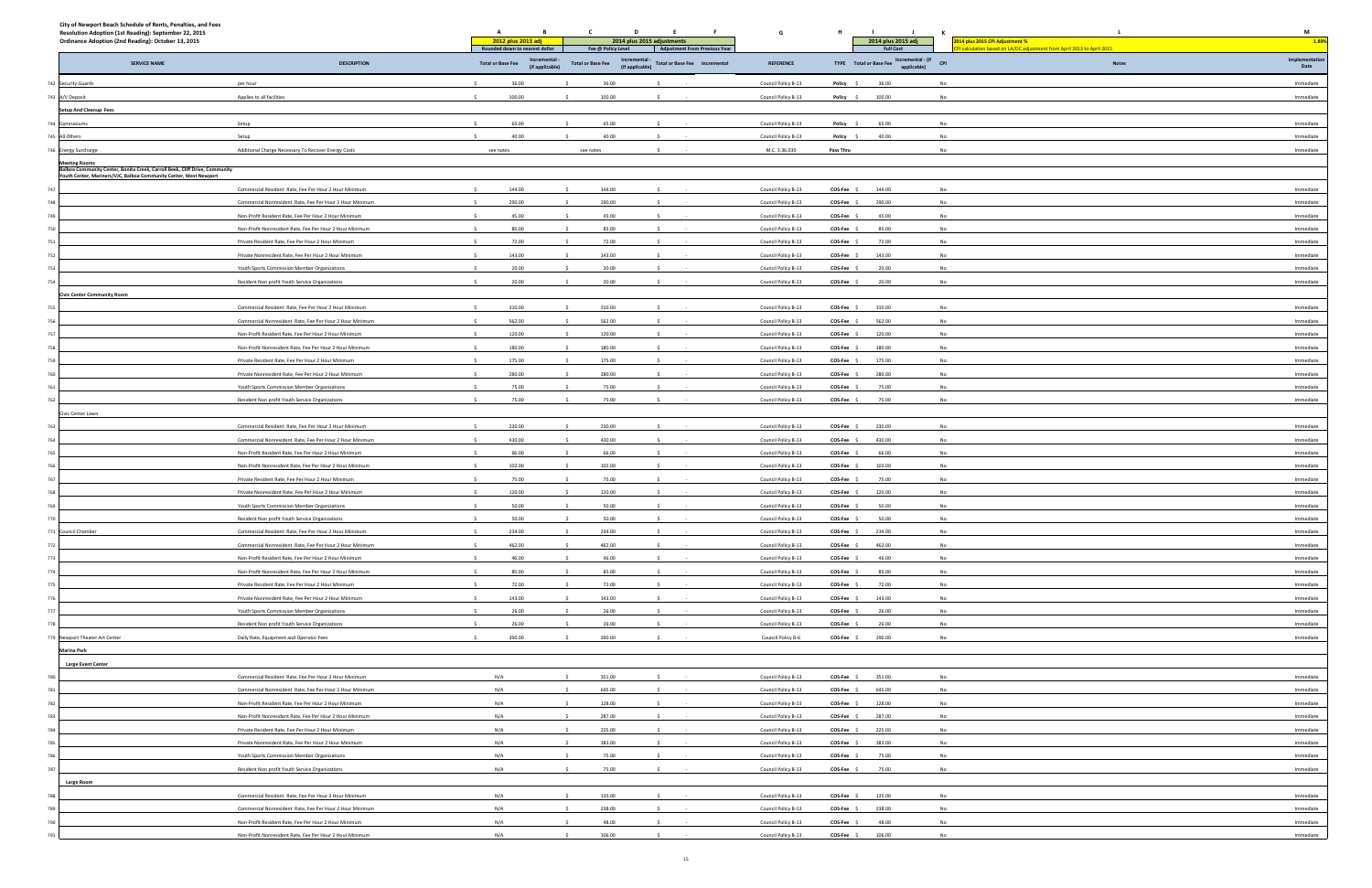| n based on LA/OC adjustment from April 2013 to April 2015<br><b>Notes</b> | Implementation<br>Date |
|---------------------------------------------------------------------------|------------------------|
|                                                                           | Immediate              |
|                                                                           | Immediate              |
|                                                                           | Immediate              |
|                                                                           | Immediate              |
|                                                                           |                        |
|                                                                           | Immediate              |
|                                                                           | Immediate              |
|                                                                           | Immediate              |
|                                                                           | Immediate              |
|                                                                           | Immediate<br>Immediate |
|                                                                           | Immediate              |
|                                                                           | Immediate              |
|                                                                           |                        |
|                                                                           | Immediate              |
|                                                                           | Immediate              |
|                                                                           | Immediate              |
|                                                                           | Immediate              |
|                                                                           | Immediate              |
|                                                                           | Immediate<br>Immediate |
|                                                                           | Immediate              |
| es are 20% higher as they are staffed facilities                          | Immediate              |
|                                                                           |                        |
|                                                                           | Immediate              |
|                                                                           | Immediate              |
|                                                                           | Immediate              |
|                                                                           | Immediate              |
|                                                                           | Immediate              |
|                                                                           | Immediate              |
|                                                                           | Immediate<br>Immediate |
|                                                                           | Immediate              |
|                                                                           | Immediate              |
|                                                                           | Immediate              |
|                                                                           | Immediate              |
|                                                                           | Immediate              |
|                                                                           | Immediate              |
|                                                                           | Immediate              |
|                                                                           | Immediate              |
|                                                                           | Immediate<br>Immediate |
|                                                                           | Immediate              |
|                                                                           | Immediate              |
|                                                                           | Immediate              |
|                                                                           | Immediate              |
|                                                                           | Immediate              |
|                                                                           | Immediate              |
|                                                                           | Immediate              |
|                                                                           | Immediate              |
|                                                                           | Immediate              |
|                                                                           | Immediate              |
|                                                                           | Immediate              |
|                                                                           | Immediate              |
|                                                                           | Immediate              |
|                                                                           |                        |
|                                                                           | Immediate              |

| <b>Total or Base Fee</b><br>N/A<br>N/A<br>N/A<br>N/A<br>N/A<br>N/A<br>N/A<br>N/A<br>N/A<br>N/A<br>N/A<br>N/A<br>N/A<br>N/A<br>N/A<br>N/A<br>N/A<br>N/A<br>N/A<br>N/A<br>135.00                                                                | 2012 plus 2013 adj<br>Rounded down to nearest dollar<br><b>Incremental</b><br>(if applicable)<br>360.00<br>645.00<br>205.00 | Fee @ Policy Level<br>Incremental -<br>(if applicable)<br><b>Total or Base Fee</b><br>83.00<br>143.00<br>25.00<br>25.00<br>102.00<br>193.00<br>37.00<br>85.00<br>S.<br>65.00<br>111.00<br>20.00<br>20.00<br>80.00<br>146.00<br>30.00<br>67.00<br>50.00<br>88.00<br>14.00<br>14.00<br>360.00<br>645.00<br>135.00 | 2014 plus 2015 adjustments<br><b>Adjustment From Previous Year</b><br>Total or Base Fee  Incremental<br>-S<br>$\sim$<br>$\sim$<br>$\sim$ | <b>REFERENCE</b><br>Council Policy B-13<br>Council Policy B-13<br>Council Policy B-13<br>Council Policy B-13<br>Council Policy B-13<br>Council Policy B-13<br>Council Policy B-13<br>Council Policy B-13<br>Council Policy B-13<br>Council Policy B-13<br>Council Policy B-13<br>Council Policy B-13<br>Council Policy B-13<br>Council Policy B-13<br>Council Policy B-13<br>Council Policy B-13<br>Council Policy B-13<br>Council Policy B-13<br>Council Policy B-13<br>Council Policy B-13<br>Council Policy B-13<br>Council Policy B-13 | COS-Fee \$<br>COS-Fee \$<br>COS-Fee \$<br>COS-Fee \$<br>$COS-Fee$ $S$<br>COS-Fee \$<br>COS-Fee \$<br>COS-Fee \$<br>COS-Fee \$<br>COS-Fee \$<br>COS-Fee \$<br>COS-Fee \$<br>COS-Fee \$<br>COS-Fee \$<br>COS-Fee \$<br>COS-Fee \$<br>COS-Fee \$<br>COS-Fee \$<br>COS-Fee \$<br>COS-Fee \$<br>$\sim$<br>COS-Fee \$<br>COS-Fee \$ | 2014 plus 2015 adj<br><b>Full Cost</b><br>TYPE Total or Base Fee Incremental - (if CPI<br>83.00<br>143.00<br>25.00<br>25.00<br>102.00<br>193.00<br>37.00<br>85.00<br>65.00<br>111.00<br>20.00<br>20.00<br>80.00<br>146.00<br>30.00<br>67.00<br>50.00<br>88.00<br>14.00<br>14.00<br>360.00 | 2014 plus 2015 CPI Adjustment %<br>PI calculation based on LA/OC adjustment from April 2013 to April 2015<br><b>Notes</b><br>No<br>No<br>No<br>No<br>No<br>No<br>No<br>No<br>No<br>No<br>No<br>No<br>No<br>No<br>No<br>No<br>No<br>No<br>No<br>No<br>No Facility Use fees are 20% higher as they are staffed facilities | 1.89%<br>Implementation<br>Date<br>Immediate<br>Immediate<br>Immediate<br>Immediate<br>Immediate<br>Immediate<br>Immediate<br>Immediate<br>Immediate<br>Immediate<br>Immediate<br>Immediate<br>Immediate<br>Immediate<br>Immediate<br>Immediate<br>Immediate<br>Immediate<br>Immediate<br>Immediate<br>Immediate<br>Immediate |
|-----------------------------------------------------------------------------------------------------------------------------------------------------------------------------------------------------------------------------------------------|-----------------------------------------------------------------------------------------------------------------------------|-----------------------------------------------------------------------------------------------------------------------------------------------------------------------------------------------------------------------------------------------------------------------------------------------------------------|------------------------------------------------------------------------------------------------------------------------------------------|--------------------------------------------------------------------------------------------------------------------------------------------------------------------------------------------------------------------------------------------------------------------------------------------------------------------------------------------------------------------------------------------------------------------------------------------------------------------------------------------------------------------------------------------|-------------------------------------------------------------------------------------------------------------------------------------------------------------------------------------------------------------------------------------------------------------------------------------------------------------------------------|-------------------------------------------------------------------------------------------------------------------------------------------------------------------------------------------------------------------------------------------------------------------------------------------|-------------------------------------------------------------------------------------------------------------------------------------------------------------------------------------------------------------------------------------------------------------------------------------------------------------------------|-------------------------------------------------------------------------------------------------------------------------------------------------------------------------------------------------------------------------------------------------------------------------------------------------------------------------------|
|                                                                                                                                                                                                                                               |                                                                                                                             |                                                                                                                                                                                                                                                                                                                 |                                                                                                                                          |                                                                                                                                                                                                                                                                                                                                                                                                                                                                                                                                            |                                                                                                                                                                                                                                                                                                                               |                                                                                                                                                                                                                                                                                           |                                                                                                                                                                                                                                                                                                                         |                                                                                                                                                                                                                                                                                                                               |
|                                                                                                                                                                                                                                               |                                                                                                                             |                                                                                                                                                                                                                                                                                                                 |                                                                                                                                          |                                                                                                                                                                                                                                                                                                                                                                                                                                                                                                                                            |                                                                                                                                                                                                                                                                                                                               |                                                                                                                                                                                                                                                                                           |                                                                                                                                                                                                                                                                                                                         |                                                                                                                                                                                                                                                                                                                               |
|                                                                                                                                                                                                                                               |                                                                                                                             |                                                                                                                                                                                                                                                                                                                 |                                                                                                                                          |                                                                                                                                                                                                                                                                                                                                                                                                                                                                                                                                            |                                                                                                                                                                                                                                                                                                                               |                                                                                                                                                                                                                                                                                           |                                                                                                                                                                                                                                                                                                                         |                                                                                                                                                                                                                                                                                                                               |
|                                                                                                                                                                                                                                               |                                                                                                                             |                                                                                                                                                                                                                                                                                                                 |                                                                                                                                          |                                                                                                                                                                                                                                                                                                                                                                                                                                                                                                                                            |                                                                                                                                                                                                                                                                                                                               |                                                                                                                                                                                                                                                                                           |                                                                                                                                                                                                                                                                                                                         |                                                                                                                                                                                                                                                                                                                               |
|                                                                                                                                                                                                                                               |                                                                                                                             |                                                                                                                                                                                                                                                                                                                 |                                                                                                                                          |                                                                                                                                                                                                                                                                                                                                                                                                                                                                                                                                            |                                                                                                                                                                                                                                                                                                                               |                                                                                                                                                                                                                                                                                           |                                                                                                                                                                                                                                                                                                                         |                                                                                                                                                                                                                                                                                                                               |
|                                                                                                                                                                                                                                               |                                                                                                                             |                                                                                                                                                                                                                                                                                                                 |                                                                                                                                          |                                                                                                                                                                                                                                                                                                                                                                                                                                                                                                                                            |                                                                                                                                                                                                                                                                                                                               |                                                                                                                                                                                                                                                                                           |                                                                                                                                                                                                                                                                                                                         |                                                                                                                                                                                                                                                                                                                               |
|                                                                                                                                                                                                                                               |                                                                                                                             |                                                                                                                                                                                                                                                                                                                 |                                                                                                                                          |                                                                                                                                                                                                                                                                                                                                                                                                                                                                                                                                            |                                                                                                                                                                                                                                                                                                                               |                                                                                                                                                                                                                                                                                           |                                                                                                                                                                                                                                                                                                                         |                                                                                                                                                                                                                                                                                                                               |
|                                                                                                                                                                                                                                               |                                                                                                                             |                                                                                                                                                                                                                                                                                                                 |                                                                                                                                          |                                                                                                                                                                                                                                                                                                                                                                                                                                                                                                                                            |                                                                                                                                                                                                                                                                                                                               |                                                                                                                                                                                                                                                                                           |                                                                                                                                                                                                                                                                                                                         |                                                                                                                                                                                                                                                                                                                               |
|                                                                                                                                                                                                                                               |                                                                                                                             |                                                                                                                                                                                                                                                                                                                 |                                                                                                                                          |                                                                                                                                                                                                                                                                                                                                                                                                                                                                                                                                            |                                                                                                                                                                                                                                                                                                                               |                                                                                                                                                                                                                                                                                           |                                                                                                                                                                                                                                                                                                                         |                                                                                                                                                                                                                                                                                                                               |
|                                                                                                                                                                                                                                               |                                                                                                                             |                                                                                                                                                                                                                                                                                                                 |                                                                                                                                          |                                                                                                                                                                                                                                                                                                                                                                                                                                                                                                                                            |                                                                                                                                                                                                                                                                                                                               |                                                                                                                                                                                                                                                                                           |                                                                                                                                                                                                                                                                                                                         |                                                                                                                                                                                                                                                                                                                               |
|                                                                                                                                                                                                                                               |                                                                                                                             |                                                                                                                                                                                                                                                                                                                 |                                                                                                                                          |                                                                                                                                                                                                                                                                                                                                                                                                                                                                                                                                            |                                                                                                                                                                                                                                                                                                                               |                                                                                                                                                                                                                                                                                           |                                                                                                                                                                                                                                                                                                                         |                                                                                                                                                                                                                                                                                                                               |
|                                                                                                                                                                                                                                               |                                                                                                                             |                                                                                                                                                                                                                                                                                                                 |                                                                                                                                          |                                                                                                                                                                                                                                                                                                                                                                                                                                                                                                                                            |                                                                                                                                                                                                                                                                                                                               |                                                                                                                                                                                                                                                                                           |                                                                                                                                                                                                                                                                                                                         |                                                                                                                                                                                                                                                                                                                               |
|                                                                                                                                                                                                                                               |                                                                                                                             |                                                                                                                                                                                                                                                                                                                 |                                                                                                                                          |                                                                                                                                                                                                                                                                                                                                                                                                                                                                                                                                            |                                                                                                                                                                                                                                                                                                                               |                                                                                                                                                                                                                                                                                           |                                                                                                                                                                                                                                                                                                                         |                                                                                                                                                                                                                                                                                                                               |
|                                                                                                                                                                                                                                               |                                                                                                                             |                                                                                                                                                                                                                                                                                                                 |                                                                                                                                          |                                                                                                                                                                                                                                                                                                                                                                                                                                                                                                                                            |                                                                                                                                                                                                                                                                                                                               |                                                                                                                                                                                                                                                                                           |                                                                                                                                                                                                                                                                                                                         |                                                                                                                                                                                                                                                                                                                               |
|                                                                                                                                                                                                                                               |                                                                                                                             |                                                                                                                                                                                                                                                                                                                 |                                                                                                                                          |                                                                                                                                                                                                                                                                                                                                                                                                                                                                                                                                            |                                                                                                                                                                                                                                                                                                                               |                                                                                                                                                                                                                                                                                           |                                                                                                                                                                                                                                                                                                                         |                                                                                                                                                                                                                                                                                                                               |
|                                                                                                                                                                                                                                               |                                                                                                                             |                                                                                                                                                                                                                                                                                                                 |                                                                                                                                          |                                                                                                                                                                                                                                                                                                                                                                                                                                                                                                                                            |                                                                                                                                                                                                                                                                                                                               |                                                                                                                                                                                                                                                                                           |                                                                                                                                                                                                                                                                                                                         |                                                                                                                                                                                                                                                                                                                               |
|                                                                                                                                                                                                                                               |                                                                                                                             |                                                                                                                                                                                                                                                                                                                 |                                                                                                                                          |                                                                                                                                                                                                                                                                                                                                                                                                                                                                                                                                            |                                                                                                                                                                                                                                                                                                                               |                                                                                                                                                                                                                                                                                           |                                                                                                                                                                                                                                                                                                                         |                                                                                                                                                                                                                                                                                                                               |
|                                                                                                                                                                                                                                               |                                                                                                                             |                                                                                                                                                                                                                                                                                                                 |                                                                                                                                          |                                                                                                                                                                                                                                                                                                                                                                                                                                                                                                                                            |                                                                                                                                                                                                                                                                                                                               |                                                                                                                                                                                                                                                                                           |                                                                                                                                                                                                                                                                                                                         |                                                                                                                                                                                                                                                                                                                               |
|                                                                                                                                                                                                                                               |                                                                                                                             |                                                                                                                                                                                                                                                                                                                 |                                                                                                                                          |                                                                                                                                                                                                                                                                                                                                                                                                                                                                                                                                            |                                                                                                                                                                                                                                                                                                                               |                                                                                                                                                                                                                                                                                           |                                                                                                                                                                                                                                                                                                                         |                                                                                                                                                                                                                                                                                                                               |
|                                                                                                                                                                                                                                               |                                                                                                                             |                                                                                                                                                                                                                                                                                                                 |                                                                                                                                          |                                                                                                                                                                                                                                                                                                                                                                                                                                                                                                                                            |                                                                                                                                                                                                                                                                                                                               |                                                                                                                                                                                                                                                                                           |                                                                                                                                                                                                                                                                                                                         |                                                                                                                                                                                                                                                                                                                               |
|                                                                                                                                                                                                                                               |                                                                                                                             |                                                                                                                                                                                                                                                                                                                 |                                                                                                                                          |                                                                                                                                                                                                                                                                                                                                                                                                                                                                                                                                            |                                                                                                                                                                                                                                                                                                                               |                                                                                                                                                                                                                                                                                           |                                                                                                                                                                                                                                                                                                                         |                                                                                                                                                                                                                                                                                                                               |
|                                                                                                                                                                                                                                               |                                                                                                                             |                                                                                                                                                                                                                                                                                                                 |                                                                                                                                          |                                                                                                                                                                                                                                                                                                                                                                                                                                                                                                                                            |                                                                                                                                                                                                                                                                                                                               |                                                                                                                                                                                                                                                                                           |                                                                                                                                                                                                                                                                                                                         |                                                                                                                                                                                                                                                                                                                               |
|                                                                                                                                                                                                                                               |                                                                                                                             |                                                                                                                                                                                                                                                                                                                 |                                                                                                                                          |                                                                                                                                                                                                                                                                                                                                                                                                                                                                                                                                            |                                                                                                                                                                                                                                                                                                                               |                                                                                                                                                                                                                                                                                           |                                                                                                                                                                                                                                                                                                                         |                                                                                                                                                                                                                                                                                                                               |
|                                                                                                                                                                                                                                               |                                                                                                                             |                                                                                                                                                                                                                                                                                                                 |                                                                                                                                          |                                                                                                                                                                                                                                                                                                                                                                                                                                                                                                                                            |                                                                                                                                                                                                                                                                                                                               |                                                                                                                                                                                                                                                                                           |                                                                                                                                                                                                                                                                                                                         |                                                                                                                                                                                                                                                                                                                               |
|                                                                                                                                                                                                                                               |                                                                                                                             |                                                                                                                                                                                                                                                                                                                 |                                                                                                                                          |                                                                                                                                                                                                                                                                                                                                                                                                                                                                                                                                            |                                                                                                                                                                                                                                                                                                                               |                                                                                                                                                                                                                                                                                           |                                                                                                                                                                                                                                                                                                                         |                                                                                                                                                                                                                                                                                                                               |
|                                                                                                                                                                                                                                               |                                                                                                                             |                                                                                                                                                                                                                                                                                                                 |                                                                                                                                          |                                                                                                                                                                                                                                                                                                                                                                                                                                                                                                                                            |                                                                                                                                                                                                                                                                                                                               |                                                                                                                                                                                                                                                                                           |                                                                                                                                                                                                                                                                                                                         |                                                                                                                                                                                                                                                                                                                               |
|                                                                                                                                                                                                                                               |                                                                                                                             |                                                                                                                                                                                                                                                                                                                 |                                                                                                                                          |                                                                                                                                                                                                                                                                                                                                                                                                                                                                                                                                            |                                                                                                                                                                                                                                                                                                                               |                                                                                                                                                                                                                                                                                           | No                                                                                                                                                                                                                                                                                                                      |                                                                                                                                                                                                                                                                                                                               |
|                                                                                                                                                                                                                                               |                                                                                                                             |                                                                                                                                                                                                                                                                                                                 |                                                                                                                                          |                                                                                                                                                                                                                                                                                                                                                                                                                                                                                                                                            |                                                                                                                                                                                                                                                                                                                               | 645.00                                                                                                                                                                                                                                                                                    | No                                                                                                                                                                                                                                                                                                                      | Immediate                                                                                                                                                                                                                                                                                                                     |
|                                                                                                                                                                                                                                               |                                                                                                                             |                                                                                                                                                                                                                                                                                                                 |                                                                                                                                          | Council Policy B-13                                                                                                                                                                                                                                                                                                                                                                                                                                                                                                                        | COS-Fee \$                                                                                                                                                                                                                                                                                                                    | 135.00                                                                                                                                                                                                                                                                                    | No                                                                                                                                                                                                                                                                                                                      | Immediate                                                                                                                                                                                                                                                                                                                     |
|                                                                                                                                                                                                                                               |                                                                                                                             | 205.00                                                                                                                                                                                                                                                                                                          |                                                                                                                                          | Council Policy B-13                                                                                                                                                                                                                                                                                                                                                                                                                                                                                                                        | COS-Fee \$                                                                                                                                                                                                                                                                                                                    | 205.00                                                                                                                                                                                                                                                                                    | No                                                                                                                                                                                                                                                                                                                      | Immediate                                                                                                                                                                                                                                                                                                                     |
|                                                                                                                                                                                                                                               | 200.00                                                                                                                      | 200.00                                                                                                                                                                                                                                                                                                          |                                                                                                                                          | Council Policy B-13                                                                                                                                                                                                                                                                                                                                                                                                                                                                                                                        | COS-Fee \$                                                                                                                                                                                                                                                                                                                    | 200.00                                                                                                                                                                                                                                                                                    | No                                                                                                                                                                                                                                                                                                                      | Immediate                                                                                                                                                                                                                                                                                                                     |
|                                                                                                                                                                                                                                               | 330.00                                                                                                                      | 330.00                                                                                                                                                                                                                                                                                                          |                                                                                                                                          | Council Policy B-13                                                                                                                                                                                                                                                                                                                                                                                                                                                                                                                        | COS-Fee \$                                                                                                                                                                                                                                                                                                                    | 330.00                                                                                                                                                                                                                                                                                    | No                                                                                                                                                                                                                                                                                                                      | Immediate                                                                                                                                                                                                                                                                                                                     |
|                                                                                                                                                                                                                                               | 75.00                                                                                                                       | 75.00                                                                                                                                                                                                                                                                                                           |                                                                                                                                          | Council Policy B-13                                                                                                                                                                                                                                                                                                                                                                                                                                                                                                                        | COS-Fee \$                                                                                                                                                                                                                                                                                                                    | 75.00                                                                                                                                                                                                                                                                                     | No                                                                                                                                                                                                                                                                                                                      | Immediate                                                                                                                                                                                                                                                                                                                     |
|                                                                                                                                                                                                                                               |                                                                                                                             | 75.00                                                                                                                                                                                                                                                                                                           | $\sim$                                                                                                                                   | Council Policy B-13                                                                                                                                                                                                                                                                                                                                                                                                                                                                                                                        | COS-Fee \$                                                                                                                                                                                                                                                                                                                    | 75.00                                                                                                                                                                                                                                                                                     |                                                                                                                                                                                                                                                                                                                         | Immediate                                                                                                                                                                                                                                                                                                                     |
|                                                                                                                                                                                                                                               |                                                                                                                             | 270.00                                                                                                                                                                                                                                                                                                          |                                                                                                                                          | Council Policy B-13                                                                                                                                                                                                                                                                                                                                                                                                                                                                                                                        | COS-Fee \$                                                                                                                                                                                                                                                                                                                    | 270.00                                                                                                                                                                                                                                                                                    |                                                                                                                                                                                                                                                                                                                         | Immediate                                                                                                                                                                                                                                                                                                                     |
| $\sim$                                                                                                                                                                                                                                        |                                                                                                                             | 519.00                                                                                                                                                                                                                                                                                                          | $\sim$                                                                                                                                   | Council Policy B-13                                                                                                                                                                                                                                                                                                                                                                                                                                                                                                                        | COS-Fee \$                                                                                                                                                                                                                                                                                                                    | 519.00                                                                                                                                                                                                                                                                                    |                                                                                                                                                                                                                                                                                                                         | Immediate                                                                                                                                                                                                                                                                                                                     |
|                                                                                                                                                                                                                                               |                                                                                                                             | 66.00                                                                                                                                                                                                                                                                                                           |                                                                                                                                          | Council Policy B-13                                                                                                                                                                                                                                                                                                                                                                                                                                                                                                                        | COS-Fee \$                                                                                                                                                                                                                                                                                                                    |                                                                                                                                                                                                                                                                                           |                                                                                                                                                                                                                                                                                                                         | Immediate                                                                                                                                                                                                                                                                                                                     |
|                                                                                                                                                                                                                                               |                                                                                                                             | 132.00                                                                                                                                                                                                                                                                                                          |                                                                                                                                          | Council Policy B-13                                                                                                                                                                                                                                                                                                                                                                                                                                                                                                                        | COS-Fee \$                                                                                                                                                                                                                                                                                                                    | 132.00                                                                                                                                                                                                                                                                                    |                                                                                                                                                                                                                                                                                                                         | Immediate                                                                                                                                                                                                                                                                                                                     |
|                                                                                                                                                                                                                                               |                                                                                                                             | 126.00                                                                                                                                                                                                                                                                                                          | $\ddot{\phantom{1}}$                                                                                                                     | Council Policy B-13                                                                                                                                                                                                                                                                                                                                                                                                                                                                                                                        | COS-Fee \$                                                                                                                                                                                                                                                                                                                    | 126.00                                                                                                                                                                                                                                                                                    |                                                                                                                                                                                                                                                                                                                         | Immediate                                                                                                                                                                                                                                                                                                                     |
|                                                                                                                                                                                                                                               |                                                                                                                             | 246.00                                                                                                                                                                                                                                                                                                          |                                                                                                                                          | Council Policy B-13                                                                                                                                                                                                                                                                                                                                                                                                                                                                                                                        | COS-Fee \$                                                                                                                                                                                                                                                                                                                    | 246.00                                                                                                                                                                                                                                                                                    |                                                                                                                                                                                                                                                                                                                         | Immediate                                                                                                                                                                                                                                                                                                                     |
|                                                                                                                                                                                                                                               |                                                                                                                             | 160.00                                                                                                                                                                                                                                                                                                          |                                                                                                                                          | Council Policy B-13                                                                                                                                                                                                                                                                                                                                                                                                                                                                                                                        | COS-Fee \$                                                                                                                                                                                                                                                                                                                    | 160.00                                                                                                                                                                                                                                                                                    |                                                                                                                                                                                                                                                                                                                         | Immediate                                                                                                                                                                                                                                                                                                                     |
|                                                                                                                                                                                                                                               |                                                                                                                             | 318.00                                                                                                                                                                                                                                                                                                          |                                                                                                                                          | Council Policy B-13                                                                                                                                                                                                                                                                                                                                                                                                                                                                                                                        | COS-Fee \$                                                                                                                                                                                                                                                                                                                    | 318.00                                                                                                                                                                                                                                                                                    |                                                                                                                                                                                                                                                                                                                         | Immediate                                                                                                                                                                                                                                                                                                                     |
|                                                                                                                                                                                                                                               |                                                                                                                             | 50.00                                                                                                                                                                                                                                                                                                           |                                                                                                                                          | Council Policy B-13                                                                                                                                                                                                                                                                                                                                                                                                                                                                                                                        | COS-Fee \$                                                                                                                                                                                                                                                                                                                    | 50.00                                                                                                                                                                                                                                                                                     |                                                                                                                                                                                                                                                                                                                         | Immediate                                                                                                                                                                                                                                                                                                                     |
|                                                                                                                                                                                                                                               |                                                                                                                             | 94.00                                                                                                                                                                                                                                                                                                           |                                                                                                                                          | Council Policy B-13                                                                                                                                                                                                                                                                                                                                                                                                                                                                                                                        | COS-Fee \$                                                                                                                                                                                                                                                                                                                    | 94.00                                                                                                                                                                                                                                                                                     |                                                                                                                                                                                                                                                                                                                         | Immediate                                                                                                                                                                                                                                                                                                                     |
|                                                                                                                                                                                                                                               |                                                                                                                             | 79.00                                                                                                                                                                                                                                                                                                           |                                                                                                                                          | Council Policy B-13                                                                                                                                                                                                                                                                                                                                                                                                                                                                                                                        | COS-Fee \$                                                                                                                                                                                                                                                                                                                    | 79.00                                                                                                                                                                                                                                                                                     |                                                                                                                                                                                                                                                                                                                         | Immediate                                                                                                                                                                                                                                                                                                                     |
|                                                                                                                                                                                                                                               |                                                                                                                             | 158.00                                                                                                                                                                                                                                                                                                          |                                                                                                                                          | Council Policy B-13                                                                                                                                                                                                                                                                                                                                                                                                                                                                                                                        | COS-Fee \$                                                                                                                                                                                                                                                                                                                    | 158.00                                                                                                                                                                                                                                                                                    |                                                                                                                                                                                                                                                                                                                         | Immediate                                                                                                                                                                                                                                                                                                                     |
|                                                                                                                                                                                                                                               |                                                                                                                             | 319.00                                                                                                                                                                                                                                                                                                          |                                                                                                                                          | Council Policy B-13                                                                                                                                                                                                                                                                                                                                                                                                                                                                                                                        | COS-Fee \$                                                                                                                                                                                                                                                                                                                    | 319.00                                                                                                                                                                                                                                                                                    |                                                                                                                                                                                                                                                                                                                         | Immediate                                                                                                                                                                                                                                                                                                                     |
|                                                                                                                                                                                                                                               |                                                                                                                             | 611.00                                                                                                                                                                                                                                                                                                          |                                                                                                                                          | Council Policy B-13                                                                                                                                                                                                                                                                                                                                                                                                                                                                                                                        | COS-Fee \$                                                                                                                                                                                                                                                                                                                    | 611.00                                                                                                                                                                                                                                                                                    |                                                                                                                                                                                                                                                                                                                         | Immediate                                                                                                                                                                                                                                                                                                                     |
|                                                                                                                                                                                                                                               |                                                                                                                             | 72.00                                                                                                                                                                                                                                                                                                           |                                                                                                                                          | Council Policy B-13                                                                                                                                                                                                                                                                                                                                                                                                                                                                                                                        | COS-Fee \$                                                                                                                                                                                                                                                                                                                    | 72.00                                                                                                                                                                                                                                                                                     |                                                                                                                                                                                                                                                                                                                         | Immediate                                                                                                                                                                                                                                                                                                                     |
|                                                                                                                                                                                                                                               |                                                                                                                             | 124.00                                                                                                                                                                                                                                                                                                          |                                                                                                                                          | Council Policy B-13                                                                                                                                                                                                                                                                                                                                                                                                                                                                                                                        | COS-Fee \$                                                                                                                                                                                                                                                                                                                    | 124.00                                                                                                                                                                                                                                                                                    |                                                                                                                                                                                                                                                                                                                         | Immediate                                                                                                                                                                                                                                                                                                                     |
|                                                                                                                                                                                                                                               |                                                                                                                             | 98.00                                                                                                                                                                                                                                                                                                           |                                                                                                                                          | Council Policy B-13                                                                                                                                                                                                                                                                                                                                                                                                                                                                                                                        | COS-Fee \$                                                                                                                                                                                                                                                                                                                    | 98.00                                                                                                                                                                                                                                                                                     |                                                                                                                                                                                                                                                                                                                         | Immediate                                                                                                                                                                                                                                                                                                                     |
|                                                                                                                                                                                                                                               |                                                                                                                             | 176.00                                                                                                                                                                                                                                                                                                          |                                                                                                                                          | Council Policy B-13                                                                                                                                                                                                                                                                                                                                                                                                                                                                                                                        | COS-Fee                                                                                                                                                                                                                                                                                                                       | 176.00                                                                                                                                                                                                                                                                                    |                                                                                                                                                                                                                                                                                                                         | Immediate                                                                                                                                                                                                                                                                                                                     |
|                                                                                                                                                                                                                                               |                                                                                                                             | 33.00                                                                                                                                                                                                                                                                                                           |                                                                                                                                          | Council Policy B-13                                                                                                                                                                                                                                                                                                                                                                                                                                                                                                                        | COS-Fee \$                                                                                                                                                                                                                                                                                                                    | 33.00                                                                                                                                                                                                                                                                                     |                                                                                                                                                                                                                                                                                                                         | Immediate                                                                                                                                                                                                                                                                                                                     |
|                                                                                                                                                                                                                                               |                                                                                                                             | 33.00                                                                                                                                                                                                                                                                                                           |                                                                                                                                          | Council Policy B-13                                                                                                                                                                                                                                                                                                                                                                                                                                                                                                                        | COS-Fee \$                                                                                                                                                                                                                                                                                                                    | 33.00                                                                                                                                                                                                                                                                                     |                                                                                                                                                                                                                                                                                                                         | Immediate                                                                                                                                                                                                                                                                                                                     |
|                                                                                                                                                                                                                                               |                                                                                                                             |                                                                                                                                                                                                                                                                                                                 |                                                                                                                                          |                                                                                                                                                                                                                                                                                                                                                                                                                                                                                                                                            |                                                                                                                                                                                                                                                                                                                               |                                                                                                                                                                                                                                                                                           |                                                                                                                                                                                                                                                                                                                         |                                                                                                                                                                                                                                                                                                                               |
|                                                                                                                                                                                                                                               |                                                                                                                             | 30.00                                                                                                                                                                                                                                                                                                           |                                                                                                                                          | M.C. 3.36.030                                                                                                                                                                                                                                                                                                                                                                                                                                                                                                                              | $\sim$                                                                                                                                                                                                                                                                                                                        | 30.00                                                                                                                                                                                                                                                                                     |                                                                                                                                                                                                                                                                                                                         | Immediate                                                                                                                                                                                                                                                                                                                     |
|                                                                                                                                                                                                                                               |                                                                                                                             | 45.00                                                                                                                                                                                                                                                                                                           |                                                                                                                                          | M.C. 3.36.030                                                                                                                                                                                                                                                                                                                                                                                                                                                                                                                              |                                                                                                                                                                                                                                                                                                                               | 45.00                                                                                                                                                                                                                                                                                     |                                                                                                                                                                                                                                                                                                                         | Immediate                                                                                                                                                                                                                                                                                                                     |
|                                                                                                                                                                                                                                               |                                                                                                                             |                                                                                                                                                                                                                                                                                                                 |                                                                                                                                          |                                                                                                                                                                                                                                                                                                                                                                                                                                                                                                                                            |                                                                                                                                                                                                                                                                                                                               |                                                                                                                                                                                                                                                                                           |                                                                                                                                                                                                                                                                                                                         |                                                                                                                                                                                                                                                                                                                               |
| Commercial Nonresident Rate, Fee Per Hour 2 Hour Minimum<br>Commercial Nonresident Rate, Fee Per Hour 2 Hour Minimum<br>Non-Profit Non-Resident Rate, Fee Per Hour 2 Hour Minimum<br>Commercial Nonresident Rate, Fee Per Hour 2 Hour Minimum |                                                                                                                             | 75.00<br>270.00<br>519.00<br>66.00<br>132.00<br>126.00<br>246.00<br>160.00<br>318.00<br>50.00<br>94.00<br>79.00<br>158.00<br>319.00<br>611.00<br>72.00<br>124.00<br>98.00<br>176.00<br>33.00<br>33.00<br>30.00<br>45.00                                                                                         |                                                                                                                                          |                                                                                                                                                                                                                                                                                                                                                                                                                                                                                                                                            |                                                                                                                                                                                                                                                                                                                               |                                                                                                                                                                                                                                                                                           | 66.00                                                                                                                                                                                                                                                                                                                   | No<br>No<br>No<br>No<br>No<br>No<br>No<br>No<br>No<br>No<br>No<br>No<br>No<br>No<br>No<br>No<br>No<br>No<br>No<br>No<br>No<br>No<br>No                                                                                                                                                                                        |